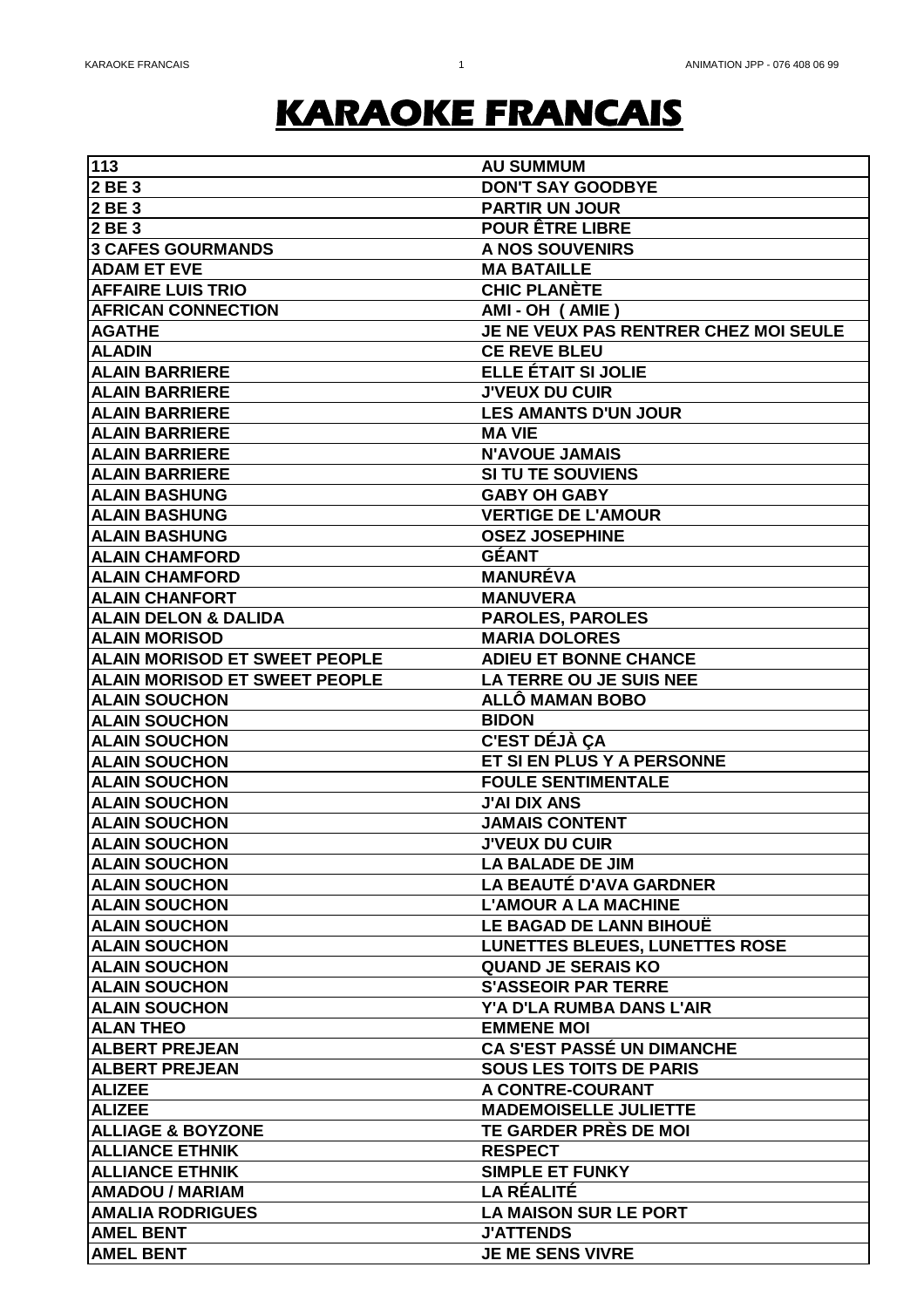| <b>AMEL BENT</b>                      | <b>LE DROIT À L'ERREUR</b>             |
|---------------------------------------|----------------------------------------|
| <b>AMEL BENT</b>                      | <b>MA PHILOSOPHIE</b>                  |
| <b>AMEL BENT</b>                      | <b>NE RETIENS PAS TES LARMES</b>       |
| <b>AMEL BENT</b>                      | <b>NOUVEAU FRANÇAIS</b>                |
| <b>AMEL BENT</b>                      | <b>OU JE VAIS</b>                      |
| <b>AMEL BENT</b>                      | <b>TU N'ES PLUS LA</b>                 |
| <b>AMIE STEWART</b>                   | <b>KNOCK ON WOOD</b>                   |
| <b>AMINE</b>                          | <b>J'VOULAIS</b>                       |
| <b>AMINE</b>                          | <b>MY GIRL</b>                         |
| <b>AMIR</b>                           | <b>LONGTEMPS</b>                       |
| <b>ANDRE CLAVEAU</b>                  | <b>J'AI PLEURÉ SUR TES PAS</b>         |
| <b>ANDRE CLAVEAU</b>                  | <b>DOMINO</b>                          |
| <b>ANDREA BOCELLI</b>                 | <b>CON TE PARTIRO</b>                  |
| <b>ANDREA BOCELLI &amp; H. SEGARA</b> | <b>VIVO PER LEI - JE VIS POUR ELLE</b> |
| <b>ANGELE</b>                         | <b>BALANCE TON QUOI</b>                |
| <b>ANGELICA</b>                       | <b>LA MUSIQUE</b>                      |
| <b>ANGGUN</b>                         | <b>AU NOM DE LA LUNE</b>               |
| <b>ANGGUN</b>                         | <b>CESSE LA PLUIE</b>                  |
| <b>ANGGUN</b>                         | <b>ETRE UNE FEMME</b>                  |
| <b>ANGGUN</b>                         | <b>LA NEIGE AU SAHARA</b>              |
| <b>ANGGUN</b>                         | <b>LA NEIGE AU SAHARA</b>              |
| <b>ANIS</b>                           | <b>CERGY</b>                           |
| <b>ANNIE CORDY</b>                    | LA BONNE DU CURÉ                       |
| <b>ANNIE CORDY</b>                    | <b>T'AS VU MONTÉ-CARLO</b>             |
| <b>ANTOINE</b>                        | LE MATCH DE FOOTBALL                   |
| <b>ANTOINE</b>                        | <b>LES ÉLÉCUBRATION D'ANTOINE</b>      |
| <b>ANTONN / TYLER</b>                 | SI DEMAIN (TURN AROUND)                |
| <b>ANTONN / TYLER</b>                 | <b>SI TOUT S'ARRÈTE</b>                |
| <b>ARISTIDE BRUANT</b>                | <b>NINI PEAU DE CHIEN</b>              |
| <b>ARLETY</b>                         | <b>NUITS DE CHINE</b>                  |
| <b>ARMAND MESTRAL</b>                 | <b>LES ENCHAINES</b>                   |
| <b>ART MENGO</b>                      | <b>GINO</b>                            |
| <b>ART MENGO</b>                      | <b>LES PARFUMS DE LA VIE</b>           |
| <b>ASSIA</b>                          | <b>LÀ-BAS</b>                          |
| <b>AU PETIT BONHEUR</b>               | <b>J'VEUX DU SOLEIL</b>                |
| <b>AUTANT EMPORTE LE VENT</b>         | <b>TOUS LES HOMMES</b>                 |
| <b>AVENTURA</b>                       | <b>OBSESION</b>                        |
| <b>AXEL BAUER</b>                     | <b>CARGO</b>                           |
| <b>AXEL BAUER &amp; ZAZIE</b>         | A MA PLACE                             |
| <b>AXELLE RED</b>                     | <b>JE T'ATTENDS</b>                    |
| <b>AXELLE RED</b>                     | LE MONDE TOURNE MAL                    |
| <b>AXELLE RED</b>                     | <b>PARCE QUE C'EST TOI</b>             |
| <b>AXELLE RED</b>                     | <b>PARCE QUE C'EST TOI</b>             |
| <b>AXELLE RED</b>                     | <b>RIEN QUE D'Y PENSER</b>             |
| <b>AXELLE RED</b>                     | <b>SENSUALITÉ</b>                      |
| <b>AXELLE RED</b>                     | <b>TEMPS POUR NOUS</b>                 |
| <b>B. AZZAM</b>                       | <b>MUSTAPHA</b>                        |
| <b>BACCARA</b>                        | <b>PARLEZ VOUS FRANÇAIS</b>            |
| <b>BALTIMORA</b>                      | <b>TARZAN BOY</b>                      |
| <b>BANDOLERO</b>                      | <b>PARIS LATINO</b>                    |
| <b>BARBARA</b>                        | <b>DIS QUAND REVIENDRAS-TU?</b>        |
| <b>BARBARA</b>                        | <b>GOTTINGEN</b>                       |
| <b>BARBARA</b>                        | <b>L'AIGLE NOIR</b>                    |
| <b>BARBARA</b>                        | <b>SI LA PHOTO EST BONNE</b>           |
| <b>BEAU DOMMAGE</b>                   | <b>LA CONPLAINTE DU PHOQUE EN ALAS</b> |
| <b>BEBE LILLY</b>                     | <b>ALLO PAPY</b>                       |
| <b>BEBE LILLY</b>                     | <b>DANS L'ESPACE</b>                   |
|                                       |                                        |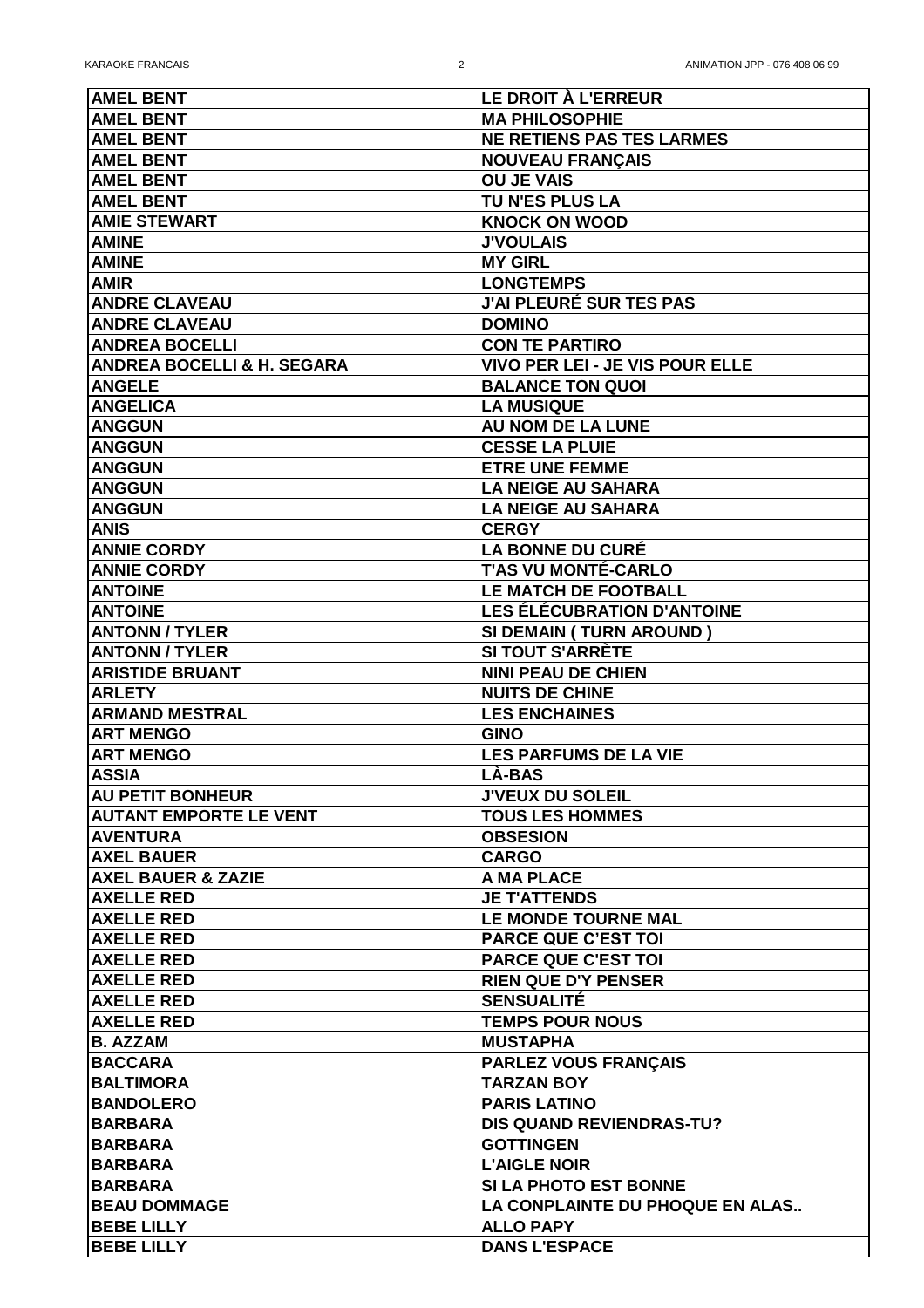| <b>BÉBÉ LILLY</b>          | <b>LA JUNGLE DES ANIMAUX</b>      |
|----------------------------|-----------------------------------|
| <b>BÉBÉ LILLY</b>          | <b>LES BÊTISES</b>                |
| <b>BÉBÉ LILLY</b>          | <b>LES COWBOYS</b>                |
| <b>BÉBÉ LILLY</b>          | <b>LES PIRATES</b>                |
| <b>BÉBÉ LILLY</b>          | <b>MILLE ET UNE NUITS</b>         |
| <b>BEN L'ONCLE SAM</b>     | <b>SOULMAN</b>                    |
| <b>BENABAR</b>             | <b>4 MURS ET UN TOIT</b>          |
| <b>BENABAR</b>             | <b>ADOLESCENTE</b>                |
| <b>BENABAR</b>             | <b>LE DINER</b>                   |
| <b>BENABAR</b>             | <b>L'EFFET PAPILLON</b>           |
| <b>BENABAR</b>             | TU PEUX COMPTER SUR MOI           |
| <b>BENJAMIN BIOLAY</b>     | UNE CHAISE À TOKYO                |
| <b>BENNY B.</b>            | <b>MAIS VOUS ÊTES FOUS</b>        |
| <b>BERNARD LAVILLIERS</b>  | <b>IDEES NOIRES</b>               |
| <b>BERNARD LAVILLIERS</b>  | <b>LA SALSA</b>                   |
| <b>BERNARD LAVILLIERS</b>  | <b>LE BAL</b>                     |
| <b>BERNARD LAVILLIERS</b>  | <b>NOIR ET BLANC</b>              |
| <b>BERNARD LAVILLIERS</b>  | <b>ON THE ROAD AGAIN</b>          |
| <b>BERNARD LAVILLIERS</b>  | <b>PIGALLE LA BLANCHE</b>         |
| <b>BERNARD LAVILLIERS</b>  | <b>STAND THE GHETTO</b>           |
| <b>BERNARD MINET</b>       | <b>BIOMAN</b>                     |
| <b>BERNARD MINET</b>       | <b>CHANGER TOUT ÇA</b>            |
| IBERNARD MINET             | <b>DIS MOI BIOMAN</b>             |
| <b>BERNARD MINET</b>       | <b>JOLIE POUPEE</b>               |
| <b>BERNARD MINET</b>       | <b>LES CHEVALIERS DU ZODIAC</b>   |
| <b>BERTHE SYLVA</b>        | <b>DU GRIS</b>                    |
| <b>BEZU</b>                | A LA QUEUE LEU LEU                |
| <b>BEZU</b>                | <b>AGADOU DOU DOU</b>             |
| <b>BEZU</b>                | <b>ALI BABA</b>                   |
| <b>BEZU</b>                | <b>ALI BABA</b>                   |
| <b>BEZU</b>                | DARLA DIRLADADA (PIONEER)         |
| <b>BIBI</b>                | <b>TOUT DOUCEMENT</b>             |
| <b>BILL BAXTER</b>         | <b>BIENVENUE À PARIS</b>          |
| <b>BILL BAXTER</b>         | <b>EMBRASSE-MOI IDIOT</b>         |
| <b>BILLY</b>               | AU TEMPDS DES SURPRISES PARTIES   |
| <b>BILLY</b>               | <b>BYE BYE</b>                    |
| <b>BILLY CRAWFORD</b>      | <b>ME PASSER DE TOI</b>           |
| <b>BILLY CRAWFORD</b>      | <b>ME PASSER DE TOI</b>           |
| <b>BILLY THE KICK</b>      | <b>MANGEZ-MOI, MANGEZ-MOI</b>     |
| <b>BLACK M</b>             | <b>SUR MA ROUTE</b>               |
| <b>BLACK M</b>             | <b>FRENCH KISS</b>                |
| <b>BLUES TROTTOIR</b>      | <b>UN SOIR DE PLUIE</b>           |
| <b>BOB AZZAM</b>           | <b>FAIS MOI LE COUSCOUS CHERI</b> |
| <b>BOB AZZAM</b>           | <b>MUSTAPHA</b>                   |
| <b>BONEY M</b>             | <b>SUR LA ROUTE DE BABYLONE</b>   |
| <b>BONNIE TYLER</b>        | <b>SI DEMAIN (TURN AROUND)</b>    |
| <b>BOOBA</b>               | <b>AU BOUT DE MES REVES</b>       |
| <b>BORIS VIAN</b>          | <b>LE DESERTEUR</b>               |
| <b>BOULE NOIRE</b>         | <b>AIMES-TU LA VIE COMME MOI</b>  |
| <b>BOULEVARDS DES AIRS</b> | <b>VIANNEY ALLEZ RESTE</b>        |
| <b>BOURVIL</b>             | A BICYCLETTE                      |
| <b>BOURVIL</b>             | <b>LA TACTIQUE DU GENDARME</b>    |
| <b>BOURVIL</b>             | <b>SALADE DE FRUITS</b>           |
| <b>BRIAN DE PALMAS</b>     | <b>SUR LA ROUTE</b>               |
| <b>BRICE DE NICE</b>       | LE CASSE DE BRICE                 |
| <b>BRIGITTE BARDOT</b>     | <b>HARLEY DAVIDSON</b>            |
| <b>BRIGITTE BARDOT</b>     | <b>LA MADRAGUE</b>                |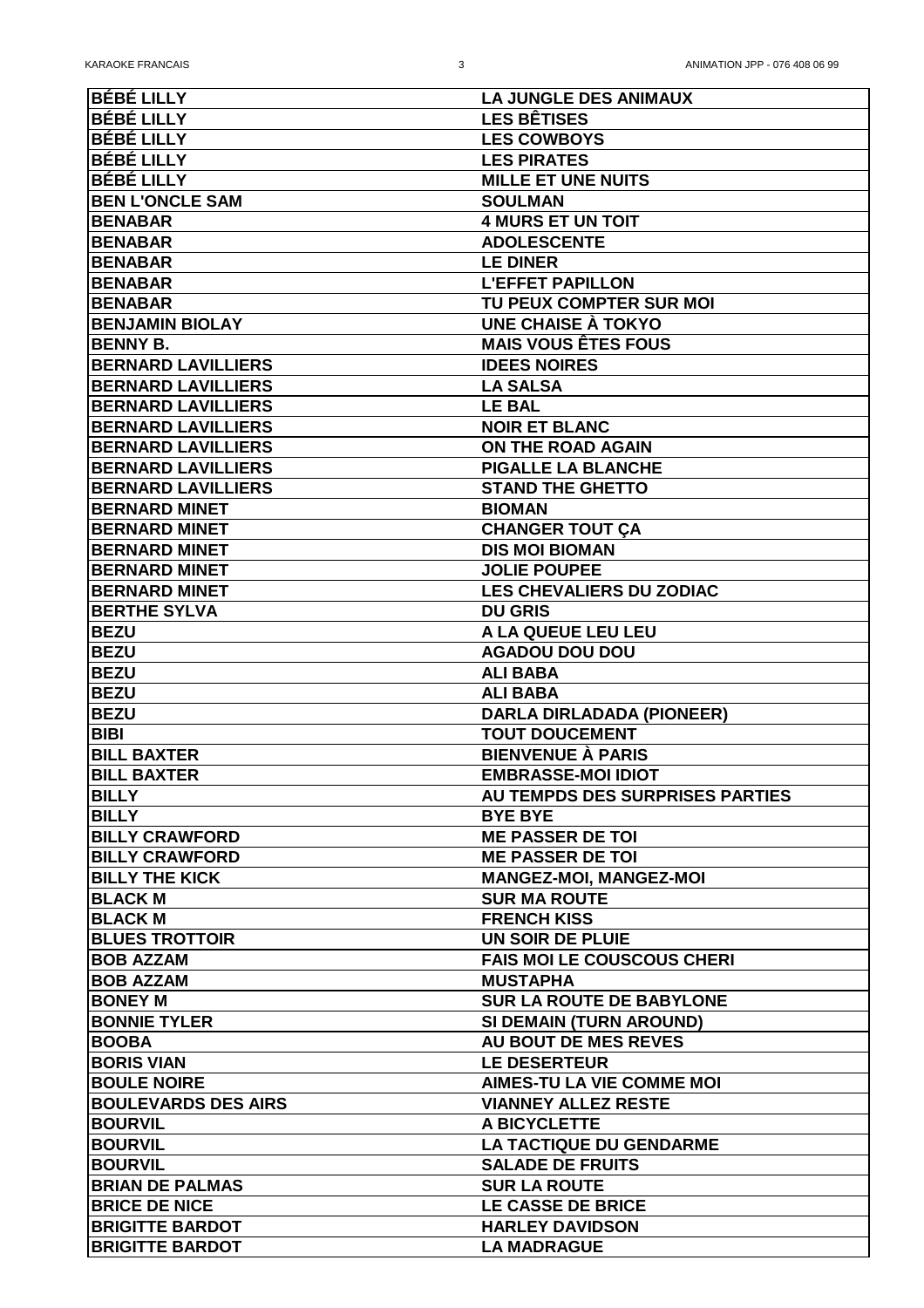| <b>BRIGITTE BARDOT &amp; S.DISTEL</b>          | LE SOLEIL DE MA VIE                                   |
|------------------------------------------------|-------------------------------------------------------|
| <b>BRUNA GIRALDI</b>                           | IL Y A DE L'AMOUR DANS L'AIR                          |
| <b>BRUNO MAMAN</b>                             | <b>QUI SAIT</b>                                       |
| <b>BRUNO PELLETIER</b>                         | <b>AIME</b>                                           |
| <b>BRUNO PELLETIER</b>                         | <b>LA MANIC</b>                                       |
| <b>C. JEROME</b>                               | <b>A PLEIN TUBES</b>                                  |
| <b>C. JEROME</b>                               | <b>C'EST MOI</b>                                      |
| <b>C. JEROME</b>                               | <b>CINDY</b>                                          |
| <b>C. JEROME</b>                               | <b>DERNIER BAISER</b>                                 |
| <b>C. JEROME</b>                               | ET TU DANSES AVEC LUI                                 |
| <b>C. JEROME</b>                               | <b>JULIE A LA FOLIE</b>                               |
| <b>C. JEROME</b>                               | <b>KISS ME</b>                                        |
| <b>CALI</b>                                    | <b>C'EST QUAND LE BONHEUR</b>                         |
| <b>CALI</b>                                    | <b>ELLE M'A DIT</b>                                   |
| <b>CALOGERO</b>                                | A LA GUEULE DES NOYES                                 |
| <b>CALOGERO</b>                                | <b>AUSSI LIBRE QUE MOI</b>                            |
| <b>CALOGERO</b>                                | <b>C'EST DIT</b>                                      |
| <b>CALOGERO</b>                                | <b>DANSER ENCORE</b>                                  |
| <b>CALOGERO</b>                                | DE CENDRES ET DE TERRE                                |
| <b>CALOGERO</b>                                | <b>EN APESANTEUR</b>                                  |
| <b>CALOGERO</b>                                | <b>FACE A LA MER</b>                                  |
| <b>CALOGERO</b>                                | <b>JUSTE UN PEU DE SILENCE</b>                        |
| <b>CALOGERO</b>                                | <b>LE PORTAIT</b>                                     |
| <b>CALOGERO</b>                                | <b>POMME C</b>                                        |
| <b>CALOGERO</b>                                | <b>PRENDRE L'AIR</b>                                  |
| <b>CALOGERO</b>                                | <b>PRENDRE RACINE</b>                                 |
| <b>CALOGERO</b>                                | <b>SAFE SEX</b>                                       |
| <b>CALOGERO</b>                                | SI SEULEMENT JE POUVAIS LUI MANQUER                   |
| <b>CALOGERO</b>                                | <b>YALLA</b>                                          |
|                                                |                                                       |
|                                                |                                                       |
| <b>CALOGERO / GRAND CORP MALADE</b>            | <b>L'OMBRE ET LA LUMIÈRE</b>                          |
| <b>CALOGERO / PASSI</b>                        | <b>FACE À LA MER</b>                                  |
| <b>CALOGERO / STANISLAS</b>                    | <b>LA DÉBLACLE DES SENTIMENTS</b>                     |
| <b>CAMELIA JORDANNA</b>                        | <b>NON, NON, NON</b>                                  |
| <b>CARINE HADDADOU</b>                         | CE MEC NE LÂCHE PAS L'AFFAIRE                         |
| <b>CARIOLINE COSTA</b>                         | <b>COMMENT VIVRE SANS TOI</b>                         |
| <b>CARIOLINE COSTA</b>                         | <b>JE T'AI MENTI (SANS SUIVEUR)</b>                   |
| <b>CARIOLINE COSTA</b>                         | <b>ON A BEAU DIRE</b>                                 |
| <b>CARIOLINE COSTA</b>                         | <b>J'IRAIS (SANS SUIVEUR)</b>                         |
| <b>CARLOS</b>                                  | <b>BIG BISOUS</b>                                     |
| <b>CARLOS</b>                                  | <b>LA CANTINE</b>                                     |
| <b>CARLOS</b>                                  | <b>LA COLADEIRA</b>                                   |
| <b>CARLOS</b>                                  | LE BOUGALOU DU LOUP-GAROU                             |
| <b>CARLOS</b>                                  | <b>LE KIKOUYOU</b>                                    |
| <b>CARLOS</b>                                  | <b>O ZITOUNA</b>                                      |
| <b>CARLOS</b>                                  | <b>PAPAYOU</b>                                        |
| <b>CARLOS</b>                                  | <b>ROSALIE</b>                                        |
| <b>CARLOS</b>                                  | <b>TOUT NU ET TOUT BRONZE</b>                         |
| <b>CARLOS</b>                                  | Y'A DES INDIENS PARTOUT                               |
| <b>CARMEN</b>                                  | <b>TORÉADOR</b>                                       |
| <b>CAROL ARNAULD</b>                           | <b>C'EST PAS FACILE</b>                               |
| <b>CAROLE FREDERICKS</b>                       | <b>PERSONNE NE SAIT</b>                               |
| <b>CAROLINE COSTA</b>                          | <b>JE T'AI MENTI (FRA-ANG.)</b>                       |
| <b>CAROLINE LE GRAND</b>                       | <b>J'AURAI VOULU TE DIRE</b>                          |
| <b>CAROLINE LOEB</b>                           | <b>C'EST LA OUATE</b>                                 |
| <b>CARRAPICHO</b>                              | TIC, TIC, TAC                                         |
| <b>CATHERINE LARA</b><br><b>CATHERINE LARA</b> | <b>LA ROCKEUSE DE DIAMANTS</b><br><b>NUIT MAGIQUE</b> |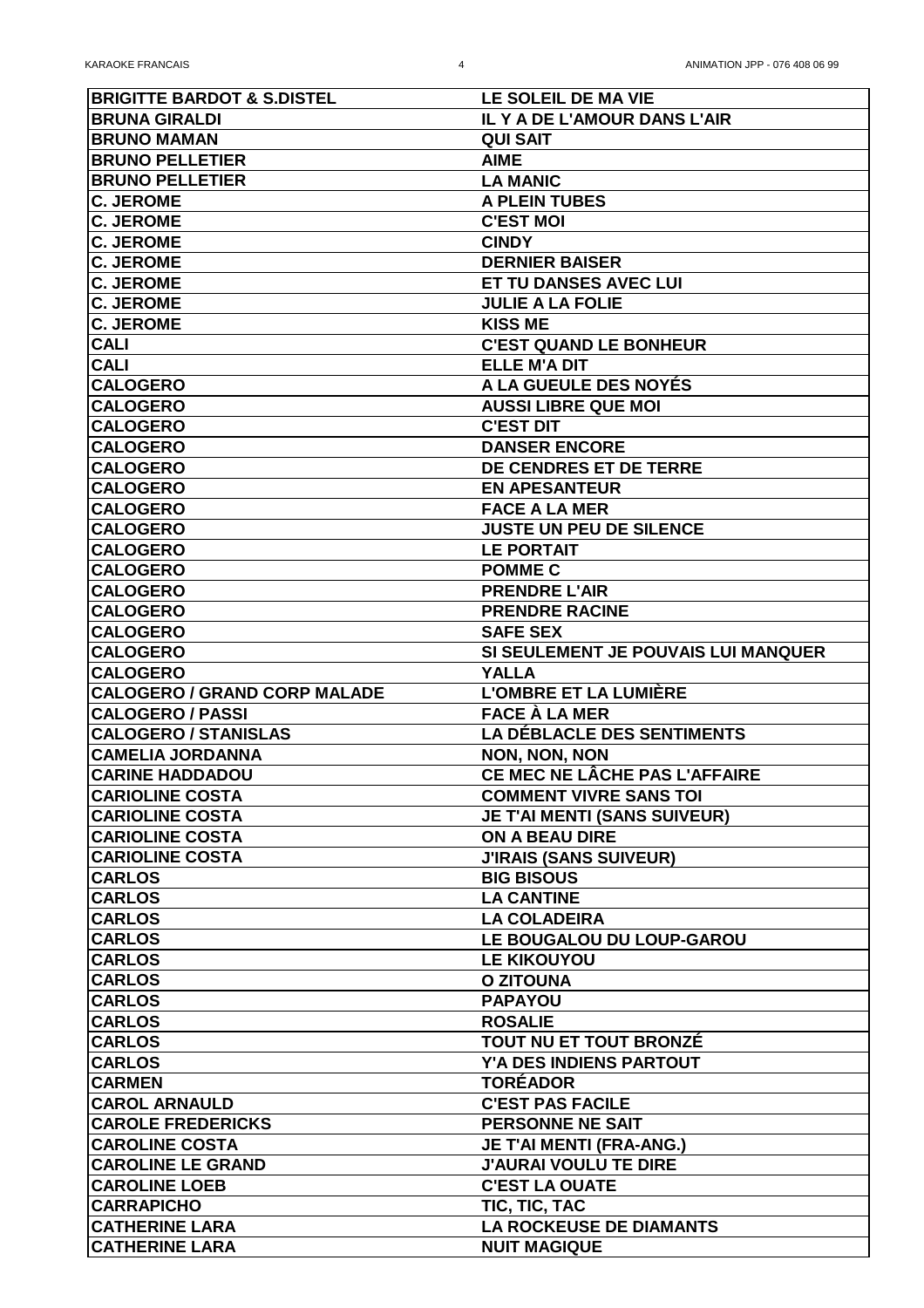| <b>CAUET</b>                             | <b>ZIDANE Y VA MARQUER</b>                |
|------------------------------------------|-------------------------------------------|
| <b>CELINE DION</b>                       | <b>A CAUSE</b>                            |
| <b>CELINE DION</b>                       | <b>BILLY</b>                              |
| <b>CELINE DION</b>                       | <b>CHERCHE ENCORE</b>                     |
| <b>CELINE DION</b>                       | <b>COMMENT T'AIMER</b>                    |
| <b>CELINE DION</b>                       | <b>CONTRE NATURE</b>                      |
| <b>CELINE DION</b>                       | <b>D'AMOUR ET D'AMITIÉ</b>                |
| <b>CELINE DION</b>                       | <b>DANS UN AUTRE MONDE</b>                |
| <b>CELINE DION</b>                       | <b>DES MOTS QUI SONNENT</b>               |
| <b>CELINE DION</b>                       | <b>DESTIN</b>                             |
| <b>CELINE DION</b>                       | <b>EN ATTENDANT SES PAS</b>               |
| <b>CELINE DION</b>                       | <b>ENCORE UN SOIR</b>                     |
| <b>CELINE DION</b>                       | ET S'IL N'EN RESTAIT QU'UNE               |
| <b>CELINE DION</b>                       | <b>INCOGNITO</b>                          |
| <b>CELINE DION</b>                       | <b>J'ATTENDAIS</b>                        |
| <b>CELINE DION</b>                       | <b>JE DANSE DANS MA TÊTE</b>              |
| <b>CELINE DION</b>                       | <b>JE LUI DIRAI</b>                       |
| <b>CELINE DION</b>                       | <b>JE NE VOUS OUBLIE PAS</b>              |
| <b>CELINE DION</b>                       | <b>JE SAIS PAS</b>                        |
| <b>CELINE DION</b>                       | <b>JE T'AIME ENCORE</b>                   |
| <b>CELINE DION</b>                       | <b>J'IRAI OU TU IRAS</b>                  |
| <b>CELINE DION</b>                       | <b>LA MÉMOIRE D'ABRAHAM</b>               |
| <b>CELINE DION</b>                       | <b>L'AMOUR EXISTE ENCORE</b>              |
| <b>CELINE DION</b>                       | <b>LE BALLET</b>                          |
| <b>CELINE DION</b>                       | <b>LE VOL D'UN ANGE</b>                   |
| <b>CELINE DION</b>                       | <b>LES DERNIERS SERONT LES PREMIERS</b>   |
| <b>CELINE DION</b>                       | <b>MON AMI M'A QUITTÉE</b>                |
| <b>CELINE DION</b>                       | <b>NE PARTEZ PAS SANS MOI</b>             |
| <b>CELINE DION</b>                       | <b>OXYGÈNE</b>                            |
| <b>CELINE DION</b>                       | <b>PARLER A MON PERE</b>                  |
| <b>CELINE DION</b>                       | <b>PARLER À MON PÈRE</b>                  |
| <b>CELINE DION</b>                       | <b>POUR QUE TU M'AIMES ENCORE</b>         |
| <b>CELINE DION</b>                       | <b>PRIÈRE PAÏENNE</b>                     |
| <b>CELINE DION</b>                       | <b>QUAND ON A QUE L'AMOUR</b>             |
| <b>CELINE DION</b>                       | <b>REGARDE-MOI</b>                        |
| <b>CELINE DION</b>                       | <b>SI C'ÉTAIT A REFAIRE</b>               |
| <b>CELINE DION</b>                       | <b>S'IL SUFFISAIT D'AIMER</b>             |
| <b>CELINE DION</b>                       | <b>TITANIC</b>                            |
| <b>CÉLINE DION</b>                       | <b>TOUS LES SECRETS (DE TON CŒUR)</b>     |
| <b>CÉLINE DION</b>                       | <b>TOUT L'OR DES HOMMES</b>               |
| <b>CELINE DION</b><br><b>CELINE DION</b> | <b>VOLE</b>                               |
| <b>CELINE DION &amp; GAROU</b>           | <b>ZIGGY</b><br><b>SOUS LE VENT</b>       |
| <b>CELINE DION &amp; J.-J.GOLDMAN</b>    | <b>J'IRAI OU TU IRAS</b>                  |
| <b>CERENA</b>                            | <b>TOUT, RIEN DU TOUT</b>                 |
| <b>CHAGRIN D'AMOUR</b>                   | <b>CHACUN FAIT (C'QUI LUI PLAIT)</b>      |
| <b>CHANSON A BOIRE</b>                   | AH LE PETIT VIN BLANC                     |
| <b>CHANSON A BOIRE</b>                   | AH! LES FRAISES ET LES FRAMBOISES         |
| <b>CHANSON A BOIRE</b>                   | <b>BOIRE UN PETIT COUP C'EST AGRÉABLE</b> |
| <b>CHANSON A BOIRE</b>                   | <b>C'EST À BOIRE</b>                      |
| <b>CHANSON A BOIRE</b>                   | <b>CHEVALIERS DE LA TABLE RONDE</b>       |
| <b>CHANSON A BOIRE</b>                   | <b>IL EST DES NOTRES</b>                  |
| <b>CHANSON A BOIRE</b>                   | <b>JOYEUX ENFANTS DE LA BOURGOGNE</b>     |
| <b>CHANSON A BOIRE</b>                   | <b>LA VIGNE AU VIN</b>                    |
| <b>CHANSON A BOIRE</b>                   | <b>NOUS SOMMES LES MOINES DE ST</b>       |
| <b>CHANSON A BOIRE</b>                   | <b>PASSANT PAR PARIS</b>                  |
| <b>CHANSON A BOIRE</b>                   | <b>PRÈS DE MA BIÈRE BLONDE</b>            |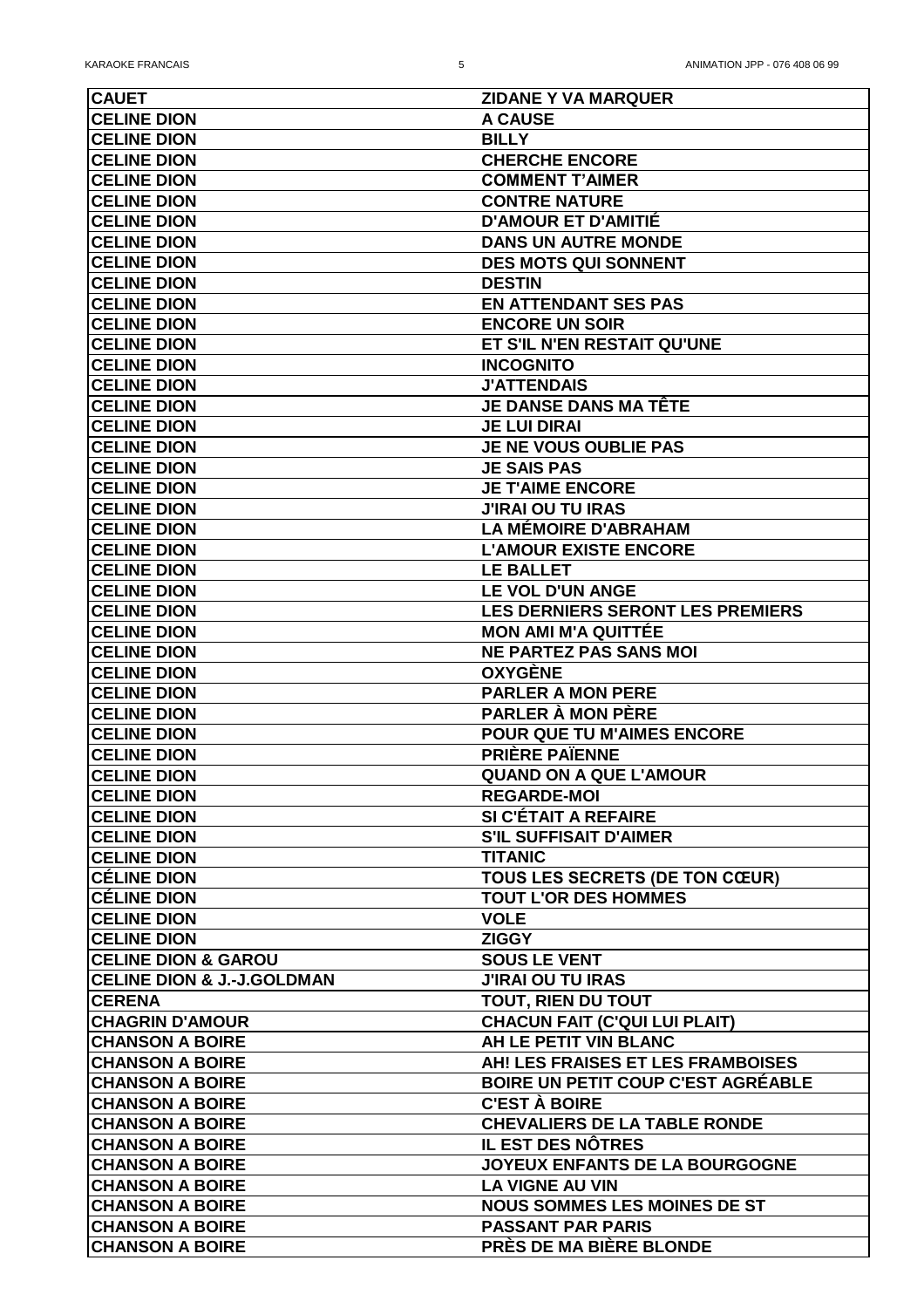| <b>CHANSON A BOIRE</b>   | <b>RELEVEZ LE COUDE</b>             |
|--------------------------|-------------------------------------|
| <b>CHANSON A BOIRE</b>   | <b>REPASSE-MOI UNE CANETTE</b>      |
| <b>CHANSON A BOIRE</b>   | <b>SUR LA ROUTE DE LOUVIERS</b>     |
| <b>CHANSON A BOIRE</b>   | <b>UN P'TIT BEAUJOLAIS</b>          |
| <b>CHANSON PAILLARDE</b> | <b>ALLONS À MESSINE</b>             |
| <b>CHANSON PAILLARDE</b> | <b>AU MUSÉE D'ATHÈNES</b>           |
| <b>CHANSON PAILLARDE</b> | DE NANTES À MONTAIGU (LA DIGUE DU ) |
| <b>CHANSON PAILLARDE</b> | EN REVENANT DU PIÉMONT              |
| <b>CHANSON PAILLARDE</b> | IL EST MINUIT, LA FEMME DU ROULIER  |
| <b>CHANSON PAILLARDE</b> | <b>LA NYMPHO</b>                    |
| <b>CHANSON PAILLARDE</b> | LE CURÉ DE CAMARET                  |
| <b>CHANSON PAILLARDE</b> | <b>LE PLAISIR DES DIEUX</b>         |
| <b>CHANSON PAILLARDE</b> | <b>LES BRETONS</b>                  |
| <b>CHANSON PAILLARDE</b> | <b>MORPIONIBUS (DE PROFUNDIS)</b>   |
| <b>CHANSON PAILLARDE</b> | OH ZUT, V'LA MON MIGNON (PÈRE       |
| <b>CHANSON PAILLARDE</b> | RELEVEZ LES BELLES (TROIS ORFÈVRES) |
| <b>CHANSON PAILLARDE</b> | <b>SAINT-BERNARDIN (LES MOINES)</b> |
| <b>CHANSON PAILLARDE</b> | TIENS! VOILÀ MON KIKI               |
| <b>CHANTAL GOYA</b>      | <b>UN LAPIN</b>                     |
| <b>CHARLES AZNAVOUR</b>  | <b>A MA FILLE</b>                   |
| <b>CHARLES AZNAVOUR</b>  | <b>AVE MARIA</b>                    |
| <b>CHARLES AZNAVOUR</b>  | <b>BON ANNIVERSAIRE</b>             |
|                          |                                     |
| <b> CHARLES AZNAVOUR</b> | <b>CA PASSE</b>                     |
| <b>CHARLES AZNAVOUR</b>  | <b>CAMARADE</b>                     |
| <b>CHARLES AZNAVOUR</b>  | <b>COMME ILS DISENT</b>             |
| <b>CHARLES AZNAVOUR</b>  | <b>DANS TES BRAS</b>                |
| <b>CHARLES AZNAVOUR</b>  | <b>DE T'AVOIR AIMEE</b>             |
| <b>CHARLES AZNAVOUR</b>  | <b>DÉJA</b>                         |
| <b>CHARLES AZNAVOUR</b>  | <b>DESORMAIS</b>                    |
| <b>CHARLES AZNAVOUR</b>  | <b>EMMENEZ-MOI</b>                  |
| <b>CHARLES AZNAVOUR</b>  | <b>ET POURTANT</b>                  |
| <b>CHARLES AZNAVOUR</b>  | <b>ETRE</b>                         |
| <b>CHARLES AZNAVOUR</b>  | <b>FOR ME FORMIDABLE</b>            |
| <b>CHARLES AZNAVOUR</b>  | <b>HIER ENCORE</b>                  |
| <b>CHARLES AZNAVOUR</b>  | <b>IL FAUT S'AVOIR</b>              |
| <b>CHARLES AZNAVOUR</b>  | <b>JE ME RACCROCHE À TOI</b>        |
| <b>CHARLES AZNAVOUR</b>  | <b>JE M'VOYAIS DÉJÀ</b>             |
| <b>CHARLES AZNAVOUR</b>  | <b>JE VOYAGE</b>                    |
| <b>CHARLES AZNAVOUR</b>  | <b>LA BOHÈME</b>                    |
| <b>CHARLES AZNAVOUR</b>  | <b>LA MAMMA</b>                     |
| <b>CHARLES AZNAVOUR</b>  | <b>LA TERRE MEURT</b>               |
| <b>CHARLES AZNAVOUR</b>  | <b>LE MEXICAIN</b>                  |
| <b>CHARLES AZNAVOUR</b>  | <b>LE TEMPS</b>                     |
| <b>CHARLES AZNAVOUR</b>  | <b>LES COMEDIENS</b>                |
| <b>CHARLES AZNAVOUR</b>  | <b>ES DEUX GUITARDS</b>             |
| <b>ICHARLES AZNAVOUR</b> | <b>LES DEUX GUITARES</b>            |
| <b>ICHARLES AZNAVOUR</b> | <b>LES PLAISIRS DEMODES</b>         |
| <b>CHARLES AZNAVOUR</b>  | <b>LES PLAISIRS DÉMODÉS</b>         |
| <b>CHARLES AZNAVOUR</b>  | <b>MES EMMERDES</b>                 |
| <b>CHARLES AZNAVOUR</b>  | <b>MON ÉMOUVANT AMOUR</b>           |
| <b>CHARLES AZNAVOUR</b>  | <b>MOURIR D'AIMER</b>               |
| <b>CHARLES AZNAVOUR</b>  | <b>NON JE N'AI RIEN OUBLIÉ</b>      |
| <b>CHARLES AZNAVOUR</b>  | <b>NOUS IRONS À VÉRONE</b>          |
| <b>CHARLES AZNAVOUR</b>  | <b>PARIS AU MOIS D'AOUT</b>         |
| <b>CHARLES AZNAVOUR</b>  | <b>POUR TOI ARMENIE</b>             |
| <b>CHARLES AZNAVOUR</b>  | <b>QUE C'EST TRISTE VENISE</b>      |
|                          |                                     |
| <b>CHARLES AZNAVOUR</b>  | <b>SHE</b>                          |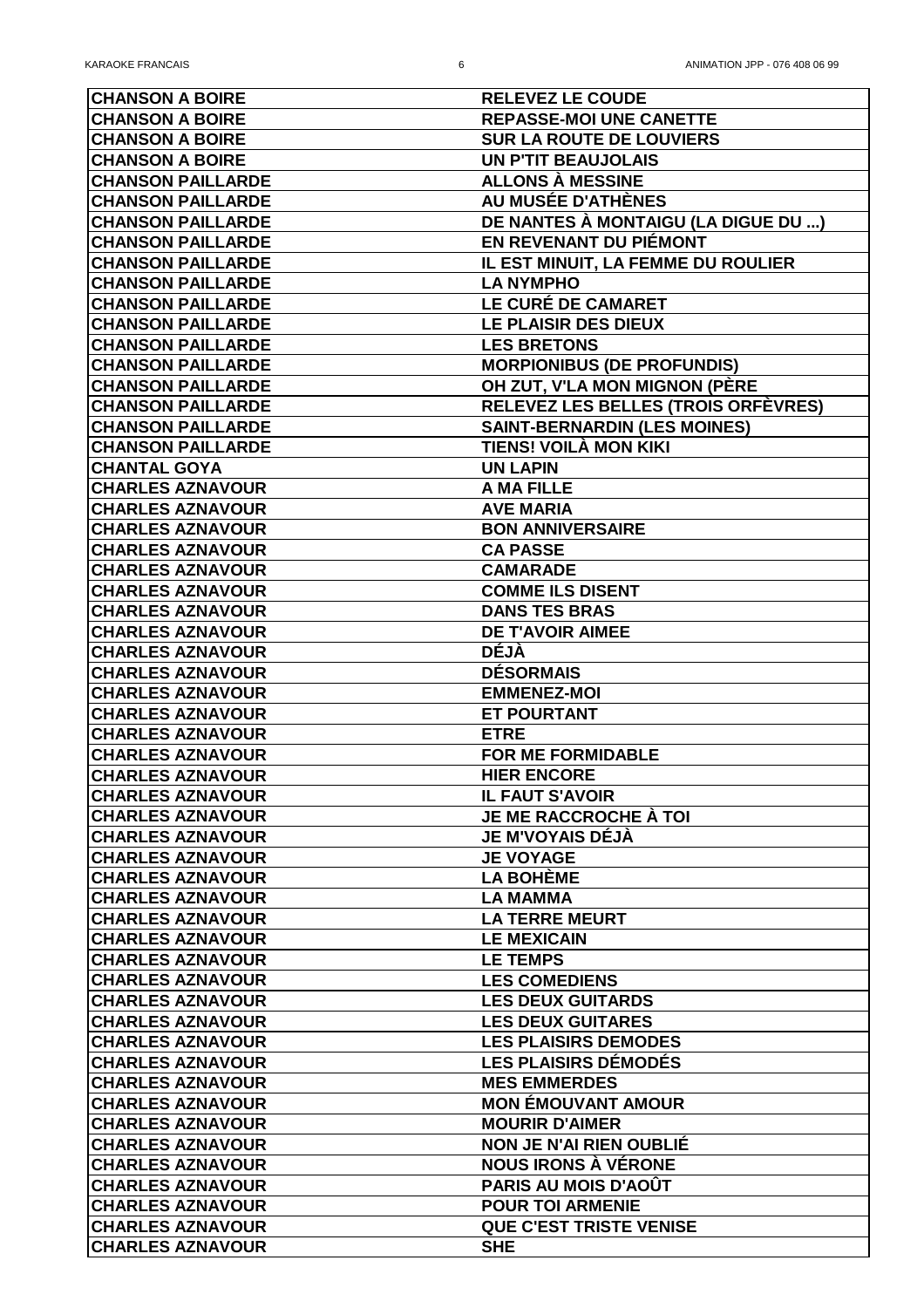| <b>CHARLES AZNAVOUR</b>                        | <b>SUR MA VIE</b>                                      |
|------------------------------------------------|--------------------------------------------------------|
| <b>CHARLES AZNAVOUR</b>                        | <b>TROUSSE CHEMISE</b>                                 |
| <b>CHARLES AZNAVOUR</b>                        | <b>TU TE LAISSE ALLER</b>                              |
| <b>CHARLES AZNAVOUR</b>                        | <b>UN CORPS</b>                                        |
| <b>CHARLES AZNAVOUR &amp; C.DION</b>           | <b>TOI ET MOI</b>                                      |
| <b>CHARLES AZNAVOUR &amp; E.PIAF</b>           | <b>PLUS BLEU QUE TES YEUX</b>                          |
| <b>CHARLES TRENET</b>                          | <b>BOUM</b>                                            |
| <b>CHARLES TRENET</b>                          | <b>DOMINO</b>                                          |
| <b>CHARLES TRENET</b>                          | <b>DOUCE FRANCE</b>                                    |
| <b>CHARLES TRENET</b>                          | <b>FIDÈLE</b>                                          |
| <b>CHARLES TRENET</b>                          | <b>FLEUR BLEUE</b>                                     |
| <b>CHARLES TRENET</b>                          | <b>JE CHANTE</b>                                       |
| <b>CHARLES TRENET</b>                          | <b>LA CHANCE AUX CHANSONS</b>                          |
| <b>CHARLES TRENET</b>                          | <b>LA MER</b>                                          |
| <b>CHARLES TRENET</b>                          | <b>L'AME DES POETES</b>                                |
| <b>CHARLES TRENET</b>                          | <b>L'ÂMES DES POÊTES</b>                               |
| <b>CHARLES TRENET</b>                          | LE JARDIN EXTRAORDINAIRE                               |
| <b>CHARLES TRENET</b>                          | LE SOLEIL A RENDEZ VOUS AVEC LA LUNE                   |
| <b>CHARLES TRENET</b>                          | LE SOLEIL ET LA LUNE                                   |
| <b>CHARLES TRENET</b>                          | <b>MENILMONTANT</b>                                    |
| <b>CHARLES TRENET</b>                          | <b>MOI J'AIME LE MUSIC-HALL</b>                        |
| <b>CHARLES TRENET</b>                          | <b>QUE RESTE-T-IL DE NOS AMOURS</b>                    |
| <b>CHARLES TRENET</b>                          | <b>RETOUR À PARIS</b>                                  |
| <b>CHARLES TRENET</b>                          | <b>ROUTE NATIONALE 7</b>                               |
| <b>CHARLES TRENET</b>                          | <b>VOUS OUBLIEZ VOTRE CHEVAL</b>                       |
| <b>CHARLES TRENET</b>                          | <b>VOUS QUI PASSEZ SANS ME VOIR</b>                    |
| <b>CHARLES TRENET</b>                          | Y A D'LA JOIE                                          |
| <b>CHARLES TRENET</b>                          | Y'A D'LA JOIE                                          |
| <b>CHARLOTTE JULIAN</b>                        | <b>JE SUIS UNE FLEUR DE PROVINCE</b>                   |
| <b>CHARLOTTE JULIAN</b>                        | <b>FLEUR DE PROVINCE</b>                               |
| <b>CHEB KHALED</b>                             | <b>DIDI</b>                                            |
| <b>CHEB KHALED</b>                             | <b>AICHA</b>                                           |
| <b>CHEELA &amp; PASSI</b>                      | <b>LAISSE PARLER LES GENS</b>                          |
| <b>CHICO ET CYPSIES</b>                        |                                                        |
|                                                | <b>PLUS PRES DES ETOILES</b>                           |
| <b>CHICO ET GYPSIES</b><br><b>CHIMENE BADI</b> | <b>NE M'EN VEUX PAS</b><br><b>C'EST TELLEMENT BEAU</b> |
| <b>CHIMENE BADI</b>                            | <b>DIS MOI QUE TU M'AIMES</b>                          |
|                                                |                                                        |
| <b>CHIMENE BADI</b><br><b>CHIMENE BADI</b>     | <b>ENTRE NOUS</b><br><b>J'AURAIS PRÉFÉRÉ</b>           |
| <b>CHIMENE BADI</b>                            |                                                        |
|                                                | <b>JE NE CHERCHE PAS</b>                               |
| <b>CHIMENE BADI</b>                            | <b>JE NE SAIS PAS SON NOM</b>                          |
| <b>CHIMENE BADI</b><br><b>CHIMENE BADI</b>     | <b>JE VAIS TE CHERCHER</b>                             |
|                                                | <b>JE VIENS DU SUD</b>                                 |
| <b>CHIMENE BADI</b>                            | <b>LA VIE QUI GAGNE</b>                                |
| <b>CHIMENE BADI</b>                            | <b>LA-HAUT</b>                                         |
| <b>CHIMENE BADI</b>                            | <b>LE JOUR D'APRÈS</b>                                 |
| <b>CHIMENE BADI</b>                            | <b>LE MIROIR</b>                                       |
| <b>CHIMENE BADI</b>                            | <b>L'ENVIE</b>                                         |
| <b>CHIMENE BADI</b>                            | <b>MOT À MOT</b>                                       |
| <b>CHIMENE BADI</b>                            | ON A LES AMOURS QU'ON MERITE                           |
| <b>CHIMENE BADI</b>                            | <b>PARDONNER</b>                                       |
| <b>CHIMENE BADI</b>                            | <b>POURQUOI LE MONDE À PEUR</b>                        |
| <b>CHIMENE BADI</b>                            | <b>RETOMBER AMOUREUX</b>                               |
| <b>CHIMENE BADI</b>                            | <b>SI J'AVAIS SU T'AIMER</b>                           |
| <b>CHIMENE BADI</b>                            | <b>TELLEMENT BEAU</b>                                  |
| <b>CHIMENE BADI</b>                            | <b>TOUT CONTRE TOI</b>                                 |
| <b>CHRISTIAN DELAGRANCE</b>                    | <b>REVIENS MON AMOUR</b>                               |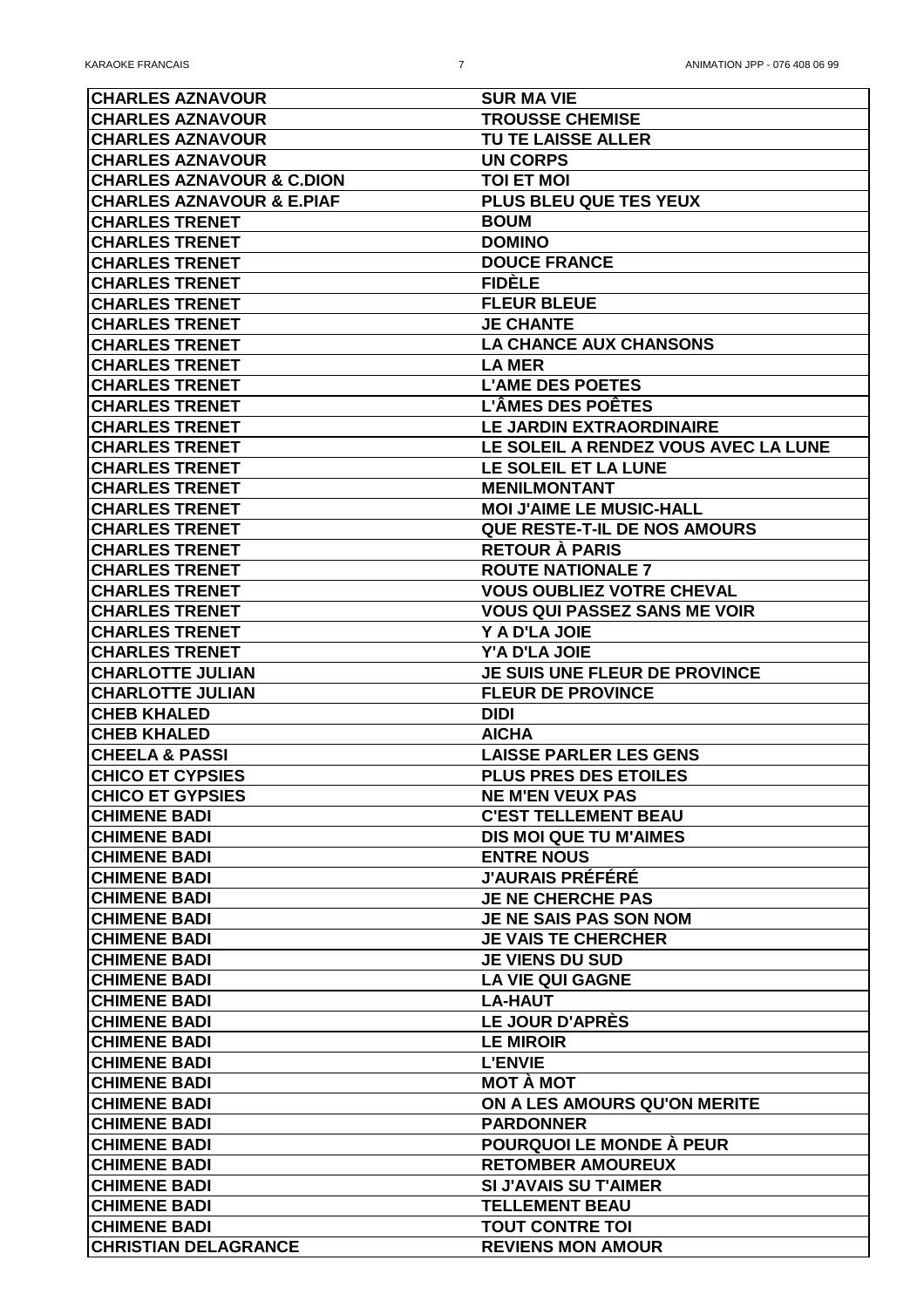| <b>CHRISTIAN DELAGRANCE</b>                      | <b>TENDRE CATHY</b>                            |
|--------------------------------------------------|------------------------------------------------|
| <b>CHRISTIAN VIDAL</b>                           | <b>ANGELIQUE</b>                               |
| <b>CHRISTOHE WILLEM</b>                          | <b>APRES TOI</b>                               |
| <b>CHRISTOPHE</b>                                | <b>ALINE</b>                                   |
| <b>CHRISTOPHE</b>                                | <b>LES MARIONNETTES</b>                        |
| <b>CHRISTOPHE</b>                                | <b>LES MOTS BLEUS</b>                          |
| <b>CHRISTOPHE</b>                                | <b>SENORITA</b>                                |
| <b>CHRISTOPHE</b>                                | <b>SUCCES FOU</b>                              |
| <b>CHRISTOPHE MAE</b>                            | A QUI LA FAUTE                                 |
| <b>CHRISTOPHE MAE</b>                            | <b>BELLE DEMOISELLE</b>                        |
| <b>CHRISTOPHE MAE</b>                            | <b>CA FAIT MAL</b>                             |
| <b>CHRISTOPHE MAE</b>                            | <b>CA MARCHE</b>                               |
| <b>CHRISTOPHE MAE</b>                            | <b>C'EST MA TERRE</b>                          |
| <b>CHRISTOPHE MAE</b>                            | <b>DINGUE, DINGUE, DINGUE</b>                  |
| <b>CHRISTOPHE MAE</b>                            | <b>JE ME LÂCHE</b>                             |
| <b>CHRISTOPHE MAE</b>                            | <b>MATERRE</b>                                 |
| <b>CHRISTOPHE MAE</b>                            | <b>MON PARADIS</b>                             |
| <b>CHRISTOPHE MAE</b>                            | <b>MON PTIT GARS</b>                           |
| <b>CHRISTOPHE MAE</b>                            | <b>ON S'ATTACHE</b>                            |
| <b>CHRISTOPHE MAE</b>                            | <b>PARCE QU'ON NE SAIT JAMAIS</b>              |
| <b>CHRISTOPHE MAE</b>                            | <b>POURQUOI C'EST BEAU</b>                     |
| <b>CHRISTOPHE MAE</b>                            | <b>IL EST OU LE BONHEUR</b>                    |
| <b> CHRISTOPHE MAE</b>                           | <b>VA VOIR AILLEURS</b>                        |
| <b>CHRISTOPHE WILLEM</b>                         | <b>COOL</b>                                    |
| <b>CHRISTOPHE WILLEM</b>                         | <b>DIT MOI POURQUOI</b>                        |
| <b>CHRISTOPHE WILLEM</b>                         | <b>DOUBLE JE</b>                               |
| <b>CHRISTOPHE WILLEM</b>                         | <b>DOUBLE JEU</b>                              |
| <b>CHRISTOPHE WILLEM</b>                         | ELU PRODUIT DE L'ANNÉE                         |
| <b>CHRISTOPHE WILLEM</b>                         | <b>JACQUES À DIT</b>                           |
| <b>CHRISTOPHE WILLEN</b>                         | <b>JE MARCHE SEUL</b>                          |
| <b>CHRISTOPHE WILLEN</b>                         | <b>LA TORTUE</b>                               |
| <b>CHRISTOPHE WILLEN</b>                         | <b>PLUS QUE TOUT</b>                           |
| <b>CHRISTOPHE WILLEN</b>                         | <b>POURQUOI J'AI MAL</b>                       |
| <b>CHRISTOPHE WILLEN</b>                         | <b>QUELLE CHANCE</b>                           |
| <b>CHRISTOPHE WILLEN</b>                         | <b>SEPTEMBER</b>                               |
| <b>CHRISTOPHE WILLEN</b>                         | <b>SI MES LARMES TOMBENT</b>                   |
| <b>CHRISTOPHE WILLWM</b>                         | <b>SUNNY</b>                                   |
| <b>CIE CREOLE</b>                                | <b>MA PREMIERE BEGUINE</b>                     |
| <b>CINDY</b>                                     | UN MONDE À NOUS                                |
| <b>CLAUDE BARZOTTI</b>                           | <b>AIME MOI</b>                                |
| <b>CLAUDE BARZOTTI</b><br><b>CLAUDE BARZOTTI</b> | <b>AIME-MOI</b><br><b>JE NE T'ÉCRIRAI PLUS</b> |
| <b>CLAUDE BARZOTTI</b>                           | <b>LA MAISON D'IRLANDE</b>                     |
| <b>CLAUDE BARZOTTI</b>                           | <b>LE CHANT DES SOLITAIRES</b>                 |
| <b>CLAUDE BARZOTTI</b>                           | <b>LE RITAL</b>                                |
| <b>CLAUDE BARZOTTI</b>                           | <b>MADAME</b>                                  |
| <b>CLAUDE BARZOTTI</b>                           | <b>MAIS OU EST LA MUSIQUE</b>                  |
| <b>CLAUDE BARZOTTI</b>                           | <b>PRENDS BIEN SOIN D'ELLE</b>                 |
| <b>CLAUDE BARZOTTI</b>                           | <b>VENTO</b>                                   |
| <b>CLAUDE FRANCOIS</b>                           | <b>17 ANS</b>                                  |
| <b>CLAUDE FRANCOIS</b>                           | ALEXANDRIE, ALEXANDRA                          |
| <b>CLAUDE FRANCOIS</b>                           | <b>BELINDA</b>                                 |
| <b>CLAUDE FRANCOIS</b>                           | <b>BELLES, BELLES, BELLES</b>                  |
| <b>CLAUDE FRANCOIS</b>                           | <b>CETTE ANNÉE-LÀ</b>                          |
| <b>CLAUDE FRANCOIS</b>                           | <b>CHANSON FRANÇAISE</b>                       |
| <b>CLAUDE FRANCOIS</b>                           | <b>CHANSON POPULAIRE</b>                       |
| <b>CLAUDE FRANCOIS</b>                           | <b>COMME D'HABITUDE</b>                        |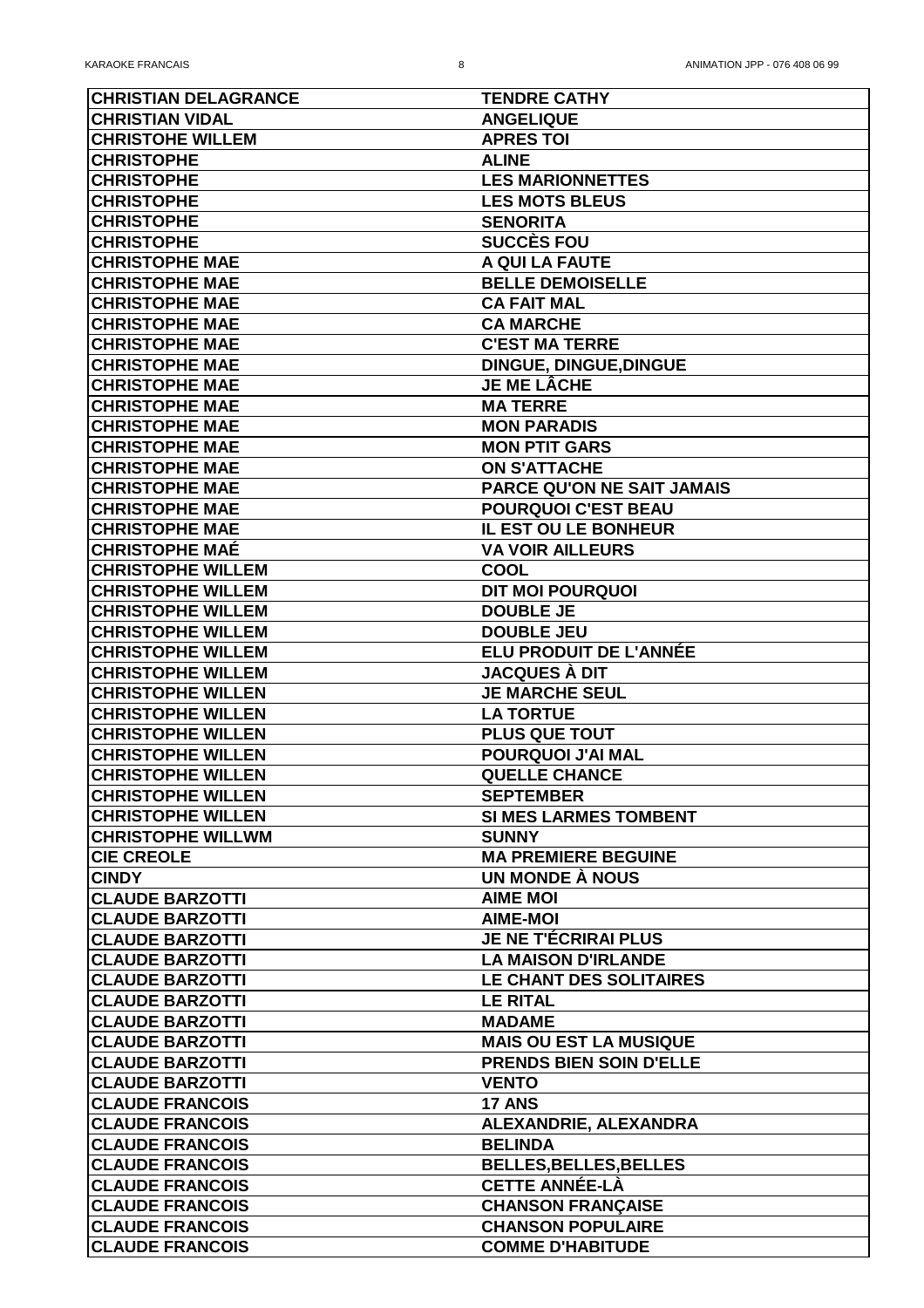| <b>CLAUDE FRANCOIS</b>         | <b>DANSE MA VIE</b>                    |
|--------------------------------|----------------------------------------|
| <b>CLAUDE FRANCOIS</b>         | <b>DOUCE CANDY</b>                     |
| <b>CLAUDE FRANCOIS</b>         | IL FAIT BEAU, IL FAIT BON              |
| <b>CLAUDE FRANCOIS</b>         | <b>JE VAIS À RIO</b>                   |
| <b>CLAUDE FRANCOIS</b>         | <b>JE VIENS DINER CE SOIR</b>          |
| <b>CLAUDE FRANCOIS</b>         | J'Y PENSE ET PUIS J'OUBLIE             |
| <b>CLAUDE FRANCOIS</b>         | <b>LAISSE UNE CHANCE A NOTRE AMOUR</b> |
| <b>CLAUDE FRANCOIS</b>         | <b>LE CHANTEUR MALHEUX</b>             |
| <b>CLAUDE FRANCOIS</b>         | LE JOUET EXTRAORDINAIRE                |
| <b>CLAUDE FRANCOIS</b>         | LE LUNDI AU SOLEIL                     |
| <b>CLAUDE FRANCOIS</b>         | <b>LE MAL AIMÉ</b>                     |
| <b>CLAUDE FRANCOIS</b>         | LE TÉLÉPHONE PLEURE                    |
| <b>CLAUDE FRANCOIS</b>         | <b>LES CHOSES DE LA VIE</b>            |
| <b>CLAUDE FRANCOIS</b>         | <b>MAGNOLIA FOR EVER</b>               |
| <b>CLAUDE FRANCOIS</b>         |                                        |
|                                | <b>MAIS QUAND LE MATIN</b>             |
| <b>CLAUDE FRANCOIS</b>         | <b>MARCHE TOUT DROIT</b>               |
| <b>CLAUDE FRANCOIS</b>         | <b>MEGAMIX</b>                         |
| <b>CLAUDE FRANCOIS</b>         | <b>MÊME SI TU REVENAIS</b>             |
| <b>CLAUDE FRANCOIS</b>         | <b>MY WAY</b>                          |
| <b>CLAUDE FRANCOIS</b>         | <b>POURQUOI PLEURER</b>                |
| <b>CLAUDE FRANCOIS</b>         | <b>QU'EST CE QUE TU DEVIENS ?</b>      |
| <b>CLAUDE FRANCOIS</b>         | <b>REVERIES</b>                        |
| <b>CLAUDE FRANCOIS</b>         | <b>SI J'AVAIS UN MARTEAU</b>           |
| <b>CLAUDE FRANCOIS</b>         | <b>STOP AU NOM DE L'AMOUR</b>          |
| <b>CLAUDE FRANÇOIS</b>         | TOI ET MOI CONTRE LE MONDE ENTIER      |
| <b>CLAUDE FRANCOIS</b>         | <b>TU PARLE TROP</b>                   |
| <b>CLAUDE FRANCOIS</b>         | UNE FILLE ET DES FLEURS                |
| <b>CLAUDE FRANCOIS</b>         | UNE FILLE ET DES FLEURS                |
| <b>CLAUDE FRANCOIS</b>         | <b>VIENS À LA MAISON</b>               |
| <b>CLAUDE FRANCOIS</b>         | <b>Y'A LE PRINTEMPS QUI CHANTE</b>     |
| <b>CLAUDE NOUGARO</b>          | <b>CÉCILE MA FILLE</b>                 |
| <b>CLAUDE NOUGARO</b>          | <b>JE SUIS SOUS</b>                    |
| <b>CLAUDE NOUGARO</b>          | LE JAZZ ET LA JAVA                     |
| <b>CLAUDE NOUGARO</b>          | <b>NOUGAYORK</b>                       |
| <b>CLAUDE NOUGARO</b>          | <b>TOULOUSE</b>                        |
| <b>CLAUDE NOUGARO</b>          | <b>TU VERRAS</b>                       |
| <b>CLAUDE NOUGARO</b>          | <b>UNE PETITE FILLE</b>                |
| <b>CLAUDE-MICHEL SCHONBERG</b> | <b>LE PREMIER PAS</b>                  |
| <b>CLAUDIA CAPEO</b>           | <b>FIDELE A MOI-MEME</b>               |
| <b>CLAUDIA CAPEO</b>           | CA VA, CA VA                           |
| <b>CLAUDIA CAPEO</b>           | CA VA, CA VA                           |
| <b>CLAUDIA CAPEO</b>           | CA VA, CA VA                           |
| <b>CLAUDIA CAPEO</b>           | <b>FIDELE A MOI-MEME</b>               |
| <b>CLAUDIA CAPEO</b>           | <b>UN HOMME DEBOUT</b>                 |
| <b>CLEMENCE</b>                | <b>UN SEUL MOT D'AMOUR</b>             |
| <b>ICOEUR DE PIRATE</b>        | <b>COMME DES ENFANTS</b>               |
| <b>COLLECTIF METISSE</b>       | <b>FEMME LIBEREE</b>                   |
| <b>COLLECTIF METISSE</b>       | <b>JE TE DONNE</b>                     |
| <b>COLLECTIF METISSE</b>       | <b>LES DEMONS DE MINUIT</b>            |
| <b>COLLECTIF PARIS AFRICA</b>  | <b>DES RICOCHETS</b>                   |
| <b>COLONEL REYEL</b>           | <b>AURÉLIE</b>                         |
| <b>COLONEL REYEL</b>           | <b>CELUI</b>                           |
| <b>COLONEL REYEL</b>           | <b>TOUTES LES NUITS</b>                |
| <b>COMPAGNIE CREOLE</b>        | <b>CA FAIT RIRE LES OISEAUX</b>        |
| <b>COMPAGNIE CREOLE</b>        | <b>C'EST BON POUR LE MORAL</b>         |
| <b>COOCKIE DINGLER</b>         | <b>FEMME LIBÉRÉE</b>                   |
| <b>CORINNE CHARBY</b>          | <b>BOULE DE FLIPPER</b>                |
|                                |                                        |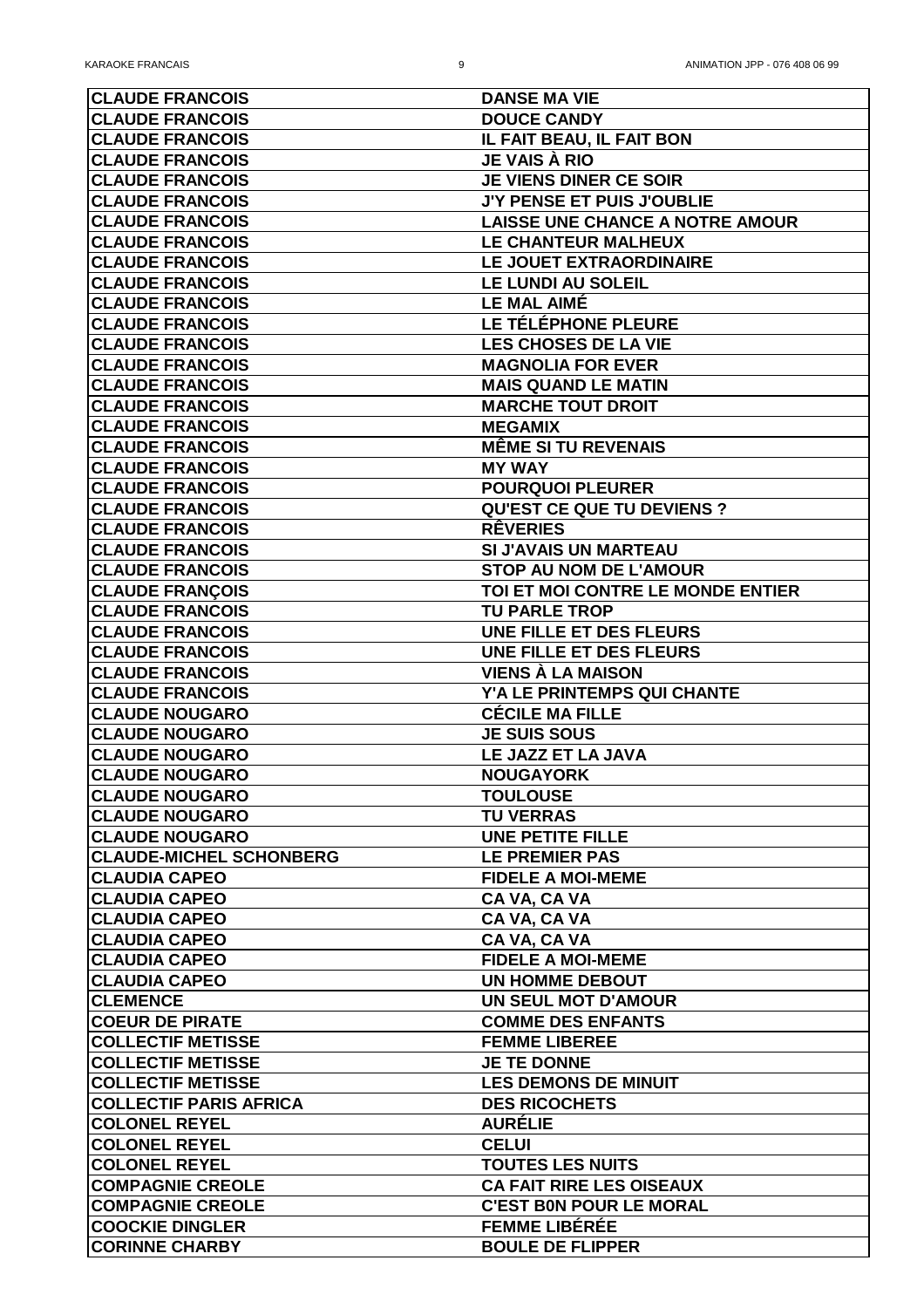| <b>CORINNE CHARBY</b>                              | <b>PILE OU FACE</b>                                   |
|----------------------------------------------------|-------------------------------------------------------|
| <b>CORINNE HERMES</b>                              | SI LA VIE EST UN CADEAU                               |
| <b>CORNEILLE</b>                                   | <b>AVEC CLASSE</b>                                    |
| <b>CORNEILLE</b>                                   | <b>COMME UN FILS</b>                                  |
| <b>CORNEILLE</b>                                   | <b>ENSEMBLE</b>                                       |
| <b>CORNEILLE</b>                                   | <b>MARCHANDS DE RÊVE</b>                              |
| <b>CORNEILLE</b>                                   | <b>PARCE QU'ON VIENT DE LOIN</b>                      |
| <b>CORNEILLE</b>                                   | <b>SEUL AU MONDE</b>                                  |
| <b>CORYNNE CHARBY</b>                              | PILE OU FACE                                          |
| <b>COUMBA GAWLO</b>                                | <b>PATA PATA</b>                                      |
| <b>DALIDA</b>                                      | A QUI                                                 |
| <b>DALIDA</b>                                      | <b>AMOR AMOR</b>                                      |
| <b>DALIDA</b>                                      | <b>BAMBINO</b>                                        |
| <b>DALIDA</b>                                      | <b>BESAME MUCHO</b>                                   |
| <b>DALIDA</b>                                      | <b>BONSOIR MON AMOUR</b>                              |
| <b>DALIDA</b>                                      | <b>CHANTEURS DES ANNEES 80</b>                        |
| <b>DALIDA</b>                                      | <b>COME PRIMA</b>                                     |
| <b>DALIDA</b>                                      | <b>COMME DISAIT MISTINGUETT</b>                       |
| <b>DALIDA</b>                                      | <b>DARLA DIRLADADA</b>                                |
| <b>DALIDA</b>                                      | <b>EMBRASSE-MOI</b>                                   |
| <b>DALIDA</b>                                      | <b>GIGI L'AMOROSO</b>                                 |
| <b>DALIDA</b>                                      | <b>GONDOLIER</b>                                      |
| <b>DALIDA</b>                                      | <b>IL FAUT DANSER LE REGGAE</b>                       |
| <b>DALIDA</b>                                      | <b>IL VENAIT D'AVOIR 18 ANS</b>                       |
| <b>DALIDA</b>                                      | <b>ITSY BITSY PETIT BIKINI</b>                        |
| <b>DALIDA</b>                                      | <b>J'ATTENDRAI</b>                                    |
| <b>DALIDA</b>                                      | <b>JE SUIS TOUTES LES FEMMES</b>                      |
| <b>DALIDA</b>                                      | <b>LA VIE EN ROSE</b>                                 |
| <b>DALIDA</b>                                      | <b>LAISSEZ-MOI DANSER (MONDAY</b>                     |
| <b>DALIDA</b>                                      | <b>LES ENFANTS DU PIRÉE</b>                           |
| <b>DALIDA</b>                                      | <b>LES GITANS</b>                                     |
| <b>DALIDA</b>                                      | <b>LES GRILLES DE SA MAISON</b>                       |
| <b>DALIDA</b>                                      | <b>MEDLEY GERENATION 78</b>                           |
| <b>DALIDA</b>                                      | <b>PARLE PLUS BAS</b>                                 |
| <b>DALIDA</b>                                      | <b>PAROLES, PAROLES</b>                               |
| <b>DALIDA</b>                                      | <b>PEPITO</b>                                         |
| <b>DALIDA</b>                                      | <b>POUR NE PAS VIVRE SEUL</b>                         |
| <b>DAMIEN SARGUE &amp; CECILIA CARA</b>            | <b>AIMER</b>                                          |
| <b>DANI DARAICHE</b>                               | <b>BLUE ROSES</b>                                     |
| <b>DANIEL BALAVOINE</b>                            | AIMER EST PLUS FORT QUE D'ÊTRE AIMÉ                   |
| <b>DANIEL BALAVOINE</b>                            | <b>DIEU QUE C'EST BEAU</b>                            |
| <b>DANIEL BALAVOINE</b>                            | <b>DIEU QUE L'AMOUR EST TRISTE</b>                    |
| <b>DANIEL BALAVOINE</b>                            | <b>JE NE SUIS PAS UN HÉROS</b>                        |
| <b>DANIEL BALAVOINE</b>                            | L'AZIZA                                               |
| <b>DANIEL BALAVOINE</b>                            | <b>LE CHANTEUR</b>                                    |
| <b>DANIEL BALAVOINE</b>                            | <b>LE CHANTEUR</b>                                    |
| <b>DANIEL BALAVOINE</b>                            | <b>LIPSTICK POLYCHROME</b>                            |
| <b>DANIEL BALAVOINE</b>                            | <b>LUCY</b>                                           |
| <b>DANIEL BALAVOINE</b>                            | <b>MON FILS MA BATAILLE</b>                           |
| <b>DANIEL BALAVOINE</b>                            | <b>QUAND ON ARRIVE EN VILLE</b>                       |
| <b>DANIEL BALAVOINE</b>                            | <b>S.O.S D'UN TERRIEN EN DETRESSE</b>                 |
| <b>DANIEL BALAVOINE</b>                            |                                                       |
|                                                    | <b>SAUVER L'AMOUR</b>                                 |
| <b>DANIEL BALAVOINE</b><br><b>DANIEL BALAVOINE</b> | <b>SAUVER L'AMOUR</b><br><b>TOUS LES CRIS DES SOS</b> |
|                                                    |                                                       |
| <b>DANIEL BALAVOINE</b>                            | <b>VIVRE OU SURVIVRE</b>                              |
| <b>DANIEL GERARD</b>                               | <b>PETIT GONZALES</b>                                 |
| <b>DANIEL GUICHARD</b>                             | <b>CHANSON POUR ANNA</b>                              |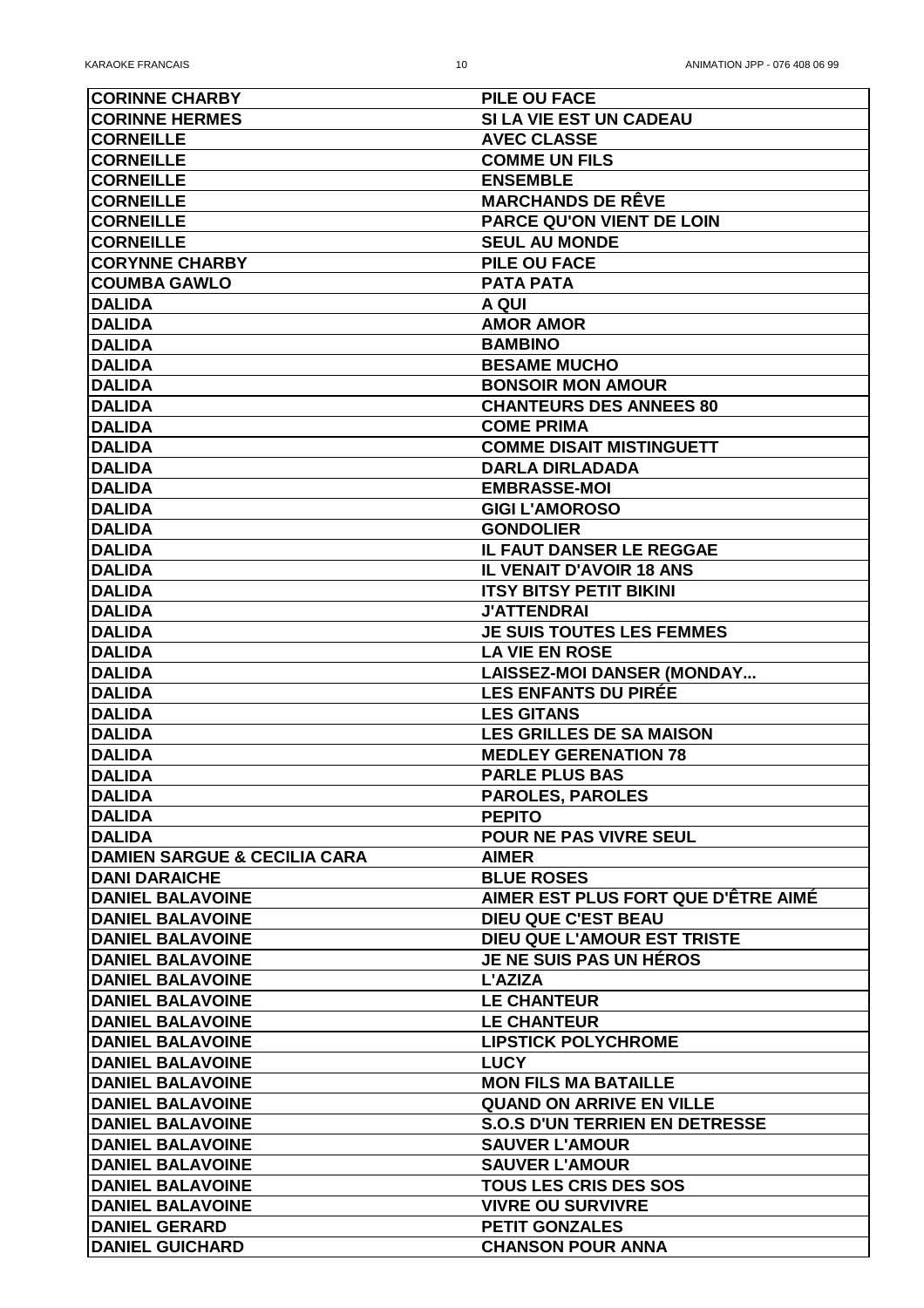| <b>DANIEL GUICHARD</b>               | <b>FAUT PAS PLEURER COMME ÇA</b>           |
|--------------------------------------|--------------------------------------------|
| <b>DANIEL GUICHARD</b>               | <b>LA TENDRESSE</b>                        |
| <b>DANIEL GUICHARD</b>               | <b>MON VIEUX</b>                           |
| <b>DANIEL LAVOIE</b>                 | <b>ILS S'AIMENT</b>                        |
| <b>DANIEL LAVOIE</b>                 | <b>UNE FEMME CACHÉE</b>                    |
| <b>DANIEL LEVI</b>                   | <b>ICI ET MAINTENANT</b>                   |
| <b>DANIEL LEVI</b>                   | <b>L'AMOUR QU'IL FAUT</b>                  |
| <b>DANIEL LEVI</b>                   | <b>L'ENVIE D'AIMER</b>                     |
| <b>DANIEL LEVI &amp; VILLAFRANCA</b> | TU N'AVAIS JAMAIS PRIÉ                     |
| <b>DANY BRILLANT</b>                 | <b>BAMBINO</b>                             |
| <b>DANY BRILLANT</b>                 | <b>C'EST PAS VRAI</b>                      |
| <b>DANY BRILLANT</b>                 | <b>C'EST TOI</b>                           |
| <b>DANY BRILLANT</b>                 | <b>DANS LES RUES DE ROME</b>               |
| <b>DANY BRILLANT</b>                 | <b>HISTOIRE D'UN AMOUR</b>                 |
| <b>DANY BRILLANT</b>                 | <b>QUAND JE VOIS TES YEUX</b>              |
| <b>DANY BRILLANT</b>                 | <b>SUZETTE</b>                             |
| <b>DANY BRILLANT</b>                 | UNE FILLE COMME ÇA                         |
| <b>DANY BRILLANT</b>                 | <b>VIENS À ST-GERMAIN</b>                  |
| <b>DANY BRILLANT</b>                 | <b>Y'A QU'LES FILLES QUI M'INTÉRESSENT</b> |
| <b>DARIO MORENO</b>                  | <b>BRIGITTE BARDOT</b>                     |
| <b>DARIO MORENO</b>                  | <b>LA MARMITTE</b>                         |
| <b>DARIO MORENO</b>                  | SI TU VAS À RIO                            |
| <b>DARIO MORENO</b>                  | <b>TOUT L'AMOUR QUE J'AI POUR TOI</b>      |
| <b>DAVE</b>                          | <b>ALLO ELISA</b>                          |
| <b>DAVE</b>                          | DU COTE DE CHEZ SWAN                       |
| <b>DAVE</b>                          | LETTRE À HÉLÈNE                            |
| <b>DAVE</b>                          | <b>VANINA</b>                              |
| <b>DAVID ALEXANDRE WINTER</b>        | <b>OH LADY MARY</b>                        |
| <b>DAVID CHARVET</b>                 | <b>JE TE DÉDIE</b>                         |
| <b>DAVID CHARVET</b>                 | <b>JUSQU'AU BOUT</b>                       |
| <b>DAVID ET JONATHAN</b>             | <b>EST-CE QUE TU VIENS POUR LES VAC.</b>   |
| <b>DAVID HALLYDAY</b>                | <b>HIGH</b>                                |
| <b>DAVID HALLYDAY</b>                | <b>LE DEFI</b>                             |
| <b>DAVID HALLYDAY</b>                | TU NE M'AS PAS LAISSÉ LE TEMPS             |
| <b>DAVID HALLYDAY</b>                | <b>UN HOMME LIBRE</b>                      |
| <b>DAVID KOVEN</b>                   | <b>MARVIN</b>                              |
| <b>DAVID KOVEN</b>                   | <b>SAMBA MARIA</b>                         |
| <b>DAVID MARTIAL</b>                 | <b>CÉLIMÈNE</b>                            |
| <b>DE PALMAS</b>                     | <b>TOMBER</b>                              |
| <b>DEBUT DE SOIREE</b>               | <b>JARDINS D'ENFANTS</b>                   |
| <b>DEBUT DE SOIREE</b>               | <b>LA VIE LA NUIT</b>                      |
| <b>DEBUT DE SOIREE</b>               | <b>NUIT DE FOLIE</b>                       |
| <b>DENIS ROUSSOS</b>                 | <b>QUAND JE T'AIME</b>                     |
| <b>DESIRELESS</b>                    | <b>VOYAGE VOYAGE</b>                       |
| <b>DI QUINTO ROCCO</b>               | <b>TENTATION</b>                           |
| <b>DIADEMS</b>                       | <b>ENCORE</b>                              |
| <b>DIAM'S</b>                        | <b>DJ</b>                                  |
| <b>DIAM'S</b>                        | <b>JEUNE DEMOISELLE</b>                    |
| <b>DIAM'S</b>                        | <b>LA BOULETTE</b>                         |
| <b>DIAM'S</b>                        | <b>MA FRANCE À MOI</b>                     |
| <b>DIAM'S</b>                        | <b>PAR AMOUR</b>                           |
| <b>DIANE DUFRESNE</b>                | <b>J'AI RENCONTRÉ L'HOMME DE MA VIE</b>    |
| <b>DIANE DUFRESNE</b>                | <b>OXYGÈNE</b>                             |
| <b>DIANE TELL</b>                    | <b>FAIRE À NOUVEAU CONNAISSANCE</b>        |
| <b>DIANE TELL</b>                    | SI J'ÉTAIS UN HOMME                        |
| <b>DIANE TELL</b>                    | <b>SOUVENT LONGTEMPS ENORMEMENT</b>        |
| <b>DICK RIVERS</b>                   | <b>EST-CE QUE TU LE SAIS</b>               |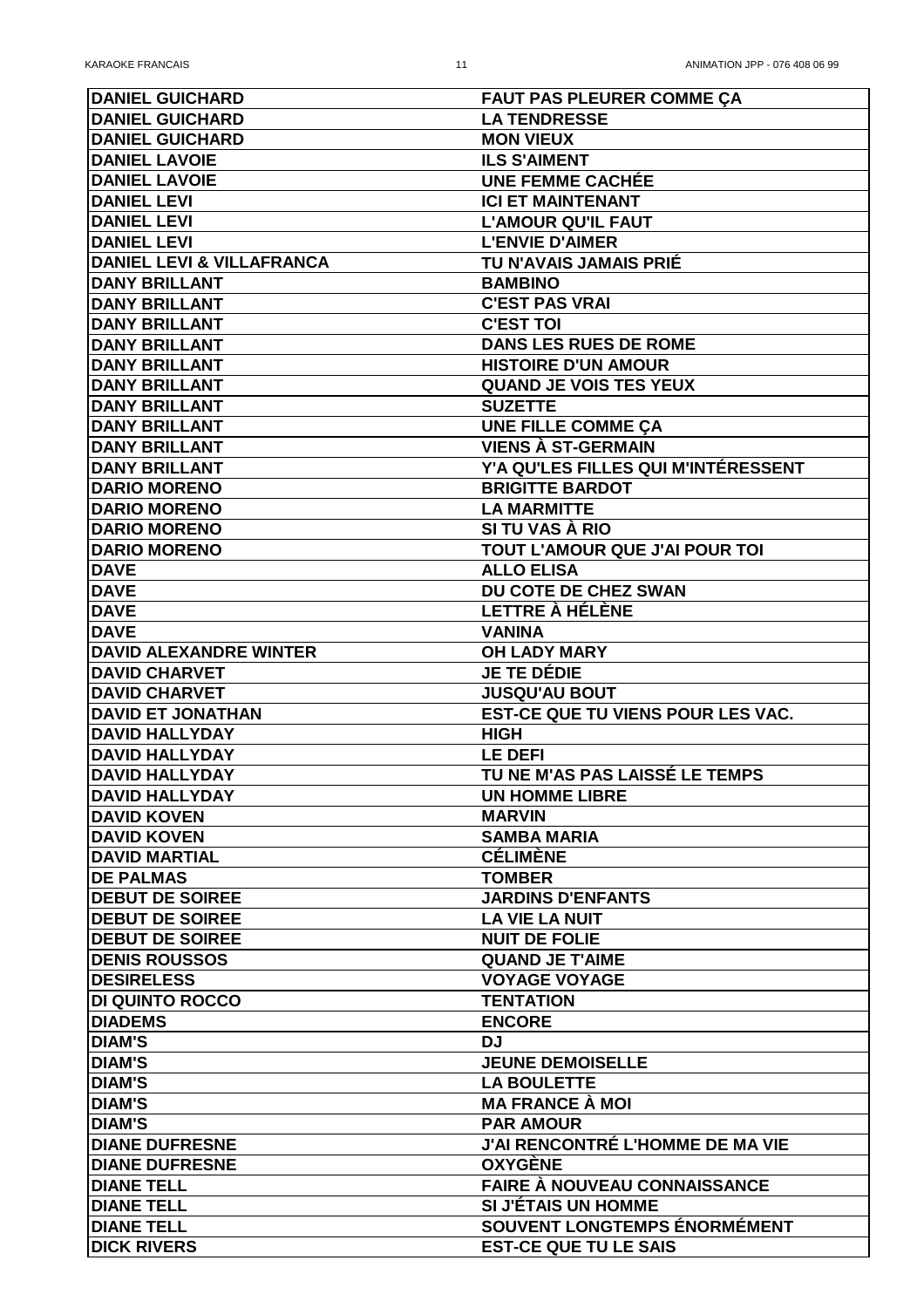| <b>DICK RIVERS</b>                      | <b>FAIRE UN PONT</b>                      |
|-----------------------------------------|-------------------------------------------|
| <b>DICK RIVERS</b>                      | <b>LES YEUX D'UNE FEMME</b>               |
| <b>DICK RIVERS</b>                      | <b>NICE BAIE DES ANGES</b>                |
| <b>DICK RIVERS</b>                      | TU N'ES PLUS LÀ                           |
| <b>DIDIER BARBELIVIEN</b>               | A TOUTES LES FILLES                       |
| <b>DIDIER BARBELIVIEN</b>               | <b>ELLE</b>                               |
| <b>DIDIER BARBELIVIEN</b>               | <b>IL FAUT LAISSER LE TEMPS AU TEMPS</b>  |
| <b>DIDIER BARBELIVIEN</b>               | <b>JAMAÏCAINE</b>                         |
| <b>DIDIER BOURDON</b>                   | ON PEUT PLUS RIEN DIRE                    |
| <b>DIDIER SUSTRAC</b>                   | <b>COMME LES ANIMAUX</b>                  |
| <b>DIDIER SUSTRAC</b>                   | <b>TOUT SEUL</b>                          |
| <b>DISCOBITCH</b>                       | <b>C'EST BEAU LA BORGEOISIE</b>           |
| <b>DJ ANTOINE</b>                       | <b>WELCOME TO ST-TROPEZ</b>               |
| <b>DJ BOBO</b>                          | <b>CHIHUAHUA</b>                          |
| <b>DOBONG</b>                           | <b>FAUT QUE J'TRAVAILLE</b>               |
| <b>DOC GYNECO</b>                       | <b>VANESSA</b>                            |
| <b>DOC GYNECO</b>                       | <b>VIENS VOIR LE DOCTEUR</b>              |
|                                         |                                           |
| <b>DON KARNAGE</b>                      | <b>BOUGE</b>                              |
| <b>DOROTHEE</b>                         | <b>LES NEIGES DE L'HIMALAYA</b>           |
| <b>DOROTHEE</b>                         | <b>MAMAN</b>                              |
| <b>EDDY MICTHELL</b>                    | <b>18 ANS DEMAIN</b>                      |
| <b>EDDY MITCHELL</b>                    | A CRÉDIT ET EN STÉRÉO                     |
| <b>EDDY MITCHELL</b>                    | <b>BE BOP A LULA</b>                      |
| <b>EDDY MITCHELL</b>                    | <b>COMME QUAND J'ÉTAIS MÔME</b>           |
| <b>EDDY MITCHELL</b>                    | <b>COULEUR MENTHE À L'EAU</b>             |
| <b>EDDY MITCHELL</b>                    | <b>DACTYLO ROCK</b>                       |
| <b>EDDY MITCHELL</b>                    | <b>DANIELA</b>                            |
| <b>EDDY MITCHELL</b>                    | <b>DIX HUIT ANS DEMAIN</b>                |
| <b>EDDY MITCHELL</b>                    | ET LA VOIX D'ELVIS                        |
| <b>EDDY MITCHELL</b>                    | IL NE RENTRE PAS CE SOIR                  |
| <b>EDDY MITCHELL</b>                    | JE ME SENS MIEUX QUAND J'ME SENS MAL      |
| <b>EDDY MITCHELL</b>                    | <b>JE VAIS CRAQUER BIENTÔT</b>            |
| <b>EDDY MITCHELL</b>                    | <b>LA DERNIÈRE SÉANCE</b>                 |
| <b>EDDY MITCHELL</b>                    | <b>LA FILLE DU MOTEL</b>                  |
| <b>EDDY MITCHELL</b>                    | <b>LA PEAU D'UNE AUTRE</b>                |
| <b>EDDY MITCHELL</b>                    | <b>L'AMOUR EST VRAIMENT FORT</b>          |
| <b>EDDY MITCHELL</b>                    | LE CIMETIÈRE DES ÉLÉPHANTS                |
| <b>EDDY MITCHELL</b>                    | <b>LECHE-BOTTES BLUES</b>                 |
| <b>EDDY MITCHELL</b>                    | <b>LES TUNIQUES BLEUES ET LES INDIENS</b> |
| <b>EDDY MITCHELL</b>                    | <b>MANQUE DE TOI</b>                      |
| <b>EDDY MITCHELL</b>                    | <b>PAS DE BOOGIE WOOGIE</b>               |
| <b>EDDY MITCHELL</b>                    | <b>PAUVRE BABY DOLL</b>                   |
| <b>EDDY MITCHELL</b>                    | <b>RIO GRANDE</b>                         |
| <b>EDDY MITCHELL</b>                    | <b>SUR LA ROUTE 66</b>                    |
| <b>EDDY MITCHELL</b>                    | <b>SUR LA ROUTE DE MEMPHIS</b>            |
| <b>EDDY MITCHELL</b>                    | TOUJOURS UN COIN QUI ME RAPPELLE          |
| <b>EDDY MITCHELL</b>                    | <b>TU PARLES TROP</b>                     |
| <b>EDDY MITCHELL</b>                    | <b>UNE TERRE PROMISE</b>                  |
| <b>EDDY MITCHELL &amp; S.GAINSBOURG</b> | <b>MON LÉGIONNAIRE</b>                    |
| <b>EDDY MITCHELL &amp; S.GAINSBOURG</b> | <b>VIEILLE CANAILLE</b>                   |
| <b>EDITH PIAF</b>                       | <b>BAL DANS MA RUE</b>                    |
| <b>EDITH PIAF</b>                       | <b>BRAVO POUR LE CLOWN</b>                |
| <b>EDITH PIAF</b>                       | <b>CA IRA</b>                             |
| <b>EDITH PIAF</b>                       | <b>HEUREUSE</b>                           |
| <b>EDITH PIAF</b>                       | <b>JOHNNY, TU N'ES PAS UN ANGE</b>        |
| <b>EDITH PIAF</b>                       | <b>LA FOULE</b>                           |
| <b>EDITH PIAF</b>                       | LA GOUALANTE DU PAUVRE JEAN               |
|                                         |                                           |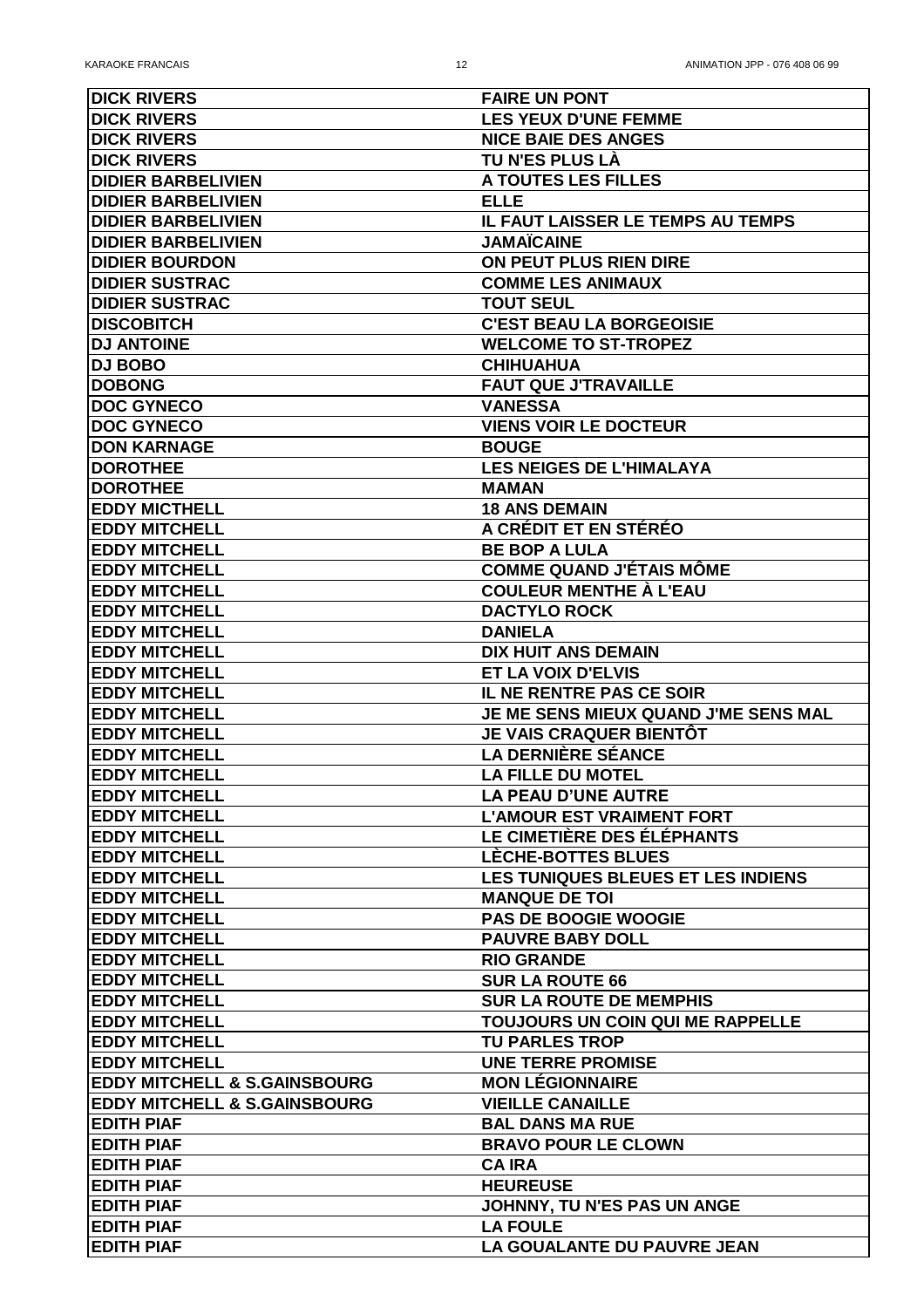| <b>EDITH PIAF</b>                           | <b>LA VIE EN ROSE</b>                        |
|---------------------------------------------|----------------------------------------------|
| <b>EDITH PIAF</b>                           | <b>L'ACCORDÉONISTE</b>                       |
| <b>EDITH PIAF</b>                           | <b>LES AMANTS D'UN JOUR</b>                  |
| <b>EDITH PIAF</b>                           | <b>LES FLONFLONS DU BAL</b>                  |
| <b>EDITH PIAF</b>                           | <b>LES TROIS CLOCHES</b>                     |
| <b>EDITH PIAF</b>                           | L'HYMNE À L'AMOUR                            |
| <b>EDITH PIAF</b>                           | <b>MILORD</b>                                |
| <b>EDITH PIAF</b>                           | <b>MON DIEU</b>                              |
| <b>EDITH PIAF</b>                           | <b>MON LÉGIONNAIRE</b>                       |
| <b>EDITH PIAF</b>                           | <b>MON MANÈGE A MOI</b>                      |
| <b>EDITH PIAF</b>                           | <b>NON, JE NE REGRETTE RIEN</b>              |
| <b>EDITH PIAF</b>                           | <b>PADAM PADAM</b>                           |
| <b>EDITH PIAF</b>                           | <b>PARIS EN COLÈRE</b>                       |
| <b>EDITH PIAF</b>                           | <b>SOUS LE CIEL DE PARIS</b>                 |
| <b>EDITH PIAF &amp; C.AZNAVOUR</b>          | PLUS BLEU QUE LE BLEU DE TES YEUX            |
| <b>EDITH PIAF &amp; SARAPO</b>              | A QUOI ÇA SERT L'AMOUR                       |
| <b>EDOUARDO</b>                             | <b>JE T'AIME LE LUNDI</b>                    |
| <b>EL CHATO</b>                             | <b>QUE BONITA ERES</b>                       |
| <b>ELEGANCE</b>                             | <b>VACANCES J'OUBLIE TOUT</b>                |
| <b>ELIE MEDEIROS</b>                        | <b>TOI MON TOIT</b>                          |
| <b>ELMER FOOD BEAT</b>                      | <b>DANIELA</b>                               |
| <b>ELMER FOOT BEAT</b>                      | LE PLASTIQUE C'EST FANTASTIQUE               |
| <b>ELODIE FREGE</b>                         | <b>LA CEINTURE</b>                           |
| <b>ELODIE FREGE</b>                         | <b>MOINS DE TOI</b>                          |
| <b>ELODIE FREGE &amp; MICHAL</b>            | <b>VIENS JUSQU'À MOI</b>                     |
| <b>ELSA</b>                                 | <b>JOUR DE NEIGE</b>                         |
| <b>ELSA</b>                                 | <b>QUELQUE CHOSE DANS MON COEUR</b>          |
| <b>ELSA</b>                                 | <b>T'EN VAS PAS</b>                          |
| <b>ELVIS PRESLEY</b>                        | <b>ANGEL</b>                                 |
| <b>ELVIS PRESLEY</b>                        | <b>BE BOP A LULA</b>                         |
| <b>ELVIS PRESLEY</b>                        | <b>LES GRILLES DE LA MAISON</b>              |
| <b>ELYANE CELIS</b>                         | <b>BAISSE UN PEU L'ABAT JOUR</b>             |
| <b>EMILE &amp; IMAGE</b>                    | <b>LE CŒUR EN EXIL</b>                       |
| <b>EMILE &amp; IMAGE</b>                    | <b>LAISSEZ-NOUS CHANTER</b>                  |
| <b>EMILE ET IMAGES</b>                      | <b>LAISSER NOUS CHANTER</b>                  |
| <b>EMILIE JOLIE</b>                         | <b>CHANSON DE L'AMOUR</b>                    |
| <b>EMILIE JOLIE</b>                         | <b>CHANSON DE L'AUTRUCHE</b>                 |
| <b>EMILIE JOLIE</b>                         | <b>CHANSON DU HERISSON</b>                   |
| <b>EMMA DAUMAS</b>                          | <b>J'ATTENDS</b>                             |
| <b>EMMA DAUMAS</b><br><b>EMMANUEL MOIRE</b> | <b>TU SERAS</b>                              |
| <b>EMMANUEL MOIRE</b>                       | <b>ADULTE ET SEXY</b><br><b>BEAU MALHEUR</b> |
| <b>EMMANUEL MOIRE</b>                       | <b>CA M'A FAIT DU BIEN</b>                   |
| <b>EMMANUEL MOIRE</b>                       | <b>CELUI QUE J'ÉTAIS</b>                     |
| <b>EMMANUEL MOIRE</b>                       | ET SANS DIRE UN MOT                          |
| <b>EMMANUEL MOIRE</b>                       | <b>ETRE A LA HAUTEUR</b>                     |
| <b>EMMANUEL MOIRE</b>                       | <b>JE FAIS DE TOI MON ESSENTIEL</b>          |
| <b>EMMANUEL MOIRE</b>                       | <b>LA FIN</b>                                |
| <b>EMMANUEL MOIRE</b>                       | <b>LE SOURIRE</b>                            |
| <b>EMMANUEL MOIRE</b>                       | <b>MON ESSENTIEL</b>                         |
| <b>EMMANUEL MOIRE</b>                       | <b>SANS DIRE UN MOT</b>                      |
| <b>EMMANUEL MOIRE</b>                       | <b>SOIS TRANQUILLE</b>                       |
| <b>ENFANT - DIVERS</b>                      | A LA CLAIRE FONTAINE                         |
| <b>ENFANT - DIVERS</b>                      | <b>ALOUETTE</b>                              |
| <b>ENFANT - DIVERS</b>                      | <b>BAN MOIN EN TIBO</b>                      |
| <b>ENFANT - DIVERS</b>                      | <b>BON ANNIVERSAIRE</b>                      |
| <b>ENFANT - DIVERS</b>                      | <b>CHEVALIERS DE LA TABLE RONDE</b>          |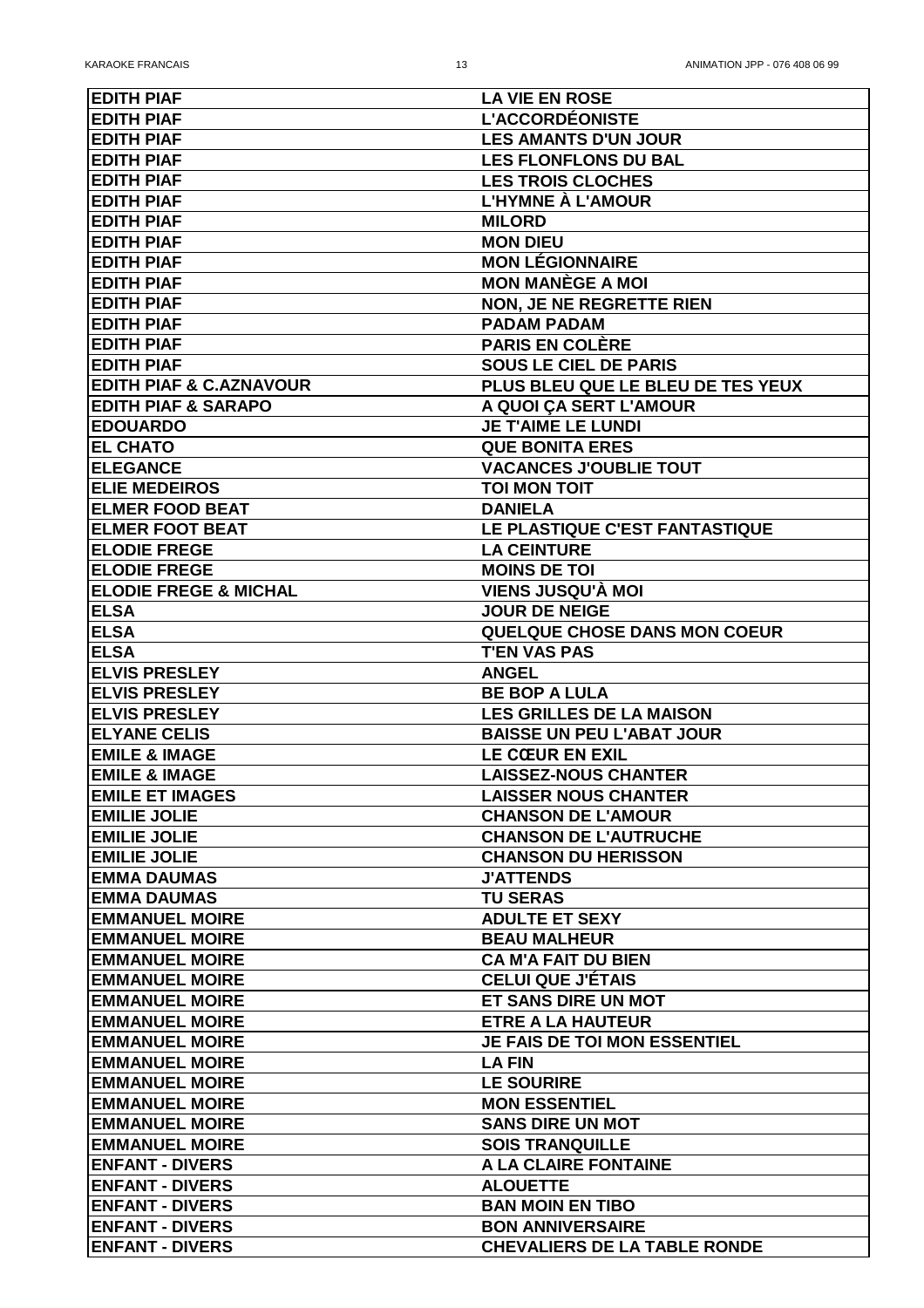| <b>ENFANT - DIVERS</b>         | <b>DOMINO</b>                             |
|--------------------------------|-------------------------------------------|
| <b>ENFANT - DIVERS</b>         | <b>GENTIL COQUELICOT</b>                  |
| <b>ENFANT - DIVERS</b>         | <b>LA DANSE DES CANARDS</b>               |
| <b>ENFANT - DIVERS</b>         | <b>LA JAVA BLEUE</b>                      |
| <b>ENFANT - DIVERS</b>         | <b>LE BON ROI DAGOBERT</b>                |
| <b>ENFANT - DIVERS</b>         | <b>L'HIRONDELLE DU FAUBOURG</b>           |
| <b>ENFANT - DIVERS</b>         | <b>MAUVAIS GARÇON</b>                     |
| <b>ENFANT - DIVERS</b>         | <b>NOUS N'IRONS PLUS AU BOIS</b>          |
| <b>ENFANT - DIVERS</b>         | <b>NUITS DE CHINE</b>                     |
| <b>ENFANT - DIVERS</b>         | <b>OH HAPPY DAY</b>                       |
| <b>ENFANT - DIVERS</b>         | <b>PROSPER</b>                            |
| <b>ENFANT - DIVERS</b>         | <b>RIQUITA</b>                            |
| <b>ENRICO MACIAS</b>           | <b>ADIEU MON PAYS</b>                     |
| <b>ENRICO MACIAS</b>           | <b>EL POROMPOMPERO</b>                    |
| <b>ENRICO MACIAS</b>           | <b>ENFANTS DE TOUS PAYS</b>               |
| <b>ENRICO MACIAS</b>           | LE MENDIANT DE L'AMOUR                    |
| <b>ENRICO MACIAS</b>           | <b>LES FILLES DE MON PAYS</b>             |
| <b>ENRICO MACIAS</b>           | <b>LES GENS DU NORD</b>                   |
| <b>ENRICO MACIAS</b>           | <b>MELISA</b>                             |
| <b>ENRICO MACIAS</b>           |                                           |
|                                | <b>SOLENZARA</b>                          |
| <b>ENSEMBLE CONTRE LE SIDA</b> | <b>SA RAISON D'ÊTRE</b>                   |
| <b>ENZO ENZO</b>               | <b>JUSTE QUELQU'UN DE BIEN</b>            |
| <b>ENZO ENZO</b>               | <b>LES IDÉES FLOUES</b>                   |
| <b>ENZO ENZO</b>               | <b>LES YEUX OUVERTS</b>                   |
| <b>ERIC LAPOINTE</b>           | <b>LES BOYS</b>                           |
| <b>ERIC LAPOINTE</b>           | <b>MON ANGE</b>                           |
| <b>ERIC LAPOINTE</b>           | ON COMMENCE A S'QUITTER                   |
| <b>ERIC MORENA</b>             | <b>OH MON BATEAU</b>                      |
| <b>ERIK MORENA</b>             | SI TU VAS À RIO                           |
| <b>ETIENNE DAHO</b>            | <b>BLEU COMME TOI</b>                     |
| <b>ETIENNE DAHO</b>            | <b>COMME UN BOOMERANG</b>                 |
| <b>ETIENNE DAHO</b>            | <b>COMME UN IGLOO</b>                     |
| <b>ETIENNE DAHO</b>            | <b>DES HEURES HINDOUES</b>                |
| <b>ETIENNE DAHO</b>            | <b>DUEL AU SOLEIL</b>                     |
| <b>ETIENNE DAHO</b>            | <b>EPAULE TATTOO</b>                      |
| <b>ETIENNE DAHO</b>            | <b>IDÉAL</b>                              |
| <b>ETIENNE DAHO</b>            | <b>LE GRAND SOMMEIL</b>                   |
| <b>ETIENNE DAHO</b>            | <b>LE PREMIER JOUR</b>                    |
| <b>ETIENNE DAHO</b>            | <b>MON MANÈGE À MOI</b>                   |
| <b>ETIENNE DAHO</b>            | <b>SAUDADE</b>                            |
| <b>ETIENNE DAHO</b>            | <b>TOMBE POUR LA FRANCE</b>               |
| <b>ETIENNE DAHO</b>            | <b>WEEK-END A ROME</b>                    |
| <b>EVE ANGELI</b>              | <b>AVANT DE PARTIR</b>                    |
| <b>EVE ANGELI</b>              | <b>FELICITA</b>                           |
| <b>EVE ANGELI</b>              | UNE CHANSON DANS LE CŒUR (FELICITA)       |
| <b>FABIENNE THIBEAULT</b>      | <b>COMPLAINTE DE LA SERVEUSE AUTOMATE</b> |
| <b>FABIENNE THIBEAULT</b>      | <b>JE VOUDRAIS FAIRE CETTE CHANSON</b>    |
| <b>FABIENNE THIBEAULT</b>      | <b>LE MONDE EST STONE</b>                 |
| <b>FABIENNE THIBEAULT</b>      | <b>ZIGGY</b>                              |
| <b>FAF LA RAGE</b>             | <b>PAS LE TEMPS</b>                       |
| <b>FAF LA RAGE</b>             | <b>TA MEUF</b>                            |
| <b>FANNY J.</b>                | <b>ANCREE A TON PORT</b>                  |
| <b>FATAL BAZOOKA</b>           | <b>FOUS TA CAGOULE</b>                    |
| <b>FATAL BAZOOKA</b>           | <b>J'AIME TROP TON BOULE</b>              |
| <b>FATAL BAZOOKA</b>           | <b>TRANKILEMENT</b>                       |
| <b>FATAL BAZOOKA</b>           | <b>MAUVAISE FOI NOCTURNE</b>              |
| <b>FAUDEL</b>                  | <b>JE N'AI QUE MON CŒUR</b>               |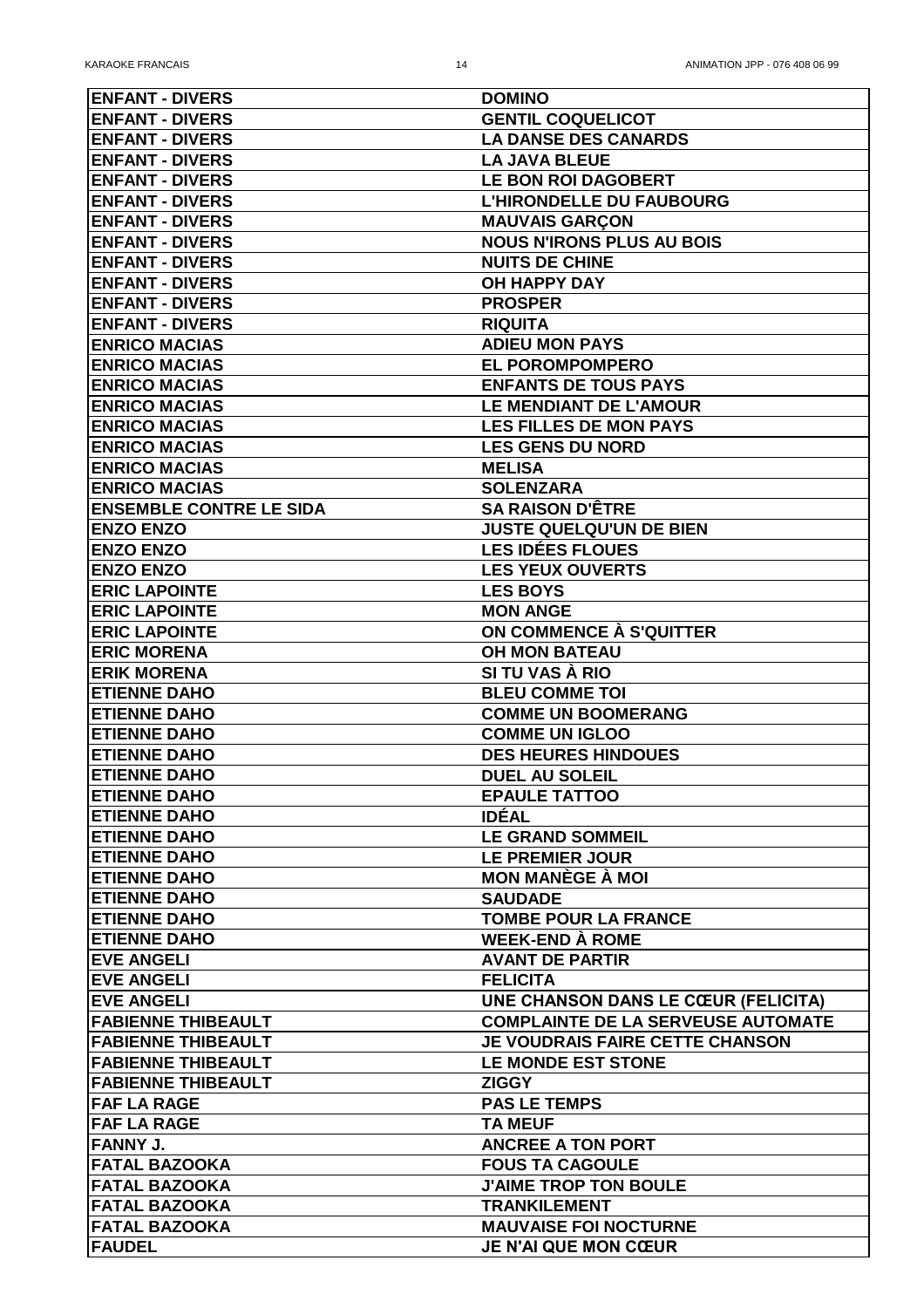| <b>LA MAIN DANS LA MAIN</b><br><b>FAUDEL</b><br><b>FAUDEL</b><br><b>MON PAYS</b><br><b>FELIX GRAY</b><br><b>LA GITANE</b><br><b>FELIX GRAY &amp; DIDIER BARBELIVIEN</b><br>A TOUTES LES FILLES<br><b>FELIX GRAY &amp; DIDIER BARBELIVIEN</b><br><b>E VADO VIA</b><br><b>FELIX GRAY &amp; DIDIER BARBELIVIEN</b><br><b>IL FAUT LAISSER LE TEMPS AU TEMPS</b><br><b>FELIX LECLERC</b><br><b>LE PETIT BONHEUR</b><br><b>FELIX LECLERC</b><br><b>LE PETIT BONHEUR</b><br><b>FÉLICIE AUSSI</b><br><b>FERNANDEL</b><br><b>IGNACE</b><br><b>IFERNANDEL</b><br><b>IFERRARI</b><br><b>FEMME</b><br><b>FLORENT PAGNY</b><br><b>AILLEURS LAND</b><br><b>BIENVENUE CHEZ MOI</b><br><b>FLORENT PAGNY</b><br><b>FLORENT PAGNY</b><br><b>CA FAIT DES NUITS</b><br><b>FLORENT PAGNY</b><br><b>CHANTER</b><br><b>CHATELET LES HALLES</b><br><b>FLORENT PAGNY</b><br><b>FLORENT PAGNY</b><br><b>DORS</b><br><b>D'UN AMOUR À L'AUTRE</b><br><b>FLORENT PAGNY</b><br><b>FLORENT PAGNY</b><br><b>EST-CE QUE TU ME SUIS</b><br><b>FLORENT PAGNY</b><br>ET UN JOUR UNE FEMME<br><b>FLORENT PAGNY</b><br><b>JE TRACE</b><br>LÀ OÛ JE T'EMMÈNERAI<br><b>FLORENT PAGNY</b><br><b>IFLORENT PAGNY</b><br><b>L'AIGLE NOIR</b><br><b>FLORENT PAGNY</b><br><b>LAISSER NOUS RESPIRER</b><br><b>FLORENT PAGNY</b><br><b>LE MUR</b><br><b>FLORENT PAGNY</b><br><b>LES MURS PORTEURS</b><br><b>FLORENT PAGNY</b><br><b>LOIN DE TOI</b><br><b>FLORENT PAGNY</b><br><b>MA LIBERTÉ DE PENSER</b><br><b>MOURIR LES YEUX OUVERTS</b><br><b>FLORENT PAGNY</b><br><b>FLORENT PAGNY</b><br><b>N'IMPORTE QUOI</b><br><b>FLORENT PAGNY</b><br><b>SAVOIR AIMER</b><br><b>FLORENT PAGNY</b><br><b>SI TU VEUX M'ESSAYER</b><br><b>FLORENT PAGNY</b><br><b>SIERRA CUADRADA</b><br><b>FLORENT PAGNY</b><br><b>TE JETER DES FLEURS</b><br><b>FLORENT PAGNY</b><br><b>TERRE</b><br><b>TUE-MOI</b><br><b>FLORENT PAGNY</b><br><b>FLORENT PAGNY</b><br><b>UNE PLACE POUR MOI</b><br>Y A PAS UN HOMME QUI SOIT NÉ POUR ÇA<br><b>FLORENT PAGNY</b><br><b>L'AIR DU TEMPS</b><br><b>FLORENT PAGNY &amp; CARA</b><br>CHÊRIE JE T'AIME, CHÊRIE JE T'ADORE<br><b>FOLKLORE. F. O</b><br><b>BABACAR</b><br><b>FRANCE GALL</b><br><b>FRANCE GALL</b><br><b>BESOIN D'AMOUR</b><br><b>FRANCE GALL</b><br><b>CALYPSO</b><br><b>DÉBRANCHE</b><br><b>FRANCE GALL</b><br><b>DÉCLARATION D'AMOUR</b><br><b>FRANCE GALL</b><br><b>FRANCE GALL</b><br>ELLA ELLE L'A<br><b>FRANCE GALL</b><br><b>EVIDEMMENT</b> | <b>FAUDEL</b>      | <b>JE VEUX VIVRE</b>  |
|---------------------------------------------------------------------------------------------------------------------------------------------------------------------------------------------------------------------------------------------------------------------------------------------------------------------------------------------------------------------------------------------------------------------------------------------------------------------------------------------------------------------------------------------------------------------------------------------------------------------------------------------------------------------------------------------------------------------------------------------------------------------------------------------------------------------------------------------------------------------------------------------------------------------------------------------------------------------------------------------------------------------------------------------------------------------------------------------------------------------------------------------------------------------------------------------------------------------------------------------------------------------------------------------------------------------------------------------------------------------------------------------------------------------------------------------------------------------------------------------------------------------------------------------------------------------------------------------------------------------------------------------------------------------------------------------------------------------------------------------------------------------------------------------------------------------------------------------------------------------------------------------------------------------------------------------------------------------------------------------------------------------------------------------------------------------------------------------------------------------------------------------------------------------------------------------------------------------------------------------------------------------------------------------------------------------------------------------------------------------------------------------------------------------------------------|--------------------|-----------------------|
|                                                                                                                                                                                                                                                                                                                                                                                                                                                                                                                                                                                                                                                                                                                                                                                                                                                                                                                                                                                                                                                                                                                                                                                                                                                                                                                                                                                                                                                                                                                                                                                                                                                                                                                                                                                                                                                                                                                                                                                                                                                                                                                                                                                                                                                                                                                                                                                                                                       |                    |                       |
|                                                                                                                                                                                                                                                                                                                                                                                                                                                                                                                                                                                                                                                                                                                                                                                                                                                                                                                                                                                                                                                                                                                                                                                                                                                                                                                                                                                                                                                                                                                                                                                                                                                                                                                                                                                                                                                                                                                                                                                                                                                                                                                                                                                                                                                                                                                                                                                                                                       |                    |                       |
|                                                                                                                                                                                                                                                                                                                                                                                                                                                                                                                                                                                                                                                                                                                                                                                                                                                                                                                                                                                                                                                                                                                                                                                                                                                                                                                                                                                                                                                                                                                                                                                                                                                                                                                                                                                                                                                                                                                                                                                                                                                                                                                                                                                                                                                                                                                                                                                                                                       |                    |                       |
|                                                                                                                                                                                                                                                                                                                                                                                                                                                                                                                                                                                                                                                                                                                                                                                                                                                                                                                                                                                                                                                                                                                                                                                                                                                                                                                                                                                                                                                                                                                                                                                                                                                                                                                                                                                                                                                                                                                                                                                                                                                                                                                                                                                                                                                                                                                                                                                                                                       |                    |                       |
|                                                                                                                                                                                                                                                                                                                                                                                                                                                                                                                                                                                                                                                                                                                                                                                                                                                                                                                                                                                                                                                                                                                                                                                                                                                                                                                                                                                                                                                                                                                                                                                                                                                                                                                                                                                                                                                                                                                                                                                                                                                                                                                                                                                                                                                                                                                                                                                                                                       |                    |                       |
|                                                                                                                                                                                                                                                                                                                                                                                                                                                                                                                                                                                                                                                                                                                                                                                                                                                                                                                                                                                                                                                                                                                                                                                                                                                                                                                                                                                                                                                                                                                                                                                                                                                                                                                                                                                                                                                                                                                                                                                                                                                                                                                                                                                                                                                                                                                                                                                                                                       |                    |                       |
|                                                                                                                                                                                                                                                                                                                                                                                                                                                                                                                                                                                                                                                                                                                                                                                                                                                                                                                                                                                                                                                                                                                                                                                                                                                                                                                                                                                                                                                                                                                                                                                                                                                                                                                                                                                                                                                                                                                                                                                                                                                                                                                                                                                                                                                                                                                                                                                                                                       |                    |                       |
|                                                                                                                                                                                                                                                                                                                                                                                                                                                                                                                                                                                                                                                                                                                                                                                                                                                                                                                                                                                                                                                                                                                                                                                                                                                                                                                                                                                                                                                                                                                                                                                                                                                                                                                                                                                                                                                                                                                                                                                                                                                                                                                                                                                                                                                                                                                                                                                                                                       |                    |                       |
|                                                                                                                                                                                                                                                                                                                                                                                                                                                                                                                                                                                                                                                                                                                                                                                                                                                                                                                                                                                                                                                                                                                                                                                                                                                                                                                                                                                                                                                                                                                                                                                                                                                                                                                                                                                                                                                                                                                                                                                                                                                                                                                                                                                                                                                                                                                                                                                                                                       |                    |                       |
|                                                                                                                                                                                                                                                                                                                                                                                                                                                                                                                                                                                                                                                                                                                                                                                                                                                                                                                                                                                                                                                                                                                                                                                                                                                                                                                                                                                                                                                                                                                                                                                                                                                                                                                                                                                                                                                                                                                                                                                                                                                                                                                                                                                                                                                                                                                                                                                                                                       |                    |                       |
|                                                                                                                                                                                                                                                                                                                                                                                                                                                                                                                                                                                                                                                                                                                                                                                                                                                                                                                                                                                                                                                                                                                                                                                                                                                                                                                                                                                                                                                                                                                                                                                                                                                                                                                                                                                                                                                                                                                                                                                                                                                                                                                                                                                                                                                                                                                                                                                                                                       |                    |                       |
|                                                                                                                                                                                                                                                                                                                                                                                                                                                                                                                                                                                                                                                                                                                                                                                                                                                                                                                                                                                                                                                                                                                                                                                                                                                                                                                                                                                                                                                                                                                                                                                                                                                                                                                                                                                                                                                                                                                                                                                                                                                                                                                                                                                                                                                                                                                                                                                                                                       |                    |                       |
|                                                                                                                                                                                                                                                                                                                                                                                                                                                                                                                                                                                                                                                                                                                                                                                                                                                                                                                                                                                                                                                                                                                                                                                                                                                                                                                                                                                                                                                                                                                                                                                                                                                                                                                                                                                                                                                                                                                                                                                                                                                                                                                                                                                                                                                                                                                                                                                                                                       |                    |                       |
|                                                                                                                                                                                                                                                                                                                                                                                                                                                                                                                                                                                                                                                                                                                                                                                                                                                                                                                                                                                                                                                                                                                                                                                                                                                                                                                                                                                                                                                                                                                                                                                                                                                                                                                                                                                                                                                                                                                                                                                                                                                                                                                                                                                                                                                                                                                                                                                                                                       |                    |                       |
|                                                                                                                                                                                                                                                                                                                                                                                                                                                                                                                                                                                                                                                                                                                                                                                                                                                                                                                                                                                                                                                                                                                                                                                                                                                                                                                                                                                                                                                                                                                                                                                                                                                                                                                                                                                                                                                                                                                                                                                                                                                                                                                                                                                                                                                                                                                                                                                                                                       |                    |                       |
|                                                                                                                                                                                                                                                                                                                                                                                                                                                                                                                                                                                                                                                                                                                                                                                                                                                                                                                                                                                                                                                                                                                                                                                                                                                                                                                                                                                                                                                                                                                                                                                                                                                                                                                                                                                                                                                                                                                                                                                                                                                                                                                                                                                                                                                                                                                                                                                                                                       |                    |                       |
|                                                                                                                                                                                                                                                                                                                                                                                                                                                                                                                                                                                                                                                                                                                                                                                                                                                                                                                                                                                                                                                                                                                                                                                                                                                                                                                                                                                                                                                                                                                                                                                                                                                                                                                                                                                                                                                                                                                                                                                                                                                                                                                                                                                                                                                                                                                                                                                                                                       |                    |                       |
|                                                                                                                                                                                                                                                                                                                                                                                                                                                                                                                                                                                                                                                                                                                                                                                                                                                                                                                                                                                                                                                                                                                                                                                                                                                                                                                                                                                                                                                                                                                                                                                                                                                                                                                                                                                                                                                                                                                                                                                                                                                                                                                                                                                                                                                                                                                                                                                                                                       |                    |                       |
|                                                                                                                                                                                                                                                                                                                                                                                                                                                                                                                                                                                                                                                                                                                                                                                                                                                                                                                                                                                                                                                                                                                                                                                                                                                                                                                                                                                                                                                                                                                                                                                                                                                                                                                                                                                                                                                                                                                                                                                                                                                                                                                                                                                                                                                                                                                                                                                                                                       |                    |                       |
|                                                                                                                                                                                                                                                                                                                                                                                                                                                                                                                                                                                                                                                                                                                                                                                                                                                                                                                                                                                                                                                                                                                                                                                                                                                                                                                                                                                                                                                                                                                                                                                                                                                                                                                                                                                                                                                                                                                                                                                                                                                                                                                                                                                                                                                                                                                                                                                                                                       |                    |                       |
|                                                                                                                                                                                                                                                                                                                                                                                                                                                                                                                                                                                                                                                                                                                                                                                                                                                                                                                                                                                                                                                                                                                                                                                                                                                                                                                                                                                                                                                                                                                                                                                                                                                                                                                                                                                                                                                                                                                                                                                                                                                                                                                                                                                                                                                                                                                                                                                                                                       |                    |                       |
|                                                                                                                                                                                                                                                                                                                                                                                                                                                                                                                                                                                                                                                                                                                                                                                                                                                                                                                                                                                                                                                                                                                                                                                                                                                                                                                                                                                                                                                                                                                                                                                                                                                                                                                                                                                                                                                                                                                                                                                                                                                                                                                                                                                                                                                                                                                                                                                                                                       |                    |                       |
|                                                                                                                                                                                                                                                                                                                                                                                                                                                                                                                                                                                                                                                                                                                                                                                                                                                                                                                                                                                                                                                                                                                                                                                                                                                                                                                                                                                                                                                                                                                                                                                                                                                                                                                                                                                                                                                                                                                                                                                                                                                                                                                                                                                                                                                                                                                                                                                                                                       |                    |                       |
|                                                                                                                                                                                                                                                                                                                                                                                                                                                                                                                                                                                                                                                                                                                                                                                                                                                                                                                                                                                                                                                                                                                                                                                                                                                                                                                                                                                                                                                                                                                                                                                                                                                                                                                                                                                                                                                                                                                                                                                                                                                                                                                                                                                                                                                                                                                                                                                                                                       |                    |                       |
|                                                                                                                                                                                                                                                                                                                                                                                                                                                                                                                                                                                                                                                                                                                                                                                                                                                                                                                                                                                                                                                                                                                                                                                                                                                                                                                                                                                                                                                                                                                                                                                                                                                                                                                                                                                                                                                                                                                                                                                                                                                                                                                                                                                                                                                                                                                                                                                                                                       |                    |                       |
|                                                                                                                                                                                                                                                                                                                                                                                                                                                                                                                                                                                                                                                                                                                                                                                                                                                                                                                                                                                                                                                                                                                                                                                                                                                                                                                                                                                                                                                                                                                                                                                                                                                                                                                                                                                                                                                                                                                                                                                                                                                                                                                                                                                                                                                                                                                                                                                                                                       |                    |                       |
|                                                                                                                                                                                                                                                                                                                                                                                                                                                                                                                                                                                                                                                                                                                                                                                                                                                                                                                                                                                                                                                                                                                                                                                                                                                                                                                                                                                                                                                                                                                                                                                                                                                                                                                                                                                                                                                                                                                                                                                                                                                                                                                                                                                                                                                                                                                                                                                                                                       |                    |                       |
|                                                                                                                                                                                                                                                                                                                                                                                                                                                                                                                                                                                                                                                                                                                                                                                                                                                                                                                                                                                                                                                                                                                                                                                                                                                                                                                                                                                                                                                                                                                                                                                                                                                                                                                                                                                                                                                                                                                                                                                                                                                                                                                                                                                                                                                                                                                                                                                                                                       |                    |                       |
|                                                                                                                                                                                                                                                                                                                                                                                                                                                                                                                                                                                                                                                                                                                                                                                                                                                                                                                                                                                                                                                                                                                                                                                                                                                                                                                                                                                                                                                                                                                                                                                                                                                                                                                                                                                                                                                                                                                                                                                                                                                                                                                                                                                                                                                                                                                                                                                                                                       |                    |                       |
|                                                                                                                                                                                                                                                                                                                                                                                                                                                                                                                                                                                                                                                                                                                                                                                                                                                                                                                                                                                                                                                                                                                                                                                                                                                                                                                                                                                                                                                                                                                                                                                                                                                                                                                                                                                                                                                                                                                                                                                                                                                                                                                                                                                                                                                                                                                                                                                                                                       |                    |                       |
|                                                                                                                                                                                                                                                                                                                                                                                                                                                                                                                                                                                                                                                                                                                                                                                                                                                                                                                                                                                                                                                                                                                                                                                                                                                                                                                                                                                                                                                                                                                                                                                                                                                                                                                                                                                                                                                                                                                                                                                                                                                                                                                                                                                                                                                                                                                                                                                                                                       |                    |                       |
|                                                                                                                                                                                                                                                                                                                                                                                                                                                                                                                                                                                                                                                                                                                                                                                                                                                                                                                                                                                                                                                                                                                                                                                                                                                                                                                                                                                                                                                                                                                                                                                                                                                                                                                                                                                                                                                                                                                                                                                                                                                                                                                                                                                                                                                                                                                                                                                                                                       |                    |                       |
|                                                                                                                                                                                                                                                                                                                                                                                                                                                                                                                                                                                                                                                                                                                                                                                                                                                                                                                                                                                                                                                                                                                                                                                                                                                                                                                                                                                                                                                                                                                                                                                                                                                                                                                                                                                                                                                                                                                                                                                                                                                                                                                                                                                                                                                                                                                                                                                                                                       |                    |                       |
|                                                                                                                                                                                                                                                                                                                                                                                                                                                                                                                                                                                                                                                                                                                                                                                                                                                                                                                                                                                                                                                                                                                                                                                                                                                                                                                                                                                                                                                                                                                                                                                                                                                                                                                                                                                                                                                                                                                                                                                                                                                                                                                                                                                                                                                                                                                                                                                                                                       |                    |                       |
|                                                                                                                                                                                                                                                                                                                                                                                                                                                                                                                                                                                                                                                                                                                                                                                                                                                                                                                                                                                                                                                                                                                                                                                                                                                                                                                                                                                                                                                                                                                                                                                                                                                                                                                                                                                                                                                                                                                                                                                                                                                                                                                                                                                                                                                                                                                                                                                                                                       |                    |                       |
|                                                                                                                                                                                                                                                                                                                                                                                                                                                                                                                                                                                                                                                                                                                                                                                                                                                                                                                                                                                                                                                                                                                                                                                                                                                                                                                                                                                                                                                                                                                                                                                                                                                                                                                                                                                                                                                                                                                                                                                                                                                                                                                                                                                                                                                                                                                                                                                                                                       |                    |                       |
|                                                                                                                                                                                                                                                                                                                                                                                                                                                                                                                                                                                                                                                                                                                                                                                                                                                                                                                                                                                                                                                                                                                                                                                                                                                                                                                                                                                                                                                                                                                                                                                                                                                                                                                                                                                                                                                                                                                                                                                                                                                                                                                                                                                                                                                                                                                                                                                                                                       |                    |                       |
|                                                                                                                                                                                                                                                                                                                                                                                                                                                                                                                                                                                                                                                                                                                                                                                                                                                                                                                                                                                                                                                                                                                                                                                                                                                                                                                                                                                                                                                                                                                                                                                                                                                                                                                                                                                                                                                                                                                                                                                                                                                                                                                                                                                                                                                                                                                                                                                                                                       |                    |                       |
|                                                                                                                                                                                                                                                                                                                                                                                                                                                                                                                                                                                                                                                                                                                                                                                                                                                                                                                                                                                                                                                                                                                                                                                                                                                                                                                                                                                                                                                                                                                                                                                                                                                                                                                                                                                                                                                                                                                                                                                                                                                                                                                                                                                                                                                                                                                                                                                                                                       |                    |                       |
|                                                                                                                                                                                                                                                                                                                                                                                                                                                                                                                                                                                                                                                                                                                                                                                                                                                                                                                                                                                                                                                                                                                                                                                                                                                                                                                                                                                                                                                                                                                                                                                                                                                                                                                                                                                                                                                                                                                                                                                                                                                                                                                                                                                                                                                                                                                                                                                                                                       |                    |                       |
|                                                                                                                                                                                                                                                                                                                                                                                                                                                                                                                                                                                                                                                                                                                                                                                                                                                                                                                                                                                                                                                                                                                                                                                                                                                                                                                                                                                                                                                                                                                                                                                                                                                                                                                                                                                                                                                                                                                                                                                                                                                                                                                                                                                                                                                                                                                                                                                                                                       |                    |                       |
|                                                                                                                                                                                                                                                                                                                                                                                                                                                                                                                                                                                                                                                                                                                                                                                                                                                                                                                                                                                                                                                                                                                                                                                                                                                                                                                                                                                                                                                                                                                                                                                                                                                                                                                                                                                                                                                                                                                                                                                                                                                                                                                                                                                                                                                                                                                                                                                                                                       |                    |                       |
|                                                                                                                                                                                                                                                                                                                                                                                                                                                                                                                                                                                                                                                                                                                                                                                                                                                                                                                                                                                                                                                                                                                                                                                                                                                                                                                                                                                                                                                                                                                                                                                                                                                                                                                                                                                                                                                                                                                                                                                                                                                                                                                                                                                                                                                                                                                                                                                                                                       |                    |                       |
|                                                                                                                                                                                                                                                                                                                                                                                                                                                                                                                                                                                                                                                                                                                                                                                                                                                                                                                                                                                                                                                                                                                                                                                                                                                                                                                                                                                                                                                                                                                                                                                                                                                                                                                                                                                                                                                                                                                                                                                                                                                                                                                                                                                                                                                                                                                                                                                                                                       |                    |                       |
|                                                                                                                                                                                                                                                                                                                                                                                                                                                                                                                                                                                                                                                                                                                                                                                                                                                                                                                                                                                                                                                                                                                                                                                                                                                                                                                                                                                                                                                                                                                                                                                                                                                                                                                                                                                                                                                                                                                                                                                                                                                                                                                                                                                                                                                                                                                                                                                                                                       |                    |                       |
|                                                                                                                                                                                                                                                                                                                                                                                                                                                                                                                                                                                                                                                                                                                                                                                                                                                                                                                                                                                                                                                                                                                                                                                                                                                                                                                                                                                                                                                                                                                                                                                                                                                                                                                                                                                                                                                                                                                                                                                                                                                                                                                                                                                                                                                                                                                                                                                                                                       |                    |                       |
|                                                                                                                                                                                                                                                                                                                                                                                                                                                                                                                                                                                                                                                                                                                                                                                                                                                                                                                                                                                                                                                                                                                                                                                                                                                                                                                                                                                                                                                                                                                                                                                                                                                                                                                                                                                                                                                                                                                                                                                                                                                                                                                                                                                                                                                                                                                                                                                                                                       |                    |                       |
|                                                                                                                                                                                                                                                                                                                                                                                                                                                                                                                                                                                                                                                                                                                                                                                                                                                                                                                                                                                                                                                                                                                                                                                                                                                                                                                                                                                                                                                                                                                                                                                                                                                                                                                                                                                                                                                                                                                                                                                                                                                                                                                                                                                                                                                                                                                                                                                                                                       |                    |                       |
|                                                                                                                                                                                                                                                                                                                                                                                                                                                                                                                                                                                                                                                                                                                                                                                                                                                                                                                                                                                                                                                                                                                                                                                                                                                                                                                                                                                                                                                                                                                                                                                                                                                                                                                                                                                                                                                                                                                                                                                                                                                                                                                                                                                                                                                                                                                                                                                                                                       | <b>FRANCE GALL</b> | <b>HONG KONG STAR</b> |
| <b>FRANCE GALL</b><br><b>IL JOUAIT DU PIANO DEBOUT</b>                                                                                                                                                                                                                                                                                                                                                                                                                                                                                                                                                                                                                                                                                                                                                                                                                                                                                                                                                                                                                                                                                                                                                                                                                                                                                                                                                                                                                                                                                                                                                                                                                                                                                                                                                                                                                                                                                                                                                                                                                                                                                                                                                                                                                                                                                                                                                                                |                    |                       |
| <b>FRANCE GALL</b><br><b>LA SEULE CHOSE QUI COMPTE</b>                                                                                                                                                                                                                                                                                                                                                                                                                                                                                                                                                                                                                                                                                                                                                                                                                                                                                                                                                                                                                                                                                                                                                                                                                                                                                                                                                                                                                                                                                                                                                                                                                                                                                                                                                                                                                                                                                                                                                                                                                                                                                                                                                                                                                                                                                                                                                                                |                    |                       |
| <b>FRANCE GALL</b><br><b>LES SUCETTES</b>                                                                                                                                                                                                                                                                                                                                                                                                                                                                                                                                                                                                                                                                                                                                                                                                                                                                                                                                                                                                                                                                                                                                                                                                                                                                                                                                                                                                                                                                                                                                                                                                                                                                                                                                                                                                                                                                                                                                                                                                                                                                                                                                                                                                                                                                                                                                                                                             |                    |                       |
| <b>FRANCE GALL</b><br><b>MUSIQUE</b>                                                                                                                                                                                                                                                                                                                                                                                                                                                                                                                                                                                                                                                                                                                                                                                                                                                                                                                                                                                                                                                                                                                                                                                                                                                                                                                                                                                                                                                                                                                                                                                                                                                                                                                                                                                                                                                                                                                                                                                                                                                                                                                                                                                                                                                                                                                                                                                                  |                    |                       |
| <b>FRANCE GALL</b><br><b>PAPILLON DE NUIT</b>                                                                                                                                                                                                                                                                                                                                                                                                                                                                                                                                                                                                                                                                                                                                                                                                                                                                                                                                                                                                                                                                                                                                                                                                                                                                                                                                                                                                                                                                                                                                                                                                                                                                                                                                                                                                                                                                                                                                                                                                                                                                                                                                                                                                                                                                                                                                                                                         |                    |                       |
| POUPÉE DE CIRE, POUPÉE DE SON<br><b>FRANCE GALL</b>                                                                                                                                                                                                                                                                                                                                                                                                                                                                                                                                                                                                                                                                                                                                                                                                                                                                                                                                                                                                                                                                                                                                                                                                                                                                                                                                                                                                                                                                                                                                                                                                                                                                                                                                                                                                                                                                                                                                                                                                                                                                                                                                                                                                                                                                                                                                                                                   |                    |                       |
| <b>RÉSISTE</b><br><b>FRANCE GALL</b>                                                                                                                                                                                                                                                                                                                                                                                                                                                                                                                                                                                                                                                                                                                                                                                                                                                                                                                                                                                                                                                                                                                                                                                                                                                                                                                                                                                                                                                                                                                                                                                                                                                                                                                                                                                                                                                                                                                                                                                                                                                                                                                                                                                                                                                                                                                                                                                                  |                    |                       |
| <b>FRANCE GALL</b><br><b>SACRE CHARLEMAGNE</b>                                                                                                                                                                                                                                                                                                                                                                                                                                                                                                                                                                                                                                                                                                                                                                                                                                                                                                                                                                                                                                                                                                                                                                                                                                                                                                                                                                                                                                                                                                                                                                                                                                                                                                                                                                                                                                                                                                                                                                                                                                                                                                                                                                                                                                                                                                                                                                                        |                    |                       |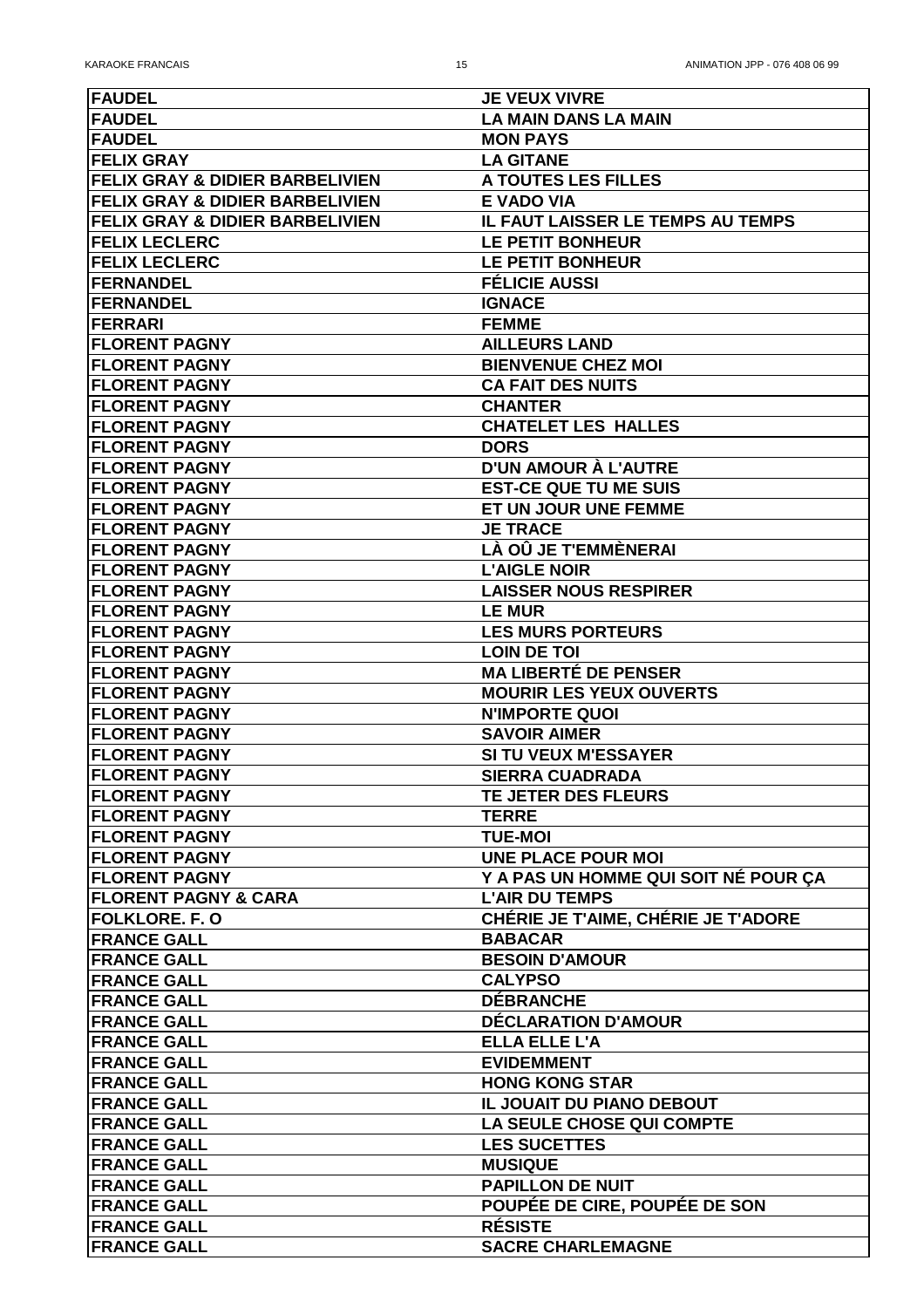| <b>FRANCE GALL</b>                    | <b>SAMBA MAMBO</b>                              |
|---------------------------------------|-------------------------------------------------|
| <b>FRANCE GALL</b>                    | <b>SI MAMAN SI</b>                              |
| <b>FRANCE GALL</b>                    | <b>TOUT POUR LA MUSIQUE</b>                     |
| <b>FRANCE GALL</b>                    | <b>VIENS JE T'EMMÈNE</b>                        |
| <b>FRANCE GALL &amp; M. BERGER</b>    | <b>LAISSEZ PASSER LES RÊVES</b>                 |
| <b>FRANCINE RAYMOND</b>               | <b>VIVRE AVEC CELUI QUE L'ON N'AIME</b>         |
| <b>FRANCIS CABREL</b>                 | A L'ENCRE DE TES YEUX                           |
| <b>FRANCIS CABREL</b>                 | <b>100 ANS DE PLUS</b>                          |
| <b>FRANCIS CABREL</b>                 | <b>ANIMAL</b>                                   |
| <b>FRANCIS CABREL</b>                 | <b>BONNE CHANCE</b>                             |
| <b>FRANCIS CABREL</b>                 | <b>CARTE POSTALE</b>                            |
| <b>FRANCIS CABREL</b>                 | <b>C'EST ÉCRIT</b>                              |
| <b>FRANCIS CABREL</b>                 | <b>C'ETAIT L'HIVER</b>                          |
| <b>FRANCIS CABREL</b>                 | <b>ENCORE ET ENCORE</b>                         |
| <b>FRANCIS CABREL</b>                 | <b>GARDIEN DE NUIT</b>                          |
| <b>FRANCIS CABREL</b>                 | <b>HORS SAISON</b>                              |
| <b>FRANCIS CABREL</b>                 | <b>JE L'AIME À MOURIR</b>                       |
| <b>FRANCIS CABREL</b>                 | <b>JE PENSE ENCORE À TOI</b>                    |
| <b>FRANCIS CABREL</b>                 | <b>JE T'AIMAIS, JE T'AIME</b>                   |
|                                       |                                                 |
| <b>FRANCIS CABREL</b>                 | <b>LA CABANE DU PECHEUR</b>                     |
| <b>FRANCIS CABREL</b>                 | <b>LA CORRIDA</b>                               |
| <b>FRANCIS CABREL</b>                 | <b>LA DAME DE HAUTE SAVOIE</b>                  |
| <b>IFRANCIS CABREL</b>                | <b>LA ROBE DE L'ÉCHELLE</b>                     |
| <b>IFRANCIS CABREL</b>                | <b>L'AIGLE NOIR</b>                             |
| <b>FRANCIS CABREL</b>                 | <b>L'AIGLE NOIR</b>                             |
| <b>FRANCIS CABREL</b>                 | <b>L'ENCRE DE TES YEUX</b>                      |
| <b>FRANCIS CABREL</b>                 | <b>LES MURS DE POUSSIERE</b>                    |
| <b>FRANCIS CABREL</b>                 | <b>OCTOBRE</b>                                  |
| <b>FRANCIS CABREL</b>                 | <b>PETITE MARIE</b>                             |
| <b>FRANCIS CABREL</b>                 | <b>SARBACANE</b>                                |
| <b>FRANCIS CABREL</b>                 | <b>TOUT LE MONDE Y PENSE</b>                    |
| <b>FRANCIS CABREL</b>                 | TU ME CORRESPONDS                               |
| <b>IFRANCIS LALANNE</b>               | <b>ON SE RETROUVERA</b>                         |
| <b>FRANCIS LEMARQUE</b>               | <b>LE PETIT CORDONIER</b>                       |
| <b>FRANCIS MARTIN</b>                 | <b>QUAND ON SE DONNE</b>                        |
| <b>FRANCK ALAMO</b>                   | <b>BICHE OH MA BICHE</b>                        |
| <b>FRANCK ALAMO</b>                   | <b>SING, C'EST LA VIE</b>                       |
| <b>FRANCK OLIVIER</b>                 | SOUVIENT TOI D'ONLY YOU                         |
| <b>FRANCKY VINCENT</b>                | <b>FRUIT DE LA PASSION</b>                      |
| <b>FRANCKY VINCENT</b>                | <b>ALICE ÇA GLISSE</b>                          |
| <b>FRANCOIS DEGUELT</b>               | LE SOLEIL LE CIEL LA MER                        |
| <b>FRANCOIS FELDMAN</b>               | <b>C'EST TOI QUI M'AS FAIS</b>                  |
| <b>FRANCOIS FELDMAN</b>               | <b>J'AI PEUR</b>                                |
| <b>FRANCOIS FELDMAN</b>               | <b>JOY</b>                                      |
| <b>FRANCOIS FELDMAN</b>               | LE MAL DE TOI                                   |
| <b>FRANCOIS FELDMAN</b>               | <b>LES VALSES DE VIENNE</b>                     |
| <b>FRANCOIS FELDMAN</b>               | <b>PETIT FRANCK</b>                             |
| <b>FRANCOIS FELDMAN</b>               | <b>SLAVE</b>                                    |
| <b>FRANCOIS FELDMAN</b>               | <b>TOMBÉ D'AMOUR</b>                            |
| <b>FRANCOIS FELDMAN &amp; JAMISON</b> | <b>JOUE PAS</b>                                 |
| <b>FRANCOIS VALERY</b>                | <b>AIMONS-NOUS VIVANTS</b>                      |
| <b>FRANCOIS VALERY</b>                | <b>C'EST LA MÊME CHANSON</b>                    |
| <b>FRANCOIS VALERY</b>                | <b>ELLE DANSE MARIE</b>                         |
| <b>FRANCOIS VALERY</b>                | <b>EMMANUELLE</b>                               |
| <b>FRANCOIS VALERY</b>                | <b>QU'EST-CE QU'ON A DANSE SUR CETTE CHANS(</b> |
| <b>FRANCOISE HARDY</b>                | <b>COMMENT TE DIRE ADIEU</b>                    |
|                                       |                                                 |
| <b>FRANCOISE HARDY</b>                | <b>FAIS-MOI UNE PLACE</b>                       |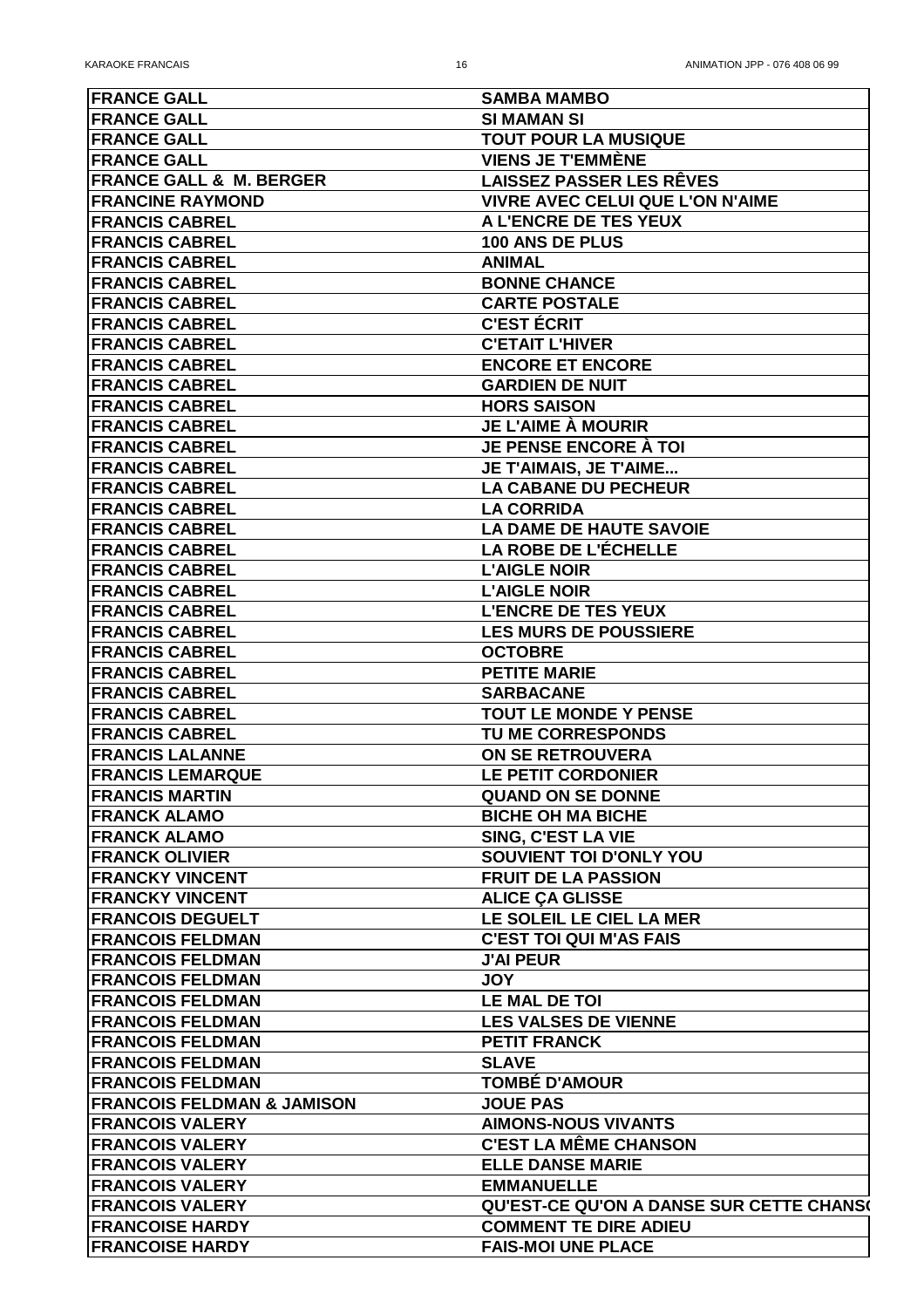| <b>FRANCOISE HARDY</b>                 | <b>J'ÉCOUTE LA MUSIQUE SAOULE</b>              |
|----------------------------------------|------------------------------------------------|
| <b>FRANCOISE HARDY</b>                 | LA MAISON OÙ J'AI GRANDI                       |
| <b>FRANCOISE HARDY</b>                 | <b>MODE D'EMPLOI</b>                           |
| <b>FRANCOISE HARDY</b>                 | <b>MOI VOULOIR TOI</b>                         |
| <b>FRANCOISE HARDY</b>                 | <b>PARTIR QUAND MÊME</b>                       |
| <b>FRANCOISE HARDY</b>                 | <b>PUISQUE VOUS PARTEZ EN VOYAGE</b>           |
| <b>FRANCOISE HARDY</b>                 | <b>TAMALOU</b>                                 |
| <b>FRANCOISE HARDY</b>                 | <b>TANT DE BELLES CHOSES</b>                   |
| <b>FRANCOISE HARDY</b>                 | TOUT LES GARÇONS ET LES FILLES                 |
| <b>FRANCOISE HARDY</b>                 | <b>V</b> , I, P,                               |
| <b>FRANK MICHAEL</b>                   | ON SE QUITTE ET PORTANT                        |
| <b>FRANK MICHAEL</b>                   | <b>I LOVE YOU</b>                              |
| <b>FRANK MICHAEL</b>                   | <b>COMBIEN DE ROSES</b>                        |
| <b>FRANKY VINCENT</b>                  | <b>FRUIT DE LA PASSION</b>                     |
| <b>FREDERIC CHÂTEAU</b>                | LE MALHEUR DES UNS FAIT LE BONHEUR DES.        |
| <b>FREDERIC FRANCOIS</b>               | <b>A CHICAGO</b>                               |
| <b>FREDERIC FRANCOIS</b>               | <b>AIMER</b>                                   |
| <b>FREDERIC FRANCOIS</b>               | <b>CHICAGO</b>                                 |
| <b>FREDERIC FRANCOIS</b>               | <b>CHIQUITA</b>                                |
| <b>FREDERIC FRANCOIS</b>               | <b>DE VENISE A CAPRI</b>                       |
| <b>FREDERIC FRANCOIS</b>               | <b>EST-CE QUE TU EST SEUL CE SOIR</b>          |
| <b>FREDERIC FRANCOIS</b>               | <b>FUNICULI, FUNICULA</b>                      |
| <b>FREDERIC FRANCOIS</b>               | <b>JE T'AIME À L'ITALIENNE</b>                 |
| <b>FREDERIC FRANCOIS</b>               | <b>LAISSE MOI VIVRE MA VIE</b>                 |
| <b>FREDERIC FRANCOIS</b>               | L'AMOUR S'EN VA, L'AMOUR REVIENT               |
| <b>FREDERIC FRANCOIS</b>               | <b>MON CŒUR TE DIS JE T'AIME</b>               |
| <b>FREDERIC FRANCOIS</b>               | ON S'EMBRASSE, ON OUBLIE TOUT                  |
| <b>FREDERIC FRANCOIS</b>               | UNE NUIT NE SUFFIT PAS                         |
| <b>FREDERIC FRANCOIS</b>               | UNE NUIT NE SUFFIT PAS                         |
| <b>FREDERIC FRANCOIS</b>               | <b>VIENS TE PERDRE DANS MES BRAS</b>           |
| <b>FREDERIC FRANCOIS ET JONIECE J.</b> | <b>JOUE PAS</b>                                |
| <b>FREDERIC LERNER</b>                 | <b>CYBÉLIA</b>                                 |
| <b>FREDERIC LERNER</b>                 | <b>PLUS LÀ</b>                                 |
|                                        |                                                |
| <b>FREDERIC LERNER</b>                 | <b>SI TU M'ENTENDS</b>                         |
| <b>FRERO DELAVEGA</b>                  | <b>LE CHANT DES SIRENES</b>                    |
| <b>G. PALAPRAT</b>                     | <b>FAIS MOI UN SIGNE</b>                       |
| <b>G. PALAPRAT</b>                     | <b>POUR LA FIN DU MONDE</b>                    |
| <b>G. SQUAD</b>                        | <b>RAIDE DINGUE DE TOI</b>                     |
| <b>GAETAN ROUSSEL</b>                  | DIS MOI ENCORE QUE TU M'AIMES                  |
| <b>GAGE</b>                            | <b>TROP FRESH</b>                              |
| <b>GALA</b>                            | <b>FREES FROM DESIRE</b>                       |
| <b>GAROU</b>                           | <b>ADIEU</b>                                   |
| <b>GAROU</b>                           | <b>AU PLAISIR DE TON CORP</b>                  |
| <b>GAROU</b>                           | <b>CRIMINEL</b>                                |
| <b>GAROU</b>                           | <b>DONNE AU SOLEIL</b>                         |
| <b>GAROU</b>                           | <b>JE N'ATTENDAIT QUE VOUS</b>                 |
| <b>GAROU</b>                           | <b>JE SUIS LE MÊME</b>                         |
| <b>GAROU</b>                           | <b>JUSQU'À ME PERDRE</b>                       |
| <b>GAROU</b>                           | <b>LA BOHÈME</b>                               |
| <b>GAROU</b>                           | <b>L'AMOUR EST VIOLENT</b>                     |
| <b>GAROU</b>                           | <b>L'AVEU</b>                                  |
| <b>GAROU</b>                           | <b>LE GITAN</b>                                |
| <b>GAROU</b>                           | LE JOUR SE LEVE                                |
| <b>GAROU</b>                           | <b>LE MONDE EST STONE</b>                      |
| <b>GAROU</b>                           | LE SUCRE ET LE SEL                             |
| <b>GAROU</b><br><b>GAROU</b>           | <b>L'INJUSTICE</b><br><b>LIS DANS MES YEUX</b> |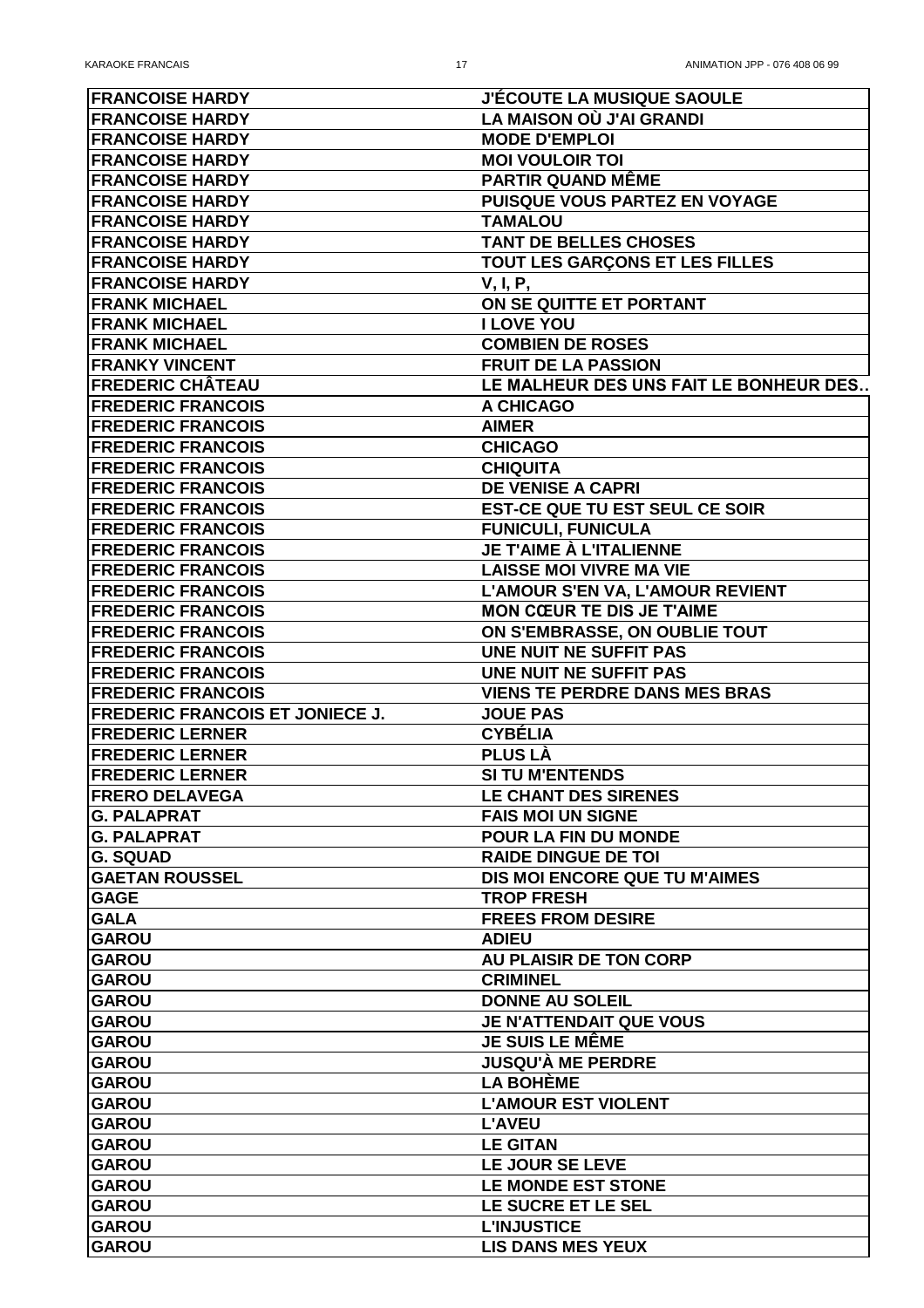| <b>GAROU</b>                                       | <b>QUE L'AMOUR EST VIOLENT</b>                                  |
|----------------------------------------------------|-----------------------------------------------------------------|
| <b>GAROU</b>                                       | <b>REVIENS</b>                                                  |
| <b>GAROU</b>                                       | <b>SEUL</b>                                                     |
| <b>GAROU</b>                                       | <b>SI ON DORMAIT</b>                                            |
| <b>GAROU &amp; MARILOU</b>                         | <b>TU ES COMME ÇA</b>                                           |
| <b>GAROU &amp; MARILOU</b>                         | TU ES COMME ÇA. (AVEC VOIX MARILOU)                             |
| <b>GAROU &amp; MARILOU</b>                         | TU ES COMME ÇA (AVEC VOIX GAROU)                                |
| <b>GAROU / C. DION</b>                             | <b>SOUS LE VENT</b>                                             |
| <b>GAROU / M. SARDOU</b>                           | <b>LA RIVIÈRE DE NOTRE ENFENCE</b>                              |
| <b>GARY FICO</b>                                   | LE MÊME QUE MOI                                                 |
| <b>GENERIQUE DESSIN ANIMEES</b>                    | <b>ALBATOR</b>                                                  |
| <b>GENERIQUE DESSIN ANIMEES</b>                    | <b>BELLE ET SÉBASTIEN</b>                                       |
| <b>GENERIQUE DESSIN ANIMEES</b>                    | <b>BIOMAN</b>                                                   |
| <b>GENERIQUE DESSIN ANIMEES</b>                    | <b>CAPITAINE FLAM</b>                                           |
| <b>GENERIQUE DESSIN ANIMEES</b>                    | <b>CAT'S EYES</b>                                               |
| <b>GENERIQUE DESSIN ANIMEES</b>                    | <b>COBRA - CLIP</b>                                             |
| <b>GENERIQUE DESSIN ANIMEES</b>                    | <b>DÉMÉTAN</b>                                                  |
| <b>GENERIQUE DESSIN ANIMEES</b>                    | <b>DRAGON BALL</b>                                              |
| <b>GENERIQUE DESSIN ANIMEES</b>                    | <b>JAYCE ET LES CONQUÉRANTS DE LA LUMIÈRE</b>                   |
| <b>GENERIQUE DESSIN ANIMEES</b>                    | LA BELLE ET LA BÊTE                                             |
| <b>GENERIQUE DESSIN ANIMEES</b>                    | <b>LA CHANSON DE CANDY</b>                                      |
| <b>GENERIQUE DESSIN ANIMEES</b>                    | <b>LADY OSCAR - CLIP</b>                                        |
| <b>GENERIQUE DESSIN ANIMEES</b>                    | <b>L'AIR DU VENT (POCAHONTAS)</b>                               |
| <b>GENERIQUE DESSIN ANIMEES</b>                    | L'EMPIRE DES CINQ (KARA. CHANTÉ)                                |
| <b>GENERIQUE DESSIN ANIMEES</b>                    | <b>LES CHEVALIERS DU ZODIAQUE</b>                               |
| <b>GENERIQUE DESSIN ANIMEES</b>                    | <b>LES MAITRES DE L'UNIVERS</b>                                 |
| <b>GENERIQUE DESSIN ANIMEES</b>                    | <b>LES MISTÉRIEUSES CITÉS D'OR</b>                              |
| <b>GENERIQUE DESSIN ANIMEES</b>                    | <b>LES MONDES ENGLOUTIS</b>                                     |
| <b>GENERIQUE DESSIN ANIMEES</b>                    | LES PETITS MALINS (KARA. CHANTÉ)                                |
| <b>GENERIQUE DESSIN ANIMEES</b>                    | <b>L'INSPECTEUR GADGET</b>                                      |
| <b>GENERIQUE DESSIN ANIMEES</b>                    | <b>NICKY LARSON</b>                                             |
| <b>GENERIQUE DESSIN ANIMEES</b>                    | <b>SAN KU KAI (KARAOKE CHANTÉ)</b>                              |
| <b>GENERIQUE DESSIN ANIMEES</b>                    | <b>TOM SAWYER</b>                                               |
| <b>GENERIQUE DESSIN ANIMEES</b>                    | <b>ULYSSE REVIENT</b>                                           |
| <b>GENERIQUE DESSIN ANIMEES</b>                    | <b>VOYAGE DANS LE TEMPS</b>                                     |
| <b>GENERIQUE DESSIN ANIMEES</b>                    | YOU' RE UNDER ARREST                                            |
| <b>GENERIQUE TV</b>                                | <b>AMOUR, GLOIRE ET BEAUTÉ</b>                                  |
| <b>GENERIQUE TV</b>                                | <b>DALLAS</b>                                                   |
| <b>GENERIQUE TV</b>                                | <b>L'HOMME QUI TOMBE À PIC</b>                                  |
| <b>GENERIQUE TV</b>                                | <b>L'ÎLE AUX ENFANTS</b>                                        |
| <b>GEORGE MOUSTAKI</b>                             | <b>JOSEPH</b>                                                   |
| <b>GEORGES BIZET</b>                               | <b>TOREADOR (EXTRAIT DE CARMEN)</b>                             |
| <b>GEORGES BRASSENS</b>                            | <b>AUPRÈS DE MON ARBRE</b>                                      |
| <b>GEORGES BRASSENS</b>                            | <b>CHANSON POUR L'AUVERGNAT</b>                                 |
| <b>GEORGES BRASSENS</b>                            | <b>J'AI RENDEZ-VOUS AVEC VOUS</b>                               |
| <b>GEORGES BRASSENS</b>                            | <b>JE ME SUIS FAIT TOUT PETIT</b>                               |
| <b>GEORGES BRASSENS</b>                            | <b>LA CANE DE JEANNE</b>                                        |
| <b>GEORGES BRASSENS</b>                            | <b>LA CHASSE AUX PAPILLONS</b><br><b>LA MAUVAISE RÉPUTATION</b> |
| <b>GEORGES BRASSENS</b><br><b>GEORGES BRASSENS</b> | <b>LE GORILLE</b>                                               |
| <b>GEORGES BRASSENS</b>                            | <b>LE MAUVAIS SUJET</b>                                         |
| <b>GEORGES BRASSENS</b>                            | <b>LE PARAPLUIE</b>                                             |
| <b>GEORGES BRASSENS</b>                            | <b>LES AMOUREUX DES BANCS PUBLICS</b>                           |
| <b>GEORGES BRASSENS</b>                            | <b>LES COPAINS D'ABORD</b>                                      |
| <b>GEORGES BRASSENS</b>                            | <b>LES SABOTS D'HÉLÈNE</b>                                      |
| <b>GEORGES BRASSENS</b>                            | <b>MARINETTE</b>                                                |
| <b>GEORGES BRASSENS</b>                            | <b>PUTAIN DE TOI</b>                                            |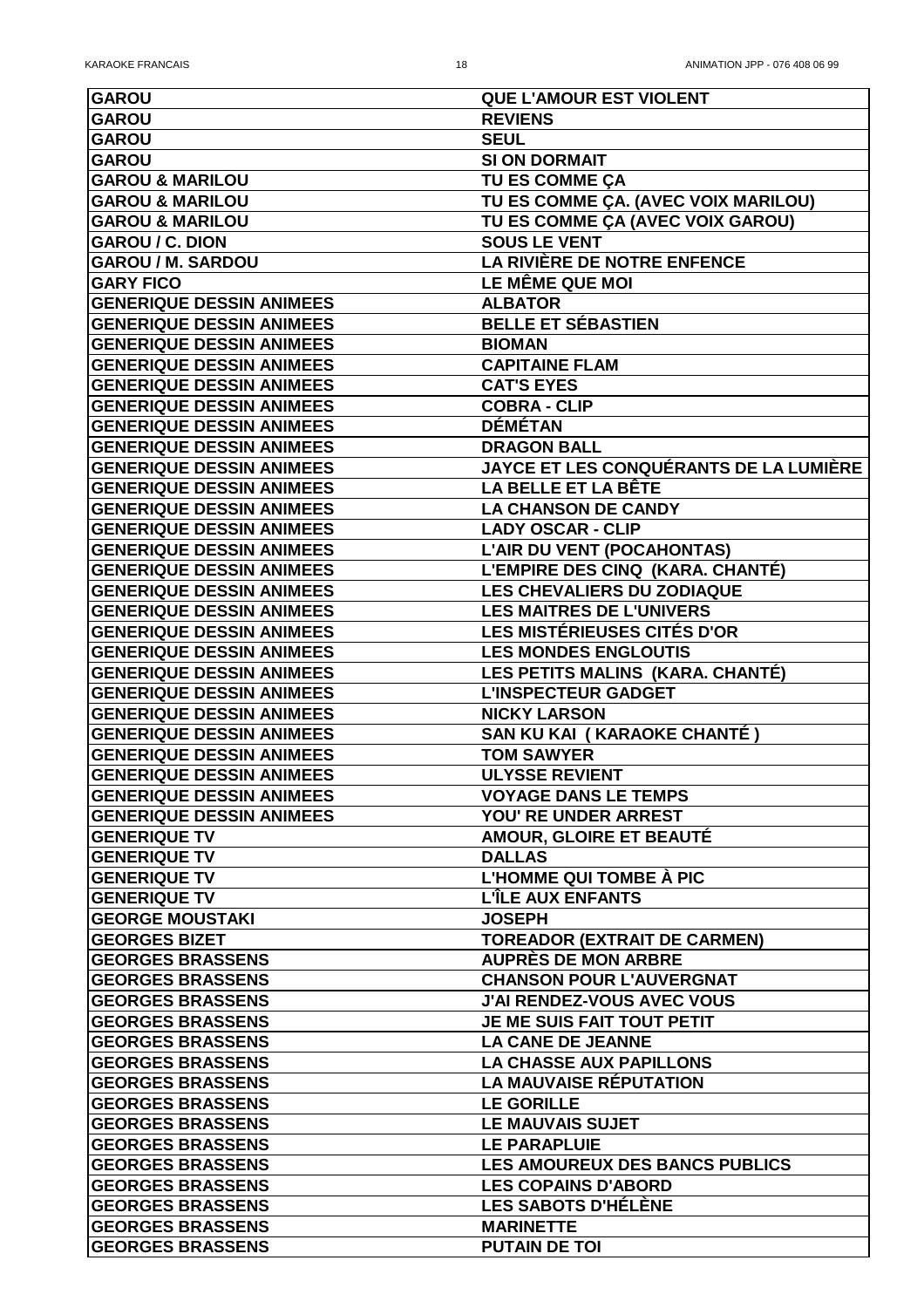| <b>GEORGES BRASSENS</b> | <b>UNE JOLIE FLEUR</b>             |
|-------------------------|------------------------------------|
| <b>GEORGES FOURCADE</b> | <b>CANNE MAPOU</b>                 |
| <b>GEORGES FOURCADE</b> | <b>LAISSE À MOIN MARIER</b>        |
| <b>GEORGES FOURCADE</b> | <b>P'TIT PAILLE EN QUEUE</b>       |
| <b>GEORGES FOURCADE</b> | <b>P'TITE FLEUR AIMÉE</b>          |
| <b>GEORGES FOURCADE</b> | <b>ROULEZ MON Z'AVION</b>          |
| <b>GEORGES GUETARY</b>  | <b>BOLERO</b>                      |
| <b>GEORGES GUETARY</b>  | <b>LA PETITE DILIGENCE</b>         |
| <b>GEORGES GUETARY</b>  | <b>LE P'TIT BAL DU SAMEDI SOIR</b> |
| <b>GEORGES MILTON</b>   | <b>LA FILLE DU BEDOUIN</b>         |
| <b>GEORGES MILTON</b>   | <b>POUET POUET</b>                 |
| <b>GEORGES MOUSTAKI</b> | <b>IL EST TROP TARD</b>            |
| <b>GEORGES MOUSTAKI</b> | <b>JOSEPH</b>                      |
| <b>GEORGES MOUSTAKI</b> | <b>LE MÉTÈQUE</b>                  |
| <b>GEORGES MOUSTAKI</b> | <b>MA LIBERTÉ</b>                  |
| <b>GEORGES MOUSTAKI</b> | <b>MA SOLITUDE</b>                 |
| <b>GEORGETTE PLANA</b>  | <b>LE DÉNICHEUR</b>                |
| <b>GEORGETTE PLANA</b>  | <b>L'HIRONDELLE DU FAUBOURG</b>    |
| <b>GEORGETTE PLANA</b>  | <b>RIQUITA</b>                     |
| <b>GEORGETTE PLANA</b>  | <b>ZAZA</b>                        |
| <b>GÉRALD DE PALMAS</b> | <b>ELLE S'ENNUIE</b>               |
| <b>GÉRALD DE PALMAS</b> | <b>J'EN RÊVE ENCORE</b>            |
| <b>GERALD DE PALMAS</b> | <b>TOMBER</b>                      |
| <b>GERALDINE</b>        | <b>BOUGE (TON ATTITUDE)</b>        |
| <b>GERARD BLANC</b>     | <b>UNE AUTRE HISTOIRE</b>          |
| <b>GERARD BLANC</b>     | <b>DU SOLEIL DANS LA NUIT</b>      |
| <b>GERARD BLANCHARD</b> | ELLE VOULAIT REVOIR SA NORMANDIE   |
| <b>GERARD BLANCHARD</b> | <b>ROCK AMADOUR</b>                |
| <b>GERARD DE PALMAS</b> | <b>AU BORD DE L'EAU</b>            |
| <b>GERARD DE PALMAS</b> | <b>AU PARADIS</b>                  |
| <b>GERARD DE PALMAS</b> | <b>DANS UNE LARME</b>              |
| <b>GERARD DE PALMAS</b> | <b>ELLE DANSE SEULE</b>            |
| <b>GERARD DE PALMAS</b> |                                    |
|                         | <b>ELLE HABITE IÇI</b>             |
| <b>GERARD DE PALMAS</b> | <b>ELLE S'ENNUIE</b>               |
| <b>GERARD DE PALMAS</b> | <b>J'EN RÊVE ENCORE</b>            |
| <b>GERARD DE PALMAS</b> | <b>REGARDE MOI BIEN EN FACE</b>    |
| <b>GERARD DE PALMAS</b> | <b>SUR LA ROUTE</b>                |
| <b>GERARD DE PALMAS</b> | <b>TOMBER</b>                      |
| <b>GERARD DE PALMAS</b> | <b>UNE SEULE VIE</b>               |
| <b>GERARD LENORMAND</b> | <b>C'EST PEUT ÊTRE LES ANGES</b>   |
| <b>GERARD LENORMAND</b> | <b>DAUPHIN TRISTE</b>              |
| <b>GERARD LENORMAND</b> | <b>ET MOI JE CHANTE</b>            |
| <b>GERARD LENORMAND</b> | <b>GENTIL DAUPHIN TRISTE</b>       |
| <b>GERARD LENORMAND</b> | IL                                 |
| <b>GERARD LENORMAND</b> | LA BALADE DES GENS HEUREUX         |
| <b>GERARD LENORMAND</b> | <b>LES MATINS D'HIVER</b>          |
| <b>GERARD LENORMAND</b> | <b>MICHÈLE</b>                     |
| <b>GERARD LENORMAND</b> | <b>SI J'ÉTAIS PRÉSIDENT</b>        |
| <b>GERARD LENORMAND</b> | SI TU NE ME LAISSES PAS TOMBER     |
| <b>GERARD LENORMAND</b> | <b>VOICI LES CLES</b>              |
| <b>GERARD PALAPRAT</b>  | <b>FAIS MOI UN SIGNE</b>           |
| <b>GERARD PALAPRAT</b>  | <b>POUR LA FIN DU MONDE</b>        |
| <b>GIGI LIONEL</b>      | <b>LA DANSE DES CANARD</b>         |
| <b>GILBERT BECAUD</b>   | <b>C'EST EN SEPTEMBRE</b>          |
| <b>GILBERT BECAUD</b>   | <b>ET MAINTENANT</b>               |
| <b>GILBERT BECAUD</b>   | <b>L'IMPORTANT C'EST LA ROSE</b>   |
| <b>GILBERT BECAUD</b>   | <b>L'INDIFFÉRENCE</b>              |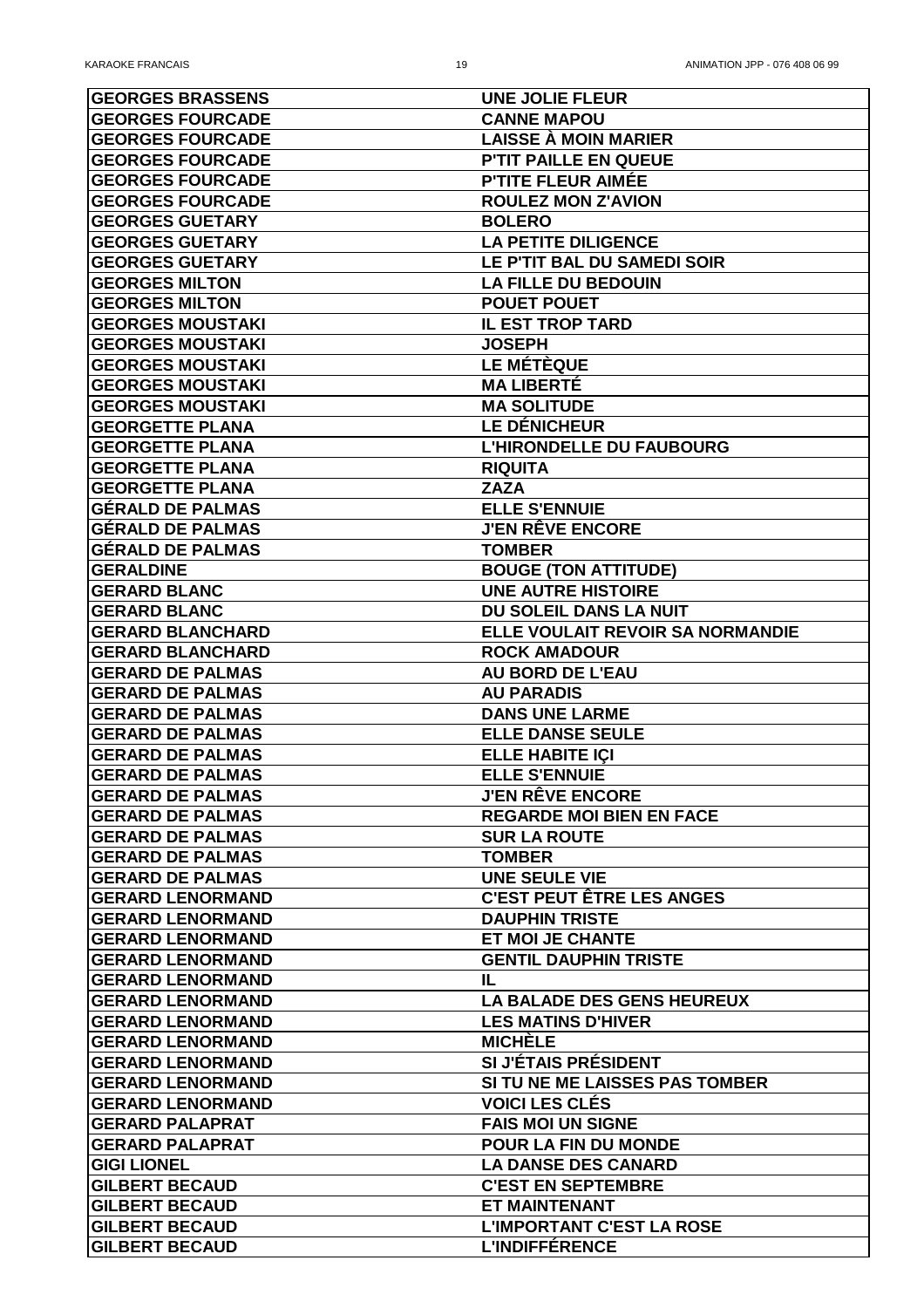| <b>GILBERT BECAUD</b>                                | <b>NATHALIE</b>                                  |
|------------------------------------------------------|--------------------------------------------------|
| <b>GILBERT BECAUD</b>                                | <b>QUAND IL EST MORT LE POÈTE</b>                |
| <b>GILBERT MONTAGNE</b>                              | <b>COMME UNE ÉTOILE</b>                          |
| <b>GILBERT MONTAGNE</b>                              | <b>ELLE VIT LA SALSA</b>                         |
| <b>GILBERT MONTAGNE</b>                              | <b>J'AI LE BLUES DE TOI</b>                      |
| <b>GILBERT MONTAGNE</b>                              | <b>LES SUNLIGHTS DES TROPIQUES</b>               |
| <b>GILBERT MONTAGNE</b>                              | <b>LIBERTE</b>                                   |
| <b>GILBERT MONTAGNE</b>                              | <b>MUSICIENNE</b>                                |
| <b>GILBERT MONTAGNE</b>                              | <b>ON VA S'AIMER</b>                             |
| <b>GILBERT MONTAGNE</b>                              | <b>PASSION DE VIVRE</b>                          |
| <b>GILBERT MONTAGNE</b>                              | <b>QUELQUES NOTES DE MUSIQUE</b>                 |
| <b>GILBERT MONTAGNE</b>                              | <b>SI TU TE SOUVIENS</b>                         |
| <b>GILBERT MONTAGNE</b>                              | THE FOOL                                         |
| <b>GINETTE RENO</b>                                  | A MA MANIÈRE                                     |
| <b>GINETTE RENO</b>                                  | <b>CA VA MIEUX</b>                               |
| <b>GINETTE RENO</b>                                  | <b>J'AI BESOIN DE PARLER</b>                     |
| <b>GINETTE RENO</b>                                  | <b>LAISSEZ-MOI REVENIR SUR TERRE</b>             |
| <b>GINETTE RENO</b>                                  | <b>MA MERE CHANTERAIT TOUJOURS</b>               |
| <b>GINIE LINE</b>                                    | <b>JUSQU'À LA TOLÉRANCE</b>                      |
| <b>GIPSY KINGS</b>                                   | <b>VOLARE (NEL BLU DIPINTO DI BLU)</b>           |
| <b>GOLD</b>                                          | <b>CALICOBA</b>                                  |
| <b>GOLD</b>                                          | <b>CAPITAINE ABANDONNÉ</b>                       |
| <b>GOLD</b>                                          | <b>DIAMANT DORT</b>                              |
| <b>GOLD</b>                                          | <b>LAISSER NOUS CHANTER</b>                      |
| <b>GOLD</b>                                          | PLUS PRÈS DES ÉTOILES                            |
| <b>GOLD</b>                                          | <b>RIO DE JANVIER</b>                            |
| <b>GOLD</b>                                          | <b>VILLE DE LUMIERE</b>                          |
| <b>GRACE JONES</b>                                   | <b>LA VIE EN ROSE</b>                            |
| <b>GRAEME ALLWRIGHT</b>                              | <b>EMMÈN-MOI</b>                                 |
| <b>GRAEME ALLWRIGHT</b>                              | IL FAUT QUE JE M'EN AILLE                        |
| <b>GRAEME ALLWRIGHT</b>                              | <b>JOLIE BOUTEILLE</b>                           |
| <b>GRAND JOJO</b>                                    | <b>ON N'A SOIF</b>                               |
| <b>GREGOIRE</b>                                      | <b>DANSE</b>                                     |
| <b>GREGOIRE</b>                                      | <b>L'AMI INTIME</b>                              |
| <b>GREGOIRE</b>                                      | <b>NUAGES</b><br><b>RUE DES ÉTOILE</b>           |
| <b>GREGOIRE</b><br><b>GREGOIRE</b>                   | <b>TA MAIN</b>                                   |
| <b>GREGOIRE</b>                                      | TOI + MOI                                        |
|                                                      |                                                  |
| <b>GREGORY LEMARCHAL</b>                             | <b>A CORPS PERDU</b><br><b>DE TEMPS EN TEMPS</b> |
| <b>GREGORY LEMARCHAL</b><br><b>GREGORY LEMARCHAL</b> | <b>ÉCRIS L'HISTOIRE</b>                          |
| <b>GREGORY LEMARCHAL</b>                             | <b>ET MAINTENANT</b>                             |
| <b>GREGORY LEMARCHAL</b>                             | <b>IL N'Y QU'UN PAS</b>                          |
| <b>GREGORY LEMARCHAL</b>                             | <b>JE DEVIENS MOI</b>                            |
| <b>GREGORY LEMARCHAL</b>                             | <b>JE RÊVE</b>                                   |
| <b>GREGORY LEMARCHAL</b>                             | <b>JE SUIS EN VIE</b>                            |
| <b>GREGORY LEMARCHAL</b>                             | <b>JE T'ÉCRIS</b>                                |
| <b>GREGORY LEMARCHAL</b>                             | LE FEU SUR LES PLANCHES                          |
| <b>GREGORY LEMARCHAL</b>                             | <b>LE LIEN</b>                                   |
| <b>GREGORY LEMARCHAL</b>                             | <b>MÊME SI (VERSION FRANÇAISE)</b>               |
| <b>GREGORY LEMARCHAL</b>                             | <b>MON ANGE</b>                                  |
| <b>GREGORY LEMARCHAL</b>                             | <b>NOS FIANCAILLES</b>                           |
| <b>GREGORY LEMARCHAL</b>                             | <b>PARDONNE-MOI</b>                              |
| <b>GREGORY LEMARCHAL</b>                             | <b>RESTONS AMIS</b>                              |
| <b>GREGORY LEMARCHAL</b>                             | <b>S.O.S D'UN TÉRRIEN EN DÉTRESSE</b>            |
| <b>GREGORY LEMARCHAL</b>                             | <b>UNE VIE MOINS ORDINAIRE</b>                   |
| <b>GREGORY LEMARCHAL &amp; SILVAS</b>                | <b>MÊME SI</b>                                   |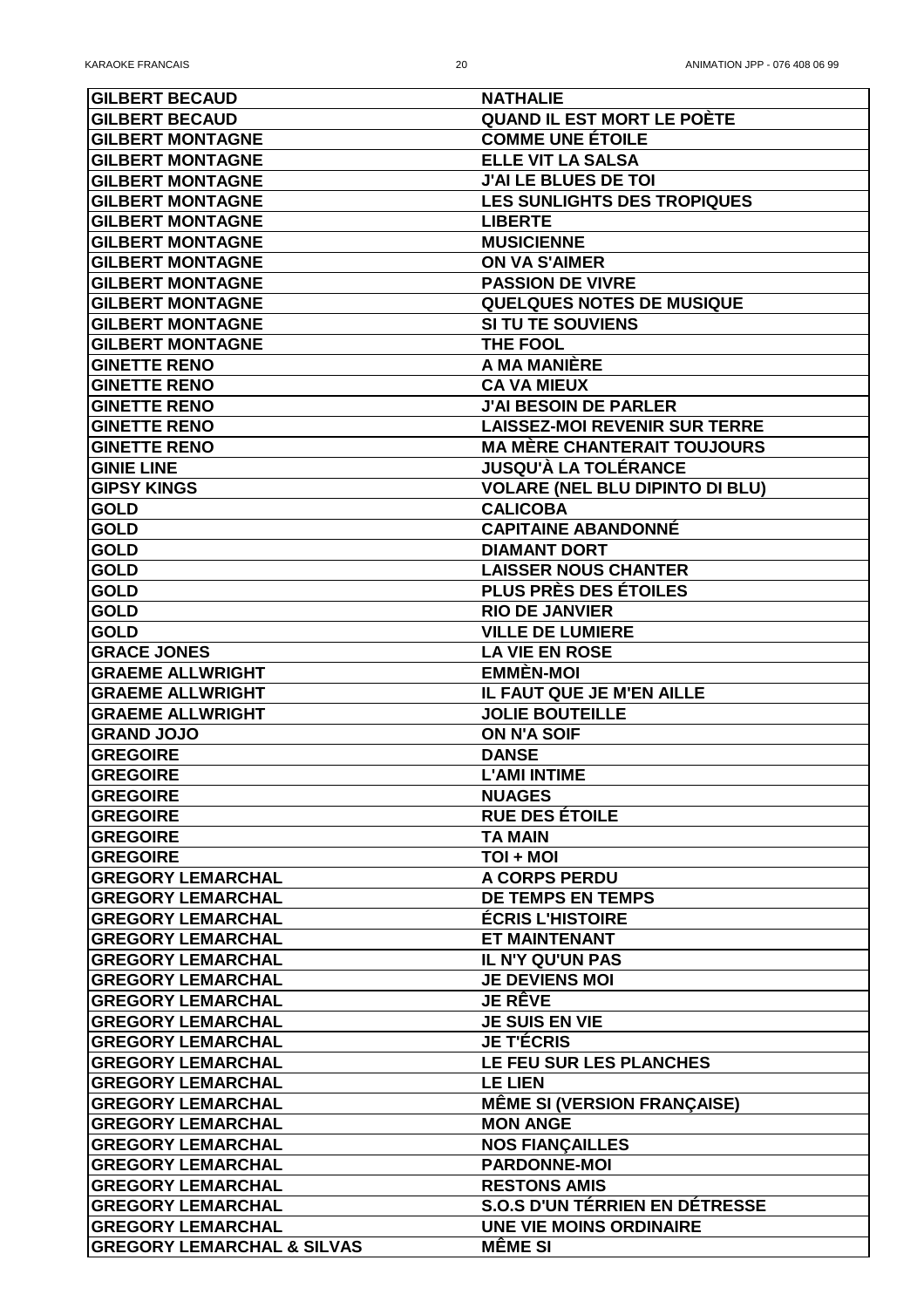| <b>GROUPE LE SPLENDID</b>                | <b>LA SALSA DU DÉMON</b>                |
|------------------------------------------|-----------------------------------------|
| <b>GUESCH PATTI</b>                      | <b>ETIENNE</b>                          |
| <b>GUILLAUME CANTILLON &amp; DORIAND</b> | <b>ON AIMERAIT BIEN</b>                 |
| <b>GUILLAUME LE GRAND</b>                | <b>TOI ET MOI</b>                       |
| <b>GUY BEART</b>                         | <b>LA VERITE</b>                        |
| <b>GUY MARCHAND</b>                      | <b>DESTINÉE</b>                         |
| <b>GUY MARDEL</b>                        | <b>N'AVOUE JAMAIS</b>                   |
| <b>HELENE</b>                            | <b>JE M'APPELLE HÉLÈNE</b>              |
| <b>HELENE</b>                            | POUR L'AMOUR D'UN GARÇON                |
| <b>HELENE SEGARA</b>                     | <b>AILLEURS COMME ICI</b>               |
| <b>HELENE SEGARA</b>                     | <b>AU NOM D'UNE FEMME</b>               |
| <b>HELENE SEGARA</b>                     | <b>DONNER TOUT</b>                      |
| <b>HELENE SEGARA</b>                     | <b>ELLE TU L'AIMES</b>                  |
| <b>HELENE SEGARA</b>                     | <b>ENCORE UNE FOIS</b>                  |
| <b>HELENE SEGARA</b>                     | <b>IL Y A TROP DE GENS QUI T'AIMENT</b> |
| <b>HELENE SEGARA</b>                     | <b>JE VOUS AIME ADIEU</b>               |
|                                          |                                         |
| <b>HELENE SEGARA</b>                     | <b>L'AMOUR EST UN SOLEIL</b>            |
| <b>HELENE SEGARA</b>                     | <b>LES VALLÉES D'IRLANDE</b>            |
| <b>HELENE SEGARA</b>                     | <b>MEFIE TOI DE MOI</b>                 |
| <b>HELENE SEGARA</b>                     | <b>MOURIR DEMAIN</b>                    |
| <b>HELENE SEGARA</b>                     | <b>MRS JONES</b>                        |
| <b>HELENE SEGARA</b>                     | ON NE DIT PAS                           |
| <b>HELENE SEGARA &amp; A. BOCELLI</b>    | <b>JE VIS POUR ELLE</b>                 |
| <b>HELENE SEGARA &amp; L. PAUSINI</b>    | ON N'OUBLIE JAMAIS RIEN, ON VIT AVEC    |
| <b>HELMUT FRITZ</b>                      | <b>CA M'ÉNERVE</b>                      |
| <b>HENRI SALVADOR</b>                    | <b>C'EST PAS LA JOIE</b>                |
| <b>HENRI SALVADOR</b>                    | <b>FAUT RIGOLER</b>                     |
| <b>HENRI SALVADOR</b>                    | <b>JARDIN D'HIVER</b>                   |
| <b>HENRI SALVADOR</b>                    | <b>LA VÉRITÉ</b>                        |
| <b>HENRI SALVADOR</b>                    | LE LOUP, LA BICHE ET LE CHEVALIER       |
| <b>HENRI SALVADOR</b>                    | LE TRAVAIL C'EST LA SANTÉ               |
| <b>HENRI SALVADOR</b>                    | <b>MALADIE D'AMOUR</b>                  |
| <b>HENRI SALVADOR</b>                    | <b>SYRACUSE</b>                         |
| <b>HENRI SALVADOR</b>                    | <b>UNE CHANSON DOUCE</b>                |
| <b>HENRI SALVADOR</b>                    | <b>ZORRO</b>                            |
| <b>HERBERT LEONARD</b>                   | <b>AMOUREUX FOUS</b>                    |
| <b>HERBERT LEONARD</b>                   | <b>CA DONNE ENVIE D'AIMER</b>           |
| <b>HERBERT LEONARD</b>                   | <b>COMMENCER SANS MOI</b>               |
| <b>HERBERT LEONARD</b>                   | <b>FLAGRANT DELIT</b>                   |
| <b>HERBERT LEONARD</b>                   | <b>LAISSEZ-NOUS RÊVER</b>               |
| <b>HERBERT LEONARD</b>                   | <b>PETITE NATHALIE</b>                  |
| <b>HERBERT LEONARD</b>                   | <b>POUR LE PLAISIR</b>                  |
| <b>HERBERT LEONARD</b>                   | <b>PUISSANCE ET GLOIRE</b>              |
| <b>HERBERT LEONARD</b>                   | <b>QUAND TU M'AIMES</b>                 |
| <b>HERBERT LEONARD</b>                   | <b>SUR DES MUSIQUES EROTIQUES</b>       |
| <b>HERBERT LEONARD</b>                   | TU NE POURRAS PLUS JAMAIS M'OUBLIER     |
| <b>HERVE CHRISTIANI</b>                  | <b>IL EST LIBRE MAX</b>                 |
| <b>HERVE VILARD</b>                      | <b>CAPRI, C'EST FINI</b>                |
| <b>HERVE VILARD</b>                      | <b>MÉDITERRANÉENNE</b>                  |
| <b>HERVE VILARD</b>                      | <b>JE M'EN BALANCE</b>                  |
| <b>HERVE VILLARD</b>                     | <b>NOUS</b>                             |
| <b>HERVE VILLARD</b>                     | <b>REVIENS</b>                          |
| <b>HOT VIBES BABY</b>                    | <b>HOT</b>                              |
| <b>HUBERT FÉLIXTHIEFAINE</b>             |                                         |
|                                          | <b>LORELEI SEBASTO CHA</b>              |
| <b>HUBERT-FELIX THIEFAINE</b>            | <b>LORELEI SEBASTO CHA</b>              |
| <b>HUGO</b>                              | <b>LA NACELLE</b>                       |
| <b>HUGUES AUFRAY</b>                     | <b>ADIEU MONSIEUR LE PROFESSEUR</b>     |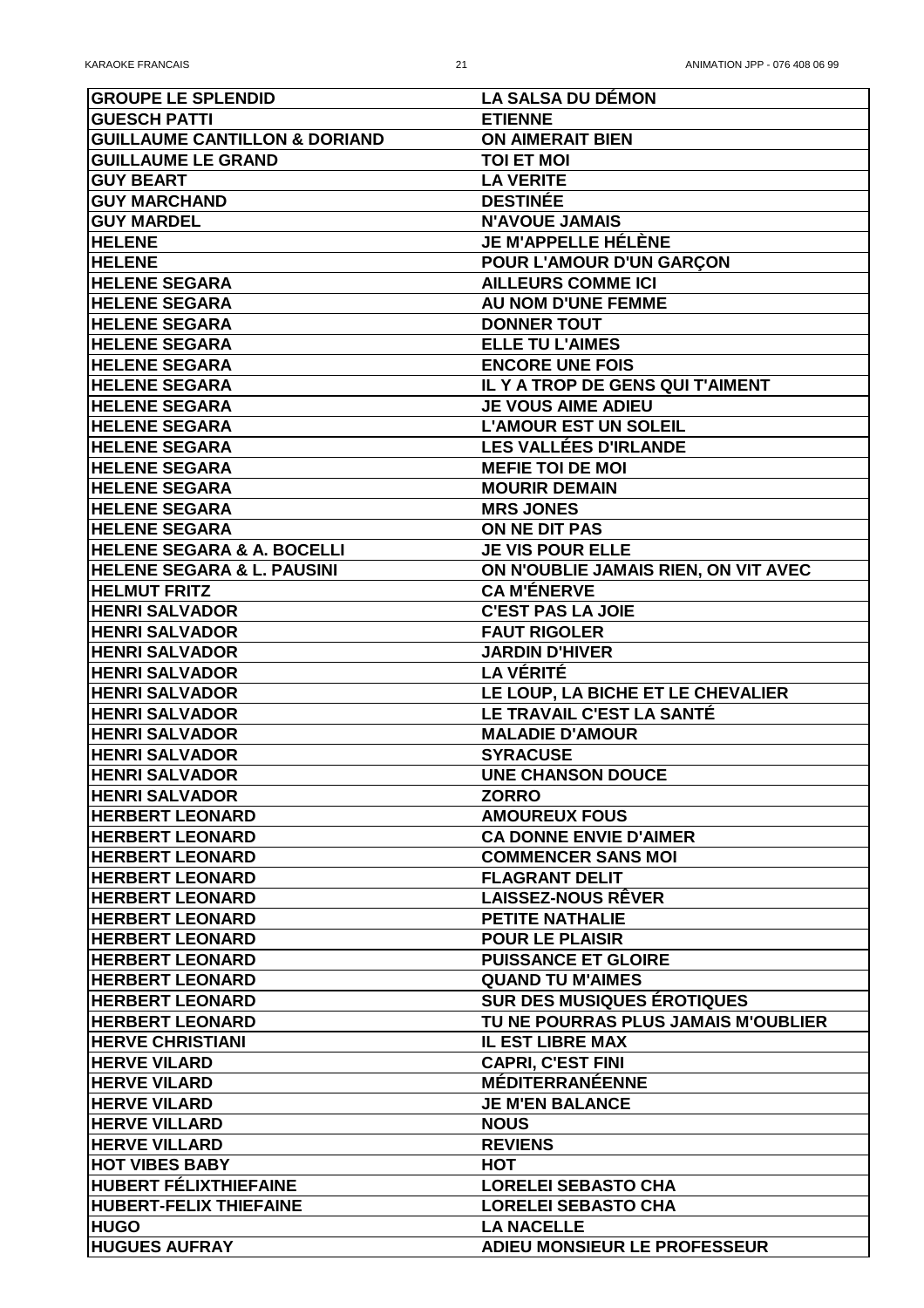| <b>HUGUES AUFRAY</b>                             | <b>CÉLINE</b>                               |
|--------------------------------------------------|---------------------------------------------|
| <b>HUGUES AUFRAY</b>                             | <b>C'EST TOUT BON</b>                       |
| <b>HUGUES AUFRAY</b>                             | <b>DEBOUT LES GARS</b>                      |
| <b>HUGUES AUFRAY</b>                             | DÈS QUE LE PRIMTEMPS REVIENT                |
| <b>HUGUES AUFRAY</b>                             | <b>DES QUE LE VENT SOUFFLERA</b>            |
| <b>HUGUES AUFRAY</b>                             | <b>HASTA LUEGO</b>                          |
| <b>HUGUES AUFRAY</b>                             | <b>SANTIAGO</b>                             |
| <b>HUGUES AUFRAY</b>                             | <b>STEWBALL</b>                             |
| <b>HUMPREY</b>                                   | <b>DINGUE</b>                               |
| <b>IAM</b>                                       | <b>PETIT FRERE</b>                          |
| <b>IL ETAIT UNE FOIS</b>                         | <b>J'AI ENCORE RÊVÉ D'ELLE</b>              |
| <b>IIL ETAIT UNE FOIS</b>                        | <b>LES FILLES DU MERCREDI</b>               |
| <b>IL ETAIT UNE FOIS</b>                         | <b>POMME</b>                                |
| <b>IL ÉTAIT UNE FOIS</b>                         | QUE FAIT TU ÇE SOIR APRÈS DÎNER             |
| <b>IIL ÉTAIT UNE FOIS</b>                        | <b>RIEN QU'UN CIEL</b>                      |
| <b>ILONA</b>                                     | <b>UN MONDE PARFAIT</b>                     |
| <b>IMAGE &amp; GOLD</b>                          | <b>CAPITAINE ABANDONNE</b>                  |
| <b>IMAGE &amp; GOLD</b>                          | <b>CORPS À CORPS</b>                        |
| <b>IMAGE &amp; GOLD</b>                          | <b>LE CŒUR EN EXIL</b>                      |
| <b>IMAGE &amp; GOLD</b>                          | <b>LES DÉMONS DE MINUIT</b>                 |
| <b>IMAGE &amp; GOLD</b>                          | <b>MEDLEY</b>                               |
| <b>IN GRID</b>                                   | <b>TU ES FOUTU</b>                          |
| <b>INDILA</b>                                    | <b>TOURNER DANS LE VIDE</b>                 |
| <b>INDILA</b>                                    | <b>DERNIERE DANSE</b>                       |
| <b>INDILA</b>                                    | <b>SOS</b>                                  |
| <b>INDOCHINE</b>                                 | <b>3 EME SEXE</b>                           |
| <b>INDOCHINE</b>                                 | <b>CANARARY BAY</b>                         |
| <b>INDOCHINE</b>                                 | <b>DES FLEURS POUR SALINGER</b>             |
| <b>INDOCHINE</b>                                 | <b>J'AI DEMANDER À LA LUNE</b>              |
| <b>INDOCHINE</b>                                 | <b>L'AVENTURIER</b>                         |
| <b>INDOCHINE</b>                                 | <b>MARILIYN</b>                             |
| <b>INDOCHINE</b>                                 |                                             |
|                                                  | <b>TES YEUX NOIRS</b><br><b>PULL MARINE</b> |
| <b>ISABELLE ADJANI</b><br><b>ISABELLE AUBERT</b> |                                             |
|                                                  | <b>LA SOURCE</b>                            |
| <b>ISABELLE BOULAY</b>                           | <b>BESAME MUCHO</b>                         |
| <b>ISABELLE BOULAY</b>                           | <b>C'EST QUOI, C'EST L'HABITUDE</b>         |
| <b>ISABELLE BOULAY</b>                           | <b>DU TEMPS POUR TOI</b>                    |
| <b>ISABELLE BOULAY</b>                           | <b>EN T'ATTENDANT</b>                       |
| <b>ISABELLE BOULAY</b>                           | J'AI MAL À L'AMOUR                          |
| <b>ISABELLE BOULAY</b>                           | <b>JAMAIS ASSEZ</b>                         |
| <b>ISABELLE BOULAY</b>                           | <b>JAMAIS ASSEZ LOIN</b>                    |
| <b>ISABELLE BOULAY</b>                           | <b>JE T'OUBLIERAI, JE T'OUBLIERAI</b>       |
| <b>ISABELLE BOULAY</b>                           | <b>LA SAULE</b>                             |
| <b>ISABELLE BOULAY</b>                           | <b>LE PETIT GARÇON</b>                      |
| <b>ISABELLE BOULAY</b>                           | <b>MA FILLE</b>                             |
| <b>ISABELLE BOULAY</b>                           | <b>MIEUX QU'ICI BAS</b>                     |
| <b>ISABELLE BOULAY</b>                           | <b>PARLE MOI</b>                            |
| <b>ISABELLE BOULAY</b>                           | <b>PARLE-MOI</b>                            |
| <b>ISABELLE BOULAY</b>                           | <b>QUAND VOS CŒURS M'APPELLENT</b>          |
| <b>ISABELLE BOULAY</b>                           | <b>QUELQUES PLEURS</b>                      |
| <b>ISABELLE BOULAY</b>                           | <b>SANS TOI</b>                             |
| <b>ISABELLE BOULAY</b>                           | <b>SANS TOI</b>                             |
| <b>ISABELLE BOULAY</b>                           | <b>TOMBER DE TOI</b>                        |
| <b>ISABELLE BOULAY</b>                           | <b>TON HISTOIRE</b>                         |
| <b>ISABELLE BOULAY</b>                           | <b>TOUT AU BOUT DE NOS PEINES</b>           |
| <b>ISABELLE BOULAY</b>                           | <b>UN JOUR OU L'AUTRE</b>                   |
| <b>ISABELLE BOULAY</b>                           | <b>UNE AUTRE VIE</b>                        |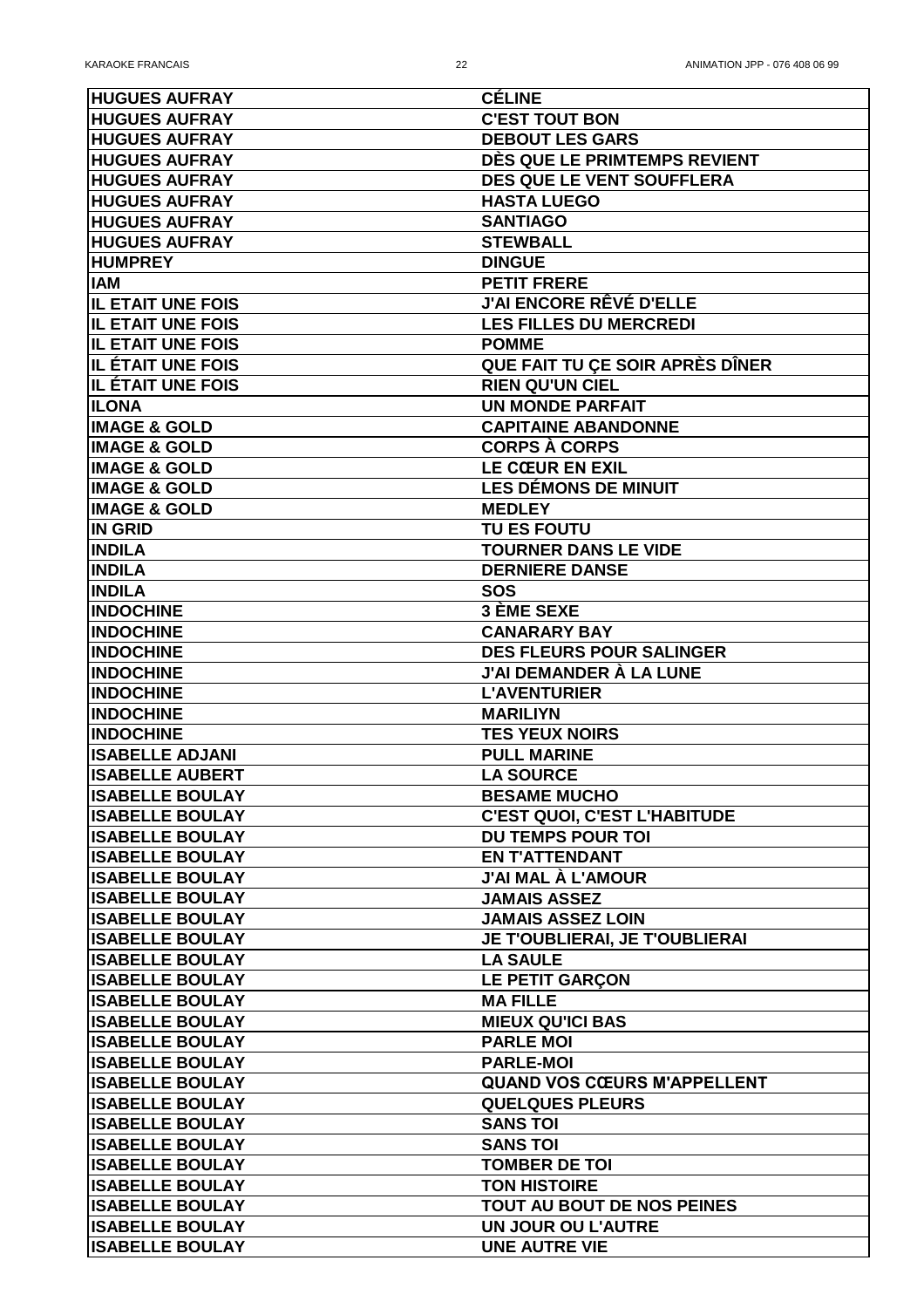| <b>ISABELLE BOULAY &amp; J. HALLYDAY</b> | <b>TOUT AU BOUT DE NOS PEINES</b>       |
|------------------------------------------|-----------------------------------------|
| <b>IIVANOV</b>                           | <b>LES NUITS SANS SOLEIL</b>            |
| <b>J. DELETTRE</b>                       | LE P'TIT BAL DU SAM'DI SOIR             |
| <b>J. LELOUP</b>                         | 1990                                    |
| <b>J. LELOUP</b>                         | MILLE NEUF CENT QUATRE VINGT DIX        |
| <b>J. RAPHAEL</b>                        | <b>SI TU REVIENS</b>                    |
| <b>J.P. CAPDEVIELLE</b>                  | <b>C'EST DUR D'ETRE UN HEROS</b>        |
| <b>J.P. CAPDEVIELLE</b>                  | <b>OH CHIQUITA</b>                      |
| <b>JACKIE QUARTZ</b>                     | <b>MISE AU POINT</b>                    |
| <b>JACQUELINE FRANCOIS</b>               | <b>MADEMOISELLE DE PARIS</b>            |
| <b>JACQUES BREL</b>                      | <b>AMSTERDAM</b>                        |
| <b>JACQUES BREL</b>                      | <b>CES GENS LA</b>                      |
| <b>JACQUES BREL</b>                      | <b>JEF</b>                              |
| <b>JACQUES BREL</b>                      | <b>LA CHANSON DES VIEUX AMANTS</b>      |
| <b>JACQUES BREL</b>                      | <b>LA QUÈTE</b>                         |
| <b>JACQUES BREL</b>                      | LA VALSE À MILLE TEMPS                  |
| <b>JACQUES BREL</b>                      | <b>LE PLAT PAYS</b>                     |
| <b>JACQUES BREL</b>                      | <b>LES BONBONS</b>                      |
| <b>JACQUES BREL</b>                      | <b>LES BOURGEOIS</b>                    |
| <b>JACQUES BREL</b>                      | <b>MADELEINE</b>                        |
| <b>JACQUES BREL</b>                      | <b>MATHILDE</b>                         |
| <b>JACQUES BREL</b>                      | <b>NE ME QUITTE PAS</b>                 |
| <b>JACQUES BREL</b>                      | <b>QUAND ON A QUE L'AMOUR</b>           |
| <b>JACQUES BREL</b>                      | <b>VESOUL</b>                           |
| <b>JACQUES DUTRONC</b>                   | A PART ÇA                               |
| <b>JACQUES DUTRONC</b>                   | ET MOI ET MOI ET MOI                    |
| <b>JACQUES DUTRONC</b>                   | <b>GENTLEMAN CAMBRIOLEUR</b>            |
| <b>JACQUES DUTRONC</b>                   | <b>IL EST 5 HEURES, PARIS S'ÉVEILLE</b> |
| <b>JACQUES DUTRONC</b>                   | <b>J'AIME LES FILLES</b>                |
| <b>JACQUES DUTRONC</b>                   | <b>LA FILLE DU PÈRE NOËL</b>            |
| <b>JACQUES DUTRONC</b>                   | <b>LE PETIT JARDIN</b>                  |
| <b>JACQUES DUTRONC</b>                   | LE PLUS DIFFICILE                       |
| <b>JACQUES DUTRONC</b>                   | <b>LES CACTUS</b>                       |
| <b>JACQUES DUTRONC</b>                   | <b>LES PLAYBOYS</b>                     |
| <b>JACQUES DUTRONC</b>                   | <b>L'HOTESSE DE L'AIR</b>               |
| <b>JACQUES DUTRONC</b>                   | <b>L'OPPORTUNISTE</b>                   |
| <b>JACQUES DUTRONC</b>                   | <b>MERDE IN FRANCE</b>                  |
| <b>JACQUES DUTRONC</b>                   | <b>MINI MINI</b>                        |
| <b>JACQUES DUTRONC &amp; DAHO</b>        | TOUS LES GOÛTS SONT DANS MA NATURE      |
| <b>JACQUES DUTRONC &amp; F. HARDY</b>    | <b>PUISQUE VOUS PARTEZ EN VOYAGE</b>    |
| <b>JACQUES DUTRONC &amp; KHALED</b>      | <b>LA CHANSON DU HÉRISSON</b>           |
| <b>JACQUES ELIAN</b>                     | CHÉRIE JE T'AIME, CHÉRIE JE T'ADORE     |
| <b>JACQUES HIGELIN</b>                   | <b>PARS</b>                             |
| <b>JACQUES HIGELIN</b>                   | <b>TETE EN L'AIR</b>                    |
| <b>JACQUES HIGELIN</b>                   | <b>TOMBÉ DU CIEL</b>                    |
| <b>JACQUES LANTIER</b>                   | <b>DOLOROSSA</b>                        |
| <b>JAIRO</b>                             | <b>LES JARDINS DU CIEL</b>              |
| <b>JAKIE QUARTZ</b>                      | <b>MISE AU POINT</b>                    |
| <b>JAKIE QUARTZ</b>                      | <b>VIVRE AILLEURS</b>                   |
| <b>JANE BIRKIN</b>                       | <b>CANOÉ ROSE</b>                       |
| <b>JANE BIRKIN</b>                       | <b>COMIC STRIP</b>                      |
| <b>JANE BIRKIN</b>                       | DI DOO DAH                              |
| <b>JANE BIRKIN</b>                       | <b>EX-FAN DES SIXTIES</b>               |
| <b>JANE BIRKIN</b>                       | <b>FUIR LE BONHEUR DE PEURSAUVE</b>     |
| <b>JANE BIRKIN</b>                       | JE SUIS VENU TE DIRE QUE JE M'EN        |
| <b>JANE BIRKIN</b>                       |                                         |
| <b>JANE BIRKIN</b>                       | <b>LA BALLADE DE JOHNNY JANE</b>        |
|                                          | <b>LA GADOUE</b>                        |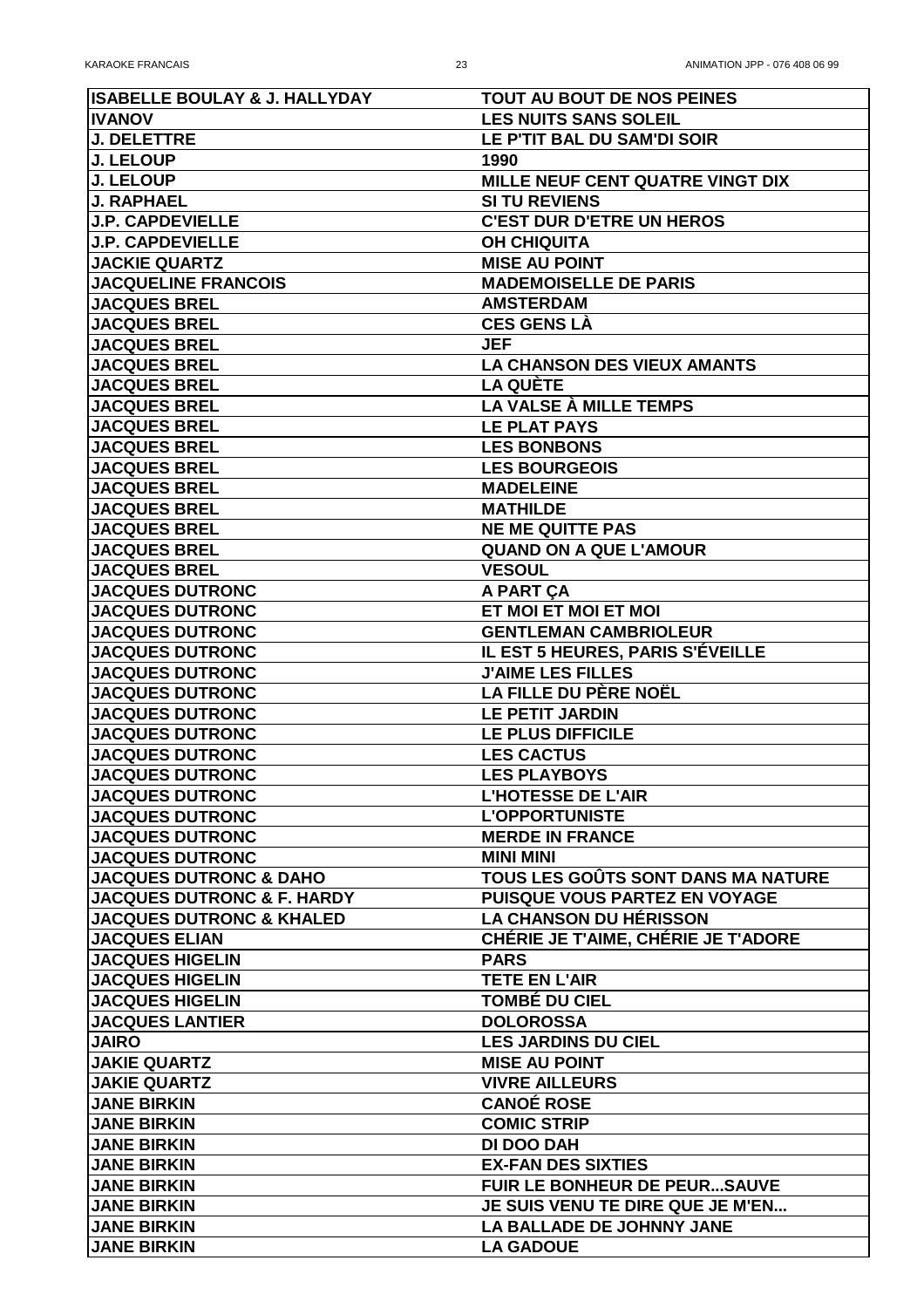| <b>JANE BIRKIN</b>                                         | QUOI                                            |
|------------------------------------------------------------|-------------------------------------------------|
| <b>JANE BIRKIN &amp; S. GAINSBOURG</b>                     | <b>JE T'AIME, MOI NON PLUS</b>                  |
| <b>JANE MANSON</b>                                         | <b>FAIS-MOI DANSER</b>                          |
| <b>JANE MANSON</b>                                         | <b>VIS TA VIE</b>                               |
| <b>JAQUES SALVAIL</b>                                      | <b>JE T'APPELE POUR DIRE JE T'AIME</b>          |
| <b>JEAN CLAUDE CESARINI</b>                                | <b>NICKY LARSON</b>                             |
| <b>JEAN DUJARDIN</b>                                       | LE CASSE DE BRICE                               |
| <b>JEAN FERRAT</b>                                         | <b>C'EST BEAU LA VIE</b>                        |
| <b>JEAN FERRAT</b>                                         | <b>LA MONTAGNE</b>                              |
| <b>JEAN FERRAT</b>                                         | <b>POTEMKINE</b>                                |
| <b>JEAN FERRAT</b>                                         | <b>QUE SERAIS-JE SANS TOI</b>                   |
| <b>JEAN FRANCOIS MICHAEL</b>                               | <b>ADIEU JOLIE CANDY</b>                        |
| <b>JEAN LOUIS AUBERT</b>                                   | <b>ARGENT TROP CHER</b>                         |
| <b>JEAN LOUIS AUBERT</b>                                   | <b>PARLE MOI</b>                                |
| <b>JEAN LOUIS AUBERT</b>                                   | <b>UN AUTRE MONDE</b>                           |
| <b>JEAN LOUIS AUBERT</b>                                   | <b>MON ALTER EGO</b>                            |
| <b>JEAN LOUIS AUBERT &amp; RAPHAEL</b>                     | <b>SUR LA ROUTE</b>                             |
| <b>JEAN LUMIERE</b>                                        | <b>PLAISIR D'AMOUR</b>                          |
| <b>JEAN MURAT</b>                                          | <b>LES GARS DE LA MARINE</b>                    |
| <b>JEAN PASCAL</b>                                         | <b>L'AGITATEUR</b>                              |
| <b>JEAN RAPHAEL</b>                                        | <b>SI TU REVIENS</b>                            |
| <b>JEAN SABLON</b>                                         | <b>VOUS QUI PASSEZ SANS ME VOIR</b>             |
| <b>JEANE MANSON</b>                                        | <b>AVANT DE NOUS DIRE ADIEU</b>                 |
| <b>JEANE MANSON</b>                                        | <b>VIS TA VIE</b>                               |
| <b>JEANE MANSON</b>                                        | <b>CE N'EST QU'UN AU REVOIR</b>                 |
| <b>JEAN-FRANCOIS MICHAEL</b>                               | <b>ADIEU JOLIE CANDY</b>                        |
| <b>JEAN-JACQUES GOLDMAN</b>                                | A NOS ACTES MANQUES                             |
| <b>JEAN-JACQUES GOLDMAN</b>                                | AU BOUT DE MES RÊVES                            |
| <b>JEAN-JACQUES GOLDMAN</b>                                | <b>BONNE IDÉE</b>                               |
| <b>JEAN-JACQUES GOLDMAN</b>                                | <b>C'EST PAS DE L'AMOUR</b>                     |
| <b>JEAN-JACQUES GOLDMAN</b>                                | <b>C'EST PAS VRAI</b>                           |
| <b>JEAN-JACQUES GOLDMAN</b>                                | <b>C'EST TA CHANCE</b>                          |
| <b>JEAN-JACQUES GOLDMAN</b>                                | <b>COMME TOI</b>                                |
| <b>JEAN-JACQUES GOLDMAN</b>                                | <b>COMPTE PAS SUR MOI</b>                       |
| <b>JEAN-JACQUES GOLDMAN</b>                                | ELLE A FAIT UN BÉBÉ TOUTE SEULE                 |
| <b>JEAN-JACQUES GOLDMAN</b>                                | <b>ELLE ATTEND</b>                              |
| <b>JEAN-JACQUES GOLDMAN</b>                                | <b>ENCORE UN MATIN</b>                          |
| <b>JEAN-JACQUES GOLDMAN</b>                                | <b>ENSEMBLE</b>                                 |
| <b>JEAN-JACQUES GOLDMAN</b>                                | <b>ENTRE GRIS CLAIR ET GRIS FONCE</b>           |
| <b>JEAN-JACQUES GOLDMAN</b>                                | <b>ENVOLE MOI</b>                               |
| <b>JEAN-JACQUES GOLDMAN</b><br><b>JEAN-JACQUES GOLDMAN</b> | ET L'ON N'Y PEUT RIEN<br><b>ETRE LE PREMIER</b> |
| <b>JEAN-JACQUES GOLDMAN</b>                                | <b>IL CHANGEAIT LA VIE</b>                      |
| <b>JEAN-JACQUES GOLDMAN</b>                                | IL Y A                                          |
| <b>JEAN-JACQUES GOLDMAN</b>                                | <b>JE MARCHE SEUL</b>                           |
| <b>JEAN-JACQUES GOLDMAN</b>                                | <b>JE NE VOUS PARLERAI PAS D'ELLE</b>           |
| <b>JEAN-JACQUES GOLDMAN</b>                                | <b>JE VOUDRAIS VOUS REVOIR</b>                  |
| <b>JEAN-JACQUES GOLDMAN</b>                                | <b>JUSQU'AU BOUT DE MES RÊVES</b>               |
| <b>JEAN-JACQUES GOLDMAN</b>                                | <b>LA VIE PAR PROCURATION</b>                   |
| <b>JEAN-JACQUES GOLDMAN</b>                                | <b>LA-BAS</b>                                   |
| <b>JEAN-JACQUES GOLDMAN</b>                                | <b>LONG IS THE ROAD</b>                         |
| <b>JEAN-JACQUES GOLDMAN</b>                                | <b>MEDLEY</b>                                   |
| <b>JEAN-JACQUES GOLDMAN</b>                                | <b>NUIT</b>                                     |
| <b>JEAN-JACQUES GOLDMAN</b>                                | <b>ON IRA</b>                                   |
| <b>JEAN-JACQUES GOLDMAN</b>                                | ON N'Y PEUT RIEN                                |
| <b>JEAN-JACQUES GOLDMAN</b>                                | <b>PAS L'INDIFFÉRENCE</b>                       |
| <b>JEAN-JACQUES GOLDMAN</b>                                | <b>PAS TOI</b>                                  |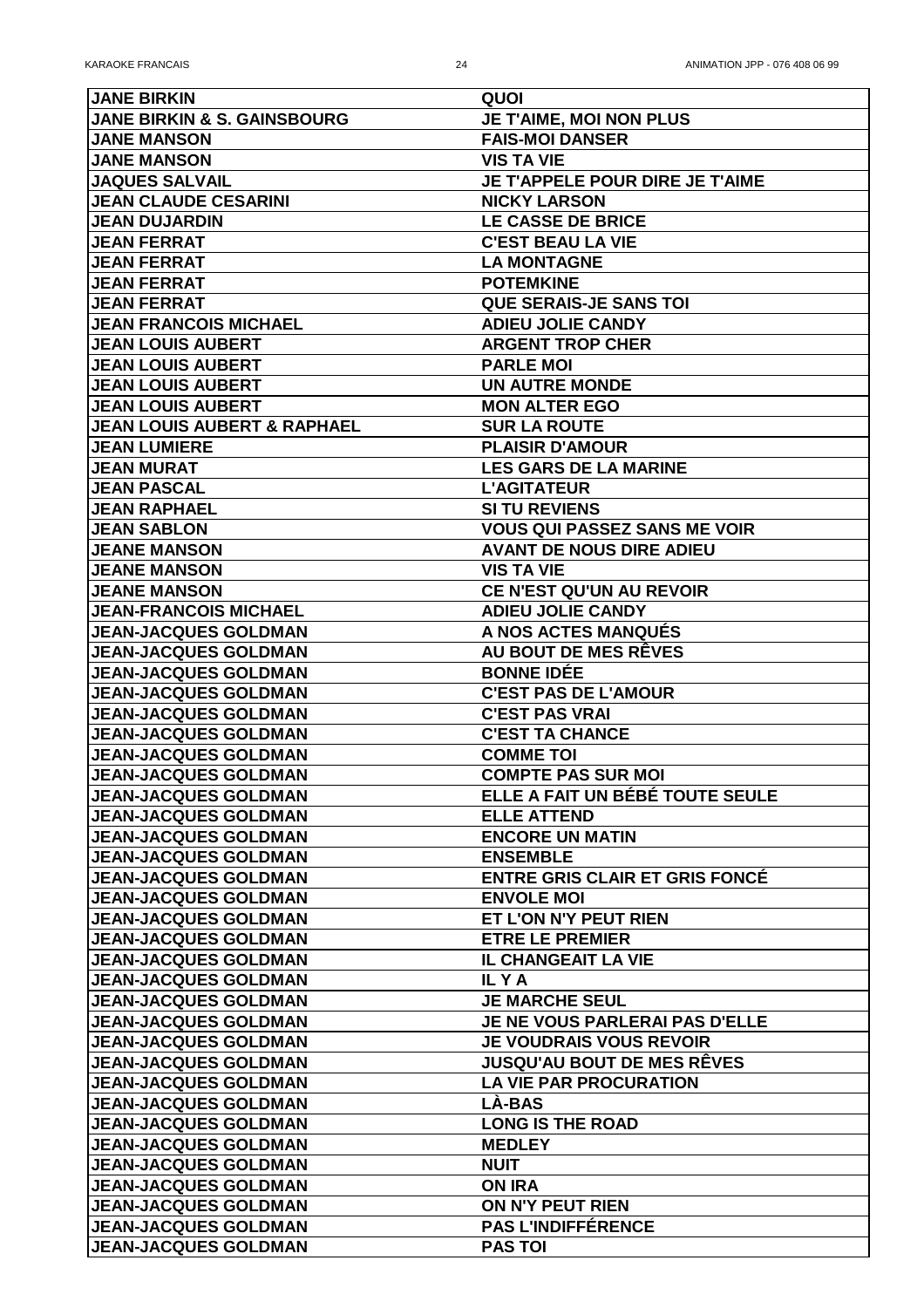| <b>JEAN-JACQUES GOLDMAN</b>                            | <b>PEUR DE RIEN</b>                |
|--------------------------------------------------------|------------------------------------|
| <b>JEAN-JACQUES GOLDMAN</b>                            | <b>PUISQUE TU PARS</b>             |
| <b>JEAN-JACQUES GOLDMAN</b>                            | <b>QUAND LA MUSIQUE EST BONNE</b>  |
| <b>JEAN-JACQUES GOLDMAN</b>                            | <b>SACHE QUE JE</b>                |
| <b>JEAN-JACQUES GOLDMAN</b>                            | <b>SI TU VEUX M'ESSAYER</b>        |
| <b>JEAN-JACQUES GOLDMAN</b>                            | <b>TOURNER LES VIOLONS</b>         |
| <b>JEAN-JACQUES GOLDMAN</b>                            | UN GOUT SUR TES LÈVRES             |
| <b>JEAN-JACQUES GOLDMAN</b>                            | <b>UN, DEUX, TROIS</b>             |
| <b>JEAN-JACQUES GOLDMAN &amp; M. JONES</b>             | <b>JE TE DONNE</b>                 |
| <b>JEAN-JACQUES GOLDMAN &amp; JONES &amp; FREDERIC</b> | <b>NÉ EN 17</b>                    |
| <b>JEAN-JACQUES LAFONT</b>                             | LE GEANT DE PAPIER                 |
| <b>JEAN-LUC LAHAYE</b>                                 | <b>PAPA CHANTEUR</b>               |
| <b>JEAN-LUC LAHAYE</b>                                 | <b>DÉBARQUZ-MOI</b>                |
| <b>JEAN-LUC LAHAYE</b>                                 | <b>FEMMES QUE J'AIME</b>           |
| <b>JEAN-LUC LAHAYE</b>                                 | <b>IL FAUDRA QUE TU REVIENNES</b>  |
| <b>JEAN-LUC LAHAYE</b>                                 | <b>PLUS JAMAIS</b>                 |
| <b>JEANNE MANSON</b>                                   | <b>C'EST TOI QUE J'AIME</b>        |
| <b>JEANNE MANSON</b>                                   | <b>CE N'EST QU'UN AU REVOIR</b>    |
| <b>JEANNE MAS</b>                                      | <b>EN ROUGE ET NOIR</b>            |
| <b>JEANNE MAS</b>                                      | <b>SAUVEZ-MOI</b>                  |
| <b>JEANNE MAS</b>                                      | <b>TOUTE PREMIÈRE FOIS</b>         |
| <b>JEANNE MOREAU</b>                                   | <b>J'AI LA MÉMOIRE QUI FLANCHE</b> |
| <b>JEAN-PASCAL</b>                                     | <b>L'AGITATEUR</b>                 |
| <b>JEAN-PIERRE CAPDEVIELLE</b>                         | <b>C'EST DUR D'ÊTRE UN HÉROS</b>   |
| <b>JEAN-PIERRE CAPDEVIELLE</b>                         | <b>HO, CHIQUITA</b>                |
| <b>JEAN-PIERRE CAPDEVIELLE</b>                         | <b>QUAND T'ES DANS LE DÉSERT</b>   |
| <b>JEAN-PIERRE FRANCOIS</b>                            | <b>IL A NEIGE SUR LES LACS</b>     |
| <b>JEAN-PIERRE FRANCOIS</b>                            | <b>JE TE SURVIVRAI</b>             |
| <b>JEAN-PIERRE MADERE</b>                              | <b>DISPARUE</b>                    |
| <b>JEAN-PIERRE MADERE</b>                              | <b>MACUMBA</b>                     |
| <b>JENA LEE</b>                                        | <b>J'AIMERAIS TELLEMENT</b>        |
| <b>JENA LEE</b>                                        | <b>JE ME PERDS</b>                 |
| <b>JENA LEE</b>                                        | <b>JE M'ENNUIE (AVEC VOIX)</b>     |
| <b>JENA LEE</b>                                        | <b>US BOY (PAS DE POURSUITE)</b>   |
| <b>JENA LEE</b>                                        | <b>JE ME PERDS</b>                 |
| <b>JENA LEE</b>                                        | <b>J'AIMERI TELLEMENT</b>          |
| <b>JENIFER</b>                                         | <b>AU SOLEIL</b>                   |
| <b>JENIFER</b>                                         | <b>C'EST DE L'OR</b>               |
| <b>JENIFER</b>                                         | <b>COMME C'EST BON</b>             |
| <b>JENIFER</b>                                         | <b>COMME UN HIC</b>                |
| <b>JENIFER</b>                                         | <b>DES MOTS QUI SONNENT</b>        |
| <b>JENIFER</b>                                         | <b>DONNE-MOI LE TEMPS</b>          |
| <b>JENIFER</b>                                         | <b>J'ATTENDS L'AMOUR</b>           |
| <b>JENIFER</b>                                         | <b>JE DANSE</b>                    |
| <b>JENIFER</b>                                         | LE SOUVENIR DE CE JOUR             |
| <b>JENIFER</b>                                         | <b>MA RÉVOLUTION</b>               |
| <b>JENIFER</b>                                         | <b>SERRE MOI</b>                   |
| <b>JENIFER</b>                                         | <b>SI C'EST UNE ILE</b>            |
| <b>JEREMY CHATELAIN</b>                                | <b>A CONTRE SENS</b>               |
| <b>JEREMY CHATELAIN</b>                                | <b>VIVRE CA</b>                    |
| <b>JESSE GARON</b>                                     | <b>C'EST LUNDI</b>                 |
| <b>JESSICA MARQUEZ</b>                                 | <b>MARIA MAGDALENA</b>             |
| <b>JILL CAPLAN</b>                                     | <b>TOUT C'QUI NOUS SEPARE</b>      |
| <b>JOE DASSIN</b>                                      | <b>A TOI</b>                       |
| <b>JOE DASSIN</b>                                      | <b>CA VA PAS CHANGER LE MONDE</b>  |
| <b>JOE DASSIN</b>                                      | <b>DANS LES YEUX D'EMILIE</b>      |
|                                                        |                                    |
| <b>JOE DASSIN</b>                                      | ET SI TU N'EXISTAIS PAS            |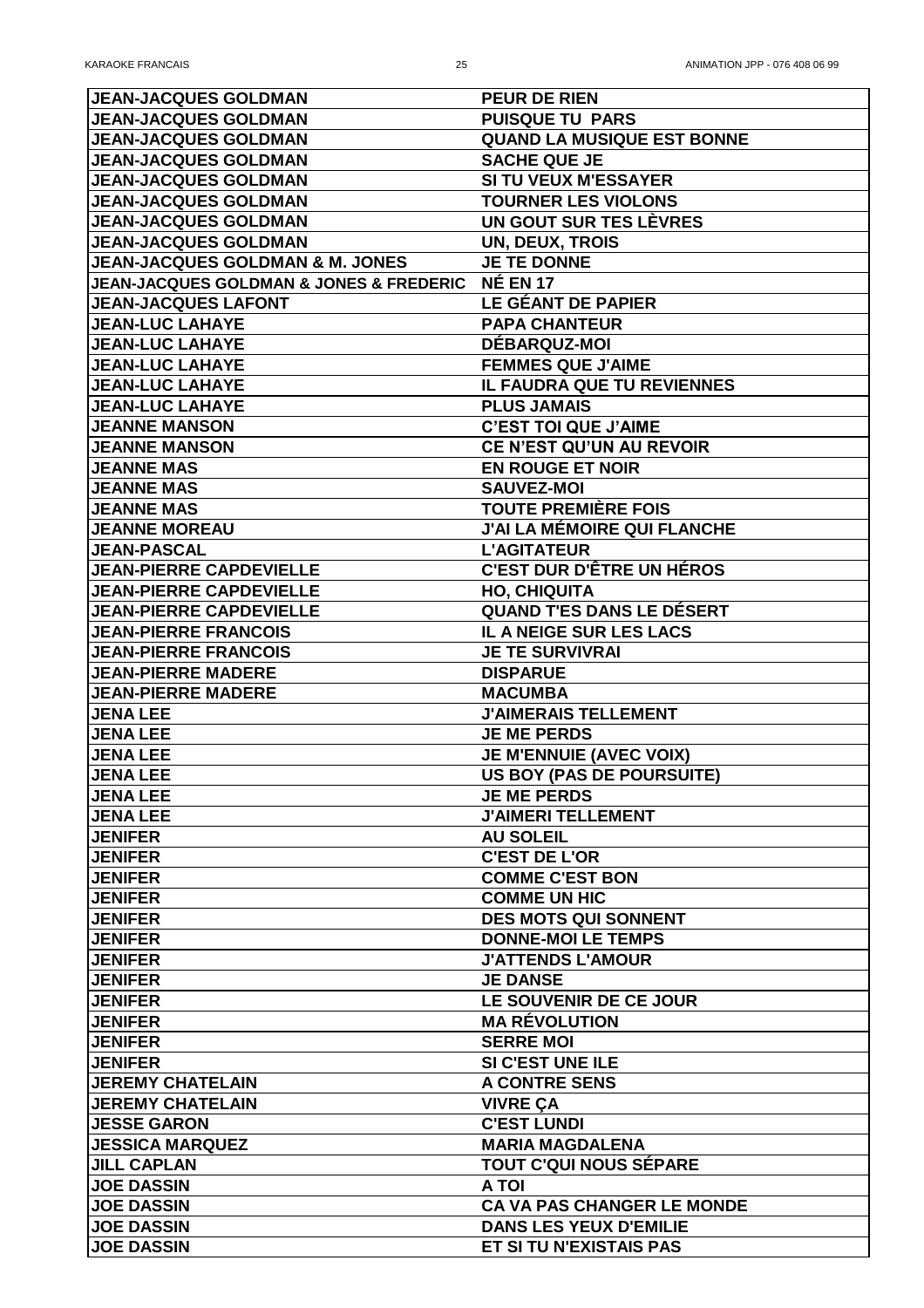| <b>JOE DASSIN</b>      | <b>GUANTANAMERA</b>                 |
|------------------------|-------------------------------------|
| <b>JOE DASSIN</b>      | <b>IL ÉTAIT UNE FOIS NOUS DEUX</b>  |
| <b>JOE DASSIN</b>      | IL FAUT NAÎTRE À MONACO             |
| <b>JOE DASSIN</b>      | <b>LA BANDE À BONNOT</b>            |
| <b>JOE DASSIN</b>      | <b>LA DEMOISELLE DE DESHONNEUR</b>  |
| <b>JOE DASSIN</b>      | <b>LA FLEUR AUX DENTS</b>           |
| <b>JOE DASSIN</b>      | <b>L'AMERIQUE</b>                   |
| <b>JOE DASSIN</b>      | LE CAFE DES 3 COLOMBES              |
| <b>JOE DASSIN</b>      | <b>LE CHEMIN DE PAPA</b>            |
| <b>JOE DASSIN</b>      | <b>LE DERNIER SLOW</b>              |
| <b>JOE DASSIN</b>      | <b>LE DERNIER SLOW</b>              |
| <b>JOE DASSIN</b>      | LE PETIT PAIN AU CHOCOLAT           |
| <b>JOE DASSIN</b>      | <b>L'EQUIPE A JOJO</b>              |
| <b>JOE DASSIN</b>      | <b>LES CHAMPS ELYSEES</b>           |
| <b>JOE DASSIN</b>      | <b>LES DALTON</b>                   |
| <b>JOE DASSIN</b>      | <b>LES P'TITS PAINS AU CHOCOLAT</b> |
| <b>JOE DASSIN</b>      | <b>L'ETE INDIEN</b>                 |
| <b>JOE DASSIN</b>      | <b>L'ÉTÉ INDIEN</b>                 |
| <b>JOE DASSIN</b>      | <b>MA BONNE ETOILE</b>              |
| <b>JOE DASSIN</b>      | <b>SALUT LES AMOUREUX</b>           |
| <b>JOE DASSIN</b>      | SI TU T'APPELLES MELANCOLIE         |
| <b>JOE DASSIN</b>      | <b>SIFFLER SUR LA COLLINE</b>       |
| <b>JOE DASSIN</b>      | <b>VADE RETRO</b>                   |
| <b> JOEL O'CANGHA</b>  | <b>TOUS LES HOMMES</b>              |
| <b>JOHN WILLIAMS</b>   | <b>LA CHANSON DE LARA</b>           |
| <b>JOHNNY HALLIDAY</b> | <b>20 ANS</b>                       |
| <b>JOHNNY HALLIDAY</b> | A L'HÔTEL DES CŒURS BRISÉS          |
| <b>JOHNNY HALLIDAY</b> | A PARTIR DE MAINTENANT              |
| <b>JOHNNY HALLIDAY</b> | A PROPOS DE MON PÈRE                |
| <b>JOHNNY HALLIDAY</b> | <b>AIMER VIVRE</b>                  |
| <b>JOHNNY HALLIDAY</b> | <b>AIMER VIVRE</b>                  |
| <b>JOHNNY HALLIDAY</b> | <b>ALLUMER LE FEU</b>               |
| <b>JOHNNY HALLIDAY</b> | <b>ALLWAYS</b>                      |
| <b>JOHNNY HALLIDAY</b> | <b>AVANT</b>                        |
| <b>JOHNNY HALLIDAY</b> | <b>CA FINIRA JAMAIS</b>             |
| <b>JOHNNY HALLIDAY</b> | <b>CA NE CHANGE PAS UN HOMME</b>    |
| <b>JOHNNY HALLIDAY</b> | <b>CA PEUT CHANGER LE MONDE</b>     |
| <b>JOHNNY HALLIDAY</b> | <b>CADILLAC</b>                     |
| <b>JOHNNY HALLIDAY</b> | <b>CE QUE JE SAIS</b>               |
| <b>JOHNNY HALLIDAY</b> | CE QUI NOUS TUE PAS, NOUS REND PLUS |
| <b>JOHNNY HALLIDAY</b> | <b>CET HOMME QUE VOILA</b>          |
| <b>JOHNNY HALLIDAY</b> | <b>CHAVIRER LES FOULES</b>          |
| <b>JOHNNY HALLIDAY</b> | <b>DÉGAGE</b>                       |
| <b>JOHNNY HALLIDAY</b> | <b>DERRIERE L'AMOUR</b>             |
| <b>JOHNNY HALLIDAY</b> | <b>DIEGO LIBRE DANS SA TETE</b>     |
| <b>JOHNNY HALLIDAY</b> | <b>ELLE EST TERRIBLE</b>            |
| <b>JOHNNY HALLIDAY</b> | <b>ENTRE MES MAINS</b>              |
| <b>JOHNNY HALLIDAY</b> | <b>ESSAYER</b>                      |
| <b>JOHNNY HALLYDAY</b> | <b>ET MAINTENANT</b>                |
| <b>JOHNNY HALLYDAY</b> | <b>ET PUIS JE SAIS</b>              |
| <b>JOHNNY HALLYDAY</b> | <b>EXCUSE-MOI PARTENAIRE</b>        |
| <b>JOHNNY HALLYDAY</b> | <b>FILS DE PERSONNE</b>             |
| <b>JOHNNY HALLYDAY</b> | <b>GABRIELLE</b>                    |
| <b>JOHNNY HALLYDAY</b> | <b>HALLYDAY</b>                     |
| <b>JOHNNY HALLYDAY</b> | <b>HEY JOE</b>                      |
| <b>JOHNNY HALLYDAY</b> | <b>J'AI OUBLIÉ DE VIVRE</b>         |
| <b>JOHNNY HALLYDAY</b> | <b>JE SERAIT LA</b>                 |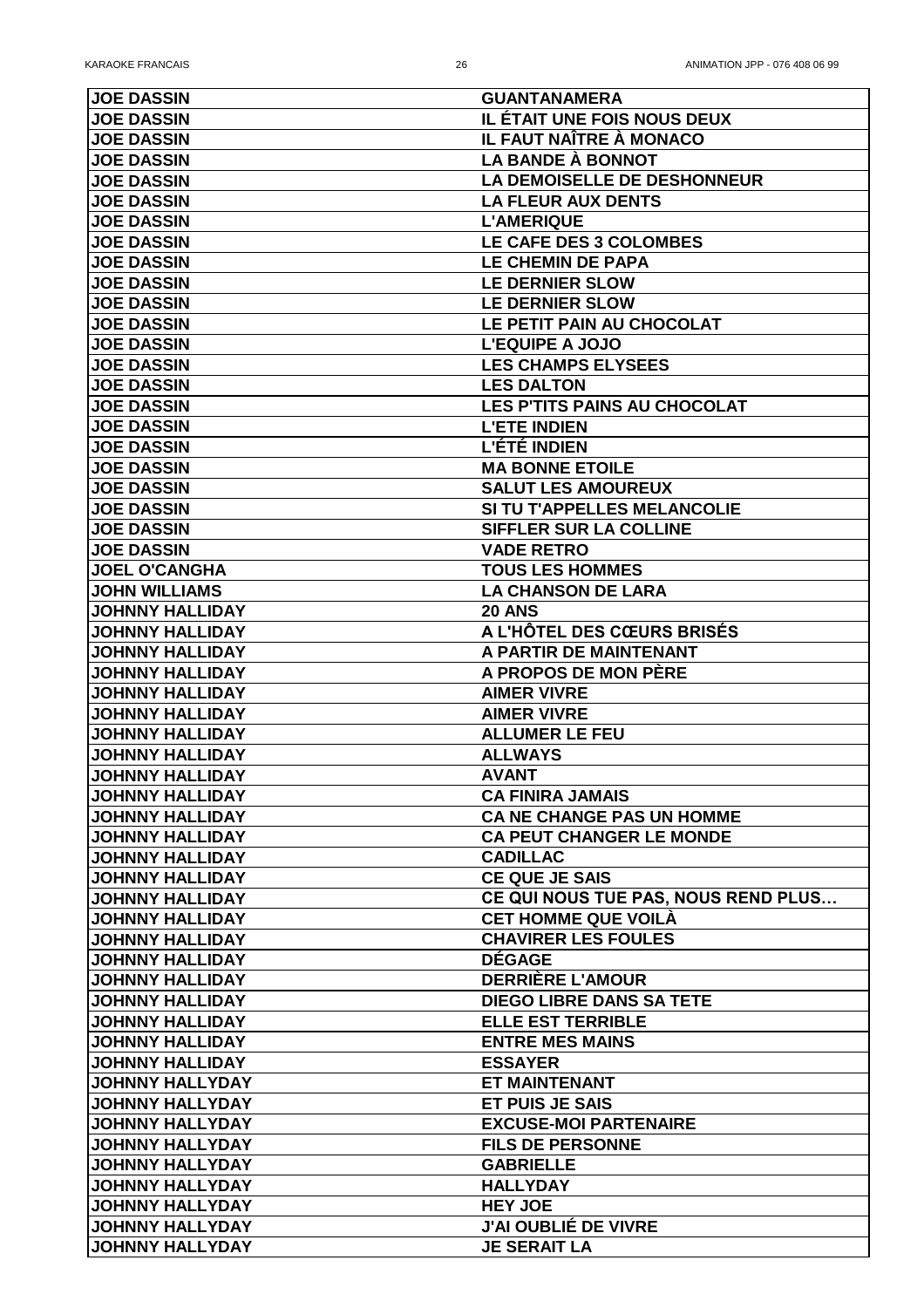| <b>JOHNNY HALLYDAY</b> | <b>JE SUIS NÉ DANS LA RUE</b>                        |
|------------------------|------------------------------------------------------|
| <b>JOHNNY HALLYDAY</b> | <b>JE TE PROMETS</b>                                 |
| <b>JOHNNY HALLYDAY</b> | <b>JE VEUX TE GRAVER DANS MA VIE</b>                 |
| <b>JOHNNY HALLYDAY</b> | <b>J'EN PARLERAI AU DIABLE</b>                       |
| <b>JOHNNY HALLYDAY</b> | <b>J'LA CROISE TOUS LES MATINS</b>                   |
| <b>JOHNNY HALLYDAY</b> | <b>JOHNNY REVIENS</b>                                |
| <b>JOHNNY HALLYDAY</b> | <b>J'OUBLIERAI TON NOM</b>                           |
| <b>JOHNNY HALLYDAY</b> | <b>JOUE PAS DE ROCK N' ROLL</b>                      |
| <b>JOHNNY HALLYDAY</b> | <b>JUSQU'A MINUIT</b>                                |
| <b>JOHNNY HALLYDAY</b> | LA FILLE DE L'ÉTÉ DERNIER                            |
| <b>JOHNNY HALLYDAY</b> | <b>LA GUITARE FAIT MAL</b>                           |
| <b>JOHNNY HALLYDAY</b> | <b>LA LOI DU SILENCE</b>                             |
| <b>JOHNNY HALLYDAY</b> | <b>LA PRISON DES ORPHELINS</b>                       |
| <b>JOHNNY HALLYDAY</b> | <b>LA QUETE</b>                                      |
| <b>JOHNNY HALLYDAY</b> | <b>LA RUEE VERS L'OR</b>                             |
| <b>JOHNNY HALLYDAY</b> | <b>LAISSE MOI UNE CHANCE</b>                         |
| <b>JOHNNY HALLYDAY</b> | <b>L'AMOUR ME FUSILLE</b>                            |
| <b>JOHNNY HALLYDAY</b> | <b>LAURA</b>                                         |
| <b>JOHNNY HALLYDAY</b> | <b>LE PÉNITENCIER</b>                                |
| <b>JOHNNY HALLYDAY</b> | LE BON TEMPS DU ROCK'N'ROLL                          |
| <b>JOHNNY HALLYDAY</b> | <b>LE CHANTEUR ABANDONNÉ</b>                         |
| <b>JOHNNY HALLYDAY</b> | <b>LE PÉNITENCIER</b>                                |
| <b>JOHNNY HALLYDAY</b> | <b>LECON DE TWIST</b>                                |
| <b>JOHNNY HALLYDAY</b> | <b>L'ENVIE</b>                                       |
| <b>JOHNNY HALLYDAY</b> | <b>LES COUPS</b>                                     |
| <b>JOHNNY HALLYDAY</b> | L'HYMNE À L'AMOUR                                    |
| <b>JOHNNY HALLYDAY</b> | <b>L'IDOLE DES JEUNES</b>                            |
| <b>JOHNNY HALLYDAY</b> | <b>L'INSTINCT</b>                                    |
| <b>JOHNNY HALLYDAY</b> |                                                      |
| <b>JOHNNY HALLYDAY</b> | <b>MA GUEULE</b><br><b>MA JOLIE SARAH</b>            |
| <b>JOHNNY HALLYDAY</b> | <b>MA RELIGION DANS SON REGARD</b>                   |
| <b>JOHNNY HALLYDAY</b> | <b>MARIE</b>                                         |
| <b>JOHNNY HALLYDAY</b> | <b>M'ARRÊTER LÀ</b>                                  |
| <b>JOHNNY HALLYDAY</b> | <b>MEDLEY</b>                                        |
| <b>JOHNNY HALLYDAY</b> | <b>MEDLEY ROCK N'ROLL</b>                            |
| <b>JOHNNY HALLYDAY</b> | <b>MIRADOR</b>                                       |
| <b>JOHNNY HALLYDAY</b> | <b>MON PAYS C'EST L'AMOUR</b>                        |
| <b>JOHNNY HALLYDAY</b> | <b>MON PLUS BEAU NOËL</b>                            |
| <b>JOHNNY HALLYDAY</b> | <b>MONTPELLIER</b>                                   |
| <b>JOHNNY HALLYDAY</b> | <b>NE M'OUBLIE PAS</b>                               |
| <b>JOHNNY HALLYDAY</b> | <b>NE REVIENS PAS</b>                                |
| <b>JOHNNY HALLYDAY</b> | <b>NOËL INTERDIT</b>                                 |
| <b>JOHNNY HALLYDAY</b> | <b>NOIR C'EST NOIR</b>                               |
| <b>JOHNNY HALLYDAY</b> | <b>NOS ÉTREINTES FATALES</b>                         |
| JOHNNY HALLYDAY        | <b>OH! MA JOLIE SARAH</b>                            |
| <b>JOHNNY HALLYDAY</b> | <b>PARDON</b>                                        |
| <b>JOHNNY HALLYDAY</b> | <b>PARDONNE-MOI</b>                                  |
| <b>JOHNNY HALLYDAY</b> | <b>POUR MA LA VIE VA COMMENCER</b>                   |
| JOHNNY HALLYDAY        | <b>POUR MOI LA VIE VA COMMENCER</b>                  |
| <b>JOHNNY HALLYDAY</b> | <b>QUAND LE MASQUE TOMBE</b>                         |
| <b>JOHNNY HALLYDAY</b> |                                                      |
| <b>JOHNNY HALLYDAY</b> | <b>QUAND REVIENT LA NUIT</b><br><b>QUE JE T'AIME</b> |
| <b>JOHNNY HALLYDAY</b> | <b>QUELQUE CHOSE DE TENNESSEE</b>                    |
| <b>JOHNNY HALLYDAY</b> |                                                      |
| <b>JOHNNY HALLYDAY</b> | <b>QUELQUES CRIS</b>                                 |
|                        | <b>QUOI MA GUEULE</b>                                |
| <b>JOHNNY HALLYDAY</b> | <b>REQUIEM POUR UN FOU</b>                           |
| <b>JOHNNY HALLYDAY</b> | <b>RESTER LIBRE</b>                                  |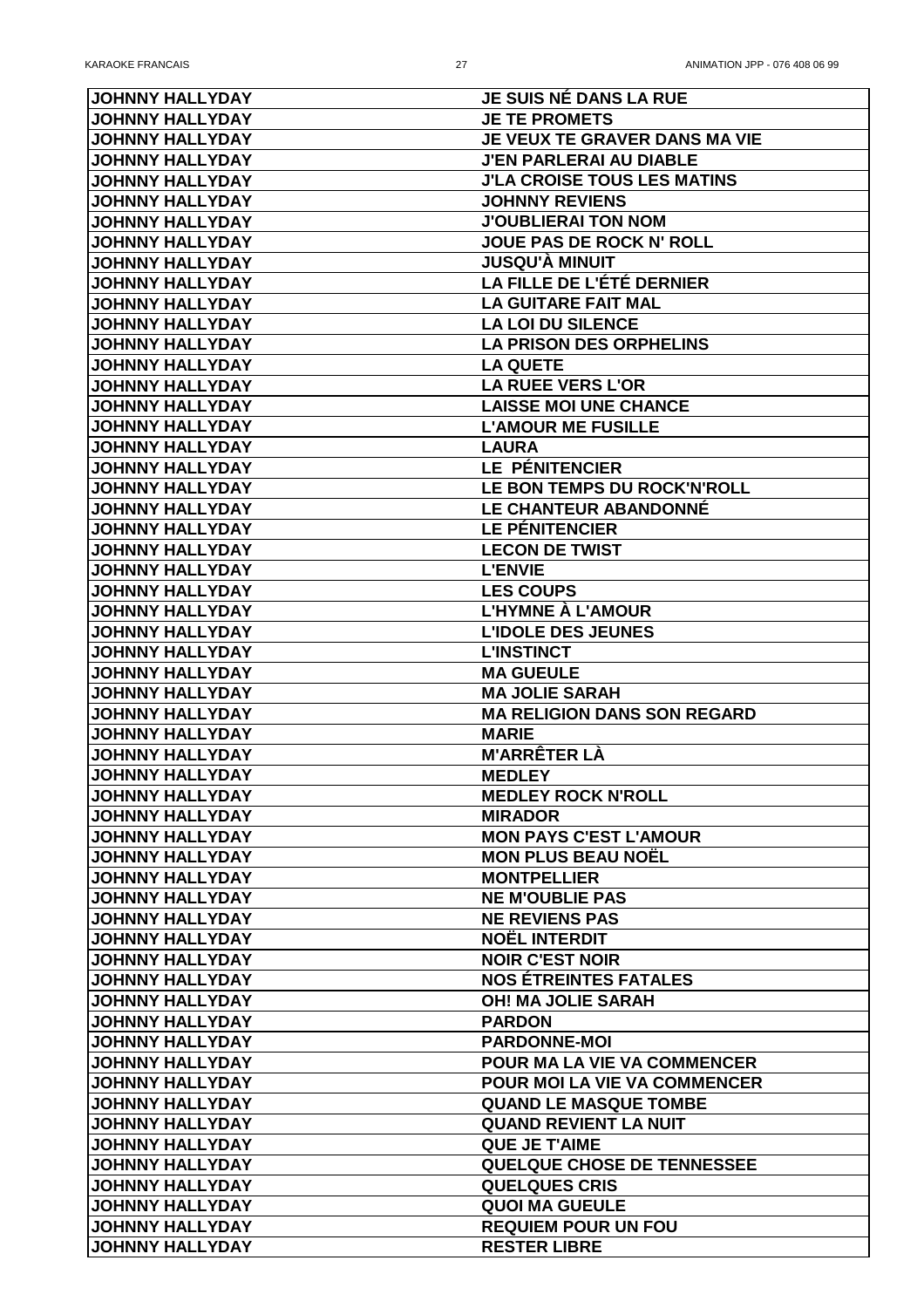| <b>JOHNNY HALLYDAY</b>                 | <b>RETIENS LA NUIT</b>                      |
|----------------------------------------|---------------------------------------------|
| <b>JOHNNY HALLYDAY</b>                 | <b>REVOILA MA SOLITUDE</b>                  |
| <b>JOHNNY HALLYDAY</b>                 | <b>RIEN A PERSONNE</b>                      |
| <b>JOHNNY HALLYDAY</b>                 | <b>ROCK'N ROLL ATTITUDE</b>                 |
| <b>JOHNNY HALLYDAY</b>                 | <b>SALUT CHARLIE</b>                        |
| <b>JOHNNY HALLYDAY</b>                 | <b>SANG POUR SANG</b>                       |
| <b>JOHNNY HALLYDAY</b>                 | SI J'ÉTAIS UN CHARPENTIER                   |
| <b>JOHNNY HALLYDAY</b>                 | <b>SI MON COEUR</b>                         |
| <b>JOHNNY HALLYDAY</b>                 | <b>SOUVENIRS, SOUVENIRS</b>                 |
| <b>JOHNNY HALLYDAY</b>                 | <b>SUR MA VIE</b>                           |
| <b>JOHNNY HALLYDAY</b>                 | <b>T'AIMER SI MAL</b>                       |
| <b>JOHNNY HALLYDAY</b>                 | <b>TES TENDRES ANNEES</b>                   |
| <b>JOHNNY HALLYDAY</b>                 | <b>TES TENDRES ANNÉES</b>                   |
| <b>JOHNNY HALLYDAY</b>                 | <b>TOMBER ENCORE</b>                        |
| <b>JOHNNY HALLYDAY</b>                 | TOUTE LA MUSIQUE QUE J'AIME                 |
| <b>JOHNNY HALLYDAY</b>                 | TU ES LÀ                                    |
| <b>JOHNNY HALLYDAY</b>                 | <b>UN ENFANT DU SIECLE</b>                  |
| <b>JOHNNY HALLYDAY</b>                 | <b>UN JOUR VIENDRA</b>                      |
| <b>JOHNNY HALLYDAY</b>                 | <b>UN REVE A FAIRE</b>                      |
| <b>JOHNNY HALLYDAY</b>                 | <b>VIVRE POUR LE MEILLEUR</b>               |
| <b>JOHNNY HALLYDAY &amp; CLEMENCE</b>  | <b>NOUS ON VEUT L'AMOUR</b>                 |
| <b>JOHNNY HALLYDAY &amp; S. VARTAN</b> | <b>J'AI UN PROBLÈME</b>                     |
| <b>JOHNNY HALLYDAY ET CLEMENCE</b>     | ON A TOUS BESOIN D'AMOUR                    |
| <b>JOHNNY HALLYDAY ET CLEMENCE</b>     | <b>LA CROISIERE DE MES SOUVENIRS</b>        |
| <b>JONATAN CERRADA</b>                 | <b>JE VOULAIS TE DIRE</b>                   |
| <b>JONATAN CERRADA</b>                 | <b>RIEN NE ME CHANGERA</b>                  |
| <b>JONATHAN JOYCE</b>                  | <b>JE NE SAIS PAS</b>                       |
| <b>JONATHAN JOYCE</b>                  | <b>PAS BESOIN DE TOI</b>                    |
| <b>JORDY</b>                           | <b>DUR DUR D'ÊTRE BEBE</b>                  |
| <b>JOSEPHINE BAKER</b>                 | <b>J'AI DEUX AMOURS</b>                     |
| <b>JOYCE JONATHAN</b>                  | <b>T'EN VA PAS</b>                          |
| <b>JOYCE JONATHAN &amp; VIANNEY</b>    | <b>LES FILLES D'AUJOURD'HUI</b>             |
| <b>JUDITH BERARD</b>                   | <b>OU QUE J'AILLE</b>                       |
| <b>JULIE PIETRI</b>                    | <b>EVE LÈVE-TOI</b>                         |
| <b>JULIE PIETRI</b>                    | <b>IMMORTELLE</b>                           |
| <b>JULIE PIETRI</b>                    | <b>JE PENSE A NOUS</b>                      |
| <b>JULIE ZENATTI</b>                   | A QUOI ÇA SERT                              |
| <b>JULIE ZENATTI</b>                   | <b>DANS CES VILLES</b>                      |
| <b>JULIE ZENATTI</b>                   | <b>FRAGILE</b>                              |
| <b>JULIE ZENATTI</b>                   | <b>JE VOUDRAIS QUE TU ME CONSOLES</b>       |
| <b>JULIE ZENATTI</b>                   | LA VIE FAIT CE QU'ELLE VEUT                 |
| <b>JULIE ZENATTI</b>                   | <b>PRINCESSE</b>                            |
| <b>JULIE ZENATTI</b>                   | <b>RENDEZ-MOI LE SILENCE</b>                |
| <b>JULIE ZENATTI</b>                   | <b>SI JE M'EN SORS</b>                      |
| <b>JULIE ZENATTI ET PATRICK FIORI</b>  | <b>LA BELLE ET LA BÊTE</b>                  |
| <b>JULIEN CLERC</b>                    | <b>AVANT QU'ON AILLE AU FOND DES CHOSES</b> |
| <b>JULIEN CLERC</b>                    | <b>CE N'EST RIEN</b>                        |
| <b>JULIEN CLERC</b>                    | <b>COEUR DE ROCKER</b>                      |
| <b>JULIEN CLERC</b>                    | <b>DOUBLE ENFANCE</b>                       |
| <b>JULIEN CLERC</b>                    | ELLE VOULAIT QU'ON L'APPELLE VENISE         |
| <b>JULIEN CLERC</b>                    | <b>FAIS-MOI UNE PLACE</b>                   |
| <b>JULIEN CLERC</b>                    | <b>FEMMES, JE VOUS AIME</b>                 |
| <b>JULIEN CLERC</b>                    | <b>FILLE DU FEU</b>                         |
| <b>JULIEN CLERC</b>                    | <b>HÉLÈNE</b>                               |
| <b>JULIEN CLERC</b>                    | <b>LA CALIFORNIE</b>                        |
| <b>JULIEN CLERC</b>                    | <b>LA FILLE AUX BAS NYLON</b>               |
| <b>JULIEN CLERC</b>                    | <b>LAISSONS ENTRER LE SOLEIL</b>            |
|                                        |                                             |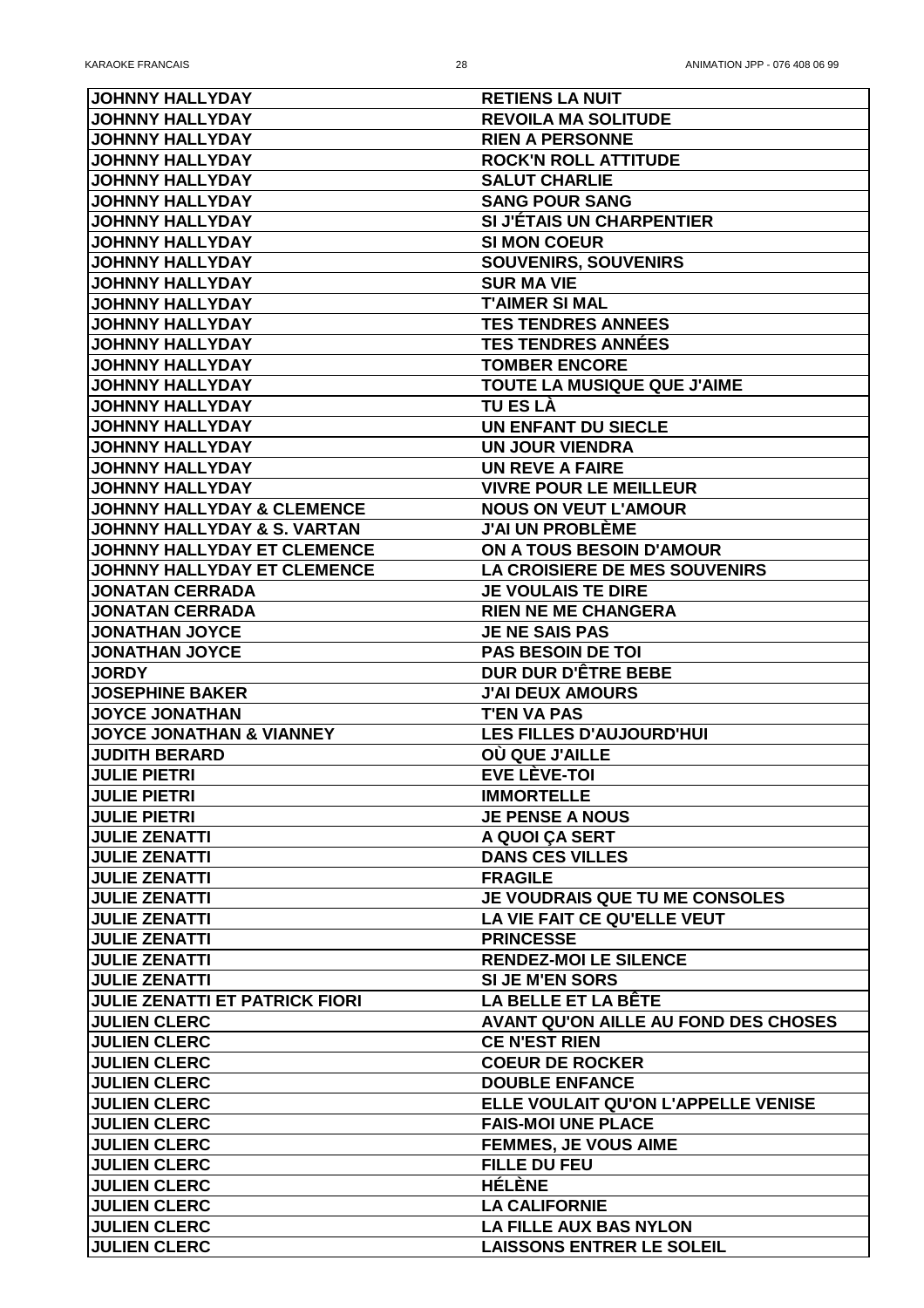| <b>JULIEN CLERC</b><br><b>LILI VOULAIT ALLER DANSER</b><br><b>MA PRÉFÉRENCE</b><br><b>JULIEN CLERC</b><br><b>JULIEN CLERC</b><br><b>MELISSA</b><br><b>JULIEN CLERC</b><br><b>NOUVEAU BIG BANG</b><br><b>JULIEN CLERC</b><br><b>PARTIR</b><br><b>JULIEN CLERC</b><br><b>PARTIR</b><br><b>JULIEN CLERC</b><br><b>SI ON CHANTAIT</b><br><b>JULIEN CLERC</b><br><b>THIS MELODY</b><br><b>JULIEN CLERC</b><br><b>LILI VOULAIT ALLER DANSER</b><br><b>JULIEN DORE</b><br><b>CŒUR DE PIRATE</b><br><b>JULIEN DORE</b><br><b>LES BORDS DE MER</b><br><b>JULIEN DORE</b><br><b>LES LIMITES</b><br><b>JULIEN DORE</b><br><b>LOLITA</b><br><b>JULIETTE GRECO</b><br><b>DÉSHABILLEZ-MOI</b><br><b>JOLIE MÔME</b><br><b>JULIETTE GRECO</b><br><b>JULIETTE GRECO</b><br><b>PARLEZ-MOI D'AMOUR</b><br><b>JULIETTE GRECO</b><br>UN PETIT POISSON UN PETIT OISEAU<br><b>JULIETTE GRECO</b><br><b>VALSE BRUNE</b><br><b>JULIO IGLESIAS</b><br><b>JE N'AI PAS CHANGE</b><br><b>JULIO IGLESIAS</b><br>LE MONDE EST FOU<br><b>OU EST PASSE MA BOHEME</b><br><b>JULIO IGLESIAS</b><br><b>JULIO IGLESIAS</b><br><b>PAUVRES DIABLES</b><br><b>JULIO IGLESIAS</b><br><b>VOLVER</b><br><b>JULIO IGLESIAS</b><br><b>VOUS LES FEMMES</b><br><b>JULIO IGLESIAS</b><br>UNE NUIT DE CARNAVAL PALOMA BLANCA<br><b>K MARO</b><br><b>CRAZY</b><br>K.O.D<br><b>CHACUN SA ROUTE</b><br><b>KALASH</b><br><b>TAKEN</b><br><b>KALASH</b><br><b>TAKEN</b><br><b>KALASH</b><br><b>TAKEN</b><br><b>KAMINI</b><br><b>JE SUIS BLANC</b><br><b>MARLY-GOMONT</b><br><b>KAMINI</b><br><b>KANA</b><br><b>PLANTATION</b><br><b>KAOLIN</b><br><b>PARTONS VITE</b><br><b>KAREN CHERYL</b><br><b>LA MARCHE DES MACHOS</b><br><b>KAREN CHERYL</b><br><b>LES NOUVEAUX ROMANTIQUE</b><br><b>KAREN CHERYL</b><br><b>SI</b><br><b>KATE BUSH</b><br><b>BABOOSHKA</b><br><b>KATE RYAN</b><br>ELLA, ELLE L'A<br><b>TOUTE PREMEIRE FOIS</b><br><b>KATE RYAN</b><br><b>QUAND UNE FILLE EST LOVE</b><br><b>KAYLIAH</b><br><b>KCPK</b><br><b>WE WILL ROCK YOU</b><br>(REMIX EVIAN)<br><b>LES MOTS</b><br><b>KEEN'V</b><br><b>KEEN'V</b><br><b>J'AIMERAI TROP</b><br><b>KENDJI GIRAC</b><br><b>ANDALOUSE</b><br><b>KENDJI GIRAC</b><br><b>COLOR GITANO</b><br><b>KENDJI GIRAC</b><br><b>CONMIGO</b><br><b>KENDJI GIRAC</b><br><b>COOL</b><br><b>KENDJI GIRAC</b><br><b>MA PHILOSOPHIE</b><br><b>KENDJI GIRAC</b><br><b>ME QUEMO AVEC CHŒUR</b><br><b>KENDJI GIRAC</b><br><b>QUE DIEU ME PARDONNE</b><br><b>KENZA FARAH</b><br><b>APPELEZ-MOI KENZA</b><br><b>KENZA FARAH</b><br><b>LETTRE DU FRONT</b><br><b>KESHA</b><br><b>TIK TOK</b><br><b>KHALED</b><br><b>AICHA</b> | <b>JULIEN CLERC</b> | <b>LE NOUVEAU BIG BANG</b> |
|----------------------------------------------------------------------------------------------------------------------------------------------------------------------------------------------------------------------------------------------------------------------------------------------------------------------------------------------------------------------------------------------------------------------------------------------------------------------------------------------------------------------------------------------------------------------------------------------------------------------------------------------------------------------------------------------------------------------------------------------------------------------------------------------------------------------------------------------------------------------------------------------------------------------------------------------------------------------------------------------------------------------------------------------------------------------------------------------------------------------------------------------------------------------------------------------------------------------------------------------------------------------------------------------------------------------------------------------------------------------------------------------------------------------------------------------------------------------------------------------------------------------------------------------------------------------------------------------------------------------------------------------------------------------------------------------------------------------------------------------------------------------------------------------------------------------------------------------------------------------------------------------------------------------------------------------------------------------------------------------------------------------------------------------------------------------------------------------------------------------------------------------------------------------------------------------------------------------------------------------------------------------------------------------------------------------------------------------------------------------------------------------------------------------------------------------------------------------------------------------------------------------------------------------------------------------------------------------------------|---------------------|----------------------------|
|                                                                                                                                                                                                                                                                                                                                                                                                                                                                                                                                                                                                                                                                                                                                                                                                                                                                                                                                                                                                                                                                                                                                                                                                                                                                                                                                                                                                                                                                                                                                                                                                                                                                                                                                                                                                                                                                                                                                                                                                                                                                                                                                                                                                                                                                                                                                                                                                                                                                                                                                                                                                          |                     |                            |
|                                                                                                                                                                                                                                                                                                                                                                                                                                                                                                                                                                                                                                                                                                                                                                                                                                                                                                                                                                                                                                                                                                                                                                                                                                                                                                                                                                                                                                                                                                                                                                                                                                                                                                                                                                                                                                                                                                                                                                                                                                                                                                                                                                                                                                                                                                                                                                                                                                                                                                                                                                                                          |                     |                            |
|                                                                                                                                                                                                                                                                                                                                                                                                                                                                                                                                                                                                                                                                                                                                                                                                                                                                                                                                                                                                                                                                                                                                                                                                                                                                                                                                                                                                                                                                                                                                                                                                                                                                                                                                                                                                                                                                                                                                                                                                                                                                                                                                                                                                                                                                                                                                                                                                                                                                                                                                                                                                          |                     |                            |
|                                                                                                                                                                                                                                                                                                                                                                                                                                                                                                                                                                                                                                                                                                                                                                                                                                                                                                                                                                                                                                                                                                                                                                                                                                                                                                                                                                                                                                                                                                                                                                                                                                                                                                                                                                                                                                                                                                                                                                                                                                                                                                                                                                                                                                                                                                                                                                                                                                                                                                                                                                                                          |                     |                            |
|                                                                                                                                                                                                                                                                                                                                                                                                                                                                                                                                                                                                                                                                                                                                                                                                                                                                                                                                                                                                                                                                                                                                                                                                                                                                                                                                                                                                                                                                                                                                                                                                                                                                                                                                                                                                                                                                                                                                                                                                                                                                                                                                                                                                                                                                                                                                                                                                                                                                                                                                                                                                          |                     |                            |
|                                                                                                                                                                                                                                                                                                                                                                                                                                                                                                                                                                                                                                                                                                                                                                                                                                                                                                                                                                                                                                                                                                                                                                                                                                                                                                                                                                                                                                                                                                                                                                                                                                                                                                                                                                                                                                                                                                                                                                                                                                                                                                                                                                                                                                                                                                                                                                                                                                                                                                                                                                                                          |                     |                            |
|                                                                                                                                                                                                                                                                                                                                                                                                                                                                                                                                                                                                                                                                                                                                                                                                                                                                                                                                                                                                                                                                                                                                                                                                                                                                                                                                                                                                                                                                                                                                                                                                                                                                                                                                                                                                                                                                                                                                                                                                                                                                                                                                                                                                                                                                                                                                                                                                                                                                                                                                                                                                          |                     |                            |
|                                                                                                                                                                                                                                                                                                                                                                                                                                                                                                                                                                                                                                                                                                                                                                                                                                                                                                                                                                                                                                                                                                                                                                                                                                                                                                                                                                                                                                                                                                                                                                                                                                                                                                                                                                                                                                                                                                                                                                                                                                                                                                                                                                                                                                                                                                                                                                                                                                                                                                                                                                                                          |                     |                            |
|                                                                                                                                                                                                                                                                                                                                                                                                                                                                                                                                                                                                                                                                                                                                                                                                                                                                                                                                                                                                                                                                                                                                                                                                                                                                                                                                                                                                                                                                                                                                                                                                                                                                                                                                                                                                                                                                                                                                                                                                                                                                                                                                                                                                                                                                                                                                                                                                                                                                                                                                                                                                          |                     |                            |
|                                                                                                                                                                                                                                                                                                                                                                                                                                                                                                                                                                                                                                                                                                                                                                                                                                                                                                                                                                                                                                                                                                                                                                                                                                                                                                                                                                                                                                                                                                                                                                                                                                                                                                                                                                                                                                                                                                                                                                                                                                                                                                                                                                                                                                                                                                                                                                                                                                                                                                                                                                                                          |                     |                            |
|                                                                                                                                                                                                                                                                                                                                                                                                                                                                                                                                                                                                                                                                                                                                                                                                                                                                                                                                                                                                                                                                                                                                                                                                                                                                                                                                                                                                                                                                                                                                                                                                                                                                                                                                                                                                                                                                                                                                                                                                                                                                                                                                                                                                                                                                                                                                                                                                                                                                                                                                                                                                          |                     |                            |
|                                                                                                                                                                                                                                                                                                                                                                                                                                                                                                                                                                                                                                                                                                                                                                                                                                                                                                                                                                                                                                                                                                                                                                                                                                                                                                                                                                                                                                                                                                                                                                                                                                                                                                                                                                                                                                                                                                                                                                                                                                                                                                                                                                                                                                                                                                                                                                                                                                                                                                                                                                                                          |                     |                            |
|                                                                                                                                                                                                                                                                                                                                                                                                                                                                                                                                                                                                                                                                                                                                                                                                                                                                                                                                                                                                                                                                                                                                                                                                                                                                                                                                                                                                                                                                                                                                                                                                                                                                                                                                                                                                                                                                                                                                                                                                                                                                                                                                                                                                                                                                                                                                                                                                                                                                                                                                                                                                          |                     |                            |
|                                                                                                                                                                                                                                                                                                                                                                                                                                                                                                                                                                                                                                                                                                                                                                                                                                                                                                                                                                                                                                                                                                                                                                                                                                                                                                                                                                                                                                                                                                                                                                                                                                                                                                                                                                                                                                                                                                                                                                                                                                                                                                                                                                                                                                                                                                                                                                                                                                                                                                                                                                                                          |                     |                            |
|                                                                                                                                                                                                                                                                                                                                                                                                                                                                                                                                                                                                                                                                                                                                                                                                                                                                                                                                                                                                                                                                                                                                                                                                                                                                                                                                                                                                                                                                                                                                                                                                                                                                                                                                                                                                                                                                                                                                                                                                                                                                                                                                                                                                                                                                                                                                                                                                                                                                                                                                                                                                          |                     |                            |
|                                                                                                                                                                                                                                                                                                                                                                                                                                                                                                                                                                                                                                                                                                                                                                                                                                                                                                                                                                                                                                                                                                                                                                                                                                                                                                                                                                                                                                                                                                                                                                                                                                                                                                                                                                                                                                                                                                                                                                                                                                                                                                                                                                                                                                                                                                                                                                                                                                                                                                                                                                                                          |                     |                            |
|                                                                                                                                                                                                                                                                                                                                                                                                                                                                                                                                                                                                                                                                                                                                                                                                                                                                                                                                                                                                                                                                                                                                                                                                                                                                                                                                                                                                                                                                                                                                                                                                                                                                                                                                                                                                                                                                                                                                                                                                                                                                                                                                                                                                                                                                                                                                                                                                                                                                                                                                                                                                          |                     |                            |
|                                                                                                                                                                                                                                                                                                                                                                                                                                                                                                                                                                                                                                                                                                                                                                                                                                                                                                                                                                                                                                                                                                                                                                                                                                                                                                                                                                                                                                                                                                                                                                                                                                                                                                                                                                                                                                                                                                                                                                                                                                                                                                                                                                                                                                                                                                                                                                                                                                                                                                                                                                                                          |                     |                            |
|                                                                                                                                                                                                                                                                                                                                                                                                                                                                                                                                                                                                                                                                                                                                                                                                                                                                                                                                                                                                                                                                                                                                                                                                                                                                                                                                                                                                                                                                                                                                                                                                                                                                                                                                                                                                                                                                                                                                                                                                                                                                                                                                                                                                                                                                                                                                                                                                                                                                                                                                                                                                          |                     |                            |
|                                                                                                                                                                                                                                                                                                                                                                                                                                                                                                                                                                                                                                                                                                                                                                                                                                                                                                                                                                                                                                                                                                                                                                                                                                                                                                                                                                                                                                                                                                                                                                                                                                                                                                                                                                                                                                                                                                                                                                                                                                                                                                                                                                                                                                                                                                                                                                                                                                                                                                                                                                                                          |                     |                            |
|                                                                                                                                                                                                                                                                                                                                                                                                                                                                                                                                                                                                                                                                                                                                                                                                                                                                                                                                                                                                                                                                                                                                                                                                                                                                                                                                                                                                                                                                                                                                                                                                                                                                                                                                                                                                                                                                                                                                                                                                                                                                                                                                                                                                                                                                                                                                                                                                                                                                                                                                                                                                          |                     |                            |
|                                                                                                                                                                                                                                                                                                                                                                                                                                                                                                                                                                                                                                                                                                                                                                                                                                                                                                                                                                                                                                                                                                                                                                                                                                                                                                                                                                                                                                                                                                                                                                                                                                                                                                                                                                                                                                                                                                                                                                                                                                                                                                                                                                                                                                                                                                                                                                                                                                                                                                                                                                                                          |                     |                            |
|                                                                                                                                                                                                                                                                                                                                                                                                                                                                                                                                                                                                                                                                                                                                                                                                                                                                                                                                                                                                                                                                                                                                                                                                                                                                                                                                                                                                                                                                                                                                                                                                                                                                                                                                                                                                                                                                                                                                                                                                                                                                                                                                                                                                                                                                                                                                                                                                                                                                                                                                                                                                          |                     |                            |
|                                                                                                                                                                                                                                                                                                                                                                                                                                                                                                                                                                                                                                                                                                                                                                                                                                                                                                                                                                                                                                                                                                                                                                                                                                                                                                                                                                                                                                                                                                                                                                                                                                                                                                                                                                                                                                                                                                                                                                                                                                                                                                                                                                                                                                                                                                                                                                                                                                                                                                                                                                                                          |                     |                            |
|                                                                                                                                                                                                                                                                                                                                                                                                                                                                                                                                                                                                                                                                                                                                                                                                                                                                                                                                                                                                                                                                                                                                                                                                                                                                                                                                                                                                                                                                                                                                                                                                                                                                                                                                                                                                                                                                                                                                                                                                                                                                                                                                                                                                                                                                                                                                                                                                                                                                                                                                                                                                          |                     |                            |
|                                                                                                                                                                                                                                                                                                                                                                                                                                                                                                                                                                                                                                                                                                                                                                                                                                                                                                                                                                                                                                                                                                                                                                                                                                                                                                                                                                                                                                                                                                                                                                                                                                                                                                                                                                                                                                                                                                                                                                                                                                                                                                                                                                                                                                                                                                                                                                                                                                                                                                                                                                                                          |                     |                            |
|                                                                                                                                                                                                                                                                                                                                                                                                                                                                                                                                                                                                                                                                                                                                                                                                                                                                                                                                                                                                                                                                                                                                                                                                                                                                                                                                                                                                                                                                                                                                                                                                                                                                                                                                                                                                                                                                                                                                                                                                                                                                                                                                                                                                                                                                                                                                                                                                                                                                                                                                                                                                          |                     |                            |
|                                                                                                                                                                                                                                                                                                                                                                                                                                                                                                                                                                                                                                                                                                                                                                                                                                                                                                                                                                                                                                                                                                                                                                                                                                                                                                                                                                                                                                                                                                                                                                                                                                                                                                                                                                                                                                                                                                                                                                                                                                                                                                                                                                                                                                                                                                                                                                                                                                                                                                                                                                                                          |                     |                            |
|                                                                                                                                                                                                                                                                                                                                                                                                                                                                                                                                                                                                                                                                                                                                                                                                                                                                                                                                                                                                                                                                                                                                                                                                                                                                                                                                                                                                                                                                                                                                                                                                                                                                                                                                                                                                                                                                                                                                                                                                                                                                                                                                                                                                                                                                                                                                                                                                                                                                                                                                                                                                          |                     |                            |
|                                                                                                                                                                                                                                                                                                                                                                                                                                                                                                                                                                                                                                                                                                                                                                                                                                                                                                                                                                                                                                                                                                                                                                                                                                                                                                                                                                                                                                                                                                                                                                                                                                                                                                                                                                                                                                                                                                                                                                                                                                                                                                                                                                                                                                                                                                                                                                                                                                                                                                                                                                                                          |                     |                            |
|                                                                                                                                                                                                                                                                                                                                                                                                                                                                                                                                                                                                                                                                                                                                                                                                                                                                                                                                                                                                                                                                                                                                                                                                                                                                                                                                                                                                                                                                                                                                                                                                                                                                                                                                                                                                                                                                                                                                                                                                                                                                                                                                                                                                                                                                                                                                                                                                                                                                                                                                                                                                          |                     |                            |
|                                                                                                                                                                                                                                                                                                                                                                                                                                                                                                                                                                                                                                                                                                                                                                                                                                                                                                                                                                                                                                                                                                                                                                                                                                                                                                                                                                                                                                                                                                                                                                                                                                                                                                                                                                                                                                                                                                                                                                                                                                                                                                                                                                                                                                                                                                                                                                                                                                                                                                                                                                                                          |                     |                            |
|                                                                                                                                                                                                                                                                                                                                                                                                                                                                                                                                                                                                                                                                                                                                                                                                                                                                                                                                                                                                                                                                                                                                                                                                                                                                                                                                                                                                                                                                                                                                                                                                                                                                                                                                                                                                                                                                                                                                                                                                                                                                                                                                                                                                                                                                                                                                                                                                                                                                                                                                                                                                          |                     |                            |
|                                                                                                                                                                                                                                                                                                                                                                                                                                                                                                                                                                                                                                                                                                                                                                                                                                                                                                                                                                                                                                                                                                                                                                                                                                                                                                                                                                                                                                                                                                                                                                                                                                                                                                                                                                                                                                                                                                                                                                                                                                                                                                                                                                                                                                                                                                                                                                                                                                                                                                                                                                                                          |                     |                            |
|                                                                                                                                                                                                                                                                                                                                                                                                                                                                                                                                                                                                                                                                                                                                                                                                                                                                                                                                                                                                                                                                                                                                                                                                                                                                                                                                                                                                                                                                                                                                                                                                                                                                                                                                                                                                                                                                                                                                                                                                                                                                                                                                                                                                                                                                                                                                                                                                                                                                                                                                                                                                          |                     |                            |
|                                                                                                                                                                                                                                                                                                                                                                                                                                                                                                                                                                                                                                                                                                                                                                                                                                                                                                                                                                                                                                                                                                                                                                                                                                                                                                                                                                                                                                                                                                                                                                                                                                                                                                                                                                                                                                                                                                                                                                                                                                                                                                                                                                                                                                                                                                                                                                                                                                                                                                                                                                                                          |                     |                            |
|                                                                                                                                                                                                                                                                                                                                                                                                                                                                                                                                                                                                                                                                                                                                                                                                                                                                                                                                                                                                                                                                                                                                                                                                                                                                                                                                                                                                                                                                                                                                                                                                                                                                                                                                                                                                                                                                                                                                                                                                                                                                                                                                                                                                                                                                                                                                                                                                                                                                                                                                                                                                          |                     |                            |
|                                                                                                                                                                                                                                                                                                                                                                                                                                                                                                                                                                                                                                                                                                                                                                                                                                                                                                                                                                                                                                                                                                                                                                                                                                                                                                                                                                                                                                                                                                                                                                                                                                                                                                                                                                                                                                                                                                                                                                                                                                                                                                                                                                                                                                                                                                                                                                                                                                                                                                                                                                                                          |                     |                            |
|                                                                                                                                                                                                                                                                                                                                                                                                                                                                                                                                                                                                                                                                                                                                                                                                                                                                                                                                                                                                                                                                                                                                                                                                                                                                                                                                                                                                                                                                                                                                                                                                                                                                                                                                                                                                                                                                                                                                                                                                                                                                                                                                                                                                                                                                                                                                                                                                                                                                                                                                                                                                          |                     |                            |
|                                                                                                                                                                                                                                                                                                                                                                                                                                                                                                                                                                                                                                                                                                                                                                                                                                                                                                                                                                                                                                                                                                                                                                                                                                                                                                                                                                                                                                                                                                                                                                                                                                                                                                                                                                                                                                                                                                                                                                                                                                                                                                                                                                                                                                                                                                                                                                                                                                                                                                                                                                                                          |                     |                            |
|                                                                                                                                                                                                                                                                                                                                                                                                                                                                                                                                                                                                                                                                                                                                                                                                                                                                                                                                                                                                                                                                                                                                                                                                                                                                                                                                                                                                                                                                                                                                                                                                                                                                                                                                                                                                                                                                                                                                                                                                                                                                                                                                                                                                                                                                                                                                                                                                                                                                                                                                                                                                          |                     |                            |
|                                                                                                                                                                                                                                                                                                                                                                                                                                                                                                                                                                                                                                                                                                                                                                                                                                                                                                                                                                                                                                                                                                                                                                                                                                                                                                                                                                                                                                                                                                                                                                                                                                                                                                                                                                                                                                                                                                                                                                                                                                                                                                                                                                                                                                                                                                                                                                                                                                                                                                                                                                                                          |                     |                            |
|                                                                                                                                                                                                                                                                                                                                                                                                                                                                                                                                                                                                                                                                                                                                                                                                                                                                                                                                                                                                                                                                                                                                                                                                                                                                                                                                                                                                                                                                                                                                                                                                                                                                                                                                                                                                                                                                                                                                                                                                                                                                                                                                                                                                                                                                                                                                                                                                                                                                                                                                                                                                          |                     |                            |
|                                                                                                                                                                                                                                                                                                                                                                                                                                                                                                                                                                                                                                                                                                                                                                                                                                                                                                                                                                                                                                                                                                                                                                                                                                                                                                                                                                                                                                                                                                                                                                                                                                                                                                                                                                                                                                                                                                                                                                                                                                                                                                                                                                                                                                                                                                                                                                                                                                                                                                                                                                                                          |                     |                            |
|                                                                                                                                                                                                                                                                                                                                                                                                                                                                                                                                                                                                                                                                                                                                                                                                                                                                                                                                                                                                                                                                                                                                                                                                                                                                                                                                                                                                                                                                                                                                                                                                                                                                                                                                                                                                                                                                                                                                                                                                                                                                                                                                                                                                                                                                                                                                                                                                                                                                                                                                                                                                          |                     |                            |
|                                                                                                                                                                                                                                                                                                                                                                                                                                                                                                                                                                                                                                                                                                                                                                                                                                                                                                                                                                                                                                                                                                                                                                                                                                                                                                                                                                                                                                                                                                                                                                                                                                                                                                                                                                                                                                                                                                                                                                                                                                                                                                                                                                                                                                                                                                                                                                                                                                                                                                                                                                                                          |                     |                            |
|                                                                                                                                                                                                                                                                                                                                                                                                                                                                                                                                                                                                                                                                                                                                                                                                                                                                                                                                                                                                                                                                                                                                                                                                                                                                                                                                                                                                                                                                                                                                                                                                                                                                                                                                                                                                                                                                                                                                                                                                                                                                                                                                                                                                                                                                                                                                                                                                                                                                                                                                                                                                          |                     |                            |
|                                                                                                                                                                                                                                                                                                                                                                                                                                                                                                                                                                                                                                                                                                                                                                                                                                                                                                                                                                                                                                                                                                                                                                                                                                                                                                                                                                                                                                                                                                                                                                                                                                                                                                                                                                                                                                                                                                                                                                                                                                                                                                                                                                                                                                                                                                                                                                                                                                                                                                                                                                                                          |                     |                            |
|                                                                                                                                                                                                                                                                                                                                                                                                                                                                                                                                                                                                                                                                                                                                                                                                                                                                                                                                                                                                                                                                                                                                                                                                                                                                                                                                                                                                                                                                                                                                                                                                                                                                                                                                                                                                                                                                                                                                                                                                                                                                                                                                                                                                                                                                                                                                                                                                                                                                                                                                                                                                          |                     |                            |
|                                                                                                                                                                                                                                                                                                                                                                                                                                                                                                                                                                                                                                                                                                                                                                                                                                                                                                                                                                                                                                                                                                                                                                                                                                                                                                                                                                                                                                                                                                                                                                                                                                                                                                                                                                                                                                                                                                                                                                                                                                                                                                                                                                                                                                                                                                                                                                                                                                                                                                                                                                                                          |                     |                            |
|                                                                                                                                                                                                                                                                                                                                                                                                                                                                                                                                                                                                                                                                                                                                                                                                                                                                                                                                                                                                                                                                                                                                                                                                                                                                                                                                                                                                                                                                                                                                                                                                                                                                                                                                                                                                                                                                                                                                                                                                                                                                                                                                                                                                                                                                                                                                                                                                                                                                                                                                                                                                          |                     |                            |
|                                                                                                                                                                                                                                                                                                                                                                                                                                                                                                                                                                                                                                                                                                                                                                                                                                                                                                                                                                                                                                                                                                                                                                                                                                                                                                                                                                                                                                                                                                                                                                                                                                                                                                                                                                                                                                                                                                                                                                                                                                                                                                                                                                                                                                                                                                                                                                                                                                                                                                                                                                                                          |                     |                            |
|                                                                                                                                                                                                                                                                                                                                                                                                                                                                                                                                                                                                                                                                                                                                                                                                                                                                                                                                                                                                                                                                                                                                                                                                                                                                                                                                                                                                                                                                                                                                                                                                                                                                                                                                                                                                                                                                                                                                                                                                                                                                                                                                                                                                                                                                                                                                                                                                                                                                                                                                                                                                          |                     |                            |
|                                                                                                                                                                                                                                                                                                                                                                                                                                                                                                                                                                                                                                                                                                                                                                                                                                                                                                                                                                                                                                                                                                                                                                                                                                                                                                                                                                                                                                                                                                                                                                                                                                                                                                                                                                                                                                                                                                                                                                                                                                                                                                                                                                                                                                                                                                                                                                                                                                                                                                                                                                                                          |                     |                            |
|                                                                                                                                                                                                                                                                                                                                                                                                                                                                                                                                                                                                                                                                                                                                                                                                                                                                                                                                                                                                                                                                                                                                                                                                                                                                                                                                                                                                                                                                                                                                                                                                                                                                                                                                                                                                                                                                                                                                                                                                                                                                                                                                                                                                                                                                                                                                                                                                                                                                                                                                                                                                          |                     |                            |
|                                                                                                                                                                                                                                                                                                                                                                                                                                                                                                                                                                                                                                                                                                                                                                                                                                                                                                                                                                                                                                                                                                                                                                                                                                                                                                                                                                                                                                                                                                                                                                                                                                                                                                                                                                                                                                                                                                                                                                                                                                                                                                                                                                                                                                                                                                                                                                                                                                                                                                                                                                                                          | <b>KHALED</b>       | <b>C'EST LA VIE</b>        |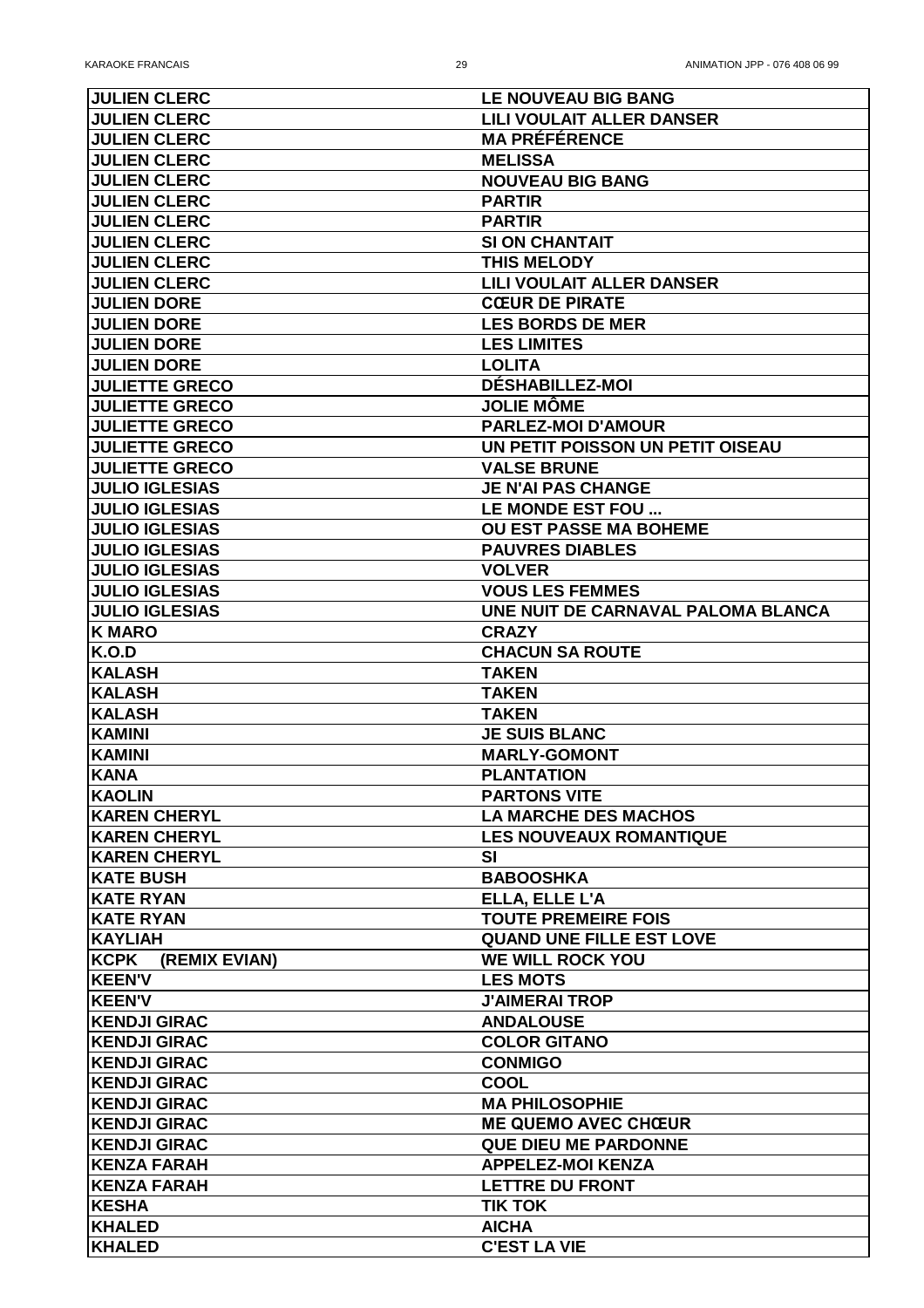| <b>KHALED</b>                    | <b>DIDI</b>                           |
|----------------------------------|---------------------------------------|
| <b>KHALED &amp; MAGIC SYSTEM</b> | <b>MÊME PAS FATIGUÉ</b>               |
| <b>KIDS UNITED</b>               | <b>TOUT LE BONHEUR DU MONDE</b>       |
| <b>K'MARO</b>                    | <b>CRAZY</b>                          |
| <b>K-MARO</b>                    | <b>FEMME LIKE U</b>                   |
| <b>K-MARO</b>                    | QU'EST CE QUE ÇA TE FOUT              |
| <b>KOALIN</b>                    | <b>PARTONS VITE</b>                   |
| <b>KOXIE</b>                     | <b>GARÇON</b>                         |
| <b>KYO</b>                       | <b>C'EST MA FAUTE</b>                 |
| <b>KYO</b>                       | <b>CHAQUE SECONDE</b>                 |
| <b>KYO</b>                       | <b>CONTACT</b>                        |
| <b>KYO</b>                       | <b>DERNIÈRE DANSE</b>                 |
| <b>KYO</b>                       | <b>JE SAIGNE ENCORE</b>               |
| <b>KYO</b>                       | <b>JE TE VEND MON AME</b>             |
| <b>KYO</b>                       | <b>LA DERNIÈRE DANSE</b>              |
| <b>KYO</b>                       | <b>TOUT ENVOYER EN L'AIR</b>          |
| <b>KYO &amp; SITA</b>            | <b>LE CHEMIN</b>                      |
|                                  |                                       |
| L <sub>5</sub>                   | <b>UNE ETINCELLE</b>                  |
| <b>L QUARTZ</b>                  | <b>MISE AU POINT</b>                  |
| <b>L. DE LAROCHELLIERE</b>       | <b>CASH CITY</b>                      |
| <b>L. NOEL</b>                   | <b>DOLOROSA</b>                       |
| L5                               | <b>LES CINQ BRANCHES D'UNE ÉTOILE</b> |
| $\overline{\mathsf{L5}}$         | <b>MANIAC</b>                         |
| L5                               | <b>QUESTION DE SURVIE</b>             |
| L5                               | <b>TOUTES LES FEMMES DE TA VIE</b>    |
| L5                               | <b>UNE ÉTINCELLE</b>                  |
| <b>LA BANDE A BASILE</b>         | <b>LA CHENILLE</b>                    |
| <b>LA COMPAGNIE CREOLE</b>       | <b>AIE</b>                            |
| <b>LA COMPAGNIE CREOLE</b>       | <b>BA MOIN EN TI BO</b>               |
| <b>LA COMPAGNIE CREOLE</b>       | <b>CA FAIT RIRE LES OISEAUX</b>       |
| <b>LA COMPAGNIE CREOLE</b>       | <b>C'EST BON POUR LE MORAL</b>        |
| <b>LA COMPAGNIE CREOLE</b>       | <b>LE BAL MASQUÉ</b>                  |
| <b>LA COMPANHIE CREOLE</b>       | <b>SCANDALE DANS LA FAMILLIE</b>      |
| <b>LA FOUINE ET ZAHO</b>         | <b>MA MEILLEUR</b>                    |
| <b>LA GRANDE SOPHIE</b>          | <b>JE NE CHANGERAIS JAMAIS</b>        |
| <b>LA LEAGUE</b>                 | <b>06 DONNE MOI TON NUMÉRO</b>        |
| <b>LA PLAGE</b>                  | <b>COUP DE BOULE</b>                  |
| <b>LA REINE DES NEIGES</b>       | LIBÉRÉE, DÉBIVRÉE                     |
| <b>LAAM</b>                      | <b>ASSEZ</b>                          |
| <b>LAAM</b>                      | <b>CHANTER POUR CEUX</b>              |
| <b>LAAM</b>                      | <b>DE TON INDIFFÉRENCE</b>            |
| <b>LAAM</b>                      | <b>JAMAIS LOIN DE TOI</b>             |
| <b>LAAM</b>                      | <b>LES ENFANTS DE L'AN 2000</b>       |
| <b>LAAM</b>                      | <b>PETITE SCEUR</b>                   |
| <b>LAAM</b>                      | <b>SAVOIR QUI JE SUIS</b>             |
| <b>LAAM</b>                      | <b>TU ES D'UN CHEMIN</b>              |
| <b>LAAM</b>                      | <b>JE VEUX CHANTER POUR CEUX</b>      |
| <b>LAAM</b>                      | <b>DE TON INDIFERENCE</b>             |
| <b>LAAM</b>                      | <b>JAMAIS LOIN DE TOI</b>             |
| LAAM                             | <b>PETITE SCEUR</b>                   |
| <b>LACEN/LORCA</b>               | TU ME MANQUES DEPUIS LONGTEMPS        |
| <b>LAGAF</b>                     | <b>BO LE LAVABO</b>                   |
| <b>LAGAF</b>                     | <b>LA ZOUBIDA</b>                     |
| <b>L'ALGERINO</b>                | <b>VA BENE TAXIS 5</b>                |
|                                  |                                       |
| <b>LARA FABIAN</b>               | <b>AIME</b>                           |
| <b>LARA FABIAN</b>               | <b>AIMER DÉJÀ</b>                     |
| <b>LARA FABIAN</b>               | <b>BAMBINA</b>                        |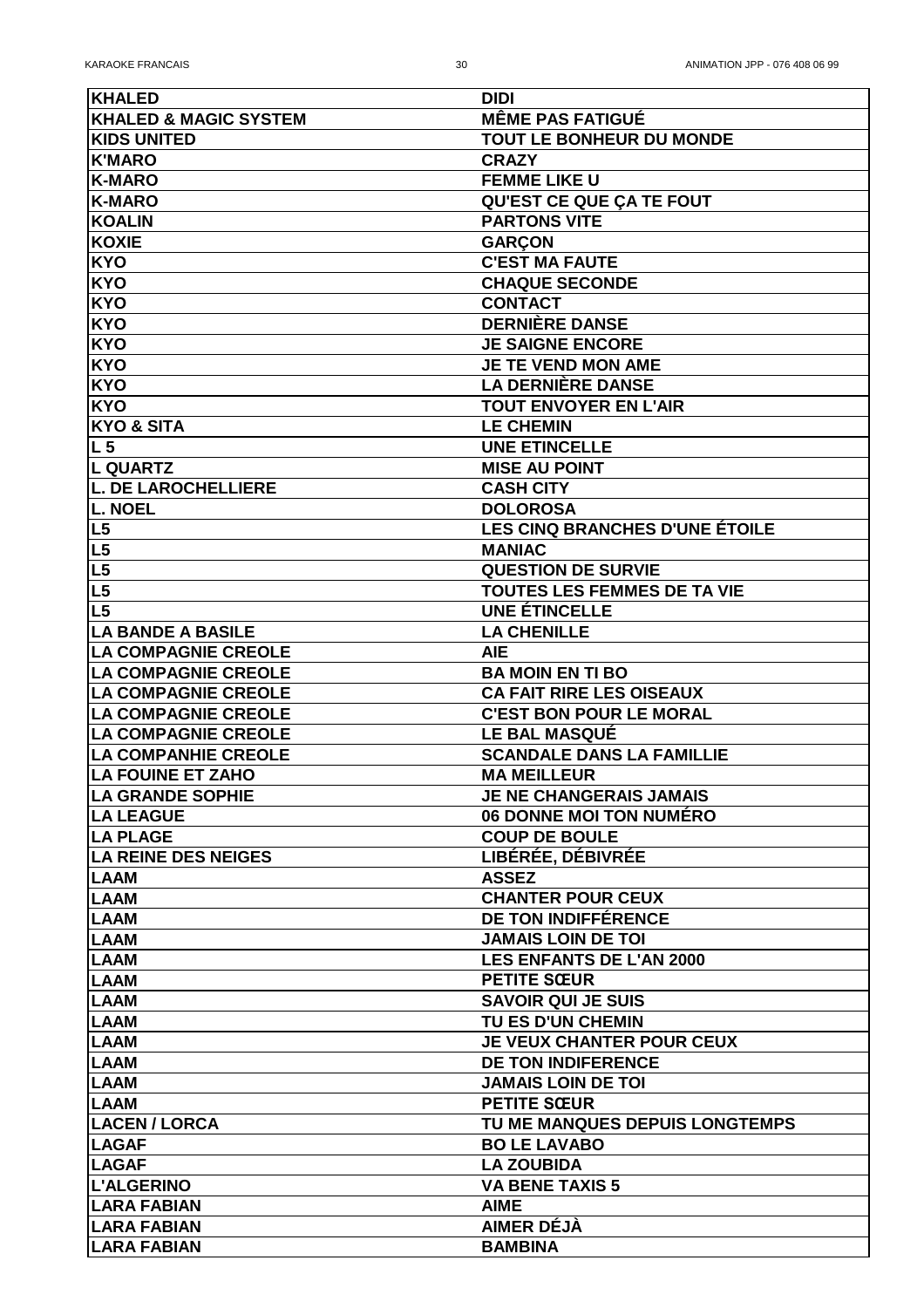| <b>LARA FABIAN</b>           | <b>HUMANA</b>                       |
|------------------------------|-------------------------------------|
| <b>ILARA FABIAN</b>          | <b>IMMORTELLE</b>                   |
| <b>LARA FABIAN</b>           | <b>J'AI ZAPPÉ</b>                   |
| <b>LARA FABIAN</b>           | <b>JE SUIS MALADE</b>               |
| LARA FABIAN                  | <b>JE T'AIME</b>                    |
| <b>LARA FABIAN</b>           | <b>JE T'APPARTIENS</b>              |
| <b>LARA FABIAN</b>           | <b>J'Y CROIS ENCORE</b>             |
| <b>LARA FABIAN</b>           | <b>LA DIFFÉRENCE</b>                |
| <b>LARA FABIAN</b>           | <b>LA LETTRE</b>                    |
| <b>LARA FABIAN</b>           | <b>LE LETTRE</b>                    |
| LARA FABIAN                  | <b>LE ROI EST UNE FEMME</b>         |
| <b>LARA FABIAN</b>           | <b>LEILA</b>                        |
| <b>LARA FABIAN</b>           | <b>LES AMOUREUX DE L'AN 2000</b>    |
| LARA FABIAN                  | <b>NE LUI PARLEZ PLUS D'ELLE</b>    |
| <b>LARA FABIAN</b>           | <b>PARCE QUE TU PARS</b>            |
| <b>LARA FABIAN</b>           | <b>PAS SANS TOI</b>                 |
| LARA FABIAN                  | <b>RIEN QU'UNE SEULE LARME</b>      |
| <b>LARA FABIAN</b>           | <b>S'EN ALLER</b>                   |
| <b>LARA FABIAN</b>           | <b>SI TU M'AIMES</b>                |
| <b>LARA FABIAN</b>           | <b>SILENCE</b>                      |
| <b>LARA FABIAN</b>           | <b>TANGO</b>                        |
| <b>LARA FABIAN</b>           | <b>TOUT</b>                         |
| LARA FABIAN & J. HALLIDAY    | <b>REQUIEM POUR UN FOU</b>          |
| ILARA FABIAN & MAURANE       | <b>MAIS LA VIE</b>                  |
| LARA FABIAN & MAURANE        | <b>TU ES MON AUTRE</b>              |
| <b>LARA FABIEN</b>           | <b>TU T'EN VAS</b>                  |
| <b>LAROCHE VALMOND</b>       | <b>T'AS LE LOOK COCO</b>            |
| <b>LAROCHE VALMONT</b>       | <b>T'AS LE LOOK COCO</b>            |
| <b>LARUSSO</b>               | <b>JE SURVIVRAI</b>                 |
| <b>LARUSSO</b>               | ON NE S'AIMERA PLUS JAMAIS          |
| <b>LARUSSO</b>               | <b>TU M'OUBLIERAS</b>               |
| <b>LAURENT CONRAD</b>        | <b>CA M'ÉNERVE</b>                  |
| <b>LAURENT VOULZY</b>        | <b>BELLE-ÎLE EN MER</b>             |
| <b>LAURENT VOULZY</b>        | <b>COEUR GRENADINE</b>              |
| <b>LAURENT VOULZY</b>        | <b>DERNIERS BAISERS</b>             |
| <b>LAURENT VOULZY</b>        | <b>LE RÊVE DU PÊCHEUR</b>           |
| <b>LAURENT VOULZY</b>        | <b>ROCKCOLLECTION</b>               |
| LAURENT VOULZY               | <b>DERNIERS BAISERS</b>             |
| <b>LAURIE</b>                | <b>JE SERAI (TA MEILLEURE AMIE)</b> |
| <b>LE CIRQUE DU SOLEIL</b>   | <b>ALEGRIA</b>                      |
| <b>LE LIVRE DE LA JUNGLE</b> | IL EN FAUT POUR ETRE HEUREUX        |
| <b>LE LURON</b>              | <b>NOUS NOUS REVERRONS UN JOUR</b>  |
| <b>LE ROI LION</b>           | JE VOUDRAI DÉJÀ ETRE ROI            |
| <b>LE ROI LION</b>           | <b>L'HISTOIRE DE LA VIE</b>         |
| <b>LE ROI SOLEIL</b>         | <b>ALORS D'ACCORD</b>               |
| <b>LE ROI SOLEIL</b>         | <b>CA MARCHE</b>                    |
| <b>LE ROI SOLEIL</b>         | <b>CA ME FAIT DU BIEN</b>           |
| <b>LE ROI SOLEIL</b>         | <b>ENCORE DU TEMPS</b>              |
| <b>LE ROI SOLEIL</b>         | <b>ENTRE CIEL ET TERRE</b>          |
| <b>LE ROI SOLEIL</b>         | <b>ET VICE VERSAILLES</b>           |
| <b>LE ROI SOLEIL</b>         | <b>ETRE À LA HAUTEUR</b>            |
| <b>LE ROI SOLEIL</b>         | <b>LA VIE PASSE</b>                 |
| <b>LE ROI SOLEIL</b>         | <b>MON ESSENTIEL</b>                |
| <b>LE ROI SOLEIL</b>         | OU CA MÈNE QUAND ON S'AIME          |
| <b>LE ROI SOLEIL</b>         | PERSONNE N'EST PERSONNE             |
| <b>LE ROI SOLEIL</b>         | <b>QU'AVONS FAIS DE VOUS</b>        |
| <b>LE ROI SOLEIL</b>         | <b>S'AIMER EST INTERDIT</b>         |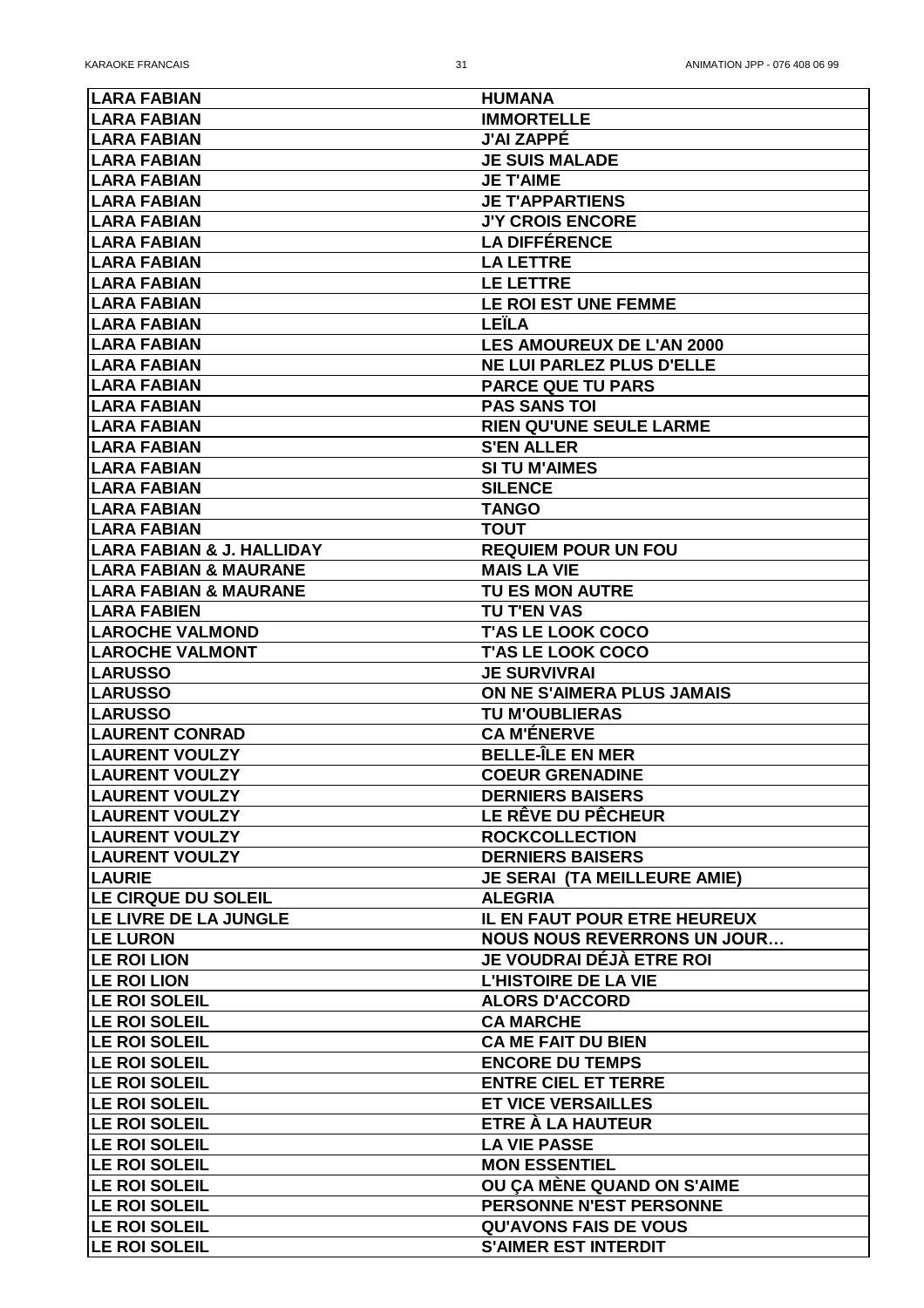| <b>LE ROI SOLEIL</b>                       | <b>TANT QU'ON RÊVE ENCORE</b>                              |
|--------------------------------------------|------------------------------------------------------------|
| <b>LE ROI SOLEIL</b>                       | UN GESTE DE VOUS                                           |
| <b>LE ROI SOLEIL</b>                       | JE FAIS DE TOI L'ESSENTIEL                                 |
| <b>LE SPLENDIDE</b>                        | <b>LA SALSA DU DEMON</b>                                   |
| <b>LEA CASTEL</b>                          | <b>RUSSIAN ROULETTE</b>                                    |
| <b>LENA K &amp; UMBERTO TOZZI</b>          | TI AMO (RIEN QUE DES MOTS)                                 |
| <b>LENA KA</b>                             | <b>TI AMO ( RIEN QUE DES MOTS )</b>                        |
| <b>LENY ESCUDERO</b>                       | <b>POUR UNE AMOURETTE</b>                                  |
| <b>LEO FERRE</b>                           | <b>AVEC LE TEMPS</b>                                       |
| <b>LEO FERRE</b>                           | <b>C'EST EXTRA</b>                                         |
| <b>LEO FERRE</b>                           | <b>JOLIE MÔME</b>                                          |
| <b>LEO NOËL</b>                            | <b>DOLOROSA</b>                                            |
| <b>LEOPOL NORD &amp; VOUS</b>              | <b>C'EST L'AMOUR</b>                                       |
| <b>LES 10 COMMANDEMANDS</b>                | <b>L'ENVIE D'AIMER</b>                                     |
| <b>LES AMANTS DE LA BASTILLE</b>           | <b>CA IRA MON AMOUR</b>                                    |
| <b>LES CHARLOTS</b>                        | <b>MERCI PATRON</b>                                        |
| <b>LES CHATS SAUVAGES</b>                  | TWIST À ST TROPEZ                                          |
| <b>LES CHATS SAUVAGES</b>                  | <b>C'EST PAS SÉRIEUX</b>                                   |
| <b>LES CHATS SAUVAGES</b>                  | <b>OH LADY</b>                                             |
| <b>LES CHAUSETTES NOIRES</b>               | <b>DANIELLA</b>                                            |
| <b>LES COMPAGNONS</b>                      | <b>LE MARCHAND DE BONHEUR</b>                              |
| <b>LES CONNARDS</b>                        | <b>COMME DES CONNARDS</b>                                  |
| <b>LES CRAZY HORSE</b>                     | ET SURTOUT NE M'OUBLIE PAS                                 |
| <b>LES DEESSES</b>                         | ON A CHANGÉ                                                |
| <b>LES DEESSES &amp; MYMA MENDHY</b>       | <b>SAVEUR EXOTIQUE</b>                                     |
| <b>LES DIX COMMANDEMENTS</b>               | JE N'AVAIS JAMAIS PRIÉ                                     |
|                                            |                                                            |
| <b>LES DIX COMMANDEMENTS</b>               | <b>LA PEINE MAXIMUM</b>                                    |
| <b>LES DIX COMMANDEMENTS</b>               | <b>LE DILEMME</b>                                          |
| <b>LES DIX COMMANDEMENTS</b>               | <b>L'ENVIE D'AIMER</b>                                     |
| <b>LES DIX COMMANDEMENTS</b>               | <b>LES DIX COMMANDEMENTS</b>                               |
| <b>LES DIX COMMANDEMENTS</b>               | <b>MON FRÈRE</b>                                           |
| <b>LES DIX COMMANDEMENTS</b>               | <b>OH MOISE</b>                                            |
| <b>LES DIX COMMANDEMENTS</b>               | <b>SANS LUI</b>                                            |
| <b>LES ENFOIRES</b><br><b>LES ENFOIRES</b> | <b>ATTENTION AU DEPART</b><br><b>ENCORE UN AUTRE HIVER</b> |
| <b>LES ENFOIRES</b>                        | <b>ICI LES ENFOIRES</b>                                    |
| <b>LES ENFOIRES</b>                        | <b>LA CHANSON DES RESTOS DU CŒUR</b>                       |
| <b>LES ENFOIRES</b>                        | L'AMITIÉ                                                   |
| <b>LES ENFOIRES</b>                        | LE POUVOIR DES FLEURS                                      |
| <b>LES ENFOIRES</b>                        | <b>LE TEMPS QUI COURT</b>                                  |
| <b>LES ENFOIRES</b>                        | ON DEMANDE PAS LA LUNE                                     |
| <b>LES ENFOIRES</b>                        | <b>SI L'ON S'AIMAIT</b>                                    |
| <b>LES FANATICS</b>                        | <b>LA DANCE D'HELENE</b>                                   |
| <b>LES FILLES</b>                          | <b>J'ATTENDRAI ( REACH OUT, I'LL BE THERE )</b>            |
| <b>LES FORBANS</b>                         | <b>CHANTE</b>                                              |
| <b>LES FORBANS</b>                         | FLIP, FLAP                                                 |
| <b>LES FORBANS</b>                         | <b>TAPE DES MAINS</b>                                      |
| <b>LES INCONNUS</b>                        | <b>AUTEUIL NEUILLY PASSY</b>                               |
| <b>LES INCONNUS</b>                        | <b>C'EST TOI QUE JE T'AIME</b>                             |
| <b>LES INCONNUS</b>                        | <b>C'EST TON DESTIN</b>                                    |
| <b>LES INCONNUS</b>                        | <b>CHANSON HARD ROCK (POESIE)</b>                          |
| <b>LES INCONNUS</b>                        | <b>FLORENT BRUNEL</b>                                      |
| <b>LES INCONNUS</b>                        | <b>ISABELLE À LES YEUX BLEUS</b>                           |
| <b>LES INCONNUS</b>                        | <b>LA CHANSON DE BIOUMAN</b>                               |
| <b>LES INCONNUS</b>                        | <b>RAP SHIT</b>                                            |
| <b>LES INCONNUS</b>                        | <b>RAP-TOUT</b>                                            |
|                                            |                                                            |
| <b>LES INCONNUS</b>                        | <b>UN CHAGRIN D'AMOUR</b>                                  |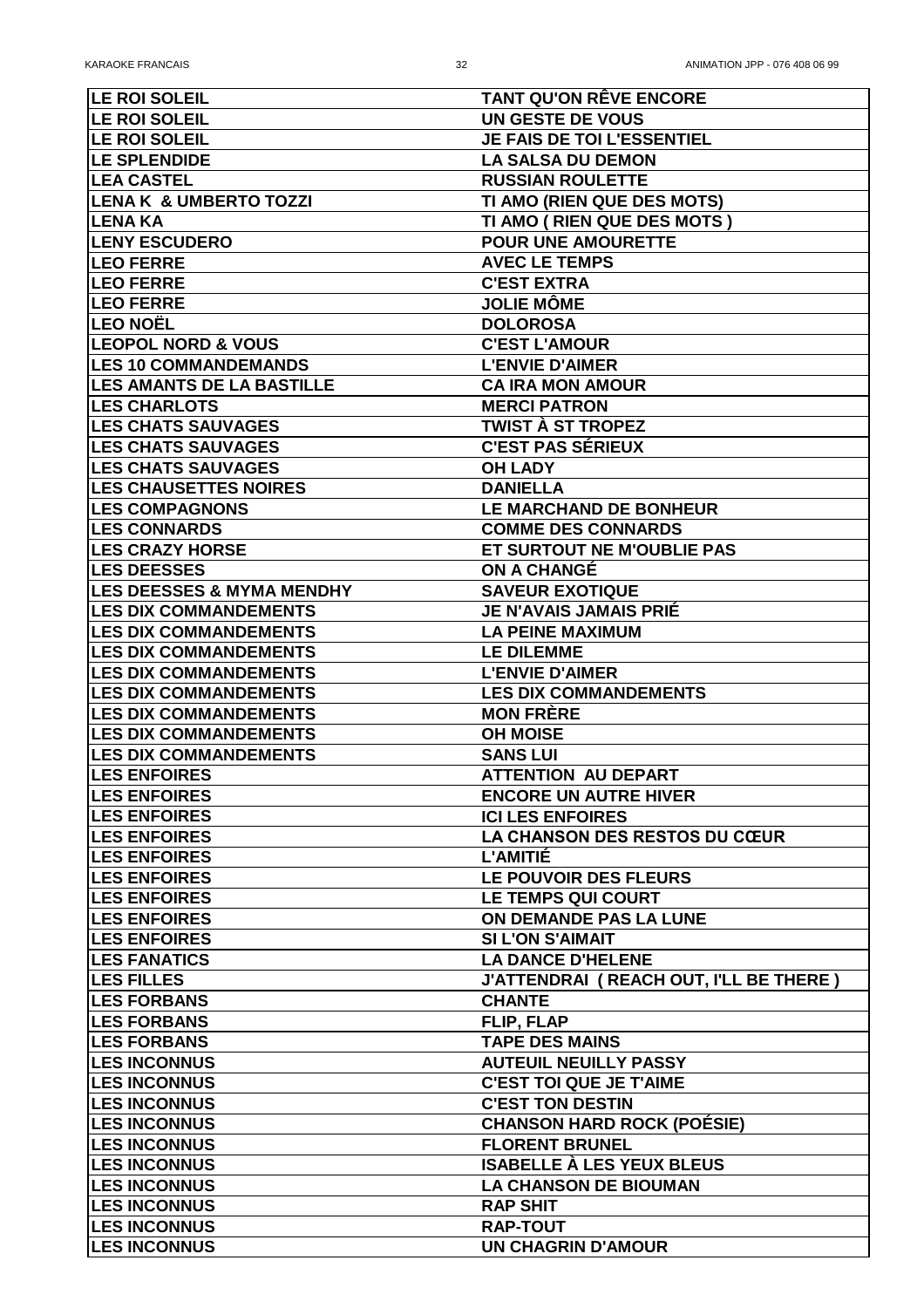| <b>LES INCONNUS</b>               | <b>VICE ET VERSA</b>                    |
|-----------------------------------|-----------------------------------------|
| <b>LES INCONNUS</b>               | <b>Y'EN A MARRE DU RAP</b>              |
| <b>LES INNOCENTS</b>              | <b>L'AUTRE FINISTÈRE</b>                |
| <b>LES INNOCENTS</b>              | <b>LE DERNIER SOLDAT</b>                |
| <b>LES INNOCENTS</b>              | UN HOMME EXTRAORDINAIRE                 |
| <b>LES MUSCLES</b>                | <b>LA FÊTE AU VILLAGE</b>               |
| <b>LES MUSCLES</b>                | <b>LA MUSCLADA</b>                      |
| <b>LES MUSCLES</b>                | <b>MA MERGUES PARTIE</b>                |
| <b>LES POPPYS</b>                 | NON, NON RIEN À CHANGÉ                  |
| <b>LES SERPENTS NOIRS</b>         | <b>MON SEUL AMOUR</b>                   |
| <b>LES VAGABONDS</b>              | <b>LES TEMPS DES YEYE</b>               |
| <b>LESLIE</b>                     | <b>ET J'ATTENDS</b>                     |
| <b>LESLIE</b>                     | <b>JE SUIS ET JE RESTERAI</b>           |
| <b>LESLIE</b>                     | <b>VIVONS POUR DEMAIN</b>               |
| <b>LIANE FOLY</b>                 | AU FUR ET À MESURE                      |
| <b>LIANE FOLY</b>                 | <b>CA VA ÇA VIENT</b>                   |
| <b>LIANE FOLY</b>                 | <b>DOUCEMENT</b>                        |
| <b>LIANE FOLY</b>                 | <b>ETRE VRAI</b>                        |
| <b>LIANE FOLY</b>                 | IL EST MORT LE SOLEIL                   |
| <b>LIANE FOLY</b>                 | <b>LA CHANTEUSE DE BAL</b>              |
| <b>LIANE FOLY</b>                 | <b>LA VIE NE M'APPREND RIEN</b>         |
| <b>LIANE FOLY</b>                 |                                         |
|                                   | <b>LAISSE PLEURER LES NUAGES</b>        |
| <b>LIANE FOLY</b>                 | <b>LE MONDE EST FOU</b>                 |
| <b>LIANE FOLY</b>                 | <b>LES PETITES NOTES</b>                |
| <b>LIANE FOLY</b>                 | ON N'A TOUS LE DROIT                    |
| <b>LIANE FOLY</b>                 | <b>RÊVE ORANGE</b>                      |
| <b>LIANE FOLY</b>                 | <b>S'EN BALANCER</b>                    |
| <b>LIANE FOLY</b>                 | <b>VA SAVOIR</b>                        |
| <b>LIANE FOLY</b>                 | <b>VIVRE</b>                            |
| <b>LILICUB</b>                    | <b>VOYAGE EN ITALIE</b>                 |
| <b>LINA MARGY</b>                 | AH LE PETIT VIN BLANC                   |
| <b>LINDA LEMAY</b>                | AU NOM DES FRUSTRÉES (LIVE)             |
| <b>LINDA LEMAY</b>                | <b>GRONDE</b>                           |
| <b>LINDA LEMAY</b>                | <b>LA MARMAILLE</b>                     |
| <b>LINDA LEMAY</b>                | LE PLUS FORT C'EST MON PERE             |
| <b>LINDA LEMAY</b>                | <b>LES SOULIERS VERTS</b>               |
| <b>LINDA LEMAY</b>                | <b>UNE MÈRE</b>                         |
| <b>LINE RENAUD</b>                | <b>ETOILE DES NEIGES</b>                |
| <b>LINE RENAUD</b>                | <b>MA CABANE AU CANADA</b>              |
| <b>LINKUP</b>                     | <b>MON ÉTOILE</b>                       |
| <b>LIO</b>                        | <b>AMOUREUX SOLITAIRES</b>              |
| <b>LIO</b>                        | <b>BANANA SPLIT</b>                     |
| <b>LIO</b>                        | LES BRUNES NE COMPTENT PAS POUR DES PRI |
| <b>LIONEL RICHIE / PAR MARIDO</b> | <b>HELLO (EN FRANÇAIS)</b>              |
| <b>LIONEL TIM</b>                 | <b>JE M'ENVOLE</b>                      |
| <b>L'OMBRE D'UN GEANT</b>         | <b>POUR AIMER PLUS FORT</b>             |
| <b>LORIE</b>                      | <b>A 20 ANS</b>                         |
| <b>LORIE</b>                      | <b>A VINGT ANS</b>                      |
| <b>LORIE</b>                      | <b>C'EST PLUS FORT QUE MOI</b>          |
| <b>LORIE</b>                      | <b>ENSORCELÉE</b>                       |
| <b>LORIE</b>                      | <b>J'AI BESOIN D'AMOUR</b>              |
| <b>LORIE</b>                      | <b>JE POSITIVE ATTITUDE</b>             |
| <b>LORIE</b>                      | <b>JE SERAI (TA MEILLEUR AMIE)</b>      |
| <b>LORIE</b>                      | <b>JE VAIS VITE</b>                     |
| <b>LORIE</b>                      | <b>MOI J'AI BESOIN D'AMOUR</b>          |
| <b>LORIE</b>                      | <b>PARTI POUR ZOUKER</b>                |
| <b>LORIE</b>                      | <b>PRÈS DE MOI</b>                      |
|                                   |                                         |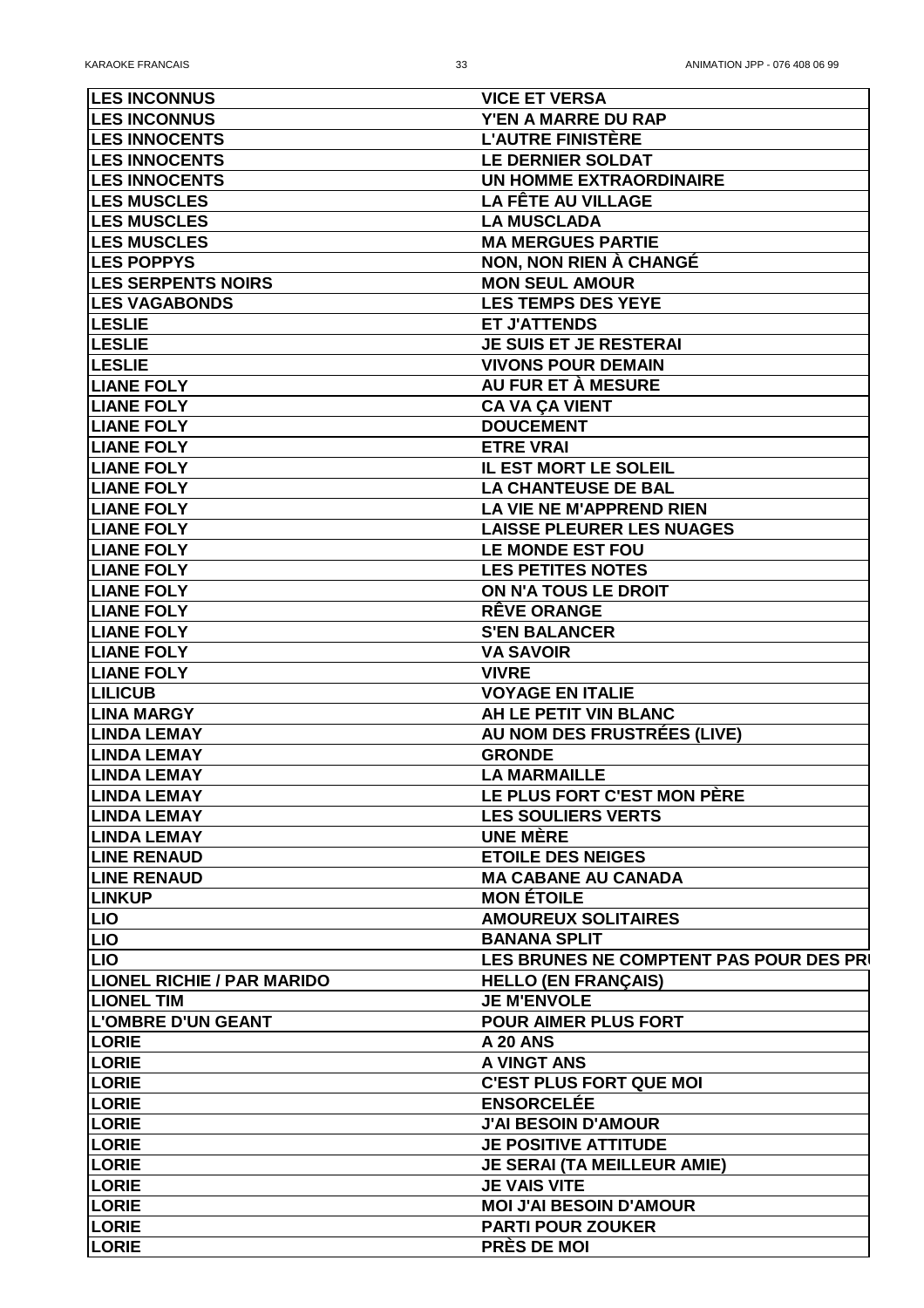| <b>LORIE</b>                | <b>SUR UN AIR LATINO</b>                  |
|-----------------------------|-------------------------------------------|
| <b>LORIE</b>                | <b>TA MEILLEURE AMIE</b>                  |
| <b>LORIE</b>                | <b>TOI ET MOI</b>                         |
| <b>LORIE</b>                | <b>TOUTE SEULE</b>                        |
| <b>LORIE</b>                | <b>WEEK-END</b>                           |
| <b>LOUANE</b>               | <b>JE VOLE</b>                            |
| <b>LOUANE</b>               | <b>AVENIR</b>                             |
| <b>LOUANE</b>               | <b>MAMAN</b>                              |
| <b>LOUANE</b>               | <b>JE VAIS T'AIMER</b>                    |
| <b>LOUIS CHEDID</b>         | <b>PAPILLON DE NUIT</b>                   |
| <b>LOUIS CHEDID</b>         | <b>T'AS BEAU PAS ÊTRE BEAU</b>            |
| <b>LOUIS DELORT</b>         | <b>SUR MA PEAU</b>                        |
| <b>LOUIS MARIANO</b>        | <b>MEXICO (REMIX)</b>                     |
| <b>LOUIS SOLDAT</b>         | <b>DU RHUM, DES FEMMES</b>                |
| <b>LOUIS SOLDAT</b>         | <b>MARTINIQUAISE</b>                      |
| <b>LOUISE ATTAQUE</b>       | <b>JE T'ENMÈNE</b>                        |
| <b>LOUISE ATTAQUE</b>       | <b>LES NUITS PARISIENNES</b>              |
| <b>LOUISE ATTAQUE</b>       | <b>TON INVITATION</b>                     |
| LOUISE ATTAQUE              | <b>LEA</b>                                |
| <b>LOUISY JOSEPH</b>        | <b>ASSIS PAR TERRE</b>                    |
| <b>LUC DE LA ROCHELIERE</b> | <b>CASH CITY</b>                          |
| <b>LUC PLAMONDON</b>        | <b>AIME</b>                               |
| <b>LUCIENNE BOYER</b>       | <b>PARLEZ MOI D'AMOUR</b>                 |
| <b>LUCIENNE DELYLE</b>      | <b>MON AMANT DE LA ST JEAN</b>            |
| <b>LUIS MARIANO</b>         | <b>CHEVALIER DU CIEL</b>                  |
| <b>LUIS MARIANO</b>         | <b>GRANADA</b>                            |
| <b>LUIS MARIANO</b>         | <b>HAURTXO TTIKIA</b>                     |
| <b>LUIS MARIANO</b>         | <b>LA BELLE DE CADIX</b>                  |
| <b>LUIS MARIANO</b>         | <b>L'AMOUR EST UN BOUQUET DE V</b>        |
| <b>LUIS MARIANO</b>         | LE PLUS BEAU TANGO DU MONDE               |
| <b>LUIS MARIANO</b>         |                                           |
| <b>LUIS MARIANO</b>         | <b>MAMAN, LA PLUS BELLE DU MONDE</b>      |
| <b>LUIS MARIANO</b>         | <b>MARINELLA</b><br><b>MEXICO</b>         |
| <b>ILUNA PARKER</b>         | <b>TES ÉTATS D'ÂMEERIC</b>                |
| <b>LUNA SHERYFA</b>         | <b>AU REVOIR</b>                          |
|                             |                                           |
| <b>LUNA SHERYFA</b>         | <b>CE QU'ILS AIMENT</b>                   |
| <b>LUNA SHERYFA</b>         | <b>D'ICI ET D'AILLEURS</b>                |
| <b>LUNA SHERYFA</b>         | <b>IL Y AVAIT LES MOTS</b>                |
| <b>LUNA SHERYFA</b>         | <b>QUELQUE PART</b>                       |
| <b>LUNA SHERYFA</b>         | SI TU N'ÉTAIS PLUS LÀ                     |
| <b>LYS GAUTY</b>            | A PARIS DANS CHAQUE FAUBOURG              |
| M                           | <b>JE DIS AIME</b>                        |
| <b>M POKORA</b>             | <b>PAS SANS TOI</b>                       |
| <b>M POKORA</b>             | <b>UNE PHOTO DE TOI</b>                   |
| <b>M POKORA</b>             | <b>DE RETOUR</b>                          |
| <b>IM POKORA</b>            | <b>OH LA LA (SEXY MISS)</b>               |
| <b>M POKORA</b>             | A NOS ACTES MANQUES                       |
| <b>M POKORA</b>             | <b>ALEXANDRIE ALEXANDRA</b>               |
| <b>M POKORA</b>             | <b>ALEXANDRIE ALEXANDRA VERSION DISCO</b> |
| <b>M POKORA</b>             | <b>BELINDA</b>                            |
| <b>M POKORA</b>             | <b>BELLES BELLES BELLES</b>               |
| <b>M POKORA</b>             | <b>CETTE ANNEE LA</b>                     |
| <b>M POKORA</b>             | <b>COMME D'HABITUDE</b>                   |
| <b>M POKORA</b>             | <b>MAGNOLIAS FOR EVER</b>                 |
| <b>M POKORA</b>             | <b>ON DANCE</b>                           |
| <b>M POKORA &amp; TAL</b>   | <b>ENVOLE-MOI</b>                         |
| <b>M.C. SOLAR</b>           | <b>BOUGE DE LA</b>                        |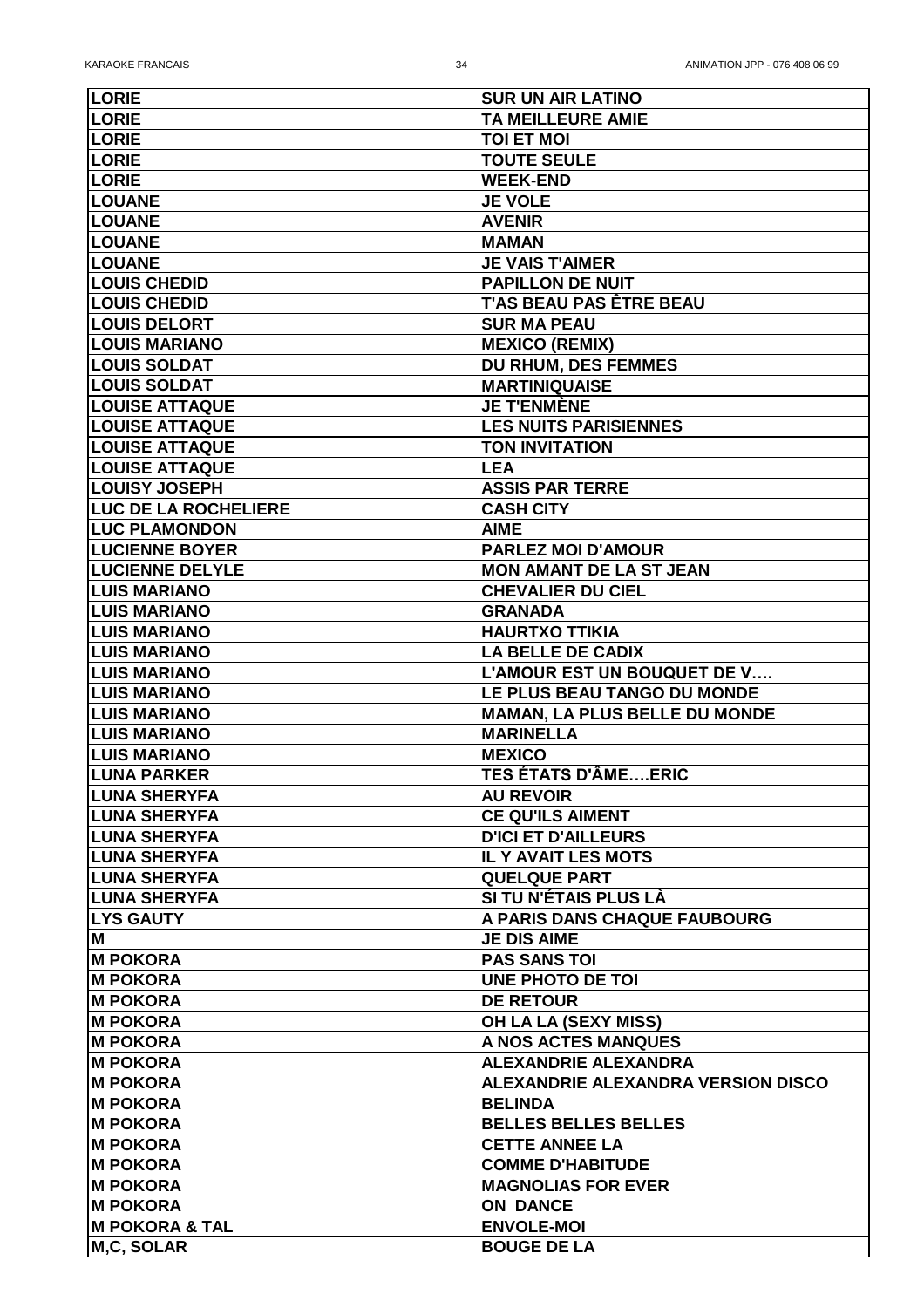| <b>M. POKORA</b>                           | <b>CETTE ANNEE LA</b>             |
|--------------------------------------------|-----------------------------------|
| <b>M. POKORA</b>                           | <b>ALEXANDRIE ALEXANDRA</b>       |
| <b>M. POKORA</b>                           | <b>CETTE ANNEE LA</b>             |
| <b>M. POKORA</b>                           | <b>ALEXANDRIE ALEXANDRA</b>       |
| <b>M. POKORA</b>                           | <b>LES PLANETES</b>               |
| <b>MAGIC SYSTEM</b>                        | <b>BOUGER, BOUGER</b>             |
| <b>MAGIC SYSTEM</b>                        | <b>CHÉRIE COCO (SANS SUIVEUR)</b> |
| <b>IMAGIC SYSTEM</b>                       | KI DIT MIÉ                        |
| <b>MAGIC SYSTEM</b>                        | ON VA S'AMIZE                     |
| <b>MAGIC SYSTEM</b>                        | <b>ZOUGLOU DANCE</b>              |
| <b>MAITRE GIMS</b>                         | <b>BELLA</b>                      |
| <b>MAITRE GIMS</b>                         | <b>J'ME TIRE</b>                  |
| <b>MAITRE GIMS</b>                         | <b>EST-CE QUE TU M'AIMES</b>      |
| <b>MANAU</b>                               | <b>LA TRIBU DE DANA</b>           |
| <b>IMANAU</b>                              | <b>MAIS QUI EST LA BELETTE</b>    |
| <b>MANO NEGRA</b>                          | <b>MALA VIDA</b>                  |
| <b>MANO NEGRA</b>                          | <b>PAS ASSEZ DE TOI</b>           |
| <b>MANU CHAO</b>                           | <b>ME GUSTA TU</b>                |
| <b>MARC LAVOINE</b>                        | <b>BASCULE AVEC MOI</b>           |
| <b>MARC LAVOINE</b>                        | <b>C'EST LA VIE</b>               |
| <b>IMARC LAVOINE</b>                       | <b>CHÈRE AMIE</b>                 |
| <b>MARC LAVOINE</b>                        | <b>DIS-MOI QUE L'AMOUR</b>        |
| <b>MARC LAVOINE</b>                        | <b>ELLE A LES YEUX REVOLVER</b>   |
| <b>IMARC LAVOINE</b>                       | <b>J'AI TOUT OUBLIÉ</b>           |
| <b>MARC LAVOINE</b>                        | JE ME SENS SI SEUL                |
| <b>MARC LAVOINE</b>                        | <b>JE NE VEUX QU'ELLE</b>         |
| <b>IMARC LAVOINE</b>                       | <b>J'ESPERE</b>                   |
| <b>MARC LAVOINE</b>                        | <b>LA SEMAINE PROCHAINE</b>       |
| <b>MARC LAVOINE</b>                        | <b>L'AMOUR DE 30 SECONDES</b>     |
| <b>MARC LAVOINE</b>                        | LE MONDE EST TELLEMENT CON        |
| <b>MARC LAVOINE</b>                        | <b>LE PARKING DES ANGES</b>       |
| <b>MARC LAVOINE</b>                        | <b>LE PONT MIRABEAU</b>           |
| <b>MARC LAVOINE</b>                        | <b>LES YEUX REVOLVER</b>          |
| <b>MARC LAVOINE</b>                        | <b>PARIS</b>                      |
| <b>MARC LAVOINE</b>                        | <b>POUR UNE BIGUINE AVEC TOI</b>  |
| <b>MARC LAVOINE</b>                        | <b>RUE FONTAINE</b>               |
| <b>MARC LAVOINE</b>                        | <b>TOI MON AMOUR</b>              |
| <b>MARC LAVOINE &amp; CATHERINE RINGER</b> | <b>QU'EST CE QUE T'ES BELLE</b>   |
| <b>MARCEL AMONT</b>                        | UN MEXICAIN BASANE                |
| <b>MARCEL AMONT</b>                        | <b>BLEU, BLANC, BLOND</b>         |
| <b>MARIE CARMEN</b>                        | PIAF CHANTERAIT DU ROCK           |
| <b>MARIE DUBAS</b>                         | <b>LE FIACRE</b>                  |
| <b>MARIE LAFORET</b>                       | <b>AY TU ME PLAIS</b>             |
| <b>MARIE LAFORET</b>                       | <b>IL A NEIGÉ SUR YESTERDAY</b>   |
| <b>IMARIE LAFORET</b>                      | <b>IVAN, BORIS ET MOI</b>         |
| <b>MARIE LAFORET</b>                       | <b>LA TENDRESSE</b>               |
| <b>MARIE LAFORET</b>                       | <b>LES VENDANGES DE L'AMOUR</b>   |
| <b>MARIE LAFORET</b>                       | <b>MAINE MONTPARNASSE</b>         |
| <b>MARIE LAFORET</b>                       | <b>MANCHESTER ET LIVERPOOL</b>    |
| <b>MARIE LAFORET</b>                       | <b>MES BOUQUETS D'ASPHODÈLES</b>  |
| <b>MARIE LAFORET</b>                       | <b>MON AMOUR, MON AMI</b>         |
| <b>MARIE LAFORET</b>                       | <b>VIENS SUR LA MONTAGNE</b>      |
| <b>MARIE LAFORET</b>                       | <b>VIENS, VIENS</b>               |
| <b>MARIE MYRIAM</b>                        | <b>L'OISEAU ET L'ENFANT</b>       |
| <b>MARIE MYRIAM</b>                        | <b>SENTIMENTALE</b>               |
| <b>MARIE-PAULE BELLE</b>                   | <b>LA PARISIENNE</b>              |
| <b>MARILOU &amp; GAROU</b>                 | <b>TU ES COMME CA</b>             |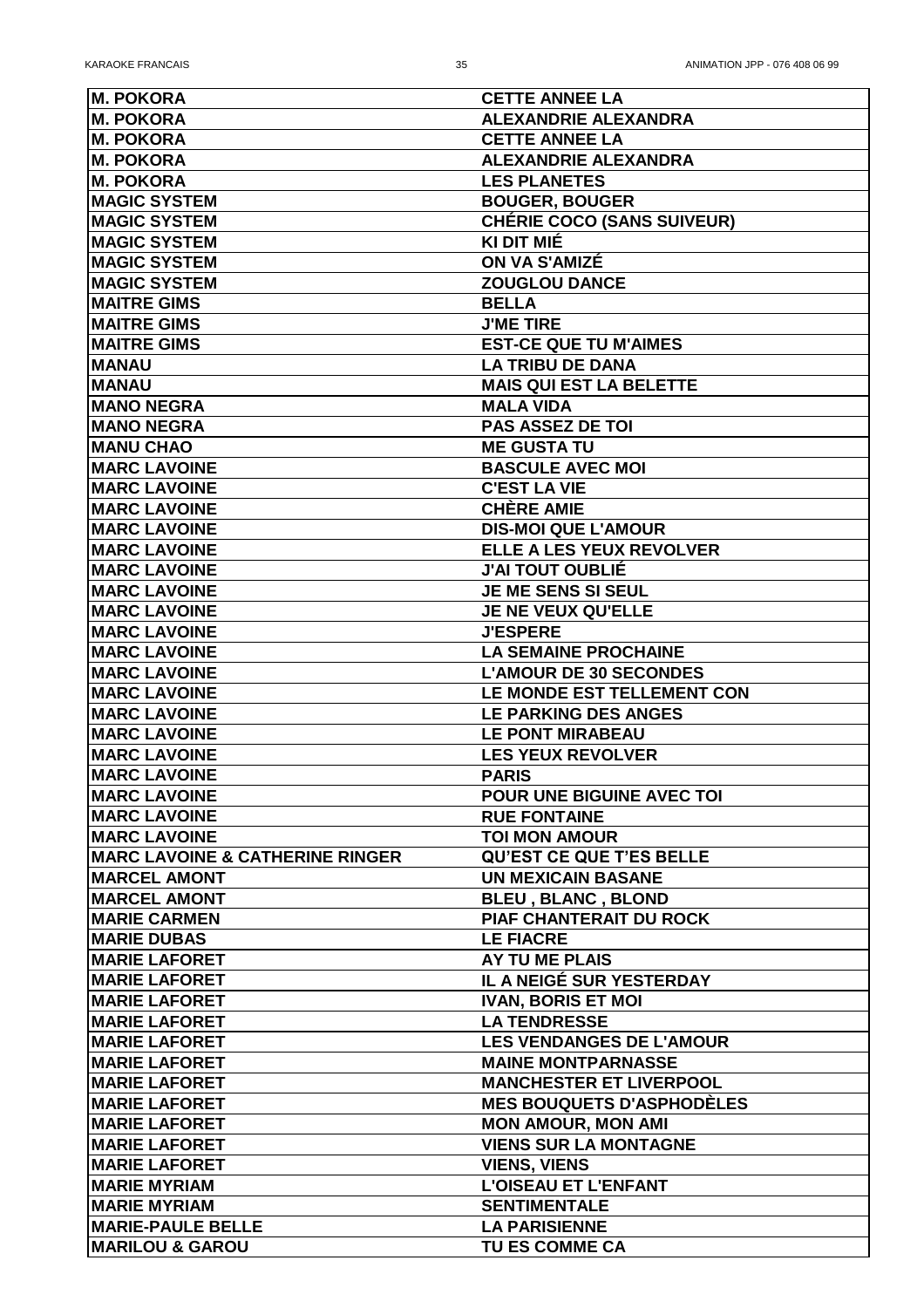| <b>MARTIN CIRCUS</b>       | <b>MARYLÈNE</b>                               |
|----------------------------|-----------------------------------------------|
| <b>MARTINE ST CLAIR</b>    | <b>DÉSIR ÉGAL DANGER</b>                      |
| <b>MARTINE ST CLAIR</b>    | <b>QUAND JE TOMBE EN AMOUR</b>                |
| <b>MATT POKORA</b>         | A NOS ACTES MANQUÉS                           |
| <b>MATT POKORA</b>         | <b>DE RETOUR</b>                              |
| <b>MATT POKORA</b>         | <b>ELLE ME CONTROLE</b>                       |
| <b>MATT POKORA</b>         | <b>JUSTE UN INSTANT</b>                       |
| <b>IMATT POKORA</b>        | <b>OH LA LA LA (SEXY MISS)</b>                |
| <b>MATT POKORA</b>         | <b>PAS SANS TOI</b>                           |
| <b>MAURANE</b>             | <b>DES MILLIONS DE FOIS</b>                   |
| <b>MAURANE</b>             | <b>PAS GAIE LA PAGAILLE</b>                   |
| <b>MAURANE</b>             | <b>QUAND LES SANGS SE MÉLANGENT</b>           |
| <b>MAURANE</b>             | <b>SI AUJOURD'HUI</b>                         |
| <b>MAURANE</b>             | <b>TOUT FAUX</b>                              |
| <b>MAURANE</b>             | <b>TOUT POUR UN SEUL HOMME</b>                |
| <b>MAURANE</b>             | <b>TOUTES LES MAMAS</b>                       |
| <b>MAURICE CHEVALIER</b>   | <b>FLEUR DE PARIS</b>                         |
| <b>MAURICE CHEVALIER</b>   | <b>MA POMME</b>                               |
| <b>MAURICE CHEVALIER</b>   | <b>MENILMONTANT</b>                           |
| <b>MAURICE CHEVALIER</b>   | <b>PROSPER</b>                                |
| <b>MAURICE CHEVALIER</b>   | <b>VALENTINE</b>                              |
| <b>MAXIME LE FORESTIER</b> | <b>AMBALABA</b>                               |
| <b>MAXIME LEFORESTIER</b>  | <b>ÉDUCATION SENTIMENTALE</b>                 |
| <b>MAXIME LEFORESTIER</b>  | <b>JE NE SAIS RIEN FAIRE</b>                  |
| <b>MAXIME LEFORESTIER</b>  | <b>MON FRERE</b>                              |
| <b>MAXIME LEFORESTIER</b>  | <b>NE QUELQUE PART</b>                        |
| <b>MAXIME LEFORESTIER</b>  | <b>NÉ QUELQUE PART</b>                        |
|                            |                                               |
| <b>MAXIME LEFORESTIER</b>  | <b>PARACHUTISTE</b><br><b>PASSER MA ROUTE</b> |
| <b>MAXIME LEFORESTIER</b>  |                                               |
| <b>MAXIME LEFORESTIER</b>  | <b>SAN FRANCISCO</b>                          |
| <b>MC SOLAR</b>            | <b>BOUGE-DE-LA</b>                            |
| <b>MC SOLAR</b>            | <b>RABBI MUFFIN</b>                           |
| <b>MECANO</b>              | <b>DIS-MOI LUNE D'ARGENT</b>                  |
| <b>IMECANO</b>             | <b>UNE FEMME AVEC UNE FEMME</b>               |
| <b>IMEDHY CUSTOS</b>       | <b>ELLES DEMANDENT</b>                        |
| <b>MEDLEY</b>              | <b>ANNÉE 80</b>                               |
| <b>MELISSA M</b>           | <b>CETTE FOIS</b>                             |
| <b>IMÉLISSA M</b>          | <b>ELLE</b>                                   |
| <b>MELODIE STUART</b>      | <b>LOIN DE TOI</b>                            |
| <b>MELODY</b>              | <b>Y'A PAS QUE LES GRANDS QUI REVENT</b>      |
| <b>IMERCY</b>              | <b>MADAME MONSIEUR</b>                        |
| <b>MICHAEL MIRO</b>        | <b>L'HORLOGE TOURNE</b>                       |
| <b>MICHAEL MIRO</b>        | <b>LA VIE SIMPLEMENT</b>                      |
| <b>MICHAL</b>              | <b>TU METS DE L'OR</b>                        |
| <b>MICHAL &amp; ELODIE</b> | <b>VIENS JUSQU'À MOI</b>                      |
| <b>MICHEL BERGER</b>       | <b>CA NE TIENT PAS DEBOUT</b>                 |
| <b>MICHEL BERGER</b>       | <b>CELUI QUI CHANTE</b>                       |
| <b>MICHEL BERGER</b>       | <b>JE VEUX CHANTER POUR CEUX</b>              |
| <b>MICHEL BERGER</b>       | <b>LA GROUPIE DU PIANISTE</b>                 |
| <b>MICHEL BERGER</b>       | <b>LE PARADIS BLANC</b>                       |
| <b>MICHEL BERGER</b>       | <b>LES ADIEUX D'UN SEX SYMBOL</b>             |
| <b>MICHEL BERGER</b>       | <b>LES PRINCES DES VILLES</b>                 |
| <b>MICHEL BERGER</b>       | <b>MESSAGE PERSONNEL</b>                      |
| <b>MICHEL BERGER</b>       | <b>MLLE TCHANG</b>                            |
| <b>MICHEL BERGER</b>       | <b>PARADIS BLANC</b>                          |
| <b>MICHEL BERGER</b>       | <b>QUELQUES MOTS D'AMOUR</b>                  |
| <b>MICHEL BERGER</b>       | <b>SERAS TU LA</b>                            |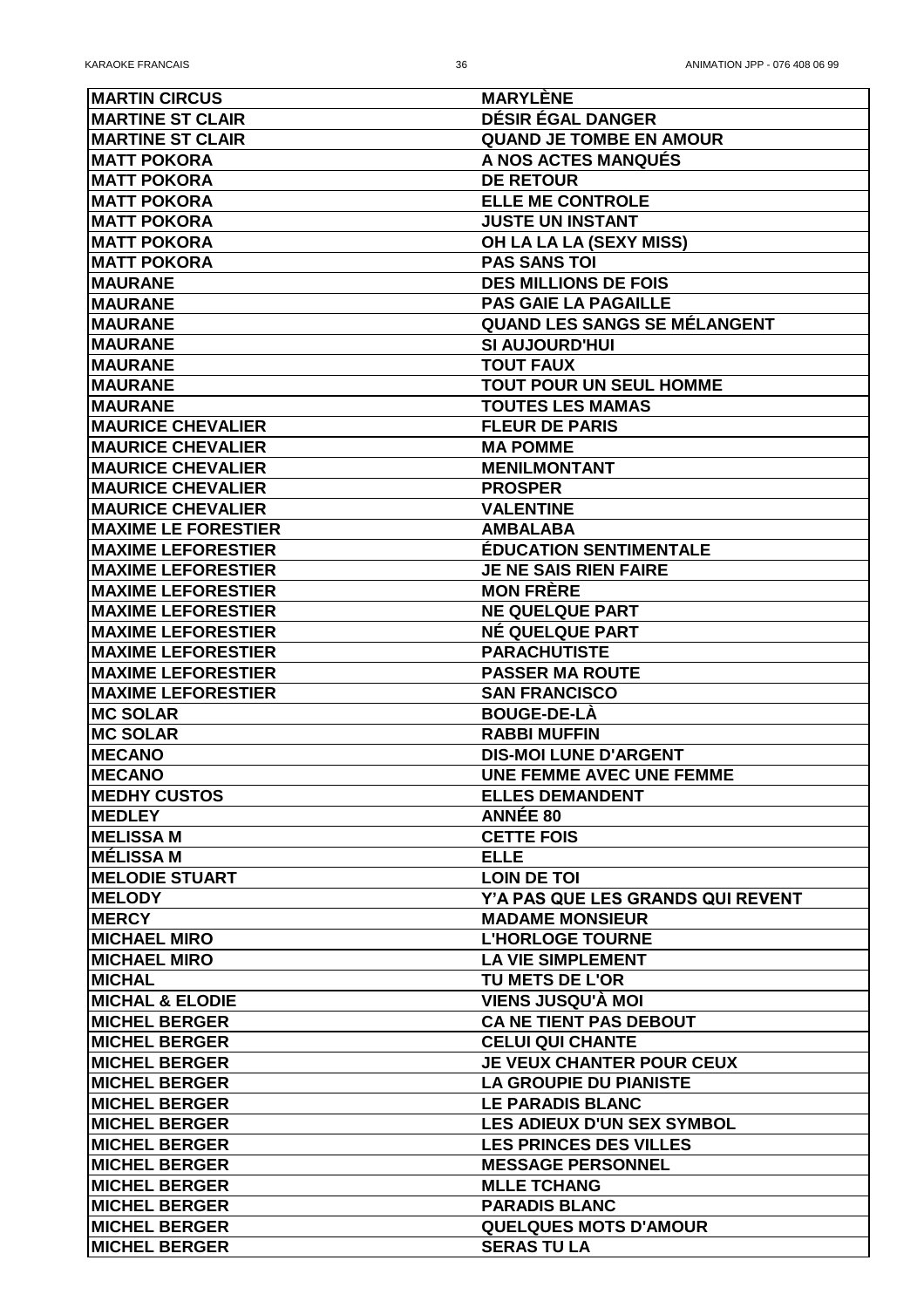| <b>MICHEL BERGER</b>                                | <b>VOYOU</b>                                      |
|-----------------------------------------------------|---------------------------------------------------|
| <b>MICHEL BERGER &amp; F. GALL</b>                  | <b>LAISSEZ PASSER LES RÊVES</b>                   |
| <b>MICHEL DELPECH</b>                               | <b>62, NOS 15 ANS</b>                             |
| <b>MICHEL DELPECH</b>                               | <b>CHEZ LAURETTE</b>                              |
| <b>MICHEL DELPECH</b>                               | <b>LA FIN DU CHEMIN</b>                           |
| <b>MICHEL DELPECH</b>                               | <b>LE CHASSEUR</b>                                |
| <b>MICHEL DELPECH</b>                               | <b>LE LOIR ET CHER</b>                            |
| <b>MICHEL DELPECH</b>                               | <b>LES DIVORCÉS</b>                               |
| <b>MICHEL DELPECH</b>                               | <b>PLEURER LE CHANTEUR</b>                        |
| <b>MICHEL DELPECH</b>                               | <b>POUR UN FLIRT</b>                              |
| <b>MICHEL DELPECH</b>                               | <b>QUAND J'ÉTAIS CHANTEUR</b>                     |
| <b>MICHEL DELPECH</b>                               | <b>QUE MARIANNE ÉTAIT JOLIE</b>                   |
| <b>MICHEL FUGAIN</b>                                | <b>ATTENTION MESDAMES ET MESSIEURS</b>            |
| <b>MICHEL FUGAIN</b>                                | <b>BRAVO MONSIEUR LE MONDE</b>                    |
| <b>MICHEL FUGAIN</b>                                | <b>C'EST LA FETE</b>                              |
| <b>MICHEL FUGAIN</b>                                | <b>C'EST LA FÊTE</b>                              |
| <b>MICHEL FUGAIN</b>                                | <b>CHANSON POUR LES DEMOISELLES</b>               |
| <b>MICHEL FUGAIN</b>                                | <b>CHANTE COMME SI TU DEVAIS MOURIR</b>           |
| <b>MICHEL FUGAIN</b>                                | <b>CHAQUE JOUR DE PLUS</b>                        |
| <b>MICHEL FUGAIN</b>                                | <b>COMME UN SOLEIL</b>                            |
| <b>MICHEL FUGAIN</b>                                | DES RÊVES ET DU VENT                              |
| <b>MICHEL FUGAIN</b>                                | <b>FAIS COMME L'OISEAU</b>                        |
| <b>MICHEL FUGAIN</b>                                | <b>FORTERESSE</b>                                 |
| <b>IMICHEL FUGAIN</b>                               | <b>JE N'AURAI PAS LE TEMPS</b>                    |
| <b>IMICHEL FUGAIN</b>                               | OÙ S'EN VONT                                      |
| <b>MICHEL FUGAIN</b>                                | <b>UNE BELLE HISTOIRE</b>                         |
| <b>IMICHEL FUGAIN</b>                               | <b>VIVA LA VIDA</b>                               |
| <b>MICHEL FUGAIN</b>                                | <b>MESDAMES ET MESSIEURS</b>                      |
| <b>MICHEL FUGAIN</b>                                | <b>CHANTE COMME SI TU DEVAIS MOURIR DEMAIN</b>    |
| <b>IMICHEL FUGAIN</b>                               | <b>LES ACADIENS</b>                               |
| <b>MICHEL JONASZ</b>                                | <b>DITES-MOI</b>                                  |
| <b>MICHEL JONASZ</b>                                | <b>DU BLUES, DU BLUES</b>                         |
| <b>MICHEL JONASZ</b>                                | EN V'LA DU SLOW EN V'LA                           |
| <b>MICHEL JONASZ</b>                                | <b>LA BOÏTE DE JAZZ</b>                           |
| <b>MICHEL JONASZ</b>                                | LES VACANCES AU BORD DE LA MER                    |
| <b>MICHEL JONASZ</b>                                | <b>SUPER NANA</b>                                 |
| <b>MICHEL LEGRAND</b>                               | <b>LES MOULINS DE MON CŒUR</b>                    |
| <b>MICHEL POLNAREFF</b>                             | <b>AME CALINE</b>                                 |
| <b>MICHEL POLNAREFF</b>                             | <b>GLORIA</b>                                     |
| <b>MICHEL POLNAREFF</b>                             | <b>GOODBYE MARYLOU</b>                            |
| <b>MICHEL POLNAREFF</b>                             | <b>HOLYDAYS</b>                                   |
| <b>MICHEL POLNAREFF</b>                             | <b>JE SUIS UN HOMME</b>                           |
| <b>MICHEL POLNAREFF</b>                             | <b>JE T'AIME</b>                                  |
| <b>MICHEL POLNAREFF</b>                             | <b>KAMASOUTRA</b>                                 |
| <b>IMICHEL POLNAREFF</b>                            | L.N.A.H.O                                         |
| <b>MICHEL POLNAREFF</b><br><b>IMICHEL POLNAREFF</b> | <b>LA MOUCHE</b>                                  |
|                                                     | <b>LA POUPÉE QUI FAIT NON</b>                     |
| <b>MICHEL POLNAREFF</b><br><b>MICHEL POLNAREFF</b>  | <b>L'AMOUR AVEC TOI</b><br><b>LE BAL DES LAZE</b> |
| <b>MICHEL POLNAREFF</b>                             | <b>LETTRE A FRANCE</b>                            |
| <b>MICHEL POLNAREFF</b>                             | LNA HO                                            |
| <b>MICHEL POLNAREFF</b>                             | <b>LOVE ME PLEASE LOVE ME</b>                     |
| <b>MICHEL POLNAREFF</b>                             | ON IRA TOUS AU PARADIS                            |
| <b>MICHEL POLNAREFF</b>                             | QUI A TUÉ GRAND'MAMAN                             |
| <b>MICHEL POLNAREFF</b>                             | SOUS QUELLE ÉTOILE SUIS-JE NÉ ?                   |
| <b>MICHEL POLNAREFF</b>                             | TA TA TA                                          |
| <b>MICHEL POLNAREFF</b>                             | <b>TAM TAM</b>                                    |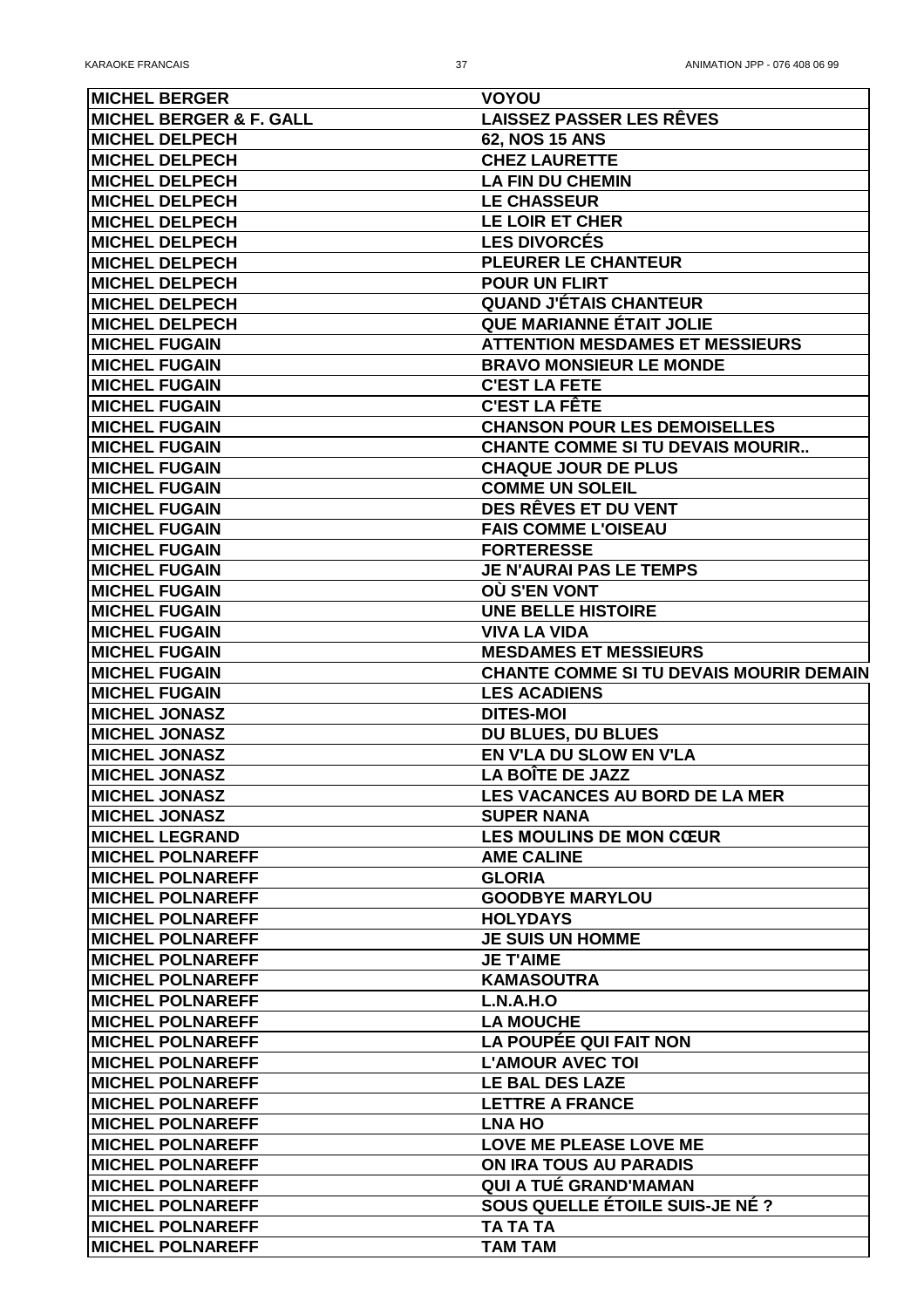| <b>MICHEL POLNAREFF</b> | <b>TOUS LES BATEAUX, TOUS LES OISEAUX</b> |
|-------------------------|-------------------------------------------|
| <b>MICHEL POLNAREFF</b> | <b>TOUT POUR MA CHÉRIE</b>                |
| <b>MICHEL POLNAREFF</b> | <b>Y'A QU'UN CHEVEU</b>                   |
| <b>MICHEL POLNAREFF</b> | <b>LOVE ME PLEASE LOVE ME</b>             |
| <b>MICHEL POLNAREFF</b> | <b>LETTRE A FRANCE</b>                    |
| <b>MICHEL SARDOU</b>    | 1965                                      |
| <b>MICHEL SARDOU</b>    | <b>10 ANS PLUS TOT</b>                    |
| <b>MICHEL SARDOU</b>    | <b>AFRIQUE ADIEU</b>                      |
| <b>MICHEL SARDOU</b>    | <b>ATTENTION LES ENFANTS DANGER</b>       |
| <b>MICHEL SARDOU</b>    | <b>BEETHOVEN</b>                          |
| <b>MICHEL SARDOU</b>    | <b>BONSOIR CLARA</b>                      |
| <b>MICHEL SARDOU</b>    | <b>CHANTEUR DE JAZZ</b>                   |
| <b>MICHEL SARDOU</b>    | <b>COMME D'HABITUDE</b>                   |
| <b>MICHEL SARDOU</b>    | <b>DANS MA MÉMOIRE ELLE ÉTAIT BLEUE</b>   |
| <b>MICHEL SARDOU</b>    | <b>DEBORAH</b>                            |
| <b>MICHEL SARDOU</b>    | DIX ANS PLUS TÖT                          |
| <b>MICHEL SARDOU</b>    | <b>EN CHANTANT</b>                        |
| <b>MICHEL SARDOU</b>    | <b>ETRE UNE FEMME</b>                     |
| <b>MICHEL SARDOU</b>    | IL ÉTAIT LÀ                               |
| <b>MICHEL SARDOU</b>    | <b>ILS ONT LE PETROLE MAIS C'EST TOUT</b> |
| <b>MICHEL SARDOU</b>    | <b>J'ACCUSE</b>                           |
| <b>MICHEL SARDOU</b>    | <b>J'AURAIS VOULU T'AIMER</b>             |
| <b>MICHEL SARDOU</b>    | <b>JE VAIS T'AIMER</b>                    |
| <b>MICHEL SARDOU</b>    | JE VEUX L'ÉPOUSER POUR UN SOIR            |
| <b>MICHEL SARDOU</b>    | <b>JE VIENS DU SUD</b>                    |
| <b>MICHEL SARDOU</b>    | <b>J'HABITE EN FRANCE</b>                 |
| <b>MICHEL SARDOU</b>    | <b>LA FILLE AUX YEUX CLAIRS</b>           |
| <b>MICHEL SARDOU</b>    | <b>LA GENERATION LOVING YOU</b>           |
| <b>MICHEL SARDOU</b>    | <b>LA JAVA DE BROADWAY</b>                |
| <b>MICHEL SARDOU</b>    | <b>LA MALADIE D'AMOUR</b>                 |
| <b>MICHEL SARDOU</b>    | <b>LA MÊME EAU QUI COULE</b>              |
| <b>MICHEL SARDOU</b>    | <b>LA VIEILLE</b>                         |
| <b>MICHEL SARDOU</b>    | <b>L'AUTRE FEMME</b>                      |
| <b>MICHEL SARDOU</b>    | <b>LE BAC G</b>                           |
| <b>MICHEL SARDOU</b>    | <b>LE CURÉ</b>                            |
| <b>MICHEL SARDOU</b>    | <b>LE FRANCE</b>                          |
| <b>MICHEL SARDOU</b>    | <b>LE RIRE DU SERGENT</b>                 |
| <b>MICHEL SARDOU</b>    | LE SURVEILLANT GÉNÉRAL                    |
| <b>MICHEL SARDOU</b>    | <b>LES BALS POPULAIRES</b>                |
| <b>MICHEL SARDOU</b>    | <b>LES LACS DU CONNEMARA</b>              |
| <b>MICHEL SARDOU</b>    | <b>LES RICAINS</b>                        |
| <b>MICHEL SARDOU</b>    | <b>LES VIEUX MARIÉS</b>                   |
| <b>MICHEL SARDOU</b>    | <b>LES VILLES DE SOLITUDE</b>             |
| <b>MICHEL SARDOU</b>    | <b>LOIN</b>                               |
| <b>IMICHEL SARDOU</b>   | <b>MAUVAIS HOMME (LIVE)</b>               |
| <b>MICHEL SARDOU</b>    | <b>MELODIE POUR ELODIE</b>                |
| <b>MICHEL SARDOU</b>    | <b>MOURIR DE PLAISIR</b>                  |
| <b>MICHEL SARDOU</b>    | <b>MUSICA</b>                             |
| <b>MICHEL SARDOU</b>    | <b>MUSULMANES</b>                         |
| <b>MICHEL SARDOU</b>    | <b>NON MERCI</b>                          |
| <b>MICHEL SARDOU</b>    | <b>PETIT</b>                              |
| <b>MICHEL SARDOU</b>    | <b>PUTAIN DE TEMPS</b>                    |
| <b>MICHEL SARDOU</b>    | <b>ROUGE</b>                              |
| <b>MICHEL SARDOU</b>    | <b>SALUT</b>                              |
| <b>MICHEL SARDOU</b>    | <b>SELON QUE VOUS SEREZ ETC ETC</b>       |
| <b>MICHEL SARDOU</b>    | <b>UN ACCIDENT</b>                        |
| <b>MICHEL SARDOU</b>    | <b>UN ROI BARBARE</b>                     |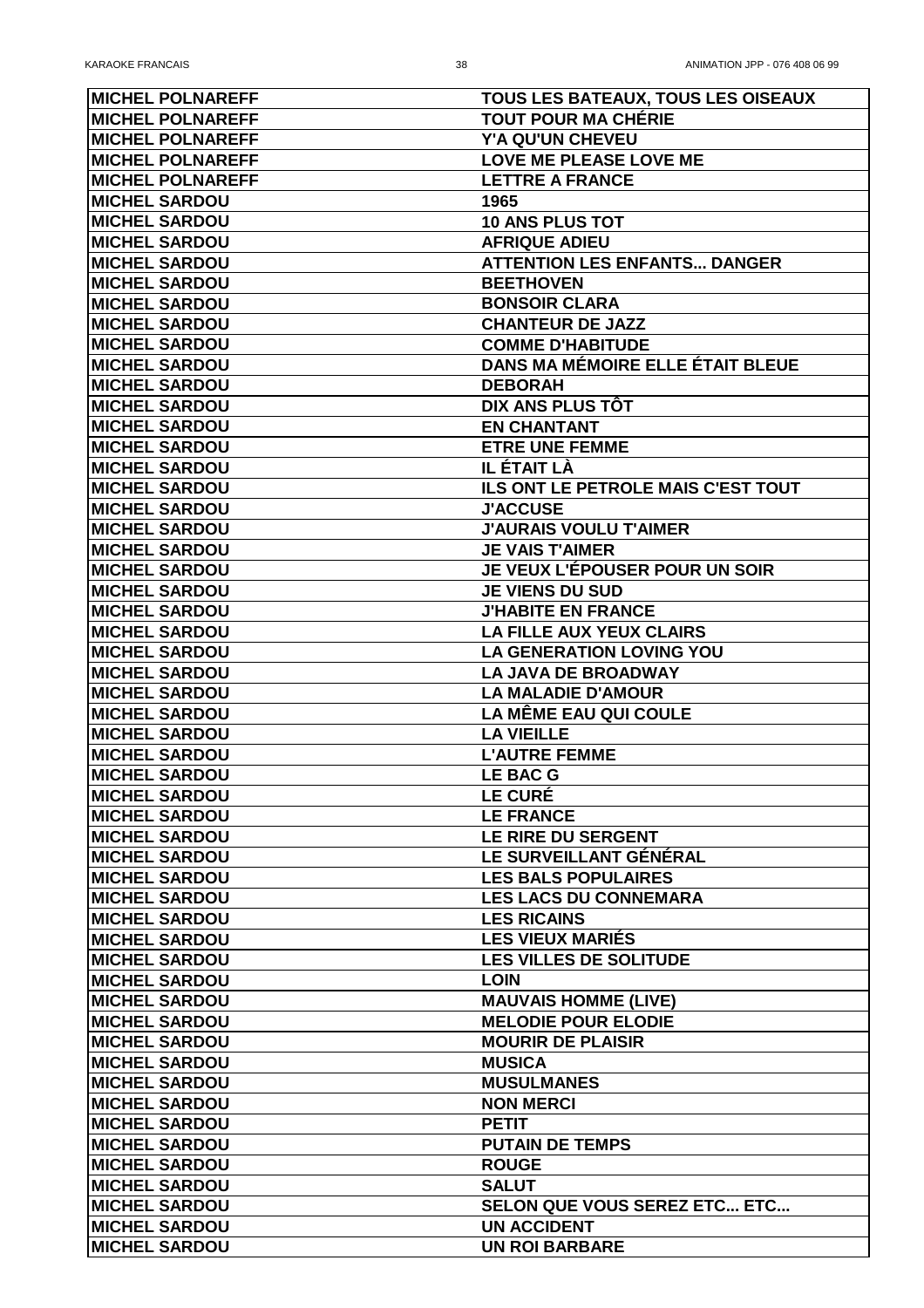| <b>IMICHEL SARDOU</b>                | <b>VLADIMIR ILLITCH</b>                |
|--------------------------------------|----------------------------------------|
| <b> MICHEL SARDOU &amp; C. DION</b>  | <b>VOLER</b>                           |
| <b>MICHEL SARDOU &amp; GAROU</b>     | <b>LA RIVIÈRE DE NOTRE ENFANCE</b>     |
| <b>MICHEL SARDOU &amp; S. VARTAN</b> | <b>LA PREMIÈRE FOIS QU'ON S'AIMERA</b> |
| <b>MICHEL SARDOU &amp; STAR AC.</b>  | <b>J'ACCUSE</b>                        |
| <b>MICHEL SARDOU (STAR AC)</b>       | <b>J'ACCUSE</b>                        |
| <b>MICHEL SIMON</b>                  | <b>ZAZA</b>                            |
| <b>MICHELE TORR</b>                  | <b>AVÉ MARIA</b>                       |
| <b>MICHELE TORR</b>                  | <b>EMMÈNE-MOI DANSER CE SOIR</b>       |
| <b>MICHELE TORR</b>                  | <b>JE M'APPELLE MICHÈLE</b>            |
| <b>MICK MICHEYL</b>                  | <b>UN GAMIN DE PARIS</b>               |
| <b>MICKAEL MIRO</b>                  | <b>MA SCANDALEUSE</b>                  |
| <b>IMICKAEL MIRO</b>                 | <b>J'APPRENDRAI</b>                    |
| <b>IMICKAEL YOUNG</b>                | <b>ALPHONSE BROWN</b>                  |
| <b>MICKAEL YOUNG</b>                 | <b>COMME DES CONNARDS</b>              |
| <b>MICKAEL YOUNG</b>                 | <b>LE FRUNKP</b>                       |
| <b>MICKEY 3 D</b>                    | <b>JOHNNY REP</b>                      |
| <b>MICKEY 3D</b>                     | <b>RESPIRE</b>                         |
| <b>MIKA</b>                          | <b>ELLE ME DIT</b>                     |
| <b>MIKE BRANT</b>                    | <b>C'EST COMME CA QUE JE T'AIME</b>    |
| <b>MIKE BRANT</b>                    | <b>C'EST MA PRIÈRE</b>                 |
| <b>MIKE BRANT</b>                    | <b>C'EST UNE BELLE FÊTE</b>            |
| IMIKE BRANT                          | <b>DIS-LUI</b>                         |
| <b>MIKE BRANT</b>                    | ELLE A GARDER SES YEUX D'ENFANT        |
| <b>IMIKE BRANT</b>                   | <b>JE VIS LA VIE QUE J'AI CHOISIE</b>  |
| <b>IMIKE BRANT</b>                   | LA MUSIQUE AU FOND DU CŒUR             |
| <b>MIKE BRANT</b>                    | <b>LAISSE MOI T'AIMER</b>              |
| <b>MIKE BRANT</b>                    | L'AMOUR C'EST ÇA, L'AMOUR C'EST TOI    |
| <b>MIKE BRANT</b>                    | <b>MAIS DANS LA LUMIÈRE</b>            |
| <b>MIKE BRANT</b>                    | ON CE RETROUVE PAR HAZARD              |
| <b>MIKE BRANT</b>                    | PARCE QUE JE T'AIME PLUS QUE MOI       |
| <b>IMIKE BRANT</b>                   | <b>QUI POURRA TE DIRE</b>              |
| <b>MIKE BRANT</b>                    | <b>QUI SAURA</b>                       |
| <b>IMIKE BRANT</b>                   | <b>RIEN QU'UNE LARME DANS TES YEUX</b> |
| <b>IMIKE BRANT</b>                   | <b>SANS AMIS</b>                       |
| <b>MIKE BRANT</b>                    | <b>SERRE LES POINGS ET BATS TOI</b>    |
| <b>IMIKE BRANT</b>                   | <b>SEUL</b>                            |
| <b>MIKE BRANT</b>                    | <b>TOI MON ENFANT</b>                  |
| <b>MIKE BRANT</b>                    | <b>TOUT DONNÉ, TOUT REPRIS</b>         |
| <b>MIKE BRANT</b>                    | <b>VIENS CE SOIR</b>                   |
| <b>IMIREILLE MATHIEU</b>             | TROIS MILLIARDS DE GENS SUR TERRE      |
| <b>IMIREILLE MATHIEU</b>             | <b>LA DERNIÈRE VALSE</b>               |
| <b>IMIREILLE MATHIEU</b>             | <b>PARIS EN COLÈRE</b>                 |
| <b>IMIREILLE MATHIEU</b>             | TOUS LES ENFANTS CHANTENT AVEC         |
| <b>IMIREILLE MATHIEU</b>             | <b>UNE HISTOIRE D'AMOUR</b>            |
| <b>IMIREILLE MATHIEU</b>             | <b>ACROPOLIS ADIEU</b>                 |
| <b>IMIREILLE MATHIEU</b>             | <b>MILLE COLOMBES</b>                  |
| <b>MIREILLE MATHIEU</b>              | ON NE VIT PAS SANS SE DIRE ADIEU       |
| <b>IMISS DOMINIQUE</b>               | <b>C'EST TROP</b>                      |
| <b>MISTINGUETT</b>                   | <b>CA C'EST PARIS</b>                  |
| <b>MOOS</b>                          | <b>AU NOM DE LA ROSE</b>               |
| <b>IMORT SCHUMAN</b>                 | <b>LE LAC MAJEUR</b>                   |
| <b>IMORT SCHUMAN</b>                 | <b>PAPA TANGO CHARLY</b>               |
| <b>MORT SHUMAN</b>                   | UN ÉTÉ DE PORCELAINE                   |
| <b>MOULOUDJI</b>                     | <b>LA COMPLAINTE DES INFIDELES</b>     |
| <b>MOULOUDJI</b>                     | <b>LE TEMPS DES CERISES</b>            |
| <b>MOUSSIE TOMBOLA</b>               | <b>CORDE A SAUTER</b>                  |
|                                      |                                        |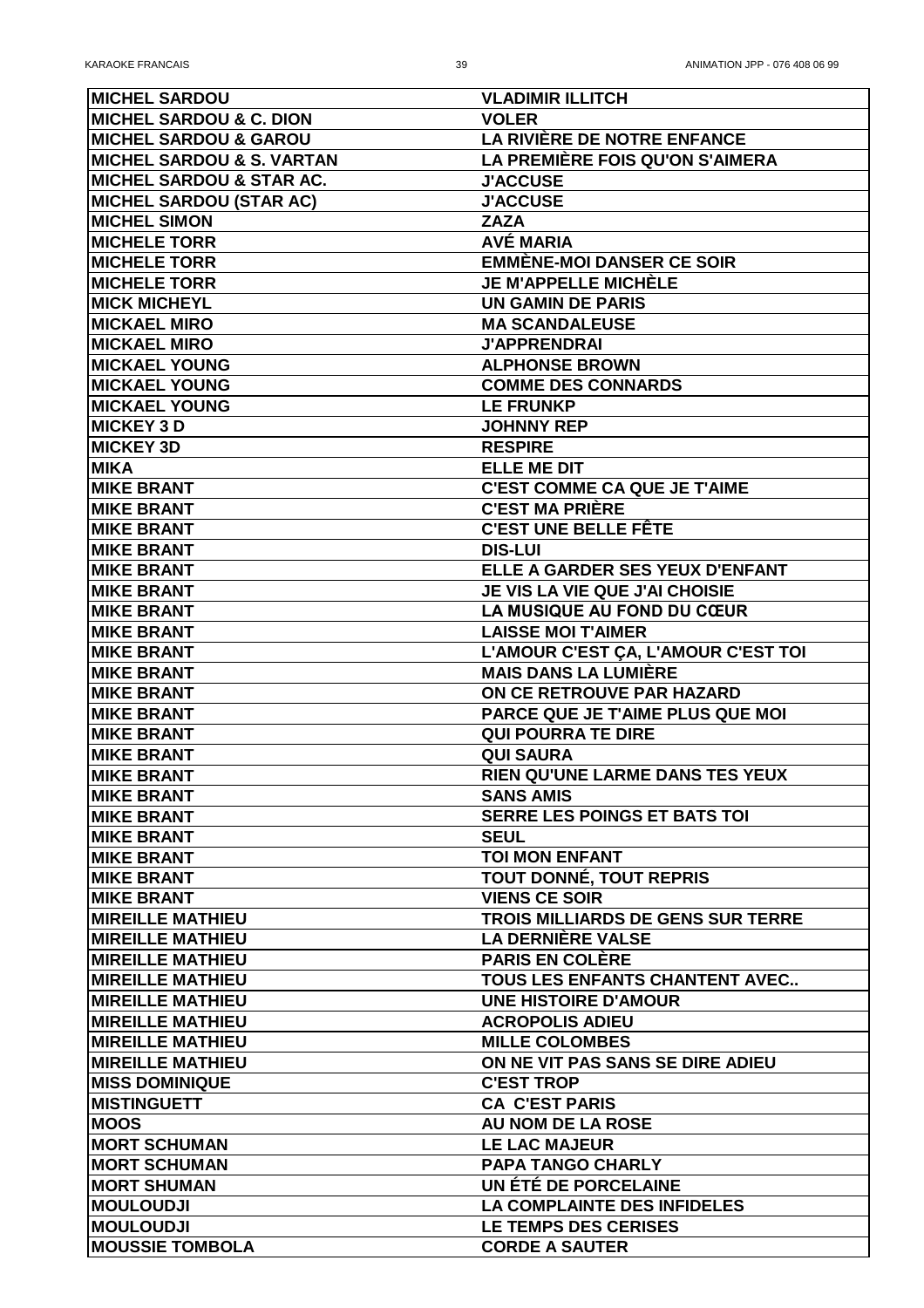| <b>MOZARD OPERA ROCK</b>                    | <b>BIM BAM BOUM</b>                |
|---------------------------------------------|------------------------------------|
| <b>MOZARD OPERA ROCK</b>                    | <b>C'EST BIENTÔT LA FIN</b>        |
| <b>MOZARD OPERA ROCK</b>                    | <b>DEBOUT LES FOUS</b>             |
| <b>MOZARD OPERA ROCK</b>                    | <b>J'ACCUSE MON PÈRE</b>           |
| <b>MOZARD OPERA ROCK</b>                    | <b>JE DORS SUR LES ROSES</b>       |
| <b>MOZARD OPERA ROCK</b>                    | <b>L'ASSASYMPHONIE</b>             |
| <b>MOZARD OPERA ROCK</b>                    | LE BIEN QUI FAIT MAL               |
| <b>MOZARD OPERA ROCK</b>                    | <b>SIX PIEDS SOUS TERRE</b>        |
| <b>MOZARD OPERA ROCK</b>                    | <b>TATOUE MOI</b>                  |
| <b>MOZARD OPERA ROCK</b>                    | <b>VICTIME DE MA VICTOIRE</b>      |
| <b>MOZARD OPERA ROCK</b>                    | <b>VIVRE À EN CREVER</b>           |
| <b>MOZART OPERA ROCK</b>                    | <b>VIVRE A EN CREVER</b>           |
| <b>MOZART OPERA ROCK</b>                    | <b>TATOUE-MOI</b>                  |
| <b>MYLENE FARMER</b>                        | <b>AINSI SOIS-JE</b>               |
| <b>MYLENE FARMER</b>                        | <b>AME-STRAM-GRAM</b>              |
| <b>MYLENE FARMER</b>                        | <b>C'EST UNE BELLE JOURNEE</b>     |
| <b>MYLENE FARMER</b>                        | <b>C'EST UNE BELLE JOURNÉE</b>     |
| <b>MYLENE FARMER</b>                        | <b>DESENCHANTEE</b>                |
| <b>MYLENE FARMER</b>                        | <b>DÉSHABILLEZ-MOI</b>             |
| <b>MYLENE FARMER</b>                        | <b>DU TEMPS</b>                    |
| <b>MYLENE FARMER</b>                        | <b>INNAMORAMENTO</b>               |
| <b>MYLENE FARMER</b>                        | <b>L'INSTANT X</b>                 |
| <b>IMYLENE FARMER</b>                       | POURVU QU'ELLE SOIT DOUCE          |
| <b>IMYLENE FARMER</b>                       | <b>SANS CONTREFAÇON</b>            |
| <b>MYLENE FARMER</b>                        | <b>SANS LOGIQUE</b>                |
| <b>IMYLENE FARMER</b>                       |                                    |
|                                             | <b>TRISTANA</b>                    |
| <b>IMYLENE FARMER</b>                       | X.X.L<br><b>DONNE</b>              |
| <b>MYRIAM ABEL</b>                          |                                    |
| <b>NACACH</b>                               | <b>ELLE IMAGINE</b>                |
| <b>NADIYA</b><br><b>NADIYA</b>              | <b>AMIES ENNEMIES</b>              |
|                                             | <b>ET C'EST PARTI</b>              |
| <b>INADIYA</b>                              | <b>PARLE MOI</b>                   |
| <b>NADIYA</b>                               | <b>ROC (UNISSONS NOS VOIX)</b>     |
| <b>NADIYA</b>                               | <b>SI LOIN DE VOUS</b>             |
| <b>NADIYA &amp; IGLESIAS</b>                | <b>LAISSE LE DESTIN L'EMPORTER</b> |
| <b>NADIYA &amp; SMARTZEE</b>                | <b>TOUS CES MOTS</b>               |
| <b>NAJOUA BELYSEL</b>                       | <b>COMME TOI</b>                   |
| <b>NAJOUA BELYZEL</b>                       | <b>GABRIEL</b>                     |
| <b>NAJOUA BELYZEL</b>                       | <b>JE FERME LES YEUX</b>           |
| <b>NAJOUA BELYZEL</b>                       | <b>LA BIENVENUE</b>                |
| <b>NAJOUA BELYZEL</b>                       | <b>QUAND REVIENS L'ÉTÉ</b>         |
| <b>NANA MOUSCOURI</b>                       | <b>JE CHANTE AVEC TOI LIBERTE</b>  |
| <b>NANA MOUSKOURI</b>                       | <b>L'AMOUR EN HÉRITAGE</b>         |
| <b>NANA MOUSKOURI</b>                       | <b>PLAISIR D'AMOUR</b>             |
| <b>NANCY HOLLOWAY</b>                       | <b>T'EN VAS PAS COMME ÇA</b>       |
| <b>NANETTE WORKMAN</b>                      | <b>CALL GIRL</b>                   |
| <b>NATASHA ST PIER</b>                      | <b>JE N'AI QUE MON AME</b>         |
| <b>NATASHA ST PIER</b>                      | <b>A CHACUN SON HISTOIRE</b>       |
| <b>NATASHA ST PIER</b>                      | <b>CE SILENCE</b>                  |
| <b>NATASHA ST PIER</b>                      | <b>J'AVAIS QUELQU'UN</b>           |
| <b>NATASHA ST PIER</b>                      | <b>JE N'AI QUE MON ÂME</b>         |
| <b>NATASHA ST PIER</b>                      | <b>NOS RENDEZ-VOUS OK</b>          |
| <b>NATASHA ST PIER</b>                      | <b>QUAND ON CHERCHE L'AMOUR</b>    |
| <b>NATASHA ST PIER</b>                      | <b>TANT QUE C'EST TOI</b>          |
| <b>NATASHA ST PIER</b>                      | TU TROUVERAS (AVEC VOIX OBLISPO)   |
| <b>NATASHA ST PIER</b>                      | UN ANGE FRAPPE À MA PORTE          |
| <b>NATASHA ST PIER &amp; PASCAL OBLISPO</b> | <b>MOURIR DEMAIN</b>               |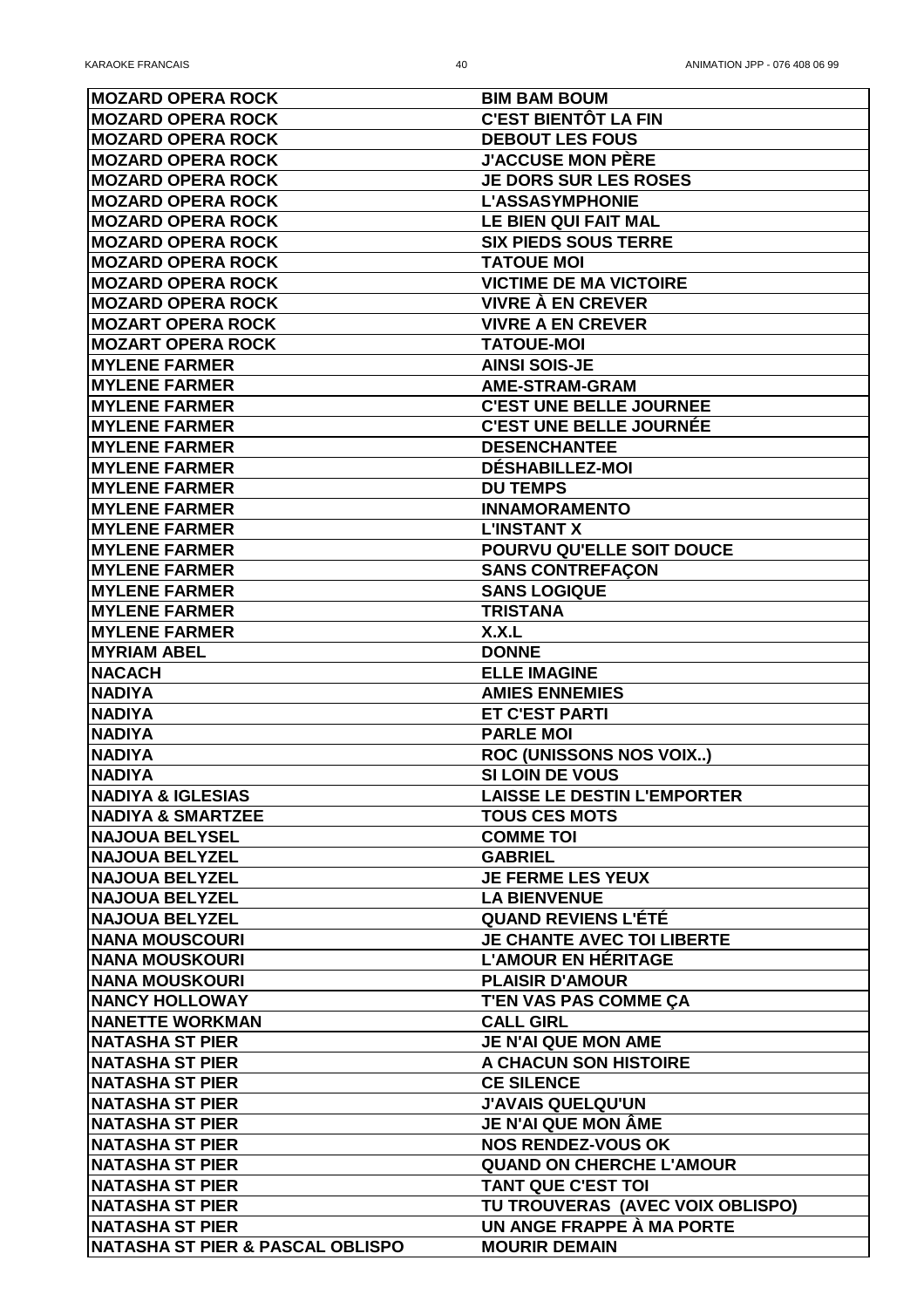| <b>NATHALIE SIEMPRE</b>    | <b>HASTA SIEMPRE (CHE GUEVARA)</b>        |
|----------------------------|-------------------------------------------|
| <b>NATIVE</b>              | SI LA VIE DEMANDE ÇA                      |
| <b>NATIVE</b>              | <b>TU PLANES SUR MOI</b>                  |
| <b>NIAGARA</b>             | <b>ASSEZ</b>                              |
| <b>NIAGARA</b>             | <b>J'AI VU</b>                            |
| <b>NIAGARA</b>             | <b>JE DOIS M'EN ALLER</b>                 |
| <b>NIAGARA</b>             | <b>J'VEUX DU CUIR</b>                     |
| <b>NIAGARA</b>             | <b>L'AMOUR A LA PLAGE</b>                 |
| <b>NIAGARA</b>             | PENDANT QUE LES CHAMPS BRULENT            |
| <b>NIAGARA</b>             | <b>QUAND LA VILLE DORT</b>                |
| <b>NIAGARA</b>             | <b>SOLEIL D'HIVER</b>                     |
| <b>NIAGARA</b>             | <b>TCHIKI BOUM</b>                        |
| <b>NICOLAS PEYRAC</b>      | <b>ET MON PÈRE</b>                        |
| <b>NICOLAS PEYRAC</b>      | <b>SO FAR AWAY</b>                        |
| <b>NICOLAS PEYRAC</b>      | <b>JE PARS</b>                            |
| <b>NICOLE CROISILLE</b>    | <b>FEMME</b>                              |
| <b>NICOLE CROISILLE</b>    | <b>J'AI BESOIN DE TOI, J'AI BESOIN DE</b> |
| <b>NICOLE CROISILLE</b>    | <b>PARLEZ MOI DE LUI</b>                  |
| <b>NICOLE CROISILLE</b>    | <b>TÉLÉPHONE-MOI</b>                      |
| <b>NICOLE CROISILLE</b>    | <b>UN HOMME ET UNE FEMME</b>              |
| <b>NICOLE CROISILLE</b>    | <b>UNE FEMME AVEC TOI</b>                 |
| <b>NICOLE RIEU</b>         | <b>EN COURANT</b>                         |
| <b>NICOLE RIEU</b>         | ET BONJOUR A TOI L'ARTISTE                |
| <b>NICOLETTA</b>           | IL EST MORT LE SOLEIL                     |
| <b>NICOLETTA</b>           | <b>LA MUSIQUE</b>                         |
| <b>NICOLETTA</b>           | <b>MAMY BLUE</b>                          |
| <b>NICOLETTA</b>           | <b>OH HAPPY DAY</b>                       |
| <b>NINO FERRER</b>         | <b>JE VOUDRAIS ÊTRE NOIR</b>              |
| <b>NINO FERRER</b>         | <b>LA MAISON PRÈS DE LA FONTAINE</b>      |
| <b>NINO FERRER</b>         | <b>LE TÉLÉFON</b>                         |
| <b>NINO FERRER</b>         | <b>MIRZA</b>                              |
| <b>NINO FERRER</b>         | <b>LE SUD</b>                             |
| <b>NINO FERRER</b>         | <b>OH! HÉ! HEIN! BON!</b>                 |
| <b>NOIR DESIR</b>          | LE VENT NOUS PORTERA                      |
| <b>NOIR DESIR</b>          | <b>AUX SOMBRES HÉROS DE L'AMER</b>        |
| <b>NOLWENN LEROY</b>       | <b>CASSE</b>                              |
| <b>NOLWENN LEROY</b>       | <b>HISTOIRE NATURELLE</b>                 |
| <b>NOLWENN LEROY</b>       | <b>MON ANGE</b>                           |
| <b>NOLWENN LEROY</b>       | <b>NOLWENN OHWO</b>                       |
| <b>NOLWENN LEROY</b>       | <b>SUIVRE UNE ÉTOILE</b>                  |
| <b>NOLWENN LEROY</b>       | <b>UNE FEMME CACHÉE</b>                   |
| <b>NOTRE DAME DE PARIS</b> | <b>AVÉ MARIA PAIEN</b>                    |
| <b>NOTRE DAME DE PARIS</b> | <b>BELLE</b>                              |
| <b>NOTRE DAME DE PARIS</b> | <b>BOHEMIENNE</b>                         |
| <b>NOTRE DAME DE PARIS</b> | <b>CES DIAMANTS-LA</b>                    |
| <b>NOTRE DAME DE PARIS</b> | <b>DANSE MON ESMÉRALDA</b>                |
| <b>NOTRE DAME DE PARIS</b> | <b>DECHIRE</b>                            |
| <b>NOTRE DAME DE PARIS</b> | <b>DÉCHIRÉ</b>                            |
| <b>NOTRE DAME DE PARIS</b> | <b>DIEU QUE LE MONDE EST INJUSTE</b>      |
| <b>NOTRE DAME DE PARIS</b> | ETRE PRÊTRE ET AIMER UNE FEMMES           |
| <b>NOTRE DAME DE PARIS</b> | <b>FLORENCE</b>                           |
| <b>NOTRE DAME DE PARIS</b> | <b>LA COUR DES MIRACLES</b>               |
| <b>NOTRE DAME DE PARIS</b> | <b>LA MONTURE</b>                         |
| <b>NOTRE DAME DE PARIS</b> | <b>LE TEMPS DES CATHÉDRALES</b>           |
| <b>NOTRE DAME DE PARIS</b> | <b>LES CLOCHES</b>                        |
| <b>NOTRE DAME DE PARIS</b> | <b>LES SANS-PAPIER</b>                    |
| <b>NOTRE DAME DE PARIS</b> | <b>LUNE</b>                               |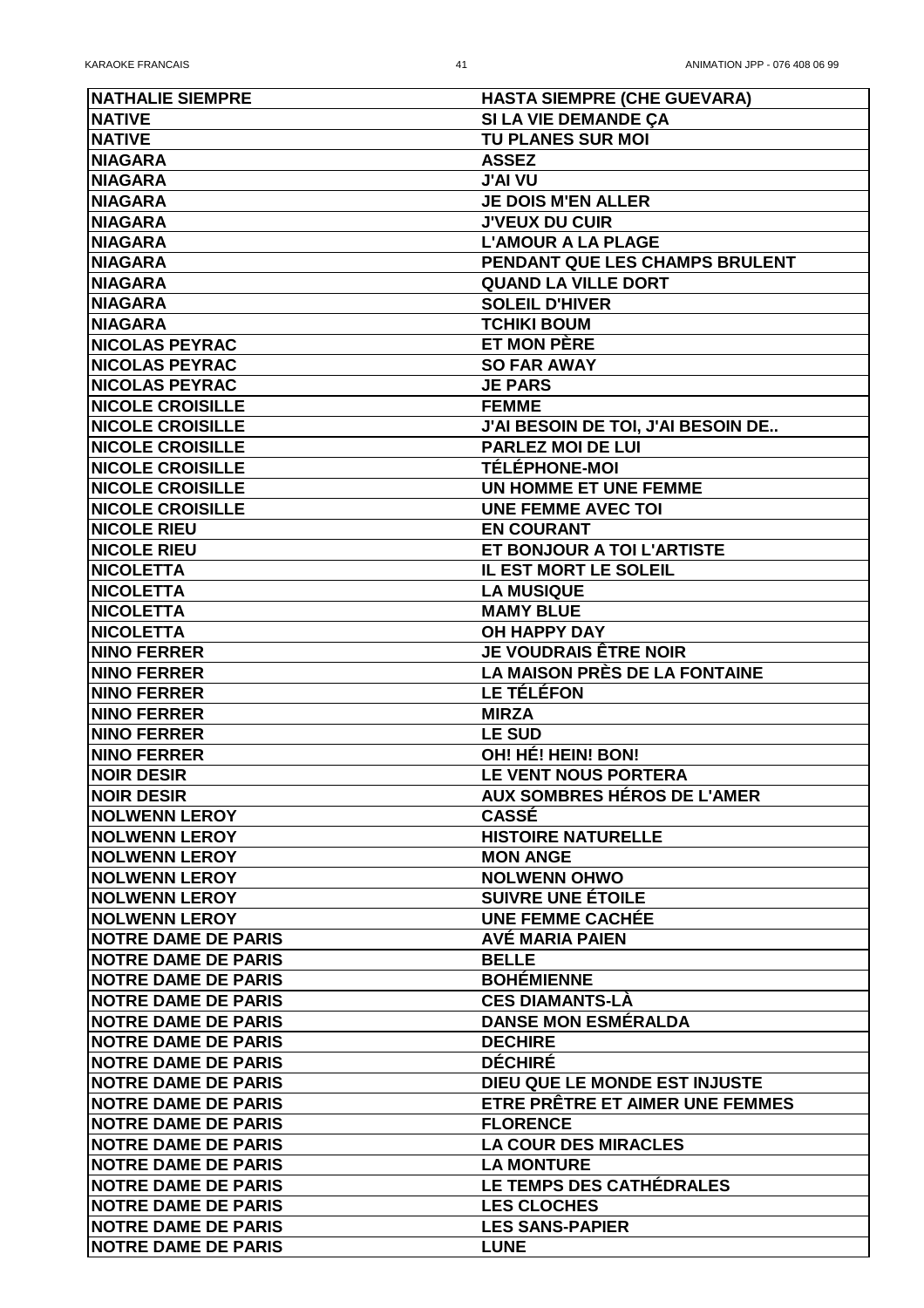| <b>NOTRE DAME DE PARIS</b>          | <b>TU VAS ME DÉTRUIRE</b>         |
|-------------------------------------|-----------------------------------|
| <b>NOTRE DAME DE PARIS</b>          | <b>VIVRE</b>                      |
| <b>NOUVELLE STAR</b>                | <b>J'RAI CHANTER</b>              |
| <b>NOUVELLE STAR</b>                | <b>LAISSONS ENTRER LE SOLEIL</b>  |
| <b>NUTTEA</b>                       | <b>TROP PEU DE TEMPS</b>          |
| <b>OBDURATE</b>                     | <b>SACRÉ CHARLEMAGNE</b>          |
| <b>OLIVIA RUIZ</b>                  | <b>BELLE A EN CREVER</b>          |
| <b>OLIVIA RUIZ</b>                  | <b>ELLE PANIQUE</b>               |
| <b>OLIVIA RUIZ</b>                  | <b>J' TRAINE DES PIEDS</b>        |
| <b>OLIVIA RUIZ</b>                  | <b>LA FEMME CHOCOLAT</b>          |
| <b>OPHELIE WINTER</b>               | DIEU M'A DONNÉ LA FOI             |
| <b>OPHELIE WINTER</b>               | <b>SACHE</b>                      |
| <b>OPHELIE WINTER</b>               | <b>SHAME ON YOU</b>               |
| <b>OTTAWAN</b>                      | <b>T'ES OK</b>                    |
| <b>OTTAWAN</b>                      | <b>DISCO</b>                      |
| <b>OTTAWAN</b>                      | <b>HAUT LES MAINS</b>             |
| <b>PACIFIQUE</b>                    | <b>QUAND TU SERRES MON CORPS</b>  |
| <b>PACIFIQUE</b>                    | <b>QUAND TU SERRES MON CORPS</b>  |
| <b>PAPA A.P. FEAT LINDA</b>         | <b>ENTRE TU Y YO</b>              |
| <b>PAPY SANCHEZ</b>                 | <b>ENAMORAME</b>                  |
| <b>PARTENAIRE PARTICULIER</b>       | <b>PARTENAIRE PARTICULIER</b>     |
| <b>PASCAL DANEL</b>                 | <b>LES NEIGES DU KILIMANDJARO</b> |
| <b> PASCAL DANEL</b>                | <b>LA PLAGE AUX ROMANTIQUES</b>   |
| <b>PASCAL OBISPO</b>                | 1980                              |
| <b>PASCAL OBISPO</b>                |                                   |
|                                     | <b>69 POUR CENT</b>               |
| <b>PASCAL OBISPO</b>                | <b>ASSASSINE</b>                  |
| <b>PASCAL OBISPO</b>                | CE QUE L'ON VOIT ALLÉE RIMBAULT   |
| <b>PASCAL OBISPO</b>                | <b>CEUX QUI N'ONT RIEN</b>        |
| <b>PASCAL OBISPO</b>                | D'UN PIANO À L'AUTRE              |
| <b>PASCAL OBISPO</b>                | ET UN JOUR UNE FEMME              |
| <b>PASCAL OBISPO</b>                | <b>FAN</b>                        |
| <b>PASCAL OBISPO</b>                | <b>IL FAUT DU TEMPS</b>           |
| <b>PASCAL OBISPO</b>                | <b>LA PRÉTENTION DE RIEN</b>      |
| <b>PASCAL OBISPO</b>                | <b>LAURELENN</b>                  |
| <b>PASCAL OBISPO</b>                | <b>LES FLEURS DU BIEN</b>         |
| <b>PASCAL OBISPO</b>                | <b>LES MAINS QUI SE CHERCHE</b>   |
| <b>PASCAL OBISPO</b>                | <b>L'IMPORTANT C'EST D'AIMER</b>  |
| <b>PASCAL OBISPO</b>                | <b>LUCIE</b>                      |
| <b>PASCAL OBISPO</b>                | <b>MILLÉSIME</b>                  |
| <b>PASCAL OBISPO</b>                | OU ET AVEC QUI TU M'AIMES         |
| <b>PASCAL OBISPO</b>                | <b>PAS BESOIN DE REGRETS</b>      |
| <b>PASCAL OBISPO</b>                | <b>PERSONNE</b>                   |
| <b>PASCAL OBISPO</b>                | PLUS QUE TOUT AU MONDE            |
| <b>PASCAL OBISPO</b>                | <b>ROSA</b>                       |
| <b>PASCAL OBISPO</b>                | <b>TOMBÉ POUR ELLE</b>            |
| <b>PASCAL OBISPO</b>                | <b>TU COMPLIQUES TOUT</b>         |
| <b>PASCAL OBISPO</b>                | UN JOUR COMME AUJOURD'HUI         |
| <b>PASCAL OBISPO</b>                | <b>ZINEDINE</b>                   |
| <b>PASCAL OBISPO &amp; ST. PIER</b> | <b>MOURIR DEMAIN</b>              |
| <b>PASCAL OBISPO &amp; ZAZIE</b>    | <b>LES MEILLEURS ENNEMIS</b>      |
| <b>PASSI</b>                        | <b>REVIENS DANS MA VIE</b>        |
| <b>PATRICIA KAAS</b>                | <b>CEUX QUI N'ONT RIEN</b>        |
| <b>PATRICIA KAAS</b>                | <b>D'ALLEMAGNE</b>                |
| <b>PATRICIA KAAS</b>                | <b>ELLE VOULAIT JOUER CABARET</b> |
| <b>PATRICIA KAAS</b>                | <b>ENTRER DANS LA LUMIÈRE</b>     |
| <b>PATRICIA KAAS</b>                | <b>ET JE M'EN VEUX</b>            |
| <b>PATRICIA KAAS</b>                | IL ME DIT QUE JE SUIS BELLE       |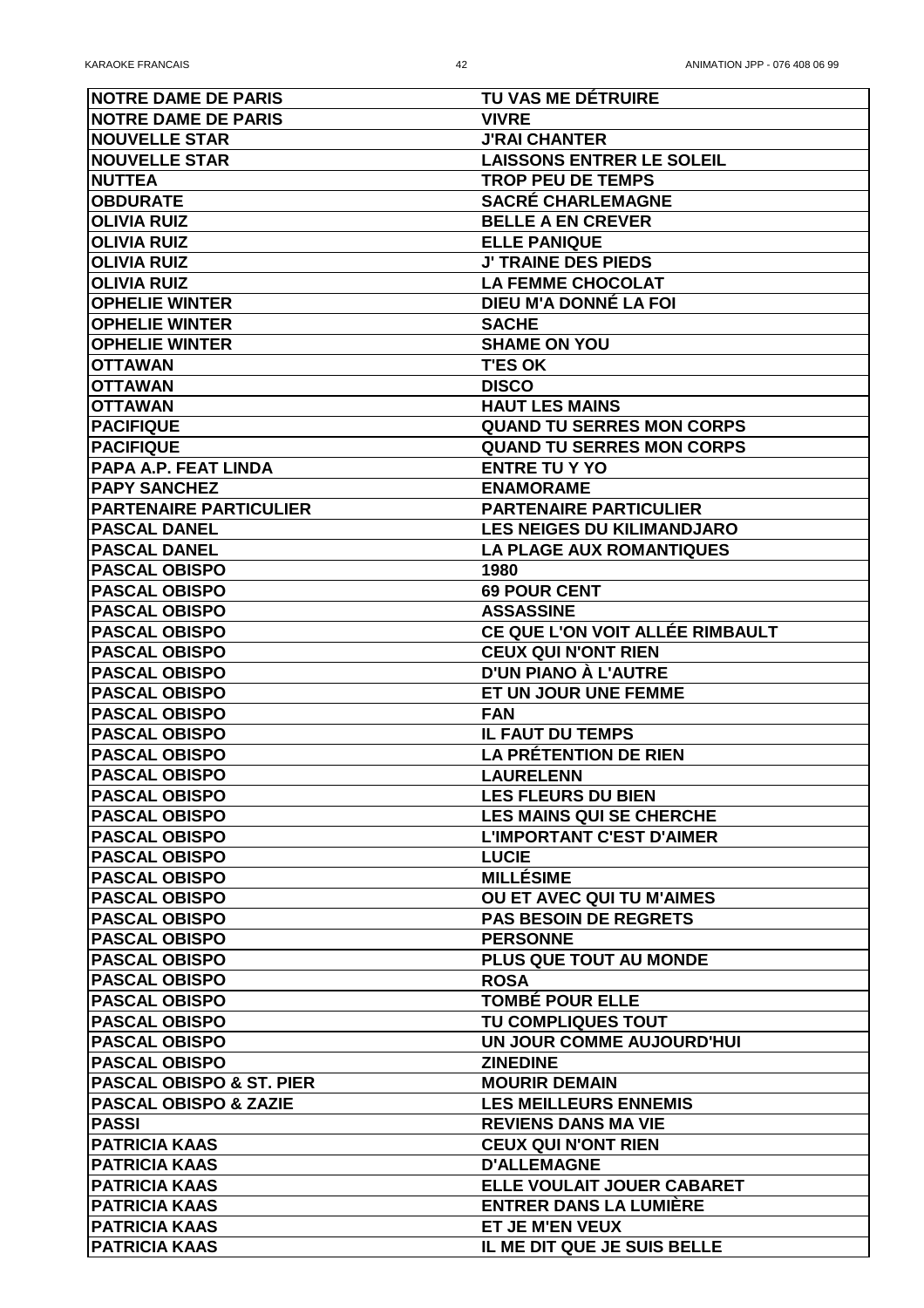| <b>PATRICIA KAAS</b>                     | <b>JE LE GARDE POUR TOI</b>         |
|------------------------------------------|-------------------------------------|
| <b>PATRICIA KAAS</b>                     | <b>JE VOUDRAIS LA CONNAÎTRE</b>     |
|                                          |                                     |
| <b>PATRICIA KAAS</b>                     | <b>KENNEDY ROSE</b>                 |
| <b>PATRICIA KAAS</b>                     | <b>LES HOMMES QUI PASSENT</b>       |
| <b>PATRICIA KAAS</b>                     | <b>LES MANNEQUINS D'OSIER</b>       |
| <b>PATRICIA KAAS</b>                     | <b>MA LIBERTÉ CONTRE LA TIENNE</b>  |
| <b>PATRICIA KAAS</b>                     | <b>MADEMOISELLE CHANTE LE BLUES</b> |
| <b>PATRICIA KASS</b>                     | <b>MON MEC A MOI</b>                |
| <b>PATRICIA KASS</b>                     | <b>OU SONT LES HOMMES</b>           |
| <b>PATRICIA KASS</b>                     | <b>QUAND JIMMY DIT</b>              |
| <b>PATRICIA KASS</b>                     | <b>REGARDE LES RICHES</b>           |
| <b>PATRICK BRUEL</b>                     | <b>ALORS REGARDE</b>                |
| <b>PATRICK BRUEL</b>                     | <b>AU BOUT DE LA MARELLE</b>        |
| <b>PATRICK BRUEL</b>                     | <b>AU CAFE DES DELICES</b>          |
| <b>PATRICK BRUEL</b>                     | <b>BOUGE</b>                        |
| <b>PATRICK BRUEL</b>                     | <b>CASSER LA VOIX</b>               |
| <b>PATRICK BRUEL</b>                     | <b>COMBIEN DE MURS</b>              |
| <b>PATRICK BRUEL</b>                     | <b>DÉCALÉ</b>                       |
| <b>PATRICK BRUEL</b>                     | <b>ELIE</b>                         |
| <b>PATRICK BRUEL</b>                     | <b>ELLE VOULAIT TOUT</b>            |
| <b>PATRICK BRUEL</b>                     | <b>J'TE L'DIS QUAND MÊME</b>        |
| <b>PATRICK BRUEL</b>                     | <b>J'TE MENTIRAIS</b>               |
| <b> PATRICK BRUEL</b>                    | <b>JUSTE AVANT</b>                  |
| <b>PATRICK BRUEL</b>                     | <b>LA FILLE DE L'AÉROPORT</b>       |
| <b>PATRICK BRUEL</b>                     | <b>MON AMANT DE SAINT-JEAN</b>      |
| <b>PATRICK BRUEL</b>                     | <b>PLACE DES GRANDS HOMMES</b>      |
| <b>PATRICK BRUEL</b>                     | <b>POUR LA VIE</b>                  |
| <b>PATRICK BRUEL</b>                     | <b>QUI A LE DROIT</b>               |
| <b>PATRICK BRUEL</b>                     | <b>TOUT S'ÉFFACE</b>                |
| <b>PATRICK BRUEL</b>                     | <b>TROIS ET DEMI D'AMOUR</b>        |
| <b>PATRICK COUTIN</b>                    | <b>J'AIME REGARDER LES FILLES</b>   |
| <b>PATRICK FIORI</b>                     | <b>4 MOTS SUR UN PIANO</b>          |
| <b>PATRICK FIORI</b>                     | <b>CHRISALIDE</b>                   |
| <b>PATRICK FIORI</b>                     | <b>DEBOUT</b>                       |
| <b>PATRICK FIORI</b>                     | <b>DIEU POURRA</b>                  |
| <b>PATRICK FIORI</b>                     | <b>ELLE EST</b>                     |
| <b>PATRICK FIORI</b>                     |                                     |
|                                          | ET J'EN N'AI MIS DU TEMPS           |
| <b>PATRICK FIORI</b>                     | <b>JE NE SERAI JAMAIS</b>           |
| <b>PATRICK FIORI</b>                     | <b>JE SAIS OU ALLER</b>             |
| <b>PATRICK FIORI</b>                     | <b>JUSTE UNE RAISON ENCORE</b>      |
| <b>PATRICK FIORI</b>                     | <b>LAISSEZ MOI</b>                  |
| <b>PATRICK FIORI</b>                     | <b>LES GENS QUI T'AIMENT</b>        |
| <b>PATRICK FIORI</b>                     | <b>MERCI</b>                        |
| <b>PATRICK FIORI</b>                     | <b>PARCE QU'ON MA DIT</b>           |
| <b>PATRICK FIORI</b>                     | <b>PEUT-ÊTRE QUE, PEUT-ÊTRE PAS</b> |
| <b>PATRICK FIORI</b>                     | <b>PLUS JE PENSE À TOI</b>          |
| <b>PATRICK FIORI</b>                     | <b>PRENDS MOI</b>                   |
| <b>PATRICK FIORI</b>                     | <b>QUE TU REVIENNES</b>             |
| <b>PATRICK FIORI</b>                     | <b>SANS BRUIT</b>                   |
| <b>PATRICK FIORI</b>                     | <b>SI TU REVENAIS</b>               |
| <b>PATRICK FIORI</b>                     | TOUT LE MONDE SAIT PARLER D'AMOUR   |
| <b>PATRICK FIORI</b>                     | <b>TOUTES LES PEINES</b>            |
| <b>PATRICK FIORI</b>                     | <b>VIVRE EN TOI</b>                 |
| <b>PATRICK FIORI &amp; J. J. GOLDMAN</b> | <b>QUATRE MOTS SUR UN PIANO</b>     |
| <b>PATRICK FIORI &amp; VENERUSO</b>      | <b>MARSEILLE</b>                    |
| <b>PATRICK JUVET</b>                     | <b>FAUT PAS RÊVER</b>               |
| <b>PATRICK JUVET</b>                     | <b>I LOVE AMERICA</b>               |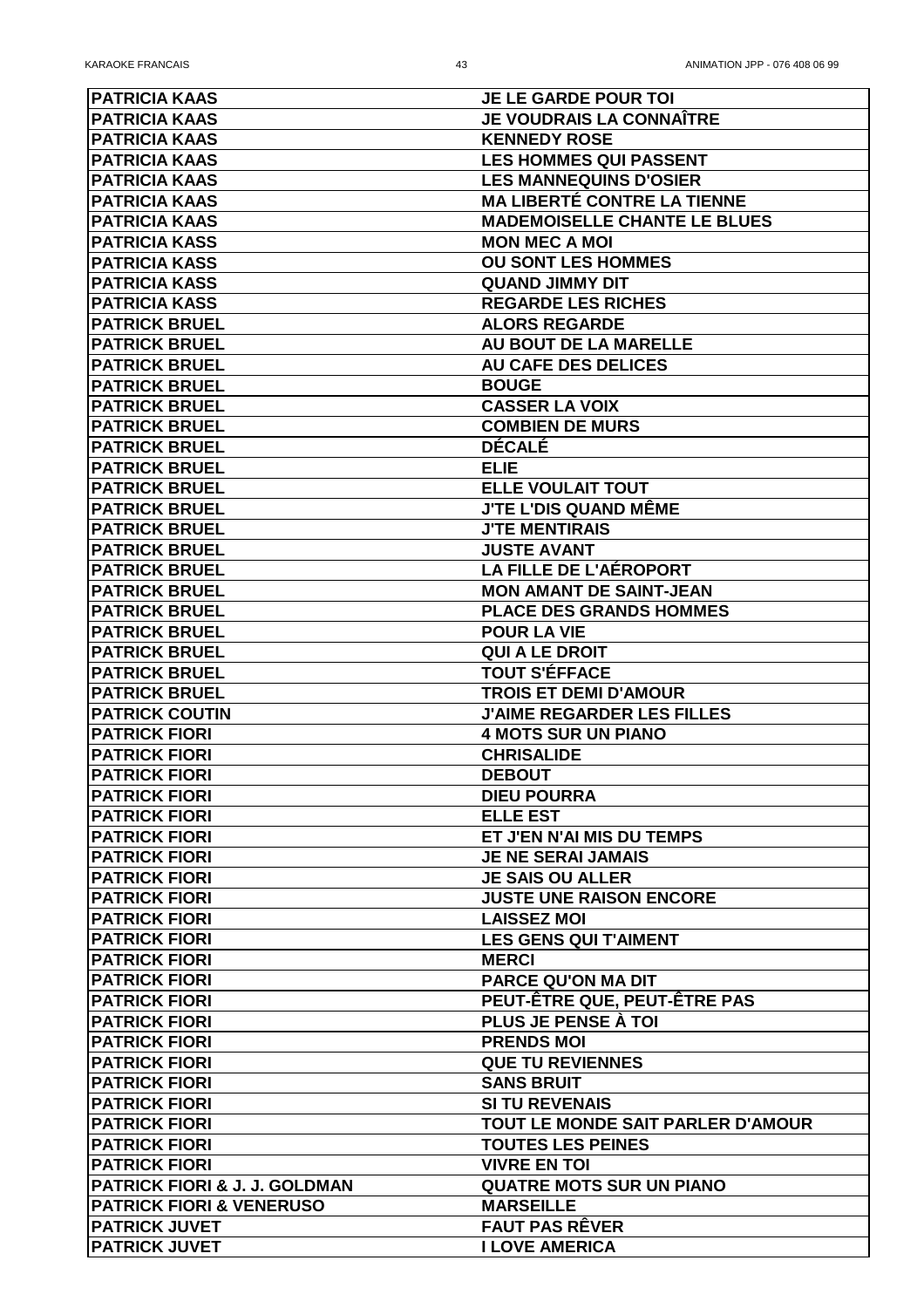| <b>PATRICK JUVET</b>        | <b>LA MUSICA</b>                       |
|-----------------------------|----------------------------------------|
| <b>PATRICK JUVET</b>        | <b>LES BLEUS AU COEUR</b>              |
| <b>PATRICK JUVET</b>        | <b>MAGIC</b>                           |
| <b>PATRICK JUVET</b>        | OÙ SONT LES FEMMES                     |
| <b>PATRICK JUVET</b>        | <b>SONIA</b>                           |
| <b>PATRICK JUVET</b>        | <b>TOUJOURS DU CINÉMA</b>              |
| <b>PATRICK SEBASTIEN</b>    | <b>POURVU QUE CA DURE</b>              |
| <b>PATRICK SEBASTIEN</b>    | <b>COMMENT CA VA</b>                   |
| <b>PATRICK SEBASTIEN</b>    | <b>LA FIESTA</b>                       |
| <b>PATRICK SEBASTIEN</b>    | <b>LE GAMBADOU</b>                     |
| <b>PATRICK SEBASTIEN</b>    | <b>LE PETIT BONHOMME EN MOUSSE</b>     |
| <b>PATXI GARAT</b>          | <b>A L'ANGLAISE</b>                    |
| <b>PAULINE CROZE</b>        | <b>VOCE ABUSOU</b>                     |
| <b>PAULINE ESTER</b>        | <b>LE MONDE EST FOU</b>                |
| <b>PAULINE ESTER</b>        | <b>OUI, J'L'ADORE</b>                  |
| <b>PAULINE ESTER</b>        | <b>UNE FENÊTRE OUVERTE</b>             |
| <b>PEARL</b>                | <b>J'AI DES CHOSE À TE DIRE</b>        |
| PEP'S                       | <b>LIBERTA</b>                         |
| PEP'S                       | <b>MÉLODY</b>                          |
| <b>PERLE LAMA</b>           | <b>EMMÈNE-MOI AVEC TOI</b>             |
| <b>PETER &amp; SLOANE</b>   | <b>BESOIN DE RIEN, ENVIE DE TOI</b>    |
| <b>PETER ET SLOANE</b>      | <b>POUR TOUS CEUX QUI VONT S'AIMER</b> |
| <b>PETULA CLARK</b>         | <b>COEUR BLESSÉ</b>                    |
| <b>PETULA CLARK</b>         | <b>JE ME SENS BIEN</b>                 |
| <b>PETULA CLARK</b>         | <b>LA NUIT N'EN FINIT PLUS</b>         |
| <b>PETULA CLARK</b>         | <b>C'EST MA CHANSON</b>                |
| <b>PETULA CLARK</b>         | <b>HELLO DOLLY</b>                     |
| <b>PETULA CLARK</b>         | <b>JE ME SENS BIEN AUPRES DE TOI</b>   |
| <b>PHIL BARNEY</b>          | <b>L'ÂME DES POÈTES</b>                |
| <b>PHIL BARNEY</b>          | <b>UN ENFANT DE TOI</b>                |
| <b>PHIL BARNEY</b>          | <b>UN MOT POUR UN AUTRE</b>            |
| <b>PHILIPPE CATALDO</b>     | <b>LES DIVAS DU DANCING</b>            |
| <b>PHILIPPE LA FONTAINE</b> | <b>COEUR DE LOUP</b>                   |
| <b>PHILIPPE LA FONTAINE</b> | <b>ALEXIS M'ATTEND</b>                 |
| <b>PHILIPPE LAVIL</b>       | <b>AMBALABA (PIONEER)</b>              |
| <b>PHILIPPE LAVIL</b>       | AVEC LES FILLES, JE NE SAIS PAS        |
| <b>PHILIPPE LAVIL</b>       | DE BRETAGNE OU D'AILLEURS              |
| <b>PHILIPPE LAVIL</b>       | ELLE PRÉFÈRE L'AMOUR EN MER            |
| <b>PHILIPPE LAVIL</b>       | <b>ELLE TRICOTE DES PULLS</b>          |
| <b>PHILIPPE LAVIL</b>       | <b>IL TAPE SUR LES BAMBOUS</b>         |
| <b>PHILIPPE LAVIL</b>       | <b>ILS TAPENT SUR DES BAMBOUS</b>      |
| <b>PHILIPPE LAVIL</b>       | <b>JAMAÏCAINE</b>                      |
| <b>PHILIPPE LAVIL</b>       | <b>KOLÉ SÉRRÉ</b>                      |
| <b>PHILIPPE LAVIL</b>       | <b>LA CHICA DE CUBA</b>                |
| <b>PHILIPPE LAVIL</b>       | LA FEMME QUI DIT JAMAIS JE T'AIME      |
| <b>PHILIPPE ZWAN</b>        | <b>DANS MA RUE</b>                     |
| <b>PIERRE BACHELET</b>      | <b>ECRIS-MOI</b>                       |
| <b>PIERRE BACHELET</b>      | <b>ELLE EST D'AILLEURS</b>             |
| <b>PIERRE BACHELET</b>      | <b>EMMANUELLE</b>                      |
| <b>PIERRE BACHELET</b>      | <b>LES CORONS</b>                      |
| <b>PIERRE BACHELET</b>      | <b>MARIONNETTISTE</b>                  |
| <b>PIERRE BACHELET</b>      | <b>VINGT ANS</b>                       |
| <b>PIERRE DUDAN</b>         | <b>MELANCOLIE</b>                      |
| <b>PIERRE GROCOLAS</b>      | <b>LADY LAY</b>                        |
| <b>PIERRE GROSCOLAS</b>     | <b>LADY LAY</b>                        |
| <b>PIERRE PERRET</b>        | <b>LE ZIZI</b>                         |
| <b>PIERRE PERRET</b>        | <b>LES JOLIES COLONIES DE VACANCES</b> |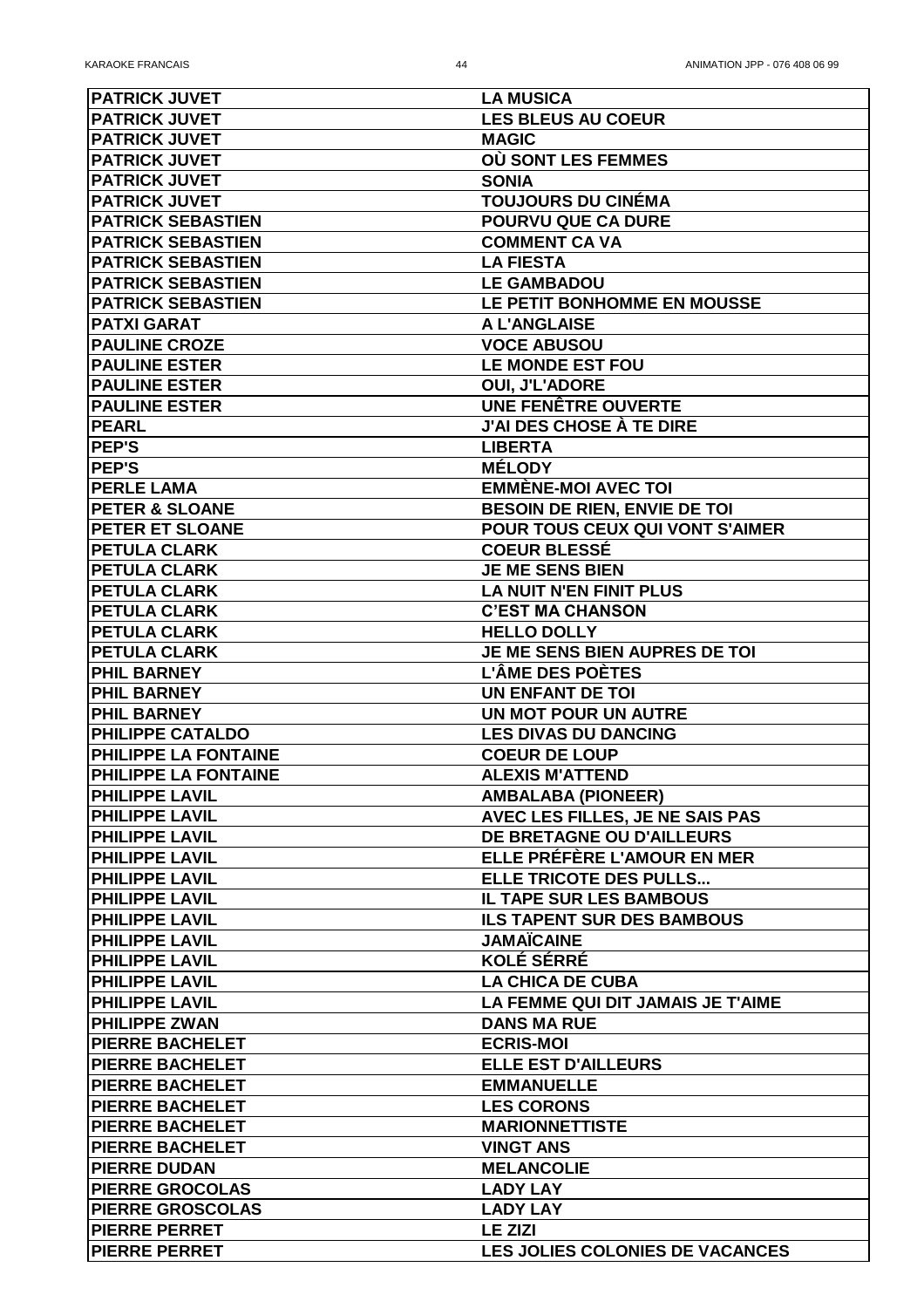| <b>PIERRE PERRET</b>                                         | <b>LILY</b>                                           |
|--------------------------------------------------------------|-------------------------------------------------------|
| <b>PIERRE PERRET</b>                                         | <b>MON P'TIT LOUP</b>                                 |
| <b>PIERRE PERRET</b>                                         | <b>OUVREZ LA CAGE AUX OISEAUX</b>                     |
| <b>PINOCCHIO</b>                                             | <b>T'ES PAS CAP PINOCCHIO</b>                         |
| <b>PLACEBO</b>                                               | <b>PROTEGE MOI</b>                                    |
| <b>PLASTIC BERTRAND</b>                                      | <b>CA PLANE POUR MOI</b>                              |
| <b>PLASTIC BERTRAND</b>                                      | <b>CA PLANE POUR MOI</b>                              |
| <b>POCAHONTAS</b>                                            | <b>L'AIR DU VENT</b>                                  |
| <b>POETIC LOVERS &amp; C. FREDERICKS</b>                     | <b>PERSONNE NE SAURAIT</b>                            |
| <b>POP SYSTEM</b>                                            | <b>LAISSER-NOUS DIRE</b>                              |
| <b>POW WOW</b>                                               | LE LION EST MORT CE SOIR                              |
| <b>PRINCESSE ERIKA</b>                                       | <b>FAUT QU'J'TRAVAILLE</b>                            |
| <b>PRINCESSE ERIKA</b>                                       | <b>TROP DE BLA BLA</b>                                |
| <b>PRISCILLA</b>                                             | <b>A L'ANGLAISE</b>                                   |
| <b>PRISCILLA</b>                                             | <b>BRIC A BRAC</b>                                    |
| <b>PRISCILLA</b>                                             | <b>CETTE VIE NOUVELLE</b>                             |
| <b>PRISCILLA</b>                                             | <b>JALOUSIE</b>                                       |
| <b>PRISCILLA</b>                                             | <b>REGARDE-MOI</b>                                    |
| <b>PRISCILLA</b>                                             | <b>TCHOUK TCHOUK MUSIK</b>                            |
| <b>PRISCILLA</b>                                             | <b>TOI C'EST MOI</b>                                  |
| <b>PRISCILLA</b>                                             | <b>TOUJOURS PAS D'AMOUR</b>                           |
| <b>RAFT</b>                                                  | <b>YAKA DANSE</b>                                     |
| <b>RAPHAEL</b>                                               |                                                       |
| <b>RAPHAEL</b>                                               | <b>CARAVANE</b><br><b>DANS 150 ANS</b>                |
| <b>RAPHAEL</b>                                               | LE VENT DE L'HIVER                                    |
| <b>RAPHAEL</b>                                               | <b>LES PETITS BATEAUX</b>                             |
|                                                              | <b>NE PARTONS PAS FACHÉS</b>                          |
| <b>RAPHAEL</b><br><b>RAY VENTURA</b>                         | A LA MI-AOUT                                          |
|                                                              |                                                       |
| <b>RAY VENTURA</b>                                           | CA VAUT MIEUX QUE D'ATTRAPER LA                       |
| <b>RAY VENTURA</b>                                           | <b>QU'EST CE QU'ON ATTEND POUR ÊTRE</b>               |
|                                                              | <b>HEUREUX</b>                                        |
| <b>RECHERCHE DE LA NOUVELLE STAR STAR</b><br><b>RECIPROK</b> | <b>LAISSEZ ENTREZ LE SOLEIL</b><br><b>BALANCE-TOI</b> |
| <b>REDA CLAIRE</b>                                           | <b>SI TU REVIENS</b>                                  |
|                                                              |                                                       |
| <b>REGG'LYS</b>                                              | <b>METS DE L'HUILE</b>                                |
| <b>REGINE</b>                                                | <b>LA GRANDE ZOA</b>                                  |
| <b>REGINE</b>                                                | <b>LES PETITS PAPIERS</b>                             |
| <b>REGLYSS</b>                                               | <b>METS DE L'HUILE</b>                                |
| <b>RENAN LUCE</b>                                            | <b>LA FILLE DE LA BANDE</b>                           |
| <b>RENAN LUCE</b>                                            | <b>LA LETTRE</b>                                      |
| <b>RENAN LUCE</b>                                            | <b>LES VOISINES</b>                                   |
| <b>RENAN LUCE</b>                                            | <b>MONSIEUR MARCEL</b>                                |
| <b>RENAN LUCE</b>                                            | ON N'EST PAS A UNE BÉTISE PRÈS                        |
| <b>RENAUD</b>                                                |                                                       |
|                                                              | <b>ADIEU MINETTE</b>                                  |
| <b>RENAUD</b>                                                | <b>AMOUREUX DE PANAME</b>                             |
| <b>RENAUD</b>                                                | <b>BABY-SITTING BLUES</b>                             |
| <b>RENAUD</b>                                                | <b>C'EST MON DERNIER BAL</b>                          |
| <b>RENAUD</b>                                                | <b>C'EST QUAND QU'ON VA OU</b>                        |
| <b>RENAUD</b>                                                | <b>DANS MON HLM</b>                                   |
| <b>RENAUD</b>                                                | DÈS QUE LE VENT SOUFFLERA                             |
| <b>RENAUD</b>                                                | <b>DESERTEUR</b>                                      |
| <b>RENAUD</b>                                                | <b>DOCTEUR RENAUD, MISTER RENARD</b>                  |
| <b>RENAUD</b>                                                | <b>ECOUTEZ-MOI LES GAVROCHES</b>                      |
| <b>RENAUD</b>                                                | <b>EN CLOQUE</b>                                      |
| <b>RENAUD</b><br><b>RENAUD</b>                               | <b>FATIQUE</b><br><b>HEXAGONE</b>                     |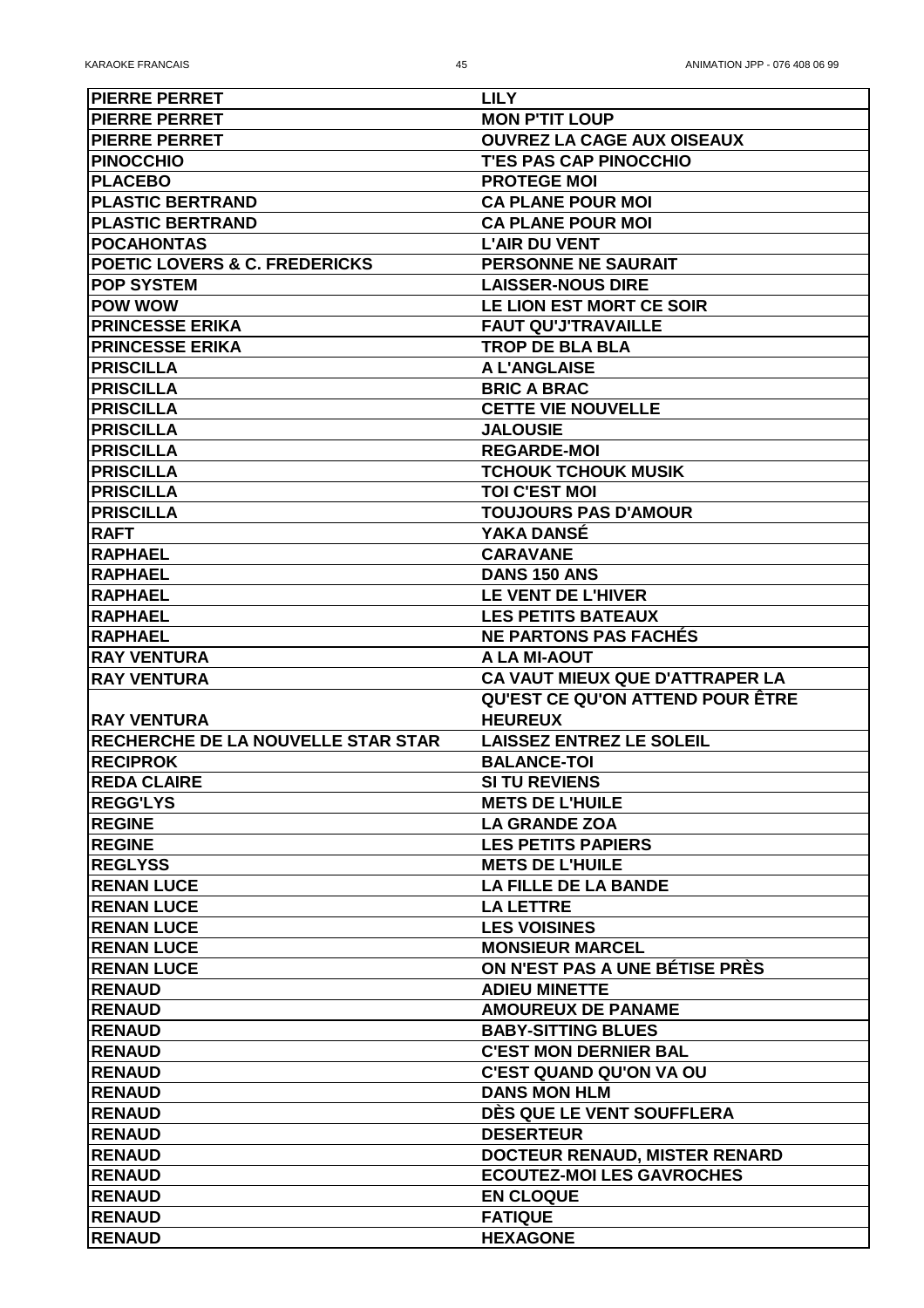| <b>RENAUD</b>                             | <b>IT IS NOT BECAUSE YOU ARE</b>       |
|-------------------------------------------|----------------------------------------|
| <b>RENAUD</b>                             | <b>JE SUIS UNE BANDE DE JEUNES</b>     |
| <b>RENAUD</b>                             | LA BALLADE DE WILLY BROUILLARD         |
| <b>RENAUD</b>                             | <b>LA BALLADE NORD IRLANDAISE</b>      |
| <b>RENAUD</b>                             | LA MÈRE À TITI                         |
| <b>RENAUD</b>                             | <b>LA PÊCHE À LA LIGNE</b>             |
|                                           |                                        |
| <b>RENAUD</b>                             | <b>LAISSE BÉTON</b>                    |
| <b>RENAUD</b>                             | LE PÈRE-NOEL NOIR                      |
| <b>RENAUD</b>                             | <b>LE PETIT CHAT EST MORT</b>          |
| <b>RENAUD</b>                             | <b>LES AVENTURES DE GÉRARD LAMBERT</b> |
| <b>RENAUD</b>                             | <b>LES BOBOS</b>                       |
| <b>RENAUD</b>                             | <b>MA CHANSON LEUR A PAS PLU</b>       |
| <b>RENAUD</b>                             | <b>MA GONZESSE</b>                     |
| <b>RENAUD</b>                             | <b>MANU</b>                            |
| <b>RENAUD</b>                             | <b>MARCHAND DE CAILLOUX</b>            |
| <b>RENAUD</b>                             | <b>MARCHE À L'OMBRE</b>                |
| <b>RENAUD</b>                             | <b>MISS MAGGIE</b>                     |
| <b>RENAUD</b>                             | <b>MISTRAL GAGNANT</b>                 |
| <b>RENAUD</b>                             | <b>MORGANE DE TOI</b>                  |
| <b>RENAUD</b>                             | <b>MORTS LES ENFANTS</b>               |
| <b>RENAUD</b>                             | <b>PIERROT</b>                         |
| <b>RENAUD</b>                             | <b>PUTAIN DE CAMION</b>                |
| <b>RENAUD</b>                             | <b>SOCIÉTÉ TU M'AURAS PAS</b>          |
| <b>RENAUD</b>                             | <b>SON BLEU</b>                        |
| <b>RENAUD</b>                             | <b>TROIS MATELOTS</b>                  |
| <b>RENAUD</b>                             | <b>VIENT CHEZ MOI J'HABITE CHEZ</b>    |
| <b>RENAUD &amp; AXELLE RED</b>            | <b>MANHATTAN KABOUL</b>                |
| <b>RENE LA TAUPE</b>                      | <b>MIGNON, MIGNON</b>                  |
| <b>RENE SIMARD</b>                        | <b>CHANTE LA LA LA LA LA</b>           |
| <b>RICCARDO COCCIANTE</b>                 | LE COUP DE SOLEIL                      |
| <b>RICCARDO COCCIANTE</b>                 | <b>AVEC SIMPLICITÉ</b>                 |
| <b>RICCARDO COCCIANTE</b>                 | <b>MARGUERITE</b>                      |
| <b>RICCARDO COCCIANTE</b>                 | <b>POUR ELLE</b>                       |
| <b>RICCARDO COCCIANTE</b>                 | <b>SINCÉRITÉ</b>                       |
| <b>RICCARDO COCCIANTE &amp; THIBEAULT</b> | <b>QUESTION DE FEELING</b>             |
| <b>RICHARD ANTHONY</b>                    | A PRESENT TU PEUX T'EN ALLER           |
| <b>RICHARD ANTHONY</b>                    | <b>AMOUREUX DE MA FEMME</b>            |
| <b>RICHARD ANTHONY</b>                    | <b>CE MONDE</b>                        |
| <b>RICHARD ANTHONY</b>                    | <b>C'EST MA FÊTE</b>                   |
| <b>RICHARD ANTHONY</b>                    | <b>HELLO PUSSYCAT</b>                  |
| <b>RICHARD ANTHONY</b>                    | <b>ITSY BITSY</b>                      |
| <b>RICHARD ANTHONY</b>                    | <b>ITSY BITSY PETIT BIKINI</b>         |
| <b>RICHARD ANTHONY</b>                    | <b>J'ENTENDS SIFFLER LE TRAIN</b>      |
| <b>RICHARD ANTHONY</b>                    | <b>J'IRAI PLEURER SOUS LA PLUIE</b>    |
| <b>RICHARD ANTHONY</b>                    | <b>J'IRAI TWISTER LE BLUES</b>         |
| <b>RICHARD ANTHONY</b>                    | <b>TU PARLES TROP</b>                  |
|                                           |                                        |
| <b>RICHARD ANTHONY</b>                    | <b>AMOUREUX DE MA FEMME</b>            |
| <b>RICHARD GOTAINER</b>                   | LE MAMBO DU DECALCO                    |
| <b>RICHARD ZACHARY</b>                    | <b>TRAVAILLER C'EST TROP DUR</b>       |
| <b>RICHIE VALENS</b>                      | <b>OH DONNA - EN FRANCAIS</b>          |
| <b>RIKA ZARAI</b>                         | <b>SANS CHEMISE SANS PANTALON</b>      |
| <b>RINA KETTY</b>                         | <b>J'ATTENDRAI</b>                     |
| <b>RINGO</b>                              | ELLE JE NE VEUX QU'ELLE                |
| <b>RINGO</b>                              | <b>TROP BELLE POUR RESTER SEULE</b>    |
| <b>RITA MITSOUKO</b>                      | <b>ANDY</b>                            |
| <b>RITA MITSOUKO</b>                      | <b>C'EST COMME ÇA</b>                  |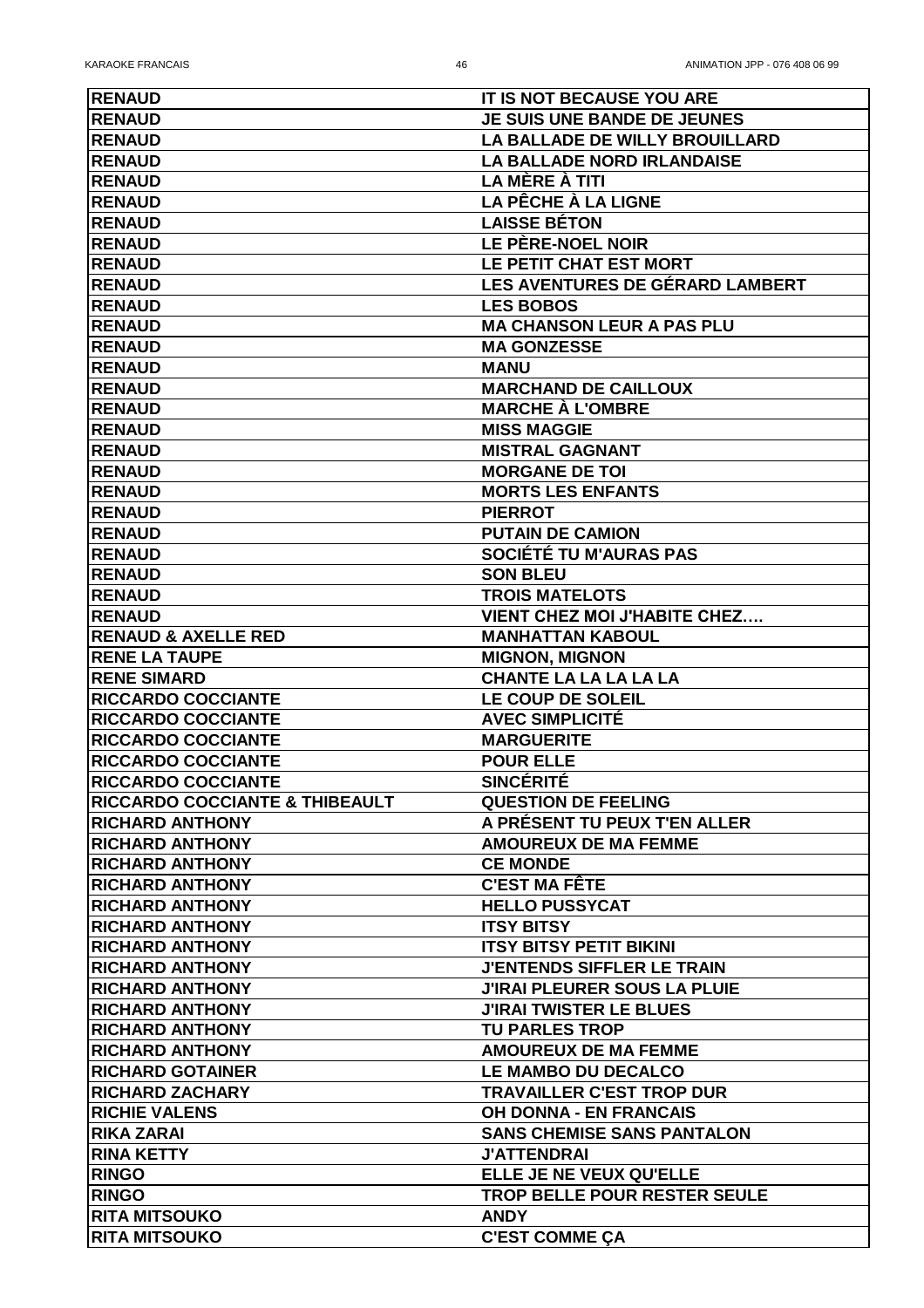| <b>RITA MITSOUKO</b>                      | <b>MARCIA BAILA</b>                      |
|-------------------------------------------|------------------------------------------|
| <b>RITA MITSOUKO</b>                      | <b>Y'A D'LA HAINE</b>                    |
| <b>ROBERT CHARLEBOIS</b>                  | JE REVIENDRAIS À MONTRÉAL                |
| <b>ROBERT CHARLEBOIS</b>                  | <b>J'T'AIME COMME UN FOU</b>             |
| <b>ROBERT CHARLEBOIS</b>                  | <b>LES TALONS HAUTS</b>                  |
| <b>ROBERT DEMONTIGNY</b>                  | <b>UN BAISER DE TOI</b>                  |
| <b>ROBERT FAREL</b>                       | <b>LES PETITS BOUDINS</b>                |
| <b>ROBIN DES BOIS</b>                     | <b>A NOUS</b>                            |
| <b>ROCH VOISINE</b>                       | <b>AVANT DE PARTIR</b>                   |
| <b>ROCH VOISINE</b>                       | <b>COMME J'AI TOUJOURS ENVIE D'AIMER</b> |
| <b>ROCH VOISINE</b>                       | <b>DIS-LUI</b>                           |
| <b>ROCH VOISINE</b>                       | <b>HELENE</b>                            |
| <b>ROCH VOISINE</b>                       | <b>JE L'AI VU</b>                        |
| <b>ROCH VOISINE</b>                       | <b>J'ENTENDS FRAPPER</b>                 |
| <b>ROCH VOISINE</b>                       | <b>LA BERCEUSE DU PETIT DIABLE</b>       |
| <b>ROCH VOISINE</b>                       | ON THE OUTSIDE                           |
| <b>ROCH VOISINE</b>                       | <b>POURTANT</b>                          |
| <b>ROCH VOISINE</b>                       | <b>TANT PIS</b>                          |
| <b>ROCH VOISINE</b>                       | <b>UNE FEMME</b>                         |
| <b>ROMEO &amp; JULIETTE</b>               | <b>AIMER</b>                             |
| <b>ROMEO &amp; JULIETTE</b>               | <b>AVOIR UNE FILLE</b>                   |
| <b>ROMEO &amp; JULIETTE</b>               | <b>C'EST PAS MA FAUTE</b>                |
| <b>ROMEO &amp; JULIETTE</b>               | <b>COMMENT LUI DIRE</b>                  |
| <b>ROMEO &amp; JULIETTE</b>               | <b>COUPABLES</b>                         |
| <b>ROMEO &amp; JULIETTE</b>               | ET VOILA QU'ELLE AIME                    |
| <b>ROMEO &amp; JULIETTE</b>               | <b>J'AI PEUR</b>                         |
| <b>ROMEO &amp; JULIETTE</b>               | <b>LA HAINE</b>                          |
| <b>ROMEO &amp; JULIETTE</b>               | <b>LE DUEL</b>                           |
| <b>ROMEO &amp; JULIETTE</b>               | <b>LES BEAUX, LES LAIDS</b>              |
| <b>ROMEO &amp; JULIETTE</b>               | <b>LES ROIS DU MONDE</b>                 |
| <b>ROMEO &amp; JULIETTE</b>               | ON DIT DANS LA RUE                       |
| <b>ROMEO &amp; JULIETTE</b>               | <b>VERONE</b>                            |
| <b>ROSE LAURENS</b>                       | <b>QUAND TU PARS</b>                     |
| <b>ROYAL GIGOLOS</b>                      | <b>CALIFORNIA DREAMIN</b>                |
| <b>S. LACEN &amp; S,LORCA</b>             | TU ME MANQUE DEPUIS LONGTEMPS            |
| <b>SABINE PATUREL</b>                     | <b>LES BÊTISES</b>                       |
| <b>SABRINA LORY</b>                       | <b>J'AI LA MUSIQUE EN MOI</b>            |
| <b>SACHA DISTEL</b>                       | <b>CES MOTS STUPIDES</b>                 |
| <b>SACHA DISTEL</b>                       | <b>L'INCENDIE À RIO</b>                  |
| <b>SACHA DISTEL</b>                       | <b>SCOUBIDOU</b>                         |
| <b>SACHA DISTEL</b>                       | <b>TOUTE LA PLUIE TOMBE SUR MOI</b>      |
| <b>SACHA DISTEL</b>                       | <b>LES MOTS STUPIDES</b>                 |
| <b>SACHA DISTEL &amp; BRIGITTE BARDOT</b> | LE SOLEIL DE MA VIE                      |
| <b>SAEZ</b>                               | <b>JEUNE ET CON</b>                      |
| <b>SAINT GRANIER</b>                      | <b>RAMONA</b>                            |
| <b>SALVATORE ADAMO</b>                    | <b>A VOT'BON CŒUR</b>                    |
| <b>SALVATORE ADAMO</b>                    | <b>INCH ALLAH</b>                        |
| <b>SALVATORE ADAMO</b>                    | <b>INCH'ALLAH</b>                        |
| <b>SALVATORE ADAMO</b>                    | <b>LA NUIT</b>                           |
| <b>SALVATORE ADAMO</b>                    | <b>LE NÉON</b>                           |
| <b>SALVATORE ADAMO</b>                    | <b>LES FILLES DU BORD DE MER</b>         |
| <b>SALVATORE ADAMO</b>                    | <b>MES MAINS SUR TES HANCHES</b>         |
| <b>SALVATORE ADAMO</b>                    | <b>N'EST-CE PAS MERVEILLEUX</b>          |
| <b>SALVATORE ADAMO</b>                    | <b>QUAND LES ROSES</b>                   |
| <b>SALVATORE ADAMO</b>                    | <b>TOMBE LA NEIGE</b>                    |
| <b>SALVATORE ADAMO</b>                    | <b>TON NOM</b>                           |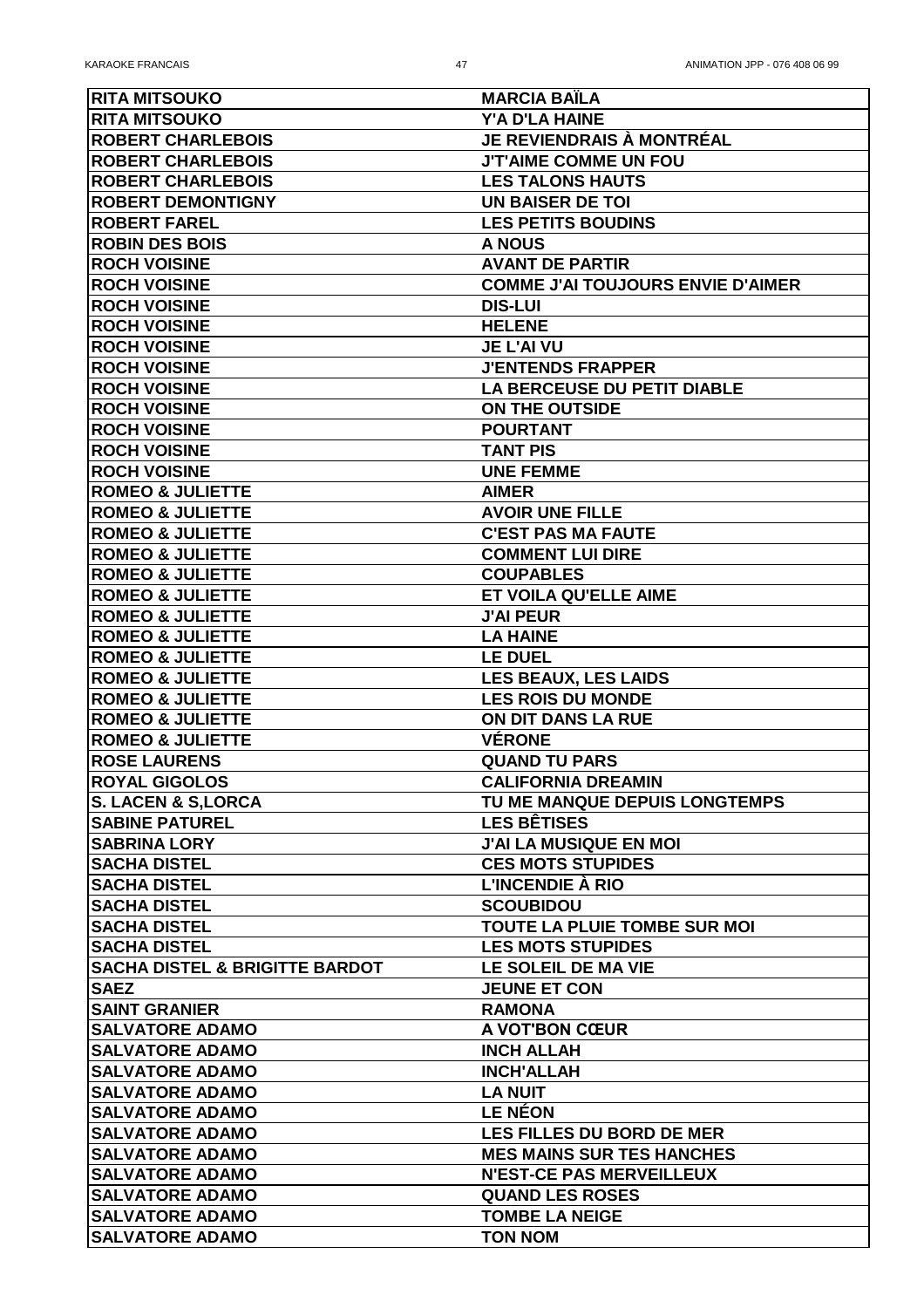| <b>SALVATORE ADAMO</b>                    | <b>UNE LARME AUX NUAGES</b>                  |
|-------------------------------------------|----------------------------------------------|
| <b>SALVATORE ADAMO</b>                    | UNE MÈCHE DE CHEVEUX                         |
| <b>SALVATORE ADAMO</b>                    | <b>VIENS MA BRUNE</b>                        |
| <b>SALVATORE ADAMO</b>                    | <b>VOUS PERMETTEZ MONSIEUR</b>               |
| <b>SALVATORE ADAMO &amp; RUIZ</b>         | <b>CE GEORGES</b>                            |
| <b>SANDRA LOU</b>                         | <b>BANANA SPLIT</b>                          |
| <b>SANDY</b>                              | <b>J'AI FAIM DE TOI</b>                      |
| <b>SARA MANDIANO</b>                      | <b>J'AI DES DOUTES</b>                       |
| <b>SAYA</b>                               | <b>JE PENSE À TOI</b>                        |
| <b>SEBASTIEN EL-CHATO</b>                 | <b>CA PLEURE AUSSI UN HOMME</b>              |
| <b>SEBASTO</b>                            | <b>FAIS LA POULE</b>                         |
| <b>SERGE GAINSBOURG</b>                   | <b>69 ANNÉE ÉROTIQUE</b>                     |
| <b>SERGE GAINSBOURG</b>                   | <b>COMIC STRIP</b>                           |
| <b>SERGE GAINSBOURG</b>                   | <b>ELISA</b>                                 |
| <b>SERGE GAINSBOURG</b>                   | <b>JE SUIS VENU TE DIRE QUE JE M'EN VAIS</b> |
| <b>SERGE GAINSBOURG</b>                   | <b>LA BALADE DE JOHNNY JANE</b>              |
| <b>SERGE GAINSBOURG</b>                   | <b>LA CHANSON DE PRÉVERT</b>                 |
| <b>SERGE GAINSBOURG</b>                   | <b>LA JAVANAISE</b>                          |
| <b>SERGE GAINSBOURG</b>                   | <b>L'AMI CAOUETTE</b>                        |
| <b>SERGE GAINSBOURG</b>                   | LE POINCONNEUR DES LILAS                     |
| <b>SERGE GAINSBOURG</b>                   | LE POINCONNEUR DES LILAS (PB)                |
| <b>SERGE GAINSBOURG</b>                   | <b>L'EAU À LA BOUCHE</b>                     |
| <b>SERGE GAINSBOURG</b>                   | <b>MON LÉGIONNAIRE</b>                       |
| <b>SERGE GAINSBOURG</b>                   | <b>REQUIEM POUR UN CON</b>                   |
| <b>SERGE GAINSBOURG</b>                   | <b>SEA SEX AND SUN</b>                       |
|                                           | <b>BONNIE AND CLYDE</b>                      |
| <b>SERGE GAINSBOURG &amp; B. BARDOT</b>   |                                              |
| <b>SERGE GAINSBOURG &amp; B. BARDOT</b>   | <b>JE T'AIME MOI NON PLUS</b>                |
| <b>SERGE GAINSBOURG &amp; E. MITCHELL</b> | <b>VIEILLE CANAILLE</b>                      |
| <b>SERGE LAMA</b>                         | <b>CHEZ MOI</b>                              |
| <b>SERGE LAMA</b>                         | <b>D'AVENTURE EN AVENTURE</b>                |
| <b>SERGE LAMA</b>                         | <b>FEMME FEMME FEMME</b>                     |
| <b>SERGE LAMA</b>                         | <b>JE SUIS MALADE</b>                        |
| <b>SERGE LAMA</b>                         | LE TEMPS DE LA RENGAINE                      |
| <b>SERGE LAMA</b>                         | <b>LES P'TITES FEMMES DE PIGALE</b>          |
| <b>SERGE LAMA</b>                         | <b>SUPERMAN</b>                              |
| <b>SERGE LAMA</b>                         | UNE ÎLE                                      |
| <b>SERGE REGGIANI</b>                     |                                              |
|                                           | <b>AVANT QU'ELLE PARTE</b>                   |
| <b>SERGE REGGIANI</b>                     | <b>DESOLE</b>                                |
| <b>SERGE REGGIANI</b>                     | <b>IL SUFFIRAIT DE PRESQUE RIEN</b>          |
| <b>SERGE REGGIANI</b>                     | <b>LE PETIT GARÇON</b>                       |
| <b>SERGE REGGIANI</b>                     | <b>LES LOUPS SONT ENTRÉS DANS PARIS</b>      |
| <b>SERGE REGGIANI</b>                     | <b>MA FILLE</b>                              |
| <b>SERGE REGGIANI</b>                     | <b>VOTRE FILLE A VINGT ANS</b>               |
| <b>SEXION D'ASSAUT</b>                    | <b>SARAH</b>                                 |
| <b>SEXION D'ASSAUT</b>                    | <b>VOTRE FILLE À 20 ANS</b>                  |
| <b>SEXION D'ASSAUT</b>                    | <b>AVANT QU'ELLE NE PARTE</b>                |
| <b>SHAKE</b>                              | QUAND ON PEUT PAS AVOIR LA FILLE QU'ON AII   |
| <b>SHAKE</b>                              | <b>LA FILLE QU'ON AIME</b>                   |
| <b>SHAKIRA</b>                            | <b>JE L'AIME À MOURIR (ESP-FRA)</b>          |
| <b>SHEILA</b>                             | <b>BANG, BANG</b>                            |
| <b>SHEILA</b>                             | <b>GLORIA, GLORIA</b>                        |
| <b>SHEILA</b>                             | <b>L'ÉCOLE EST FINIE</b>                     |
| <b>SHEILA</b>                             | <b>LES ROIS MAGES</b>                        |
| <b>SHEILA</b>                             | <b>MA PREMIÈRE SURPRISE PARTY</b>            |
| <b>SHEILA &amp; RINGO</b>                 | <b>LES GONDOLES À VENISE</b>                 |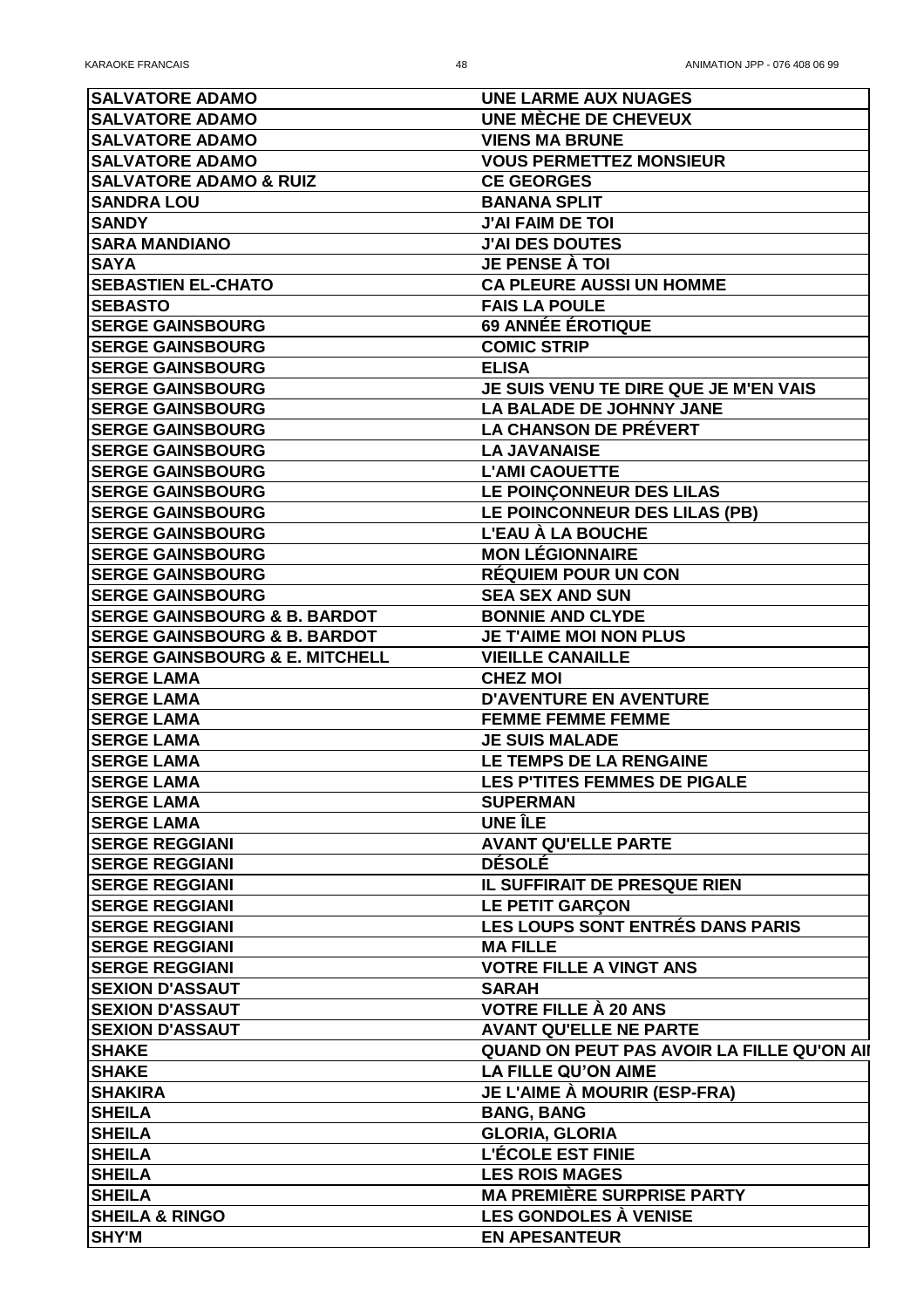| <b>SHY'M</b>                    | <b>ET ALORS</b>                         |
|---------------------------------|-----------------------------------------|
| <b>SHY'M</b>                    | <b>FEMME DE COULEUR</b>                 |
| <b>SHY'M</b>                    | <b>LA PREMIÈRE FOIS</b>                 |
| <b>SHY'M</b>                    | ON SE FOUT DE NOUS                      |
| <b>SHY'M</b>                    | <b>RÊVE D'ENFANT</b>                    |
| <b>SHY'M</b>                    | <b>T'ES PARTI</b>                       |
| <b>SHY'M</b>                    | ON SE FOUT DE NOUS                      |
| <b>SHY'M</b>                    | <b>VICTOIRE</b>                         |
| <b>SIMON</b>                    | <b>AU PAYS DES MERVEILLES</b>           |
| <b>SIMON</b>                    | <b>DIABOLO MENTHE</b>                   |
| <b>SIMON</b>                    | <b>ZAZA</b>                             |
| <b>SIMON ET LES MODANAIS</b>    | <b>ETOILE DES NEIGES</b>                |
| <b>SINGUILA</b>                 | AÏCHA (PETITE AÏCHA)                    |
| <b>SINGUILA</b>                 | <b>C'EST TROP</b>                       |
| <b>SINGUILA</b>                 | <b>TOUT LE BONHEUR DU MONDE</b>         |
| <b>SINIK / JAMES BLUNT</b>      | <b>JE RÉALISE</b>                       |
| <b>SINSEMILIA</b>               | <b>TOUT LE BONHEUR DU MONDE</b>         |
| <b>SLAI</b>                     | <b>APRÈS LA TEMPÊTE</b>                 |
| <b>SLAI</b>                     | <b>LA DERNIERE DANSE</b>                |
| <b>SOEUR SOURIRE</b>            | <b>DOMINIQUE</b>                        |
| <b>SOFIA MESTARI</b>            | <b>NE PARS PAS</b>                      |
| <b>SOLDAT LOUIS</b>             | <b>DU RHUM, DES FEMMES</b>              |
| <b>SOLDAT LOUIS</b>             | <b>MARTINIQUAISE</b>                    |
| <b>SOPRANO</b>                  | <b>ROULE</b>                            |
| <b>SOPRANO &amp; LEA CASTEL</b> | <b>DERNIERE CHANCE</b>                  |
| <b>SOULMAN</b>                  | <b>BEN L'ONCLE SOUL (AIDE)</b>          |
| <b>STANISLAS</b>                | <b>LA BELLE DE MAI</b>                  |
| <b>STAR ACADEMY</b>             | <b>BANGLADESH</b>                       |
| <b>STAR ACADEMY</b>             | <b>C'EST TA CHANCE</b>                  |
| <b>STAR ACADEMY</b>             | <b>LA BAMBA</b>                         |
| <b>STAR ACADEMY</b>             | <b>LA MUSIQUE</b>                       |
| <b>STAR ACADEMY</b>             | <b>LAISSER-MOI DANSER</b>               |
| <b>STAR ACADEMY</b>             | <b>LAISSEZ ENTRER LE SOLEIL</b>         |
| <b>STAR ACADEMY</b>             | LE TOURBILLON DE LA VIE                 |
| <b>STAR ACADEMY</b>             | <b>L'ORANGE</b>                         |
| <b>STAR ACADEMY</b>             | <b>MIRZA</b>                            |
| <b>STAR ACADEMY</b>             | <b>PARIS LATINO</b>                     |
| <b>STAR ACADEMY</b>             | <b>PORQUE TE VAS</b>                    |
| <b>STAR ACADEMY 3</b>           | <b>SANTIANO</b>                         |
| <b>STAR ACADEMY 3</b>           | <b>SINGING IN THE RAIN</b>              |
| <b>STARMANIA</b>                | <b>BANLIEUE NORD</b>                    |
| <b>STARMANIA</b>                | <b>BESOIN D'AMOUR</b>                   |
| <b>STARMANIA</b>                | <b>COMPLAINTE DE LA SERVEUSE</b>        |
| <b>STARMANIA</b>                | <b>LA CHANSON DE ZIGGY</b>              |
| <b>STARMANIA</b>                | LA COMPLAINTE DE LA SERVEUSE D'AUTOMATI |
| <b>STARMANIA</b>                | LE BLUES DU BUSINESSMAN                 |
| <b>STARMANIA</b>                | <b>LE MONDE EST STONE</b>               |
| <b>STARMANIA</b>                | LE MONDE EST STONE                      |
| <b>STARMANIA</b>                | <b>LES ADIEUX D'UN SEX SYMBOL</b>       |
| <b>STARMANIA</b>                | <b>LES UNS CONTRE LES AUTRES</b>        |
| <b>STARMANIA</b>                | <b>MONOPOLIS</b>                        |
| <b>STARMANIA</b>                | <b>QUAND ON ARRIVE EN VILLE</b>         |
| <b>STARMANIA</b>                | <b>QUAND ON N'A PLUS RIEN A PERDRE</b>  |
| <b>STARMANIA</b>                | <b>S.O.S. D'UN TERRIEN EN DÉTRESSE</b>  |
| <b>STARMANIA</b>                | <b>TRAVESTI</b>                         |
| <b>STARMANIA</b>                | <b>ZIGGY</b>                            |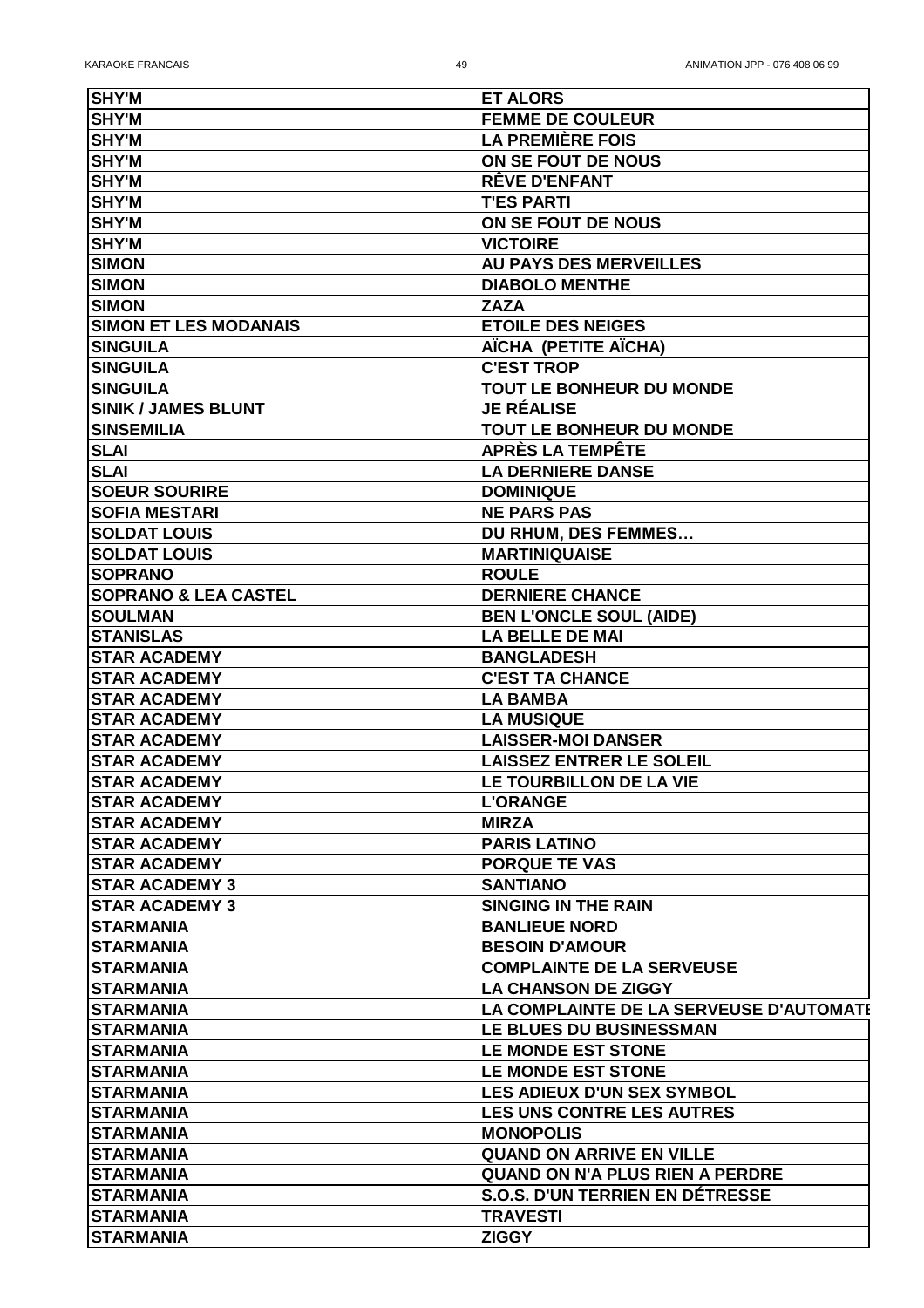| <b>STEF CARSE</b>          | <b>ACHY BREAKY DANCE - EN FRANCAIS</b>   |
|----------------------------|------------------------------------------|
| <b>STEPHAN EICHER</b>      | <b>COMBIEN DE TEMPS</b>                  |
| <b>STEPHANE EICHER</b>     | <b>DEJEUNER EN PAIX</b>                  |
| <b>STEPHANE EICHER</b>     | <b>DES HAUTS DES BAS</b>                 |
| <b>STEPHANE EICHER</b>     | <b>PAS D'AMIS COMME TOI</b>              |
| <b>STEPHANE VENNE</b>      | <b>ET C'EST PAS FINI</b>                 |
| <b>STEPHANIE DE MONACO</b> | <b>OURAGAN</b>                           |
| <b>STEVE ESTATOF</b>       | <b>GARDE-MOI</b>                         |
| <b>STEVE FISET</b>         | <b>SUR LES CHEMINS D'ÊTÉ</b>             |
| <b>STONE &amp; CHARDEN</b> | <b>L'AVENTURA</b>                        |
| <b>STONE ET CHARDEN</b>    | <b>MADE IN NORMANDIE</b>                 |
| <b>STROMAE</b>             | <b>ALORS ON DANSE</b>                    |
| <b>STROMAE</b>             | <b>FORMIDABLE</b>                        |
| <b>STROMAE</b>             | <b>PAPAOUTAI</b>                         |
| <b>STROMAE</b>             | <b>TOUS LES MEMES</b>                    |
| <b>STROMAE</b>             | TA FÊTE                                  |
| <b>SUPERBUS</b>            | <b>ADDICTIONS</b>                        |
| <b>SUPERBUS</b>            | <b>APPREND-MOI</b>                       |
| <b>SUPERBUS</b>            | <b>BUTTERFLY</b>                         |
| <b>SUPERBUS</b>            | <b>CA MOUSSE</b>                         |
| <b>SUPERBUS</b>            | <b>LOLA</b>                              |
| <b>SUZY DELAIR</b>         | <b>FROU FROU</b>                         |
| <b>SYLVIE VARTAN</b>       | <b>2 MINUTES 35 DE BONHEUR</b>           |
| <b>SYLVIE VARTAN</b>       | <b>COMME UN GARÇON</b>                   |
| <b>SYLVIE VARTAN</b>       | <b>DA DOU RON RON</b>                    |
| <b>SYLVIE VARTAN</b>       | <b>J'AI UN PROBLÈME</b>                  |
| <b>SYLVIE VARTAN</b>       | <b>LA MARITZA</b>                        |
| <b>SYLVIE VARTAN</b>       | LA PLUS BELLE POUR ALLER DANSER          |
| <b>SYLVIE VARTAN</b>       | <b>LOCO MOTION</b>                       |
| <b>SYLVIE VARTAN</b>       | <b>QUAND TU ES LA</b>                    |
| <b>SYLVIE VARTAN</b>       | <b>QU'EST-CE QUI FAIT PLEURER LES BL</b> |
| <b>SYLVIE VARTAN</b>       | <b>NICOLAS</b>                           |
| <b>TAL</b>                 | A L'INTERNATIONAL                        |
| <b>TAL</b>                 | <b>JE PRENDS LE LARGE</b>                |
| <b>TAL</b>                 | <b>LE PASSE</b>                          |
| <b>TAL</b>                 | <b>LE SENS DE LA VIE</b>                 |
| <b>TAL</b>                 | <b>RIEN N'EST PARFAIT</b>                |
| <b>TAL &amp; M-POKORA</b>  | <b>ENVOLE-MOI</b>                        |
| <b>TARMAC</b>              | <b>NOTRE ÉPOQUE</b>                      |
| <b>TELEPHONE</b>           | <b>ARGENT TROP CHER</b>                  |
| <b>TELEPHONE</b>           | <b>CA C'EST VRAIMENT TOI</b>             |
| <b>TELEPHONE</b>           | <b>CENDRILLON</b>                        |
| <b>TELEPHONE</b>           | <b>LA BOMBE HUMAINE</b>                  |
| <b>TELEPHONE</b>           | <b>LE JOUR S'EST LEVÉ</b>                |
| <b>TELEPHONE</b>           | <b>NEW-YORK AVEC TOI</b>                 |
| <b>TELEPHONE</b>           | <b>UN AUTRE MONDE</b>                    |
| <b>ITERRY MOISE</b>        | <b>LES POÈMES DE MICHELLE</b>            |
| <b>TERRY MOISE</b>         | <b>JE SERAIS LA</b>                      |
| <b>ITETE</b>               | A LA FAVEUR DE L'AUTOMNE                 |
| <b>THIBAULT DURAND</b>     | LE JOUR J                                |
| <b>THIERRY AMIEL</b>       | <b>COEUR SACRE</b>                       |
| <b>THIERRY AMIEL</b>       | <b>LES MOTS BLEUS</b>                    |
| <b>THIERRY CHAM</b>        | <b>OCÉAN</b>                             |
| <b>THIERRY HAZARD</b>      | <b>DANS LES BROUILLARDS DE LONDRES</b>   |
| <b>THIERRY HAZARD</b>      | <b>LE JERK</b>                           |
| <b>THIERRY HAZARD</b>      | <b>POUPÉE PSYCHÉDÉLIQUE</b>              |
|                            |                                          |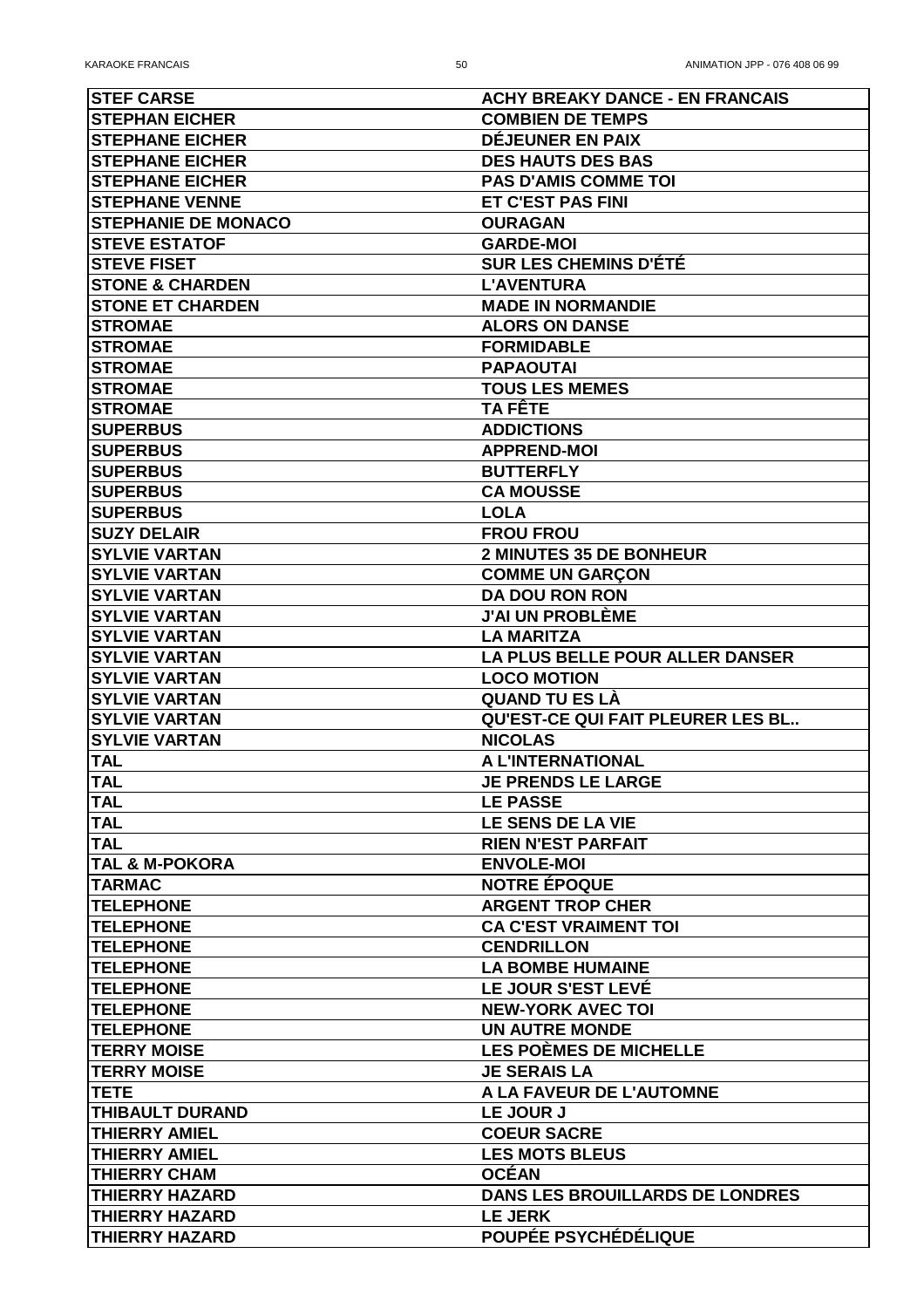| <b>THIERRY PASTOR</b>                           | <b>COUP DE FOLIE</b>                          |
|-------------------------------------------------|-----------------------------------------------|
| <b>THIERRY PASTOR</b>                           | <b>NOUS NOUS REVERRONS UN JOUR OU L'AUTRE</b> |
| <b>THIERRY PASTOR</b>                           | <b>SUR DES MUSIQUES NOIRES</b>                |
| <b>TINA ARENA</b>                               | AIMER JUSQU'À L'IMPOSSIBLE                    |
| <b>TINA ARENA</b>                               | <b>ALLER PLUS HAUT</b>                        |
| <b>TINA ARENA</b>                               | <b>ENTENDS-TU LE MONDE</b>                    |
| <b>TINA ARENA</b>                               | <b>JE M'APPELLE BAGDAD</b>                    |
| <b>TINA ARENA</b>                               | <b>LES TROIS CLOCHES</b>                      |
| <b>TINA ARENA</b>                               | <b>L'UN POUR L'AUTRE</b>                      |
| <b>TINA ARENA</b>                               | <b>TOI TU ES TOUJOURS LÀ</b>                  |
| <b>TINA ARENA</b>                               | TU AURAIS DU ME DIRE                          |
| <b>TINO PACIFIQUE</b>                           | <b>QUAND TU SERRES MON CORPS</b>              |
| <b>TINO ROSSI</b>                               | LE PLUS BEAU TANGO DU MONDE                   |
| <b>TINO ROSSI</b>                               | <b>LE TEMPS DES CERISES</b>                   |
| <b>TINO ROSSI</b>                               | <b>MARINELLA</b>                              |
| <b>TINO ROSSI</b>                               | <b>MÉDITERRANÉE</b>                           |
| <b>TINO ROSSI</b>                               | PETIT PAPA NOËL                               |
| <b>TINO ROSSI</b>                               | <b>RIKITA</b>                                 |
| <b>TINO ROSSI</b>                               | <b>TCHI TCHI</b>                              |
| <b>TOM FRAGER</b>                               | <b>LADY MÉLODY</b>                            |
| <b>TONTON DAVID</b>                             | <b>PEUPLES DU MONDE</b>                       |
| <b>TONTON DAVID</b>                             | <b>SÜR ET CERTAIN</b>                         |
| <b>TOUT CE QUI BRILLE</b>                       | <b>SUR MA DROLE DE VIE</b>                    |
| <b>TRADITIONNEL</b>                             | AH LE PETIT VIN BLANC                         |
| <b>TRADITIONNEL</b>                             | <b>BON ANNIVERSAIRE</b>                       |
| <b>TRADITIONNEL</b>                             | <b>LA JAVA BLEUE</b>                          |
| <b>TRADITIONNEL</b>                             | <b>PIGALE</b>                                 |
| <b>TRADITIONNEL</b>                             | <b>QUAND REFLEURIRONT LES LILAS BLANCS</b>    |
| <b>TRAGEDIE</b>                                 | <b>GENTLEMAN</b>                              |
|                                                 |                                               |
|                                                 |                                               |
| <b>TRAGEDIE</b>                                 | <b>HEY OH</b>                                 |
| <b>TRAGEDIE</b>                                 | <b>L'ART DU CORPS ET DU CŒUR</b>              |
| <b>TRAGEDIE</b>                                 | <b>SEXY POUR MOI</b>                          |
| <b>TRIBAL KING</b>                              | <b>FAÇON SEX</b>                              |
| <b>TRIBAL KING</b>                              | <b>HEY GIRL</b>                               |
| <b>TRUST</b>                                    | <b>ANTI SOCIAL</b>                            |
| <b>ITRYO</b>                                    | <b>CE QU L'ON S'AIME</b>                      |
| <b>TRYO</b>                                     | <b>L'HYMNE DE NOS CAMPAGNES</b>               |
| <b>TRYO</b>                                     | <b>SERRE MOI</b>                              |
| <b>TRYO</b>                                     | <b>TOI ET MOI</b>                             |
| <b>TWO MAN SOUND</b>                            | <b>CHARLIE BROWN</b>                          |
| <b>VANESSA DEMOUY</b>                           | <b>REVE DE FILLE</b>                          |
| <b>VANESSA PARADIS</b>                          | <b>DES QUE J'TE VOIS</b>                      |
| <b>VANESSA PARADIS</b>                          | <b>DIVINE IDYLLE</b>                          |
| <b>VANESSA PARADIS</b>                          | IL Y A                                        |
| <b>VANESSA PARADIS</b>                          | <b>JOE LE TAXI</b>                            |
| <b>VANESSA PARADIS</b>                          | <b>MAXOU</b>                                  |
| <b>VANESSA PARADIS</b>                          | <b>TANDEM</b>                                 |
| <b>VERONIQUE SANSON</b>                         | <b>COMME JE L'IMAGINE</b>                     |
| <b>VERONIQUE SANSON</b>                         | <b>MA RÉVÉRENCE</b>                           |
| <b>VERONIQUE SANSON</b>                         | <b>RIEN QUE DE L'EAU</b>                      |
| <b>VERONIQUE SANSON</b>                         | <b>SERAS-TU LA ?</b>                          |
| <b>VERONIQUE SANSON</b>                         | <b>AMOUREUSE</b>                              |
| <b>VICKY LEANDROS</b>                           | <b>APRÈS-TOI</b>                              |
| <b>VICKY LEANDROS</b>                           | <b>APRES TOI</b>                              |
| <b>VICTOR &amp; EUX</b><br><b>VIKTOR LASZLO</b> | <b>J'CACHE MON JEU</b><br><b>CANOE ROSE</b>   |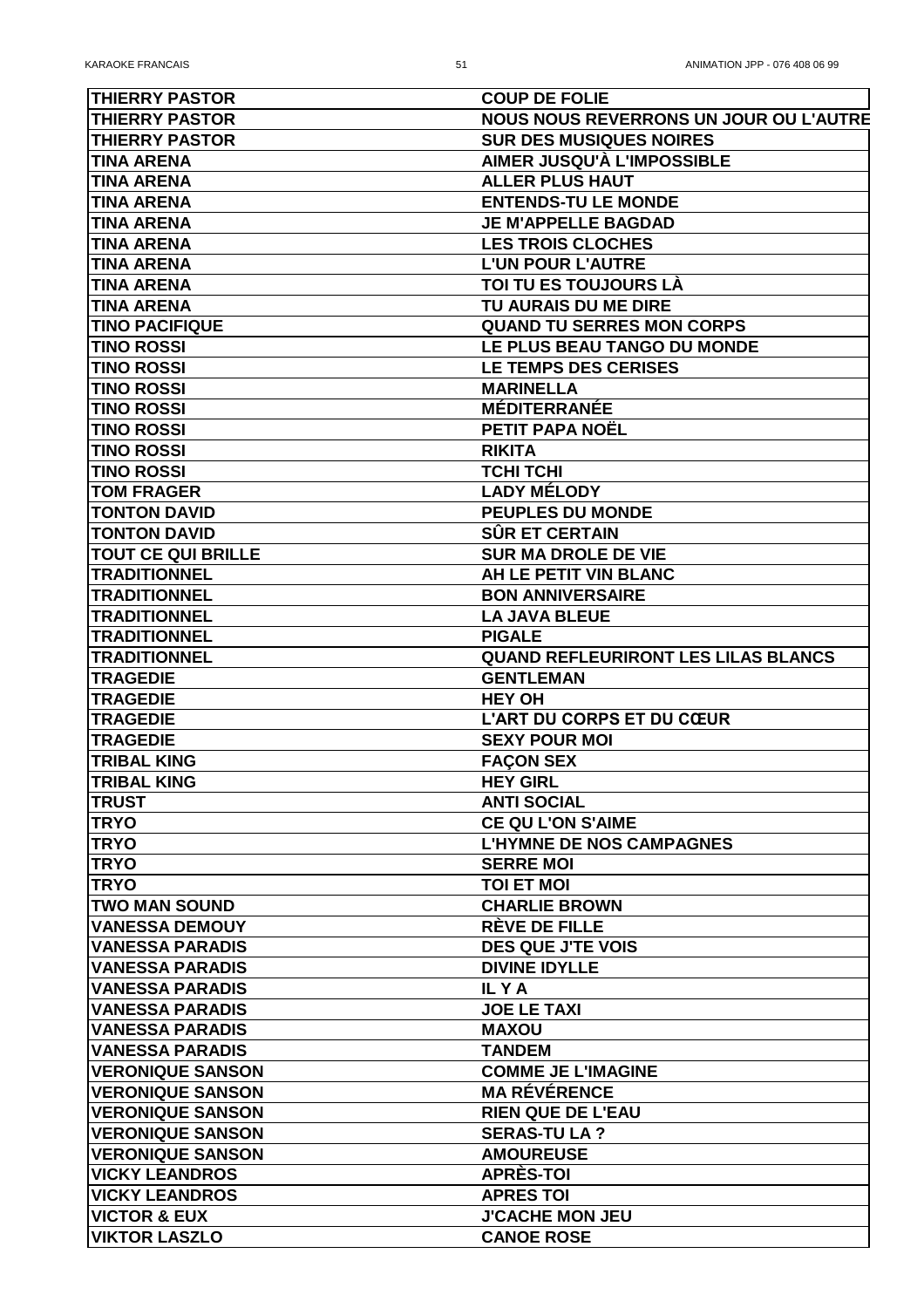| <b>VINCENT SCOTTO</b>          | <b>LA JAVA BLEUE</b>                   |
|--------------------------------|----------------------------------------|
| <b>VITAA</b>                   | <b>MA SCEUR</b>                        |
| <b>VITAA</b>                   | <b>TOI</b>                             |
| <b>VITAA &amp; SLIMANE</b>     | <b>JE TE LE DONNE</b>                  |
| <b>VIVIEN SAVAGE</b>           | <b>LA P'TIT LADY</b>                   |
| <b>WALLEN</b>                  | <b>L'OLIVIER</b>                       |
| <b>WHAT FOR</b>                | <b>PLUS HAUT</b>                       |
| <b>WILFRIED LE BOUTILIER</b>   | <b>LA BALLADE DE JEAN BATAILLEUR</b>   |
| <b>WILLIAM BALDE</b>           | <b>LE RAYON DE SOLEIL</b>              |
| <b>WILLIAM SHELLER</b>         | <b>DANS UN VIEUX ROCK'N'ROLL</b>       |
| <b>WILLIAM SHELLER</b>         | <b>FIER ET FOU DE VOUS</b>             |
| <b>WILLIAM SHELLER</b>         | <b>LE CARNET A SPIRAL</b>              |
| <b>WILLIAM SHELLER</b>         | <b>LES FILLES DE L'AURORE</b>          |
| <b>WILLIAM SHELLER</b>         | <b>OH! J'COURS TOUT SEUL</b>           |
| <b>WILLIAM SHELLER</b>         | <b>SIMPLEMENT</b>                      |
| <b>WILLIAM SHELLER</b>         | <b>UN HOMME HEUREUX</b>                |
| <b>WILLY DENZEY</b>            | ET SI TU N'EXISTAIS PAS                |
| <b>WILLY DENZEY</b>            | <b>HONEY</b>                           |
| <b>WILLY DENZEY</b>            | <b>LE MUR DU SON</b>                   |
| <b>YANNICK</b>                 | <b>CES SOIRÉES LÀ</b>                  |
| YANNICK NOAH                   | <b>AUX ARBRES CITOYENS</b>             |
| <b>YANNICK NOAH</b>            | <b>C'EST POUR TOI</b>                  |
| YANNICK NOAH                   | <b>DESTINATION AILLEURS</b>            |
| YANNICK NOAH                   | <b>DONNE MOI UNE VIE</b>               |
| <b>YANNICK NOAH</b>            | <b>ECOUTE</b>                          |
| <b>YANNICK NOAH</b>            | <b>EN ATTENDANT</b>                    |
| <b>YANNICK NOAH</b>            | <b>J'AIME LES GOSSES</b>               |
| <b>YANNICK NOAH</b>            | <b>JAMAFRICA</b>                       |
| <b>YANNICK NOAH</b>            | <b>J'AURAIS DU COMPRENDRE</b>          |
| <b>YANNICK NOAH</b>            | LA                                     |
| <b>YANNICK NOAH</b>            | <b>LA VOIX DES SAGES</b>               |
| <b>YANNICK NOAH</b>            | <b>LES LIONNES</b>                     |
| <b>YANNICK NOAH</b>            | <b>MADWINGWA</b>                       |
| <b>YANNICK NOAH</b>            | <b>MON ELDORADO</b>                    |
| <b>YANNICK NOAH</b>            | <b>NI DIVIN, NI CHIEN</b>              |
| <b>YANNICK NOAH</b>            | <b>OSE</b>                             |
| <b>YANNICK NOAH</b>            | <b>QUAND ILS SONT LA</b>               |
| <b>YANNICK NOAH</b>            | <b>SAGA AFRICA</b>                     |
| <b>YANNICK NOAH</b>            | <b>SANS MOI</b>                        |
| <b>YANNICK NOAH</b>            | <b>SI TU SAVAIS</b>                    |
| <b>YANNICK NOAH</b>            | <b>SIMON PAPA TARA</b>                 |
| YANNICK NOAH & & JIMMY CLIFF   | <b>TAKE YOUR TIME</b>                  |
| YANNICK NOAH & DEZZIZ LA PESTE | <b>MÉTISSE</b>                         |
| YANNICK NOAH FEAT, JIMMY CLIFF | <b>TAKE YOUR TIME</b>                  |
| <b>YELLE</b>                   | <b>JE VEUX TE VOIR</b>                 |
| <b>YELLE</b>                   | <b>MAL POLI</b>                        |
| <b>YOANN FREGET</b>            | <b>CA VIENT DE LA HAUT</b>             |
| <b>YOANN FREGET</b>            | <b>SAURAS-TU M'AIMER</b>               |
| <b>YVES DUTEIL</b>             | <b>AU PARC MONCEAU</b>                 |
| <b>YVES DUTEIL</b>             | J'AI LA GUITARE QUI ME DÉMANGE         |
| <b>YVES DUTEIL</b>             | <b>JE VOUDRAIS FAIRE CETTE CHANSON</b> |
| <b>YVES DUTEIL</b>             | <b>LA LANGUE DE CHEZ NOUS</b>          |
| <b>YVES DUTEIL</b>             | <b>LA TARENTELLE</b>                   |
| <b>YVES DUTEIL</b>             | LE PETIT PONT DE BOIS                  |
| <b>YVES DUTEIL</b>             | <b>PRENDRE UN ENFANT LA MAIN</b>       |
| <b>YVES MONTAND</b>            | A BICYCLETTE                           |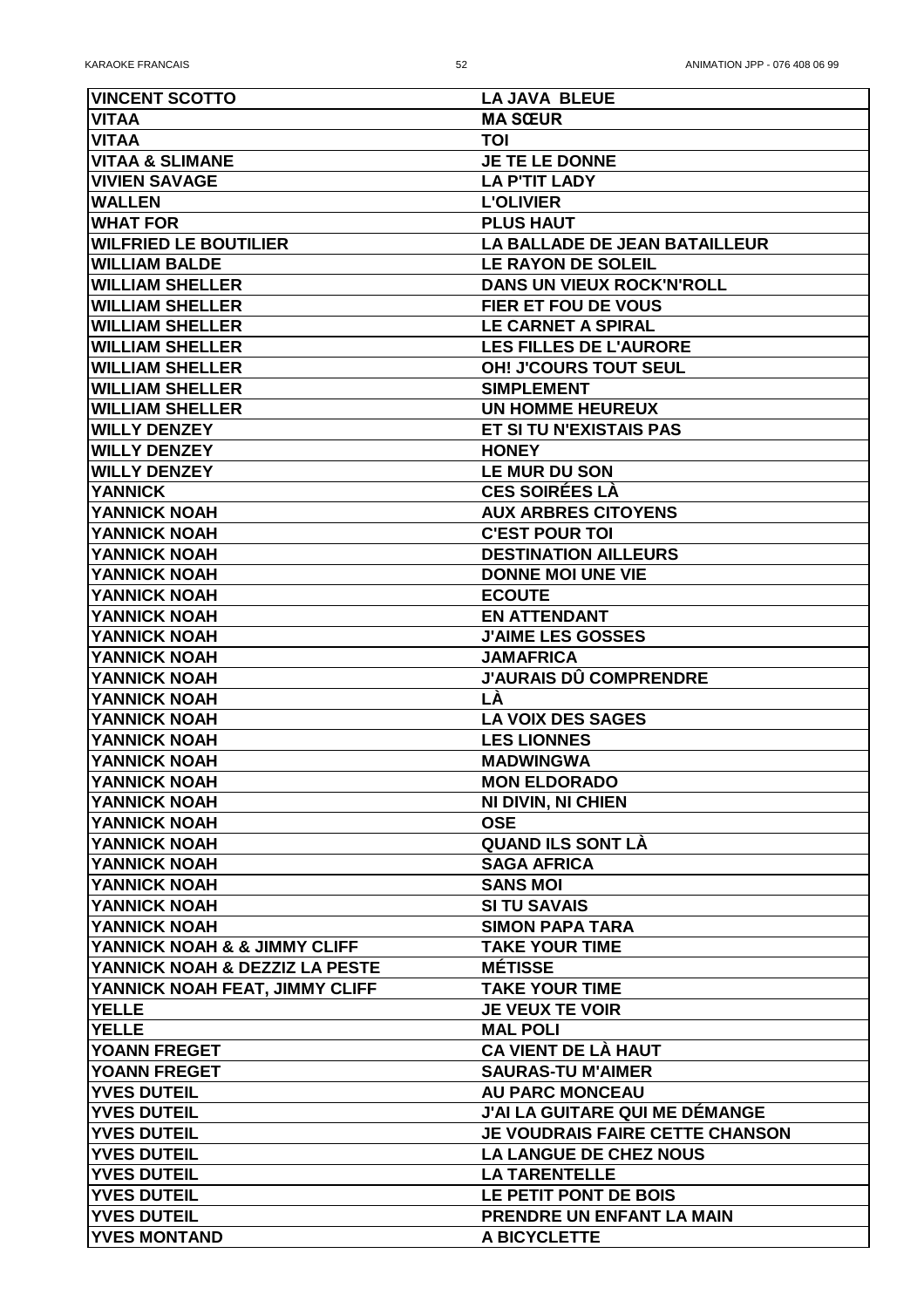| <b>IYVES MONTAND</b>      | <b>A PARIS</b>                       |
|---------------------------|--------------------------------------|
| <b>YVES MONTAND</b>       | <b>C'EST SI BON</b>                  |
| <b>YVES MONTAND</b>       | <b>GRANDS BOULEVARDS</b>             |
| <b>YVES MONTAND</b>       | <b>LE CAROSSE</b>                    |
|                           |                                      |
| <b>YVES MONTAND</b>       | <b>LE CHAT DE LA VOISINE</b>         |
| <b>YVES MONTAND</b>       | <b>LE TEMPS DES CERISES</b>          |
| <b>YVES MONTAND</b>       | <b>LES FEUILLES MORTES</b>           |
| <b>YVES MONTAND</b>       | <b>LES GRANDS BOULEVARDS</b>         |
| <b>YVES SIMON</b>         | AU PAYS DES MERVEILLES ET DE JULIET  |
| <b>ZACHARY RICHARD</b>    | <b>TRAVAILLEZ C'EST TROP DUR</b>     |
| <b>ZAHO</b>               | <b>C'EST CHELOU</b>                  |
| <b>ZAHO</b>               | <b>JE TE PROMET</b>                  |
| <b>ZAHO</b>               | <b>LA ROUE TOURNE</b>                |
| <b>ZAHO</b>               | <b>TOURNER LA PAGE</b>               |
| <b>ZANNINI</b>            | AVEC LES FILLES, JE NE SAIS PAS      |
| <b>ZAZ</b>                | <b>DEMAIN C'EST TOI</b>              |
| <b>ZAZ</b>                | <b>JE VEUX</b>                       |
| <b>ZAZIE</b>              | <b>AUX ARMES CITOYENNES</b>          |
| <b>ZAZIE</b>              | A MA PLACE                           |
| <b>ZAZIE</b>              | <b>CA FAIT MAL MAIS CA FAIT RIEN</b> |
| <b>ZAZIE</b>              | <b>FLOWER POWER</b>                  |
| <b>ZAZIE</b>              | <b>HOMME SWEET HOMME</b>             |
| <b>ZAZIE</b>              | <b>JE SUIS UN HOMME</b>              |
| <b>ZAZIE</b>              | <b>J'ENVOIE VALSER</b>               |
| <b>ZAZIE</b>              | <b>LARSEN</b>                        |
| <b>ZAZIE</b>              | <b>RUE DE LA PAIX</b>                |
| <b>ZAZIE</b>              | <b>SI J'ÉTAIS MOI</b>                |
| <b>ZAZIE</b>              | <b>TOC TOC TOC</b>                   |
| <b>ZAZIE</b>              | UN POINT C TOI                       |
| <b>ZAZIE</b>              | <b>ZEN</b>                           |
| <b>IZAZIE &amp; BAUER</b> | <b>RUE DE LA PAIX</b>                |
| <b>IZEBDA</b>             | <b>TOMBER LA CHEMISES</b>            |
| <b>ZOUKOVERY</b>          | <b>UNE FEMME AMOUREUSE</b>           |
| <b>ZOUKOVERY</b>          | <b>D'AMOUR OU D'AMITIE</b>           |
| <b>ZOUKOVERY</b>          | <b>VIS TA VIE</b>                    |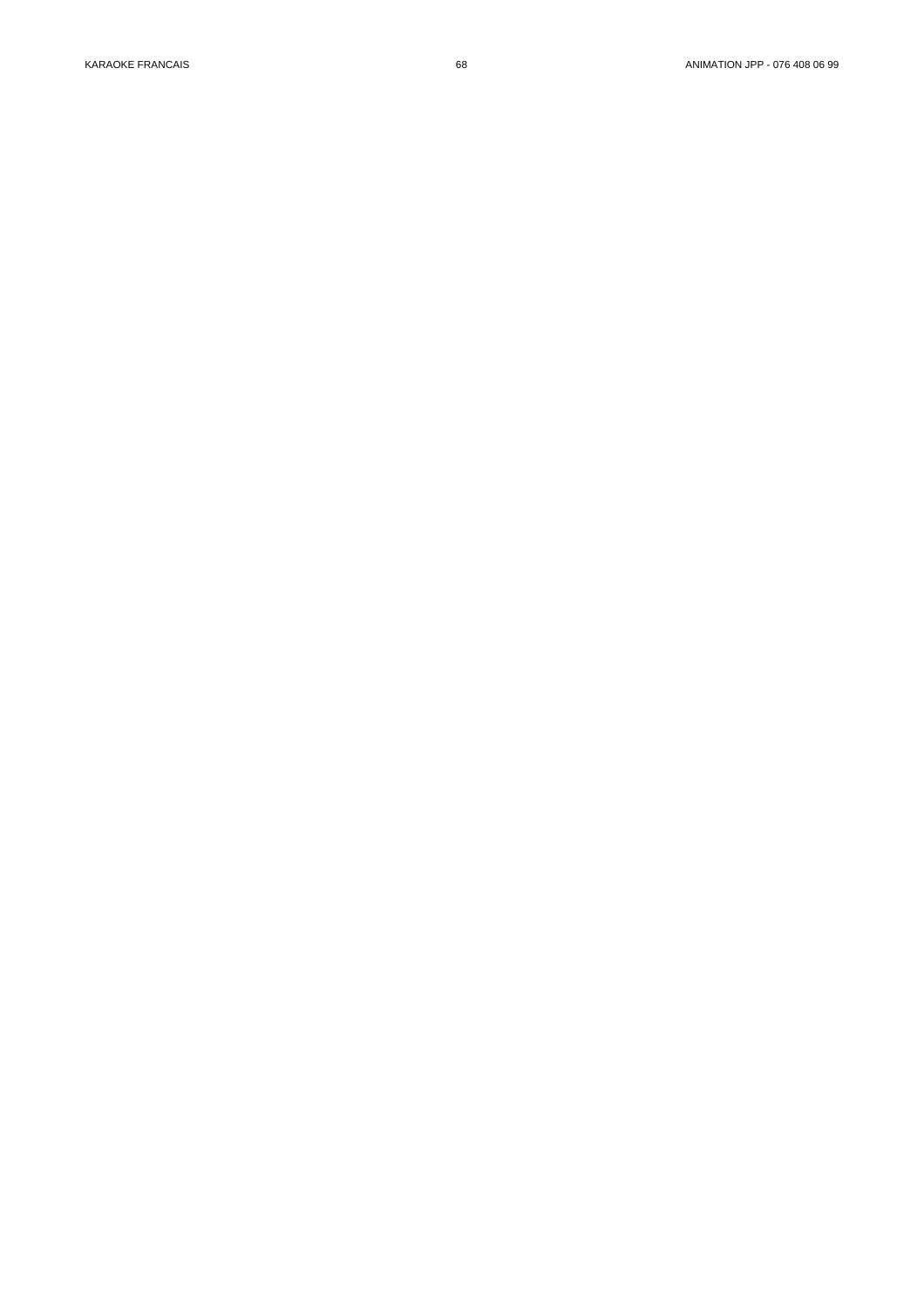$\mathsf{Q}$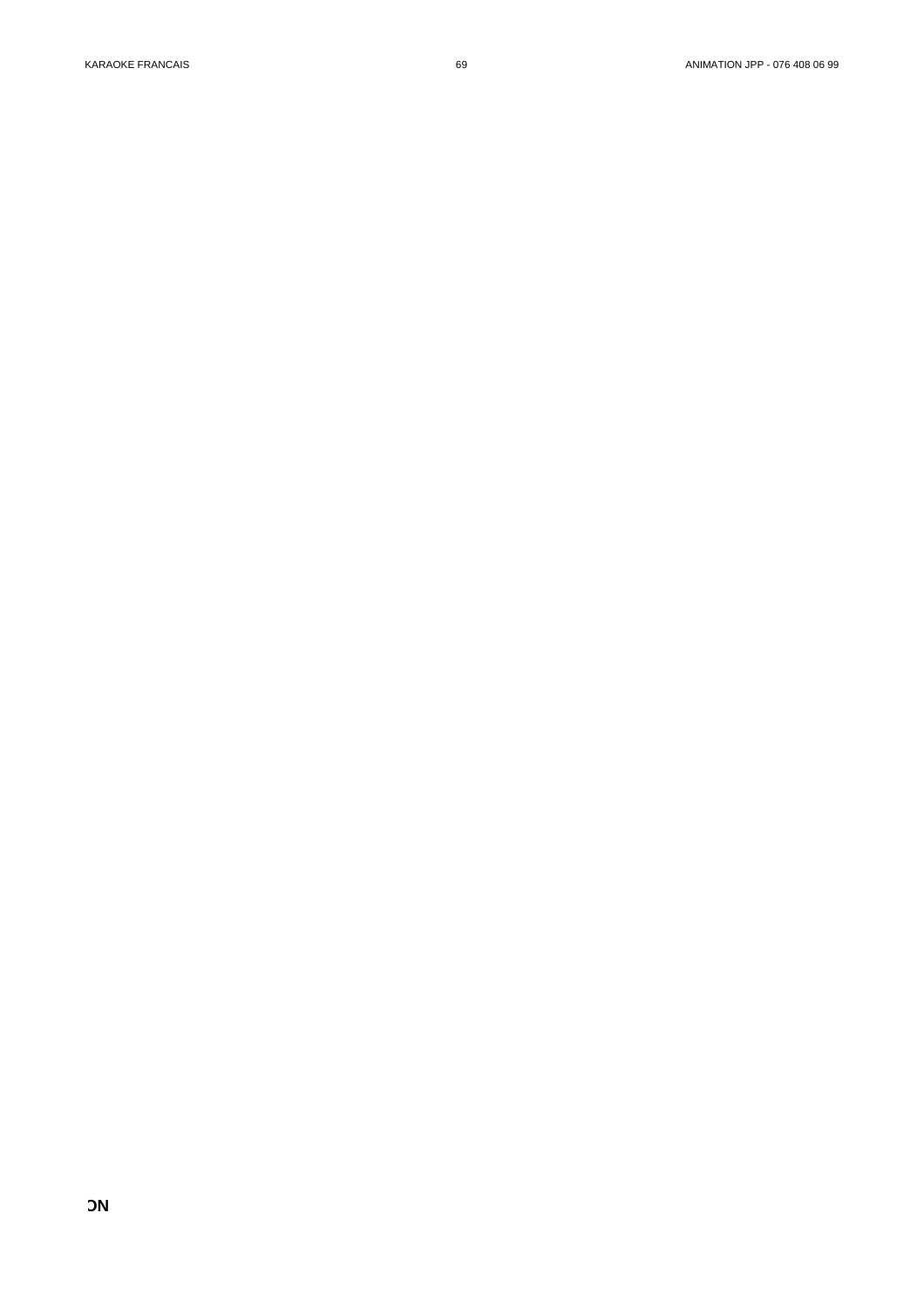**KARAOKE FRANCAIS** 

 $\mathbf{u}$  .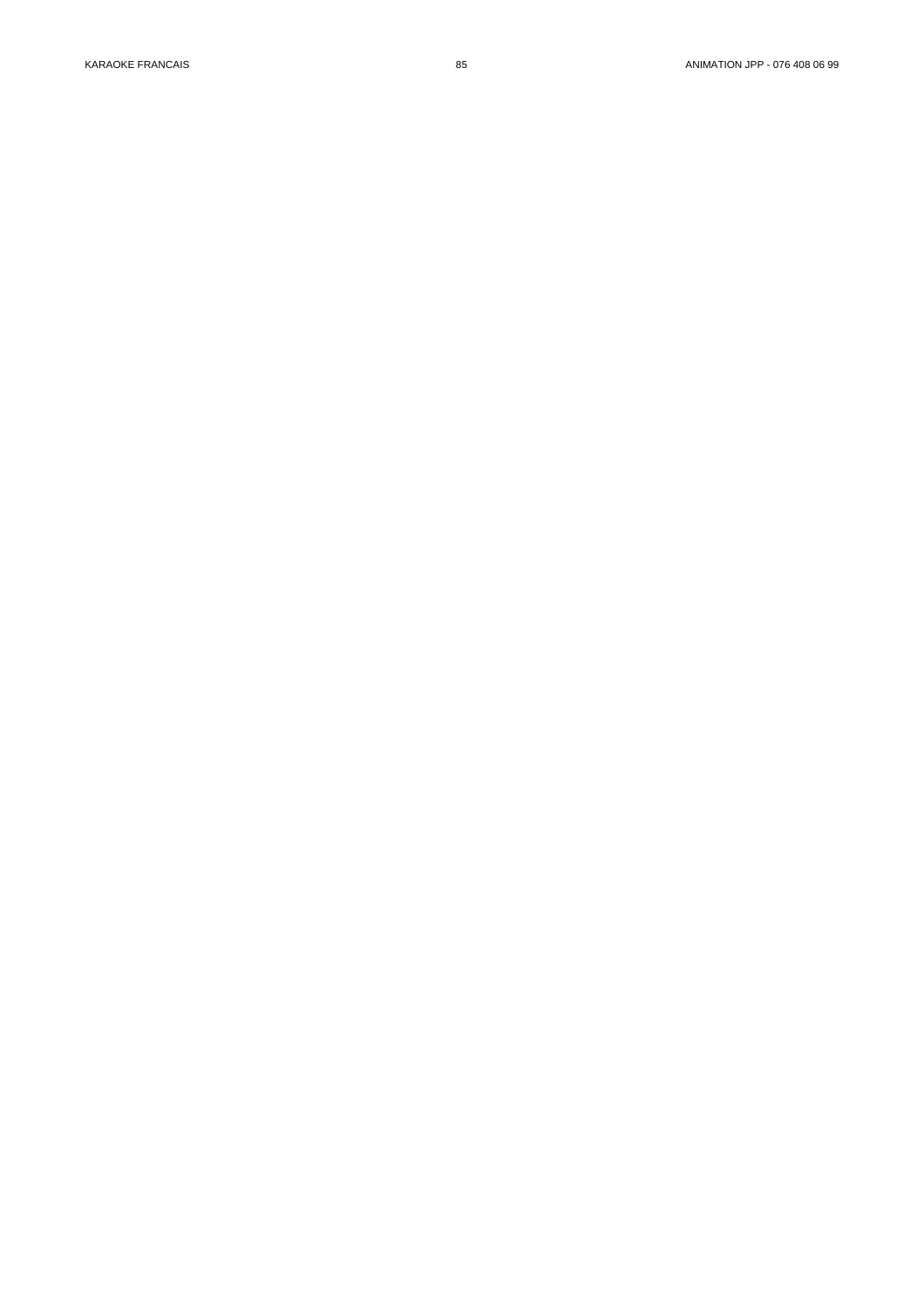## **LINES**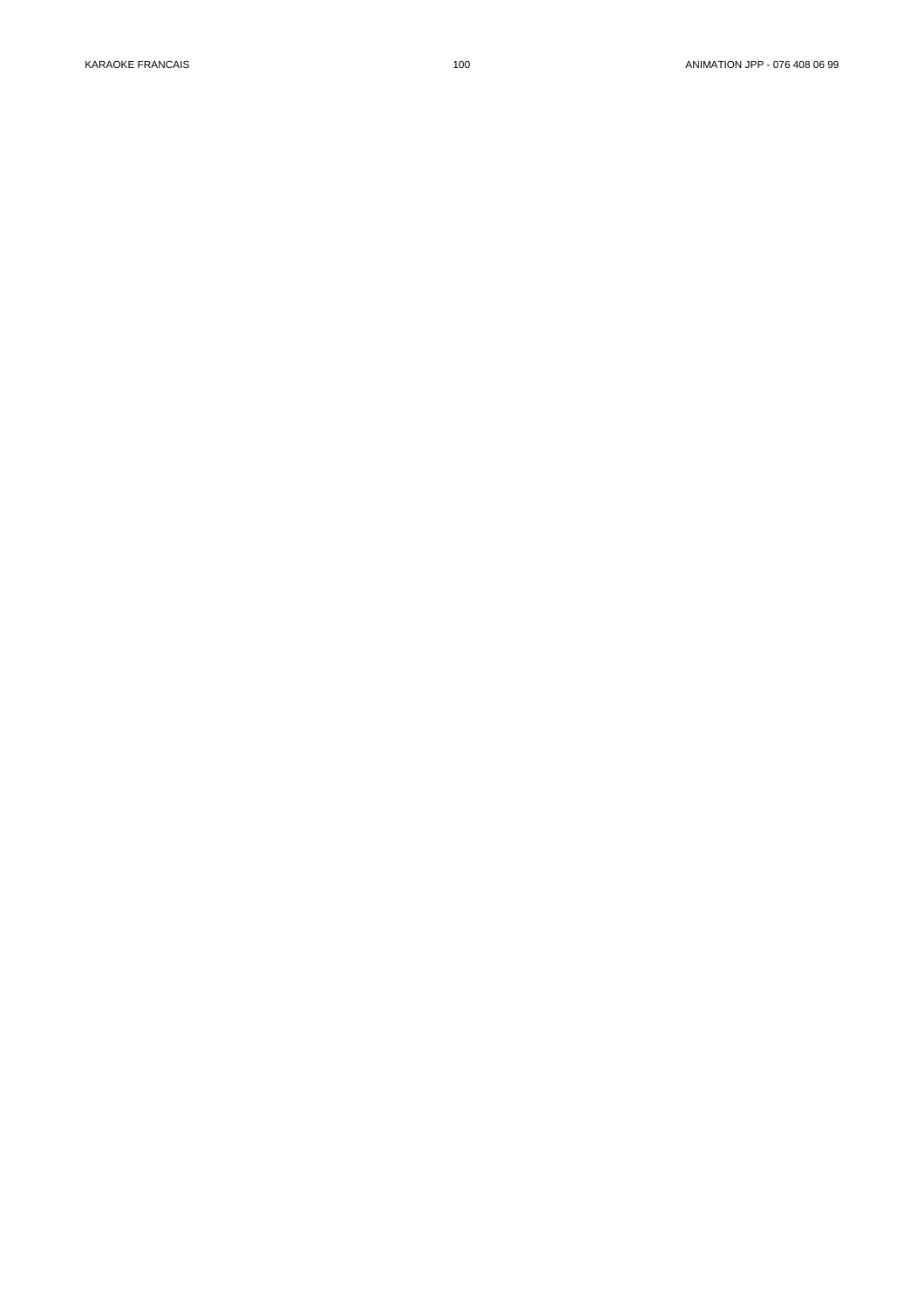**DESERVED PROPERTY**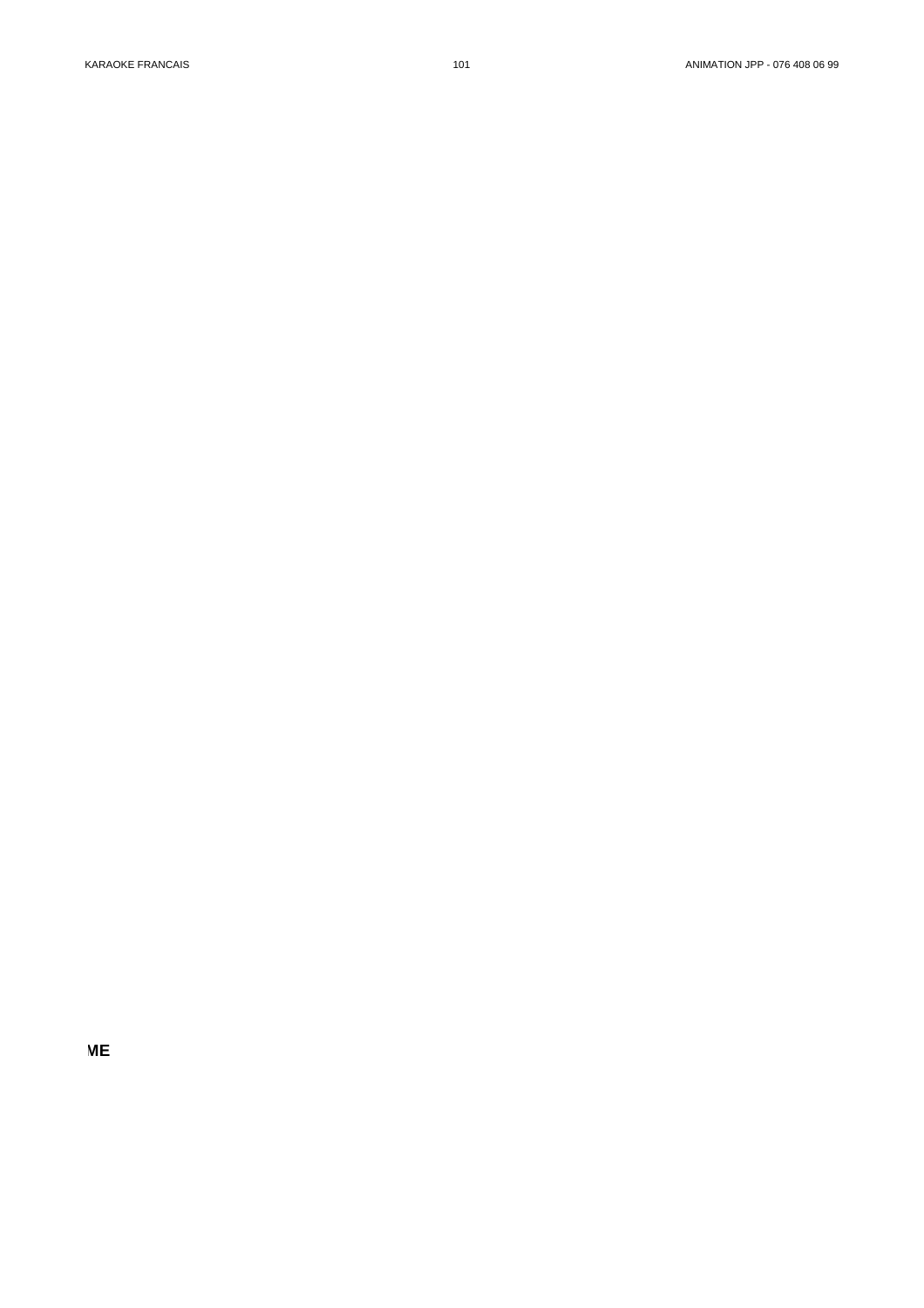- 
- **LA COMPLAINTE DE LA SERVEUSE D'AUTOMATE**
	-